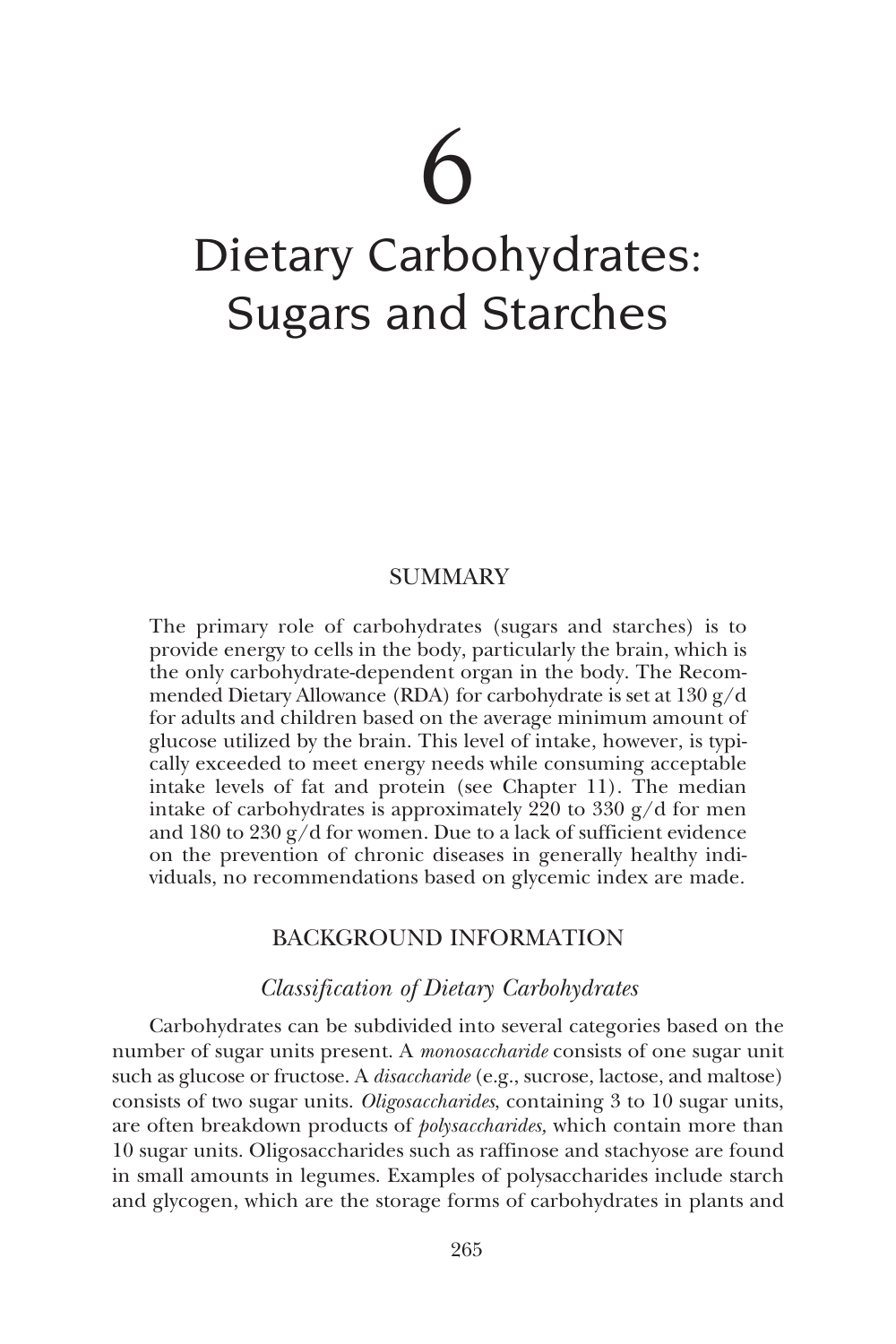animals, respectively. Finally, *sugar alcohols*, such as sorbitol and mannitol, are alcohol forms of glucose and fructose, respectively.

# *Definition of Sugars*

The term "sugars" is traditionally used to describe mono- and disaccharides (FAO/WHO, 1998). Sugars are used as sweeteners to improve the palatability of foods and beverages and for food preservation (FAO/ WHO, 1998). In addition, sugars are used to confer certain functional attributes to foods such as viscosity, texture, body, and browning capacity. The monosaccharides include glucose, galactose, and fructose, while the disaccharides include sucrose, lactose, maltose, and trehalose. Some commonly used sweeteners contain trisaccharides and higher saccharides. Corn syrups contain large amounts of these saccharides; for example, only 33 percent or less of the carbohydrates in some corn syrups are mono- and disaccharides; the remaining 67 percent or more are trisaccharides and higher saccharides (Glinsmann et al., 1986). This may lead to an underestimation of the intake of sugars if the trisaccharides and higher saccharides are not included in an analysis.

#### *Extrinsic and Intrinsic Sugars*

The terms extrinsic and intrinsic sugars originate from the United Kingdom Department of Health. Intrinsic sugars are defined as sugars that are present within the cell walls of plants (i.e., naturally occurring), while extrinsic sugars are those that are typically added to foods. An additional phrase, "non-milk extrinsic sugars," was developed due to the lactose in milk also being an extrinsic sugar (FAO/WHO, 1998). The terms were developed to help consumers differentiate sugars inherent to foods from sugars that are not naturally occurring in foods.

#### *Added Sugars*

The U.S. Department of Agriculture (USDA) has defined "added sugars" for the purpose of analyzing the nutrient intake of Americans using nationwide surveys, as well as for use in the Food Guide Pyramid. The Food Guide Pyramid, which is the food guide for the United States, translates recommendations on nutrient intakes into recommendations for food intakes (Welsh et al., 1992). Added sugars are defined as sugars and syrups that are added to foods during processing or preparation. Major sources of added sugars include soft drinks, cakes, cookies, pies, fruitades, fruit punch, dairy desserts, and candy (USDA/HHS, 2000). Specifically, added sugars include white sugar, brown sugar, raw sugar, corn syrup, corn-syrup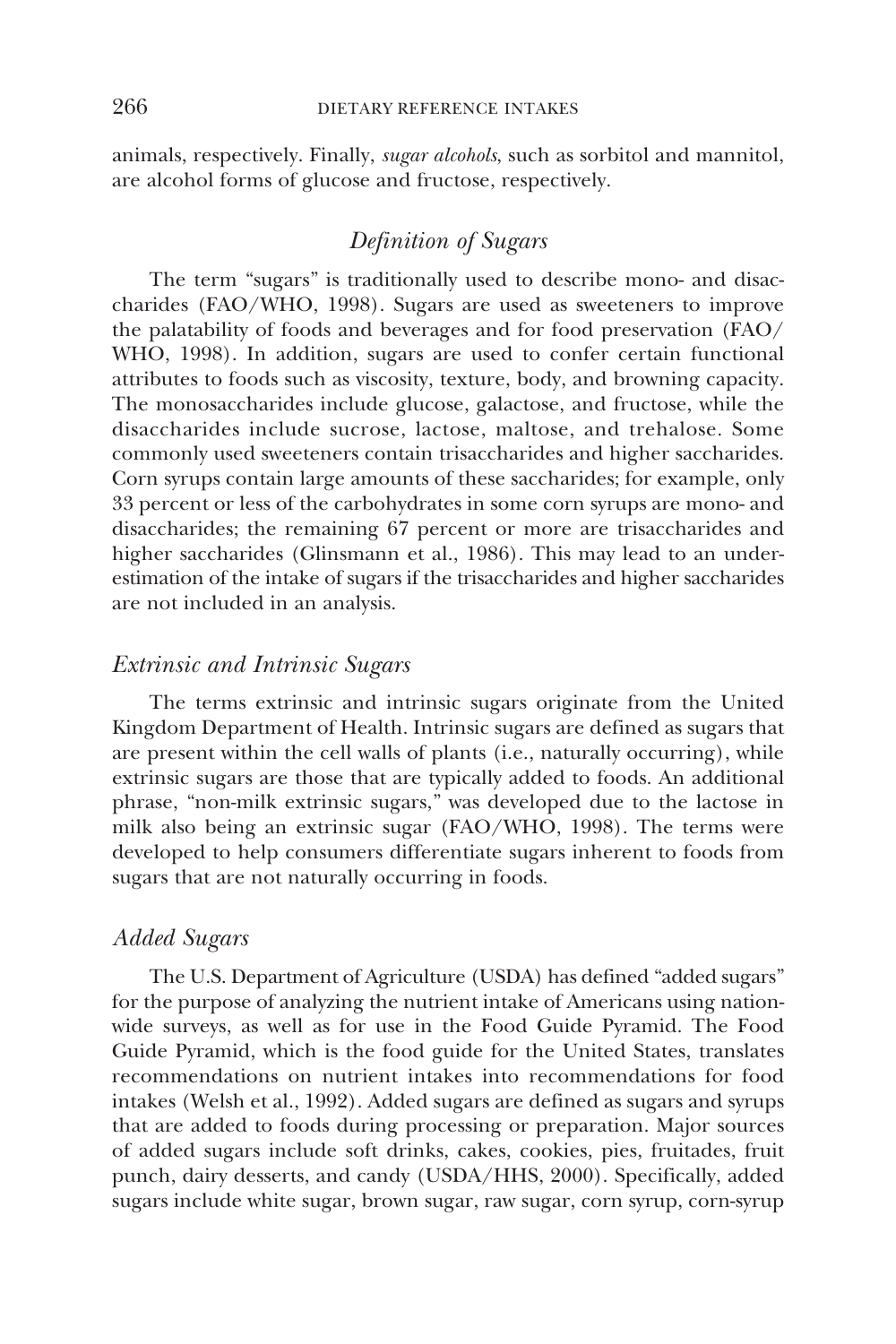solids, high-fructose corn syrup, malt syrup, maple syrup, pancake syrup, fructose sweetener, liquid fructose, honey, molasses, anhydrous dextrose, and crystal dextrose. Added sugars do not include naturally occurring sugars such as lactose in milk or fructose in fruits.

The Food Guide Pyramid places added sugars at the tip of the pyramid and advises consumers to use them sparingly (USDA, 1996). Table 6-1 shows the amounts of added sugars that could be included in diets that meet the Food Guide Pyramid for three different calorie levels.

Since USDA developed the added sugars definition, the added sugars term has been used in the scientific literature (Bowman, 1999; Britten et al., 2000; Forshee and Storey, 2001; Guthrie and Morton, 2000). The 2000 *Dietary Guidelines for Americans* used the term to aid consumers in identifying beverages and foods that are high in added sugars (USDA/HHS, 2000). Although added sugars are not chemically different from naturally occurring sugars, many foods and beverages that are major sources of added sugars have lower micronutrient densities compared with foods and beverages that are major sources of naturally occurring sugars (Guthrie and Morton, 2000). Currently, U.S. food labels contain information on total sugars per serving, but do not distinguish between sugars naturally present in foods and added sugars.

# *Definition of Starch*

Starch consists of less than 1,000 to many thousands of  $\alpha$ -linked glucose units. Amylose is the linear form of starch that consists of  $\alpha$ - $(1,4)$  linkages of glucose polymers. Amylopectin consists of the linear

| Food Guide Pyramid Patterns<br>at Three Calorie Levels | Pattern A | Pattern B | Pattern C |
|--------------------------------------------------------|-----------|-----------|-----------|
| Kilocalories (approximate)                             | 1,600     | 2,200     | 2,800     |
| Bread/grain group (servings)                           | 6         |           | 11        |
| Vegetable group (servings)                             | 3         |           | 5         |
| Fruit group (servings)                                 | 2         | 3         | 4         |
| Milk group (servings)                                  | $2 - 3$   | $2 - 3$   | $2 - 3$   |
| Meat group (oz)                                        | 5         | h         |           |
| Total fat $(g)$                                        | 53        | 73        | 93        |
| Total added sugars $(tsp)^d$                           | h         | 12        | 18        |
|                                                        |           |           |           |

**TABLE 6-1** Amount of Sugars That Can Be Added for Three Different Energy Intakes That Meet the Food Guide Pyramid

*a* 1 tsp added sugars = 4 g added sugars. SOURCE: USDA (1996).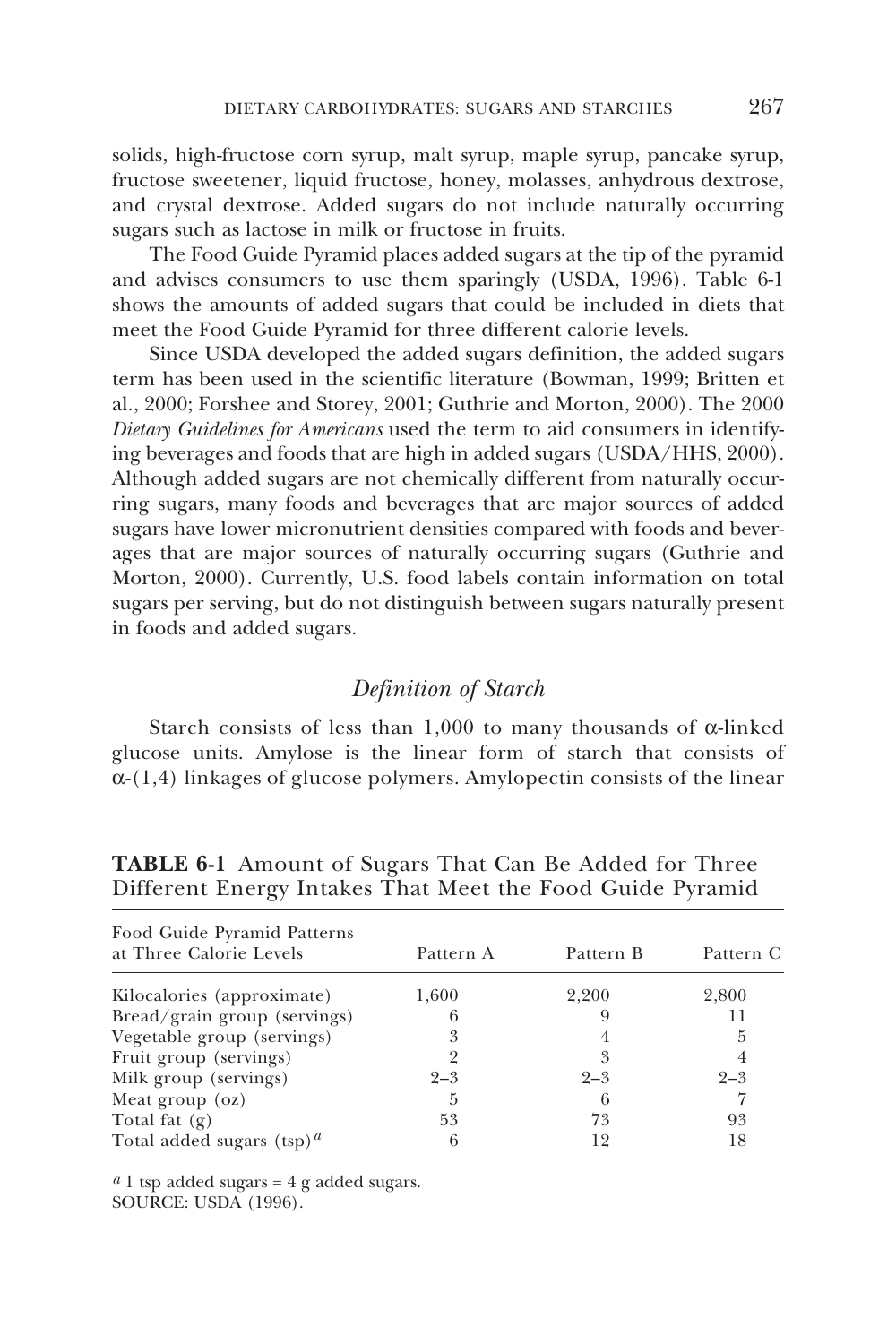$\alpha$ -(1,4) glucose polymers, as well as branched 1-6 glucose polymers. The amylose starches are compact, have low solubility, and are less rapidly digested. They are prone to retrogradation (hydrogen bonding between amylose units) to form resistant starches  $(RS_3)$ . The amylopectin starches are digested more rapidly, presumably because of the more effective enzymatic attack of the more open-branched structure.

# *Definition of Glycemic Response, Glycemic Index, and Glycemic Load*

Foods containing carbohydrate have a wide range of effects on blood glucose concentration during the time course of digestion (glycemic response), with some resulting in a rapid rise followed by a rapid fall in blood glucose concentration, and others resulting in a slow extended rise and a slow extended fall. Prolonging the time over which glucose is available for absorption in healthy individuals greatly reduces the postprandial glucose response (Jenkins et al., 1990). Holt and coworkers (1997), however, reported that the insulin response to consumption of carbohydrate foods is influenced by the level of the glucose response, but varies among individuals and with the amount of carbohydrate consumed. Adults with type 1 or type 2 diabetes have been shown to have similar glycemic responses to specific foods (Wolever et al., 1987), whereas glycemic responses were shown to vary with severity of diabetes (Gannon and Nuttall, 1987). Individuals with lactose maldigestion have reduced glycemic responses to lactose-containing items (Maxwell et al., 1970).

The glycemic index (GI) is a classification proposed to quantify the relative blood glucose response to foods containing carbohydrate (Jenkins et al., 1981). It is defined as the area under the curve for the increase in blood glucose after the ingestion of a set amount of carbohydrate in an individual food (e.g., 50 g) in the 2-hour postingestion period as compared with ingestion of the same amount of carbohydrate from a reference food (white bread or glucose) tested in the same individual, under the same conditions, using the initial blood glucose concentration as a baseline. The average daily dietary GI of a meal is calculated by summing the products of the carbohydrate content per serving for each food, times the average number of servings of that food per day, multiplied by the GI, and all divided by the total amount of carbohydrate (Wolever and Jenkins, 1986). Individual foods have characteristic values for GI (Foster-Powell and Brand Miller, 1995), although within-subject and between-subject variability is relatively large (Wolever et al., 1991). Because GI has been determined by using 50-g carbohydrate portions of food, it is possible that there is a nonlinear response between the amount of food ingested, as is the case for fructose (Nuttall et al., 1992) and the glycemic response.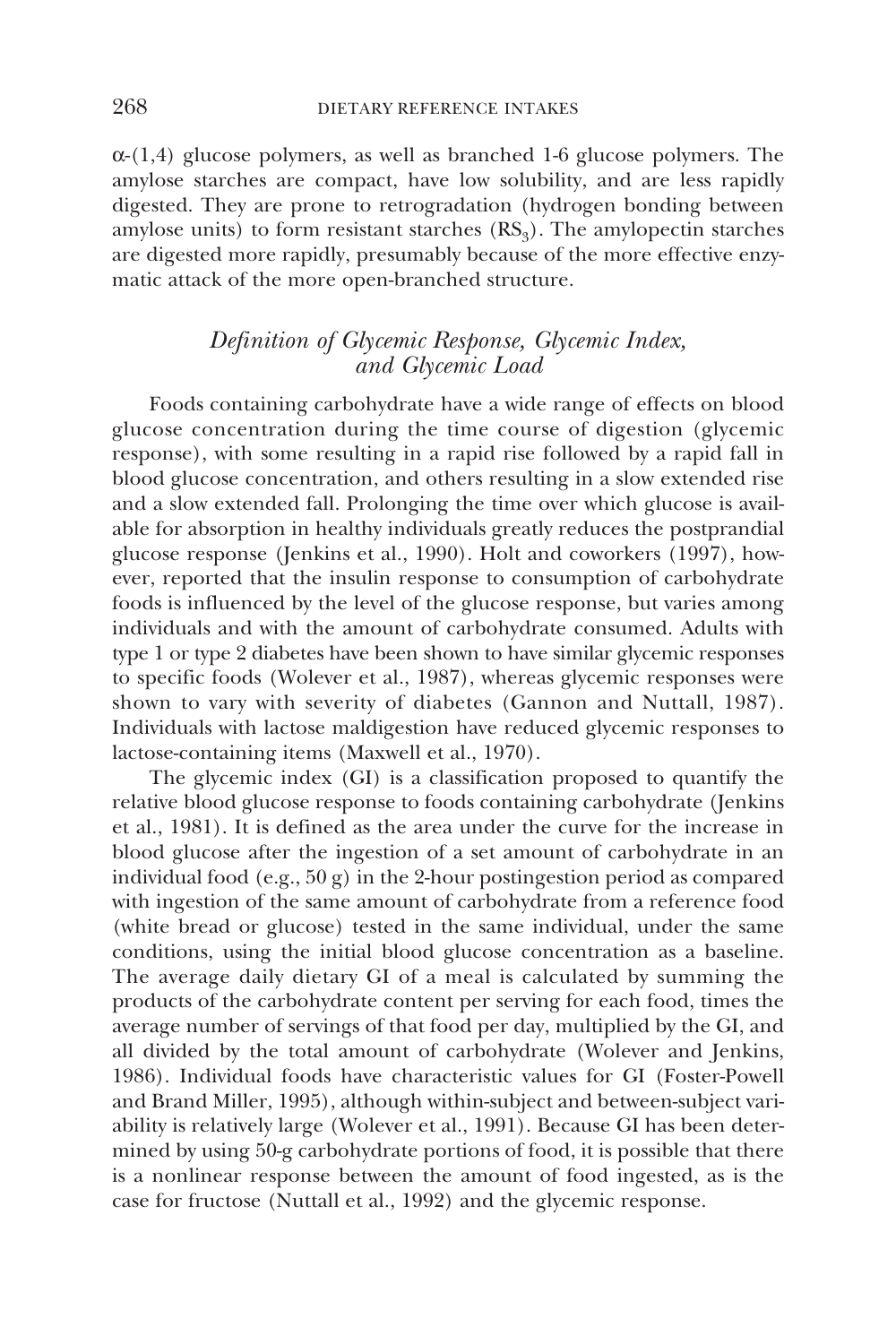The average glycemic load is derived the same way as the GI, but without dividing by the total amount of carbohydrate consumed. Thus, glycemic load is an indicator of glucose response or insulin demand that is induced by total carbohydrate intake.

GI is referred to throughout this chapter because many studies have used this classification system. This does not imply that it is the best or only system for classifying glycemic responses or other statistical associations. The GI approach does not consider different metabolic responses to the ingestion of sugars versus starches, even though they may have the same GI values (Jenkins et al., 1988b).

# *Utilization of the Glycemic Index*

Several food characteristics that influence GI are summarized in Table 6-2. Broadly speaking, the two main factors that influence GI are carbohydrate type and physical determinants of the rate of digestion, such as whether grains are intact or ground into flour, food firmness resulting from cooking, ripeness, and soluble fiber content (Wolever, 1990). Intrinsic factors such as amylose:amylopectin ratio, particle size and degree of gelatinization, as well as extrinsic factors such as enzyme inhibitors and food preparation and processing, affect GI in their ability to interact with digestive enzymes and the consequent production of monosaccharides. With progressive ripeness of foods, there is a decrease in starch and an increase in free sugar content. The ingestion of fat and protein has been shown to decrease the GI of foods by increasing plasma glucose disposal through the increased secretion of insulin and possibly other hormones (Gannon et al., 1993; Nuttall et al., 1984). Significantly high correlations between GI and protein, fat, and total caloric content were observed and

| Intrinsic                                | Extrinsic                                                         |
|------------------------------------------|-------------------------------------------------------------------|
| High amylose: amylopectin ratio          | Protective insoluble fiber seed coat as<br>in whole intact grains |
| Intact grain/large particle size         | Viscous fibers                                                    |
| Intact starch granules                   | Enzyme inhibitors                                                 |
| Raw, ungelatinized or unhydrated starch  | Raw foods (vs. cooked foods)                                      |
| Physical interaction with fat or protein | Minimal food processing                                           |
|                                          | Reduced ripeness in fruit                                         |
|                                          | Minimal (compared to extended)<br>storage                         |

**TABLE 6-2** Factors That Reduce the Rate of Starch Digestibility and the Glycemic Index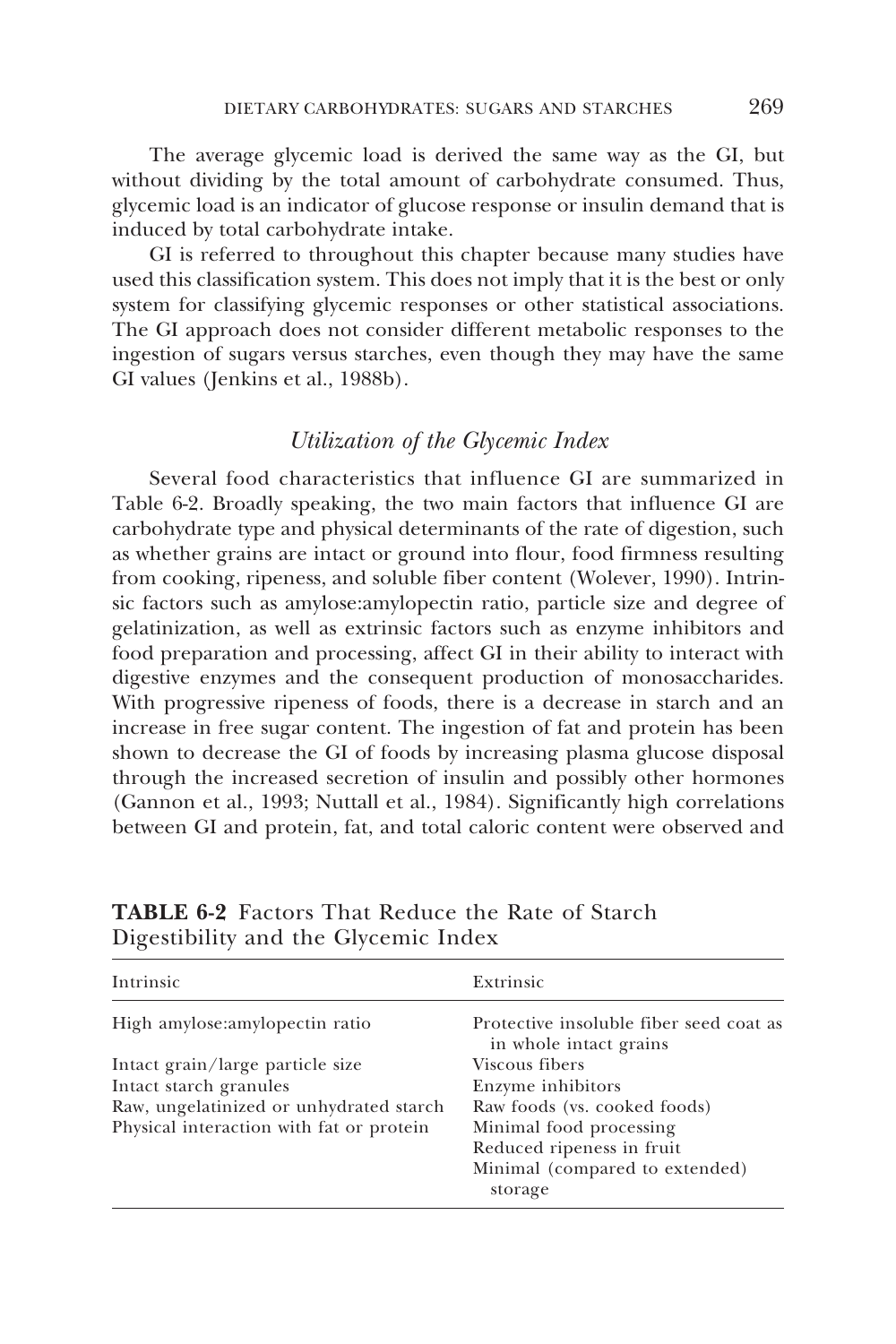explained 87 percent of the variation in glycemic response among foods (Hollenbeck et al., 1986). In addition to these factors, the GI of a meal can affect the glycemic response of the subsequent meal (Ercan et al., 1994; Wolever et al., 1988). Examples of published values for the GI of pure carbohydrates and other food items are shown in Table 6-3.

A number of research groups have reported a significant relationship between mixed-meal GI predicted from individual food items and either the GI measured directly (Chew et al., 1988; Collier et al., 1986; Gulliford et al., 1989; Indar-Brown et al., 1992; Järvi et al., 1995; Wolever and Jenkins, 1986; Wolever et al., 1985, 1990) or metabolic parameters such as high

|                                        | GI                     |
|----------------------------------------|------------------------|
| Food Item                              | (White Bread $= 100$ ) |
| Rice, white, low-amylose               | 126                    |
| Baked potato                           | 121                    |
| Corn flakes                            | 119                    |
| Rice cakes                             | 117                    |
| Jelly beans                            | 114                    |
| Cheerios                               | 106                    |
| Carrots                                | 101                    |
| White bread                            | 101                    |
| Wheat bread                            | 99                     |
| Soft drink                             | 97                     |
| Angel food cake                        | 95                     |
| Sucrose                                | 92                     |
| Cheese pizza                           | 86                     |
| Spaghetti (boiled)                     | 83                     |
| Popcorn                                | 79                     |
| Sweet corn                             | 78                     |
| Banana                                 | 76                     |
| Orange juice                           | 74                     |
| Rice, Uncle Ben's converted long-grain | 72                     |
| Green peas                             | 68                     |
| Oat bran bread                         | 68                     |
| Orange                                 | 62                     |
| All-Bran cereal                        | 60                     |
| Apple juice                            | 58                     |
| Pumpernickel bread                     | 58                     |
| Apple                                  | 52                     |
| Chickpeas                              | 47                     |
| Skim milk                              | 46                     |
| Kidney beans                           | 42                     |
| Fructose                               | 32                     |

**TABLE 6-3** Glycemic Index (GI) of Common Foods

SOURCE: Foster-Powell and Brand Miller (1995).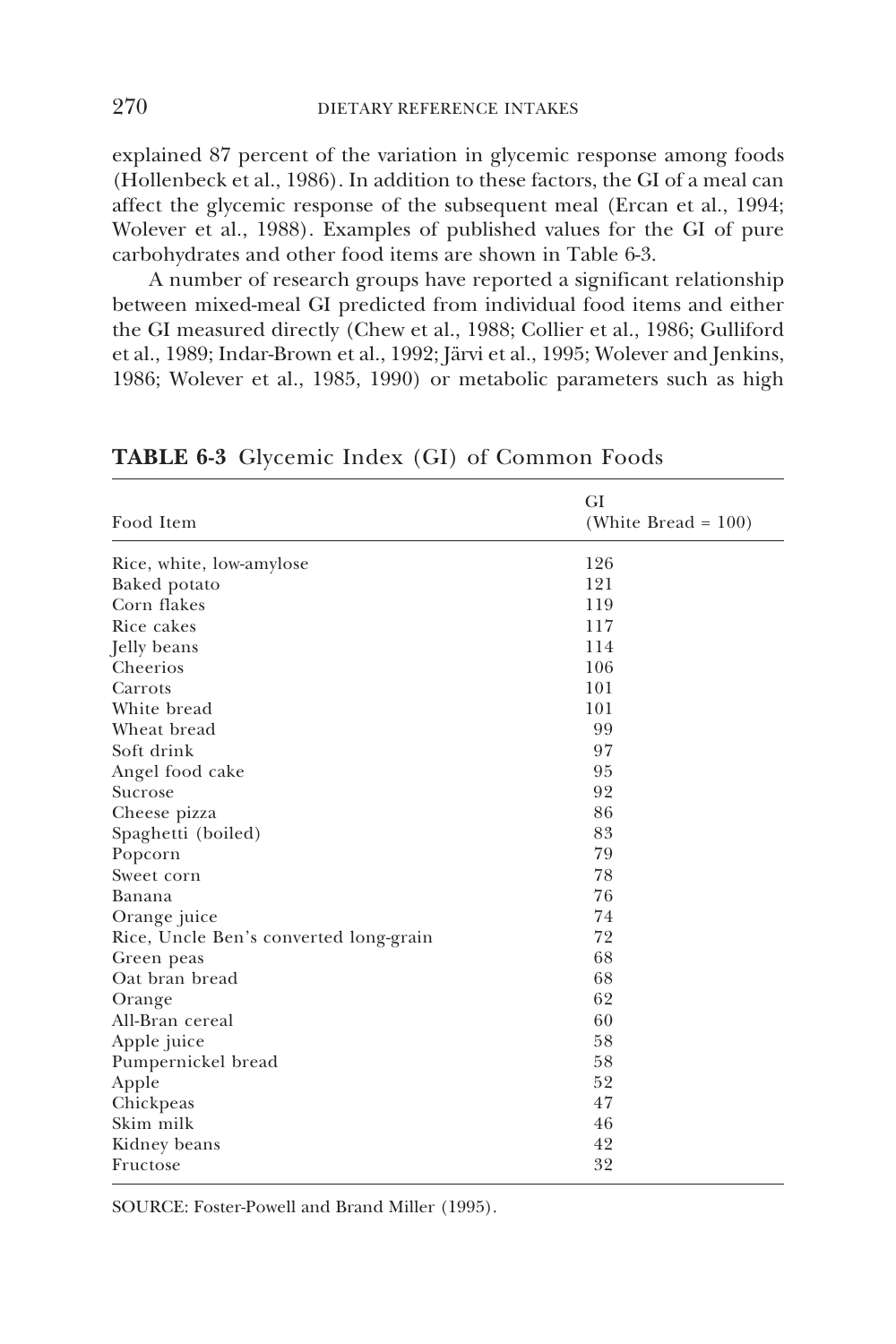density lipoprotein cholesterol concentration that are known to be influenced by GI (Liu et al., 2001). Although the glycemic response of diabetics is distinctly higher than that of healthy individuals, the relative response to different types of mixed meals is similar (Indar-Brown et al., 1992; Wolever et al., 1985). The prediction of GI in mixed meals by Wolever and Jenkins (1986) is shown in Figure 6-1. In contrast, some studies reported no such relationship between the calculated and measured GI of mixed meals (Coulston et al., 1984; Hollenbeck et al., 1986; Laine et al., 1987).

There are a number of reasons why different groups have reported different findings on the calculation of GI in mixed meals. As previously discussed, there are a number of intrinsic (e.g., particle size) and extrinsic (e.g., ingestion of fat and protein, degree of food preparation) factors that can affect the glycemic response of a meal (Table 6-2), some of which are known to also affect the absorption of other nutrients such as vitamins and minerals. For instance, coingestion of dietary fat and protein can sometimes have a significant influence on the glucose response of a carbohydratecontaining food, with a reduction in the glucose response generally seen with increases in fat or protein content (Gulliford et al., 1989; Holt et al.,



**FIGURE 6-1** Correlation between calculated glycemic index (GI) of four test meals (•) and incremental blood glucose response areas. Based on data from Coulston et al. (1984). Reproduced, with permission, from Wolever and Jenkins (1986). Copyright 1986 by the American Society for Clinical Nutrition.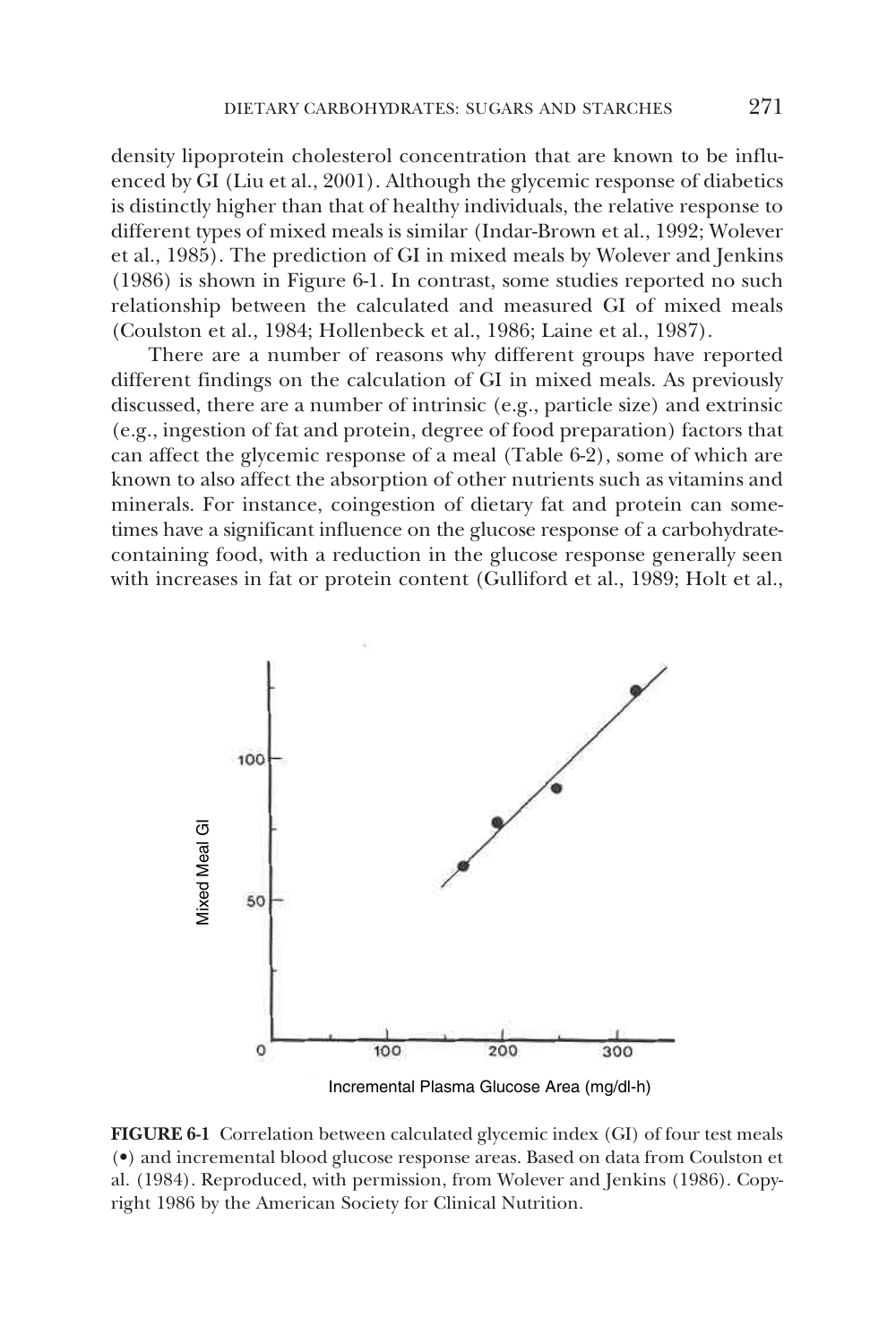1997). Palatability can have an influence on GI, independent of food type and composition (Sawaya et al., 2001). Furthermore, there are expected inherent biological variations in glucose control and carbohydrate tolerance that are unrelated to the GI of a meal. Finally, varied experimental design and methods for calculating the area under the blood glucose curve can result in a different glycemic response to meals of a similar predicted GI (Coulston et al., 1984; Wolever and Jenkins, 1986). For instance, it is important that the incremental area, rather than the absolute area, under the blood glucose curve be measured (Wolever and Jenkins, 1986). Taken together, the results from these different studies indicate that the GI of mixed meals can usually be predicted from the GI of individual food components.

# *Physiology of Digestion, Absorption, and Metabolism*

#### *Digestion*

*Starch.* The breakdown of starch begins in the mouth where salivary amylase acts on the interior  $\alpha$ - $(1,4)$  linkages of amylose and amylopectin. The digestion of these linkages continues in the intestine where pancreatic amylase is released. Amylase digestion produces large oligosaccharides (α-limit dextrins) that contain approximately eight glucose units of one or more  $\alpha$ -(1,6) linkages. The  $\alpha$ -(1,6) linkages are cleaved more easily than the  $\alpha$ -(1,4) linkages.

*Oligosaccharides and Sugars.* The microvilli of the small intestine extend into an unstirred water layer phase of the intestinal lumen. When a limit dextrin, trisaccharide, or disaccharide enters the unstirred water layer, it is rapidly hydrolyzed by enzymes bound to the brush border membrane. These limit dextrins, produced from starch digestion, are degraded by glucoamylase, which removes glucose units from the nonreducing end to yield maltose and isomaltose. Maltose and isomaltose are degraded by intestinal brush border disaccharidases (e.g., maltase and sucrase). Maltase, sucrase, and lactase digest sucrose and lactose to monosaccharides prior to absorption.

# *Intestinal Absorption*

Monosaccharides first diffuse across to the enterocyte surface, followed by movement across the brush border membrane by one of two mechanisms: active transport or facilitated diffusion.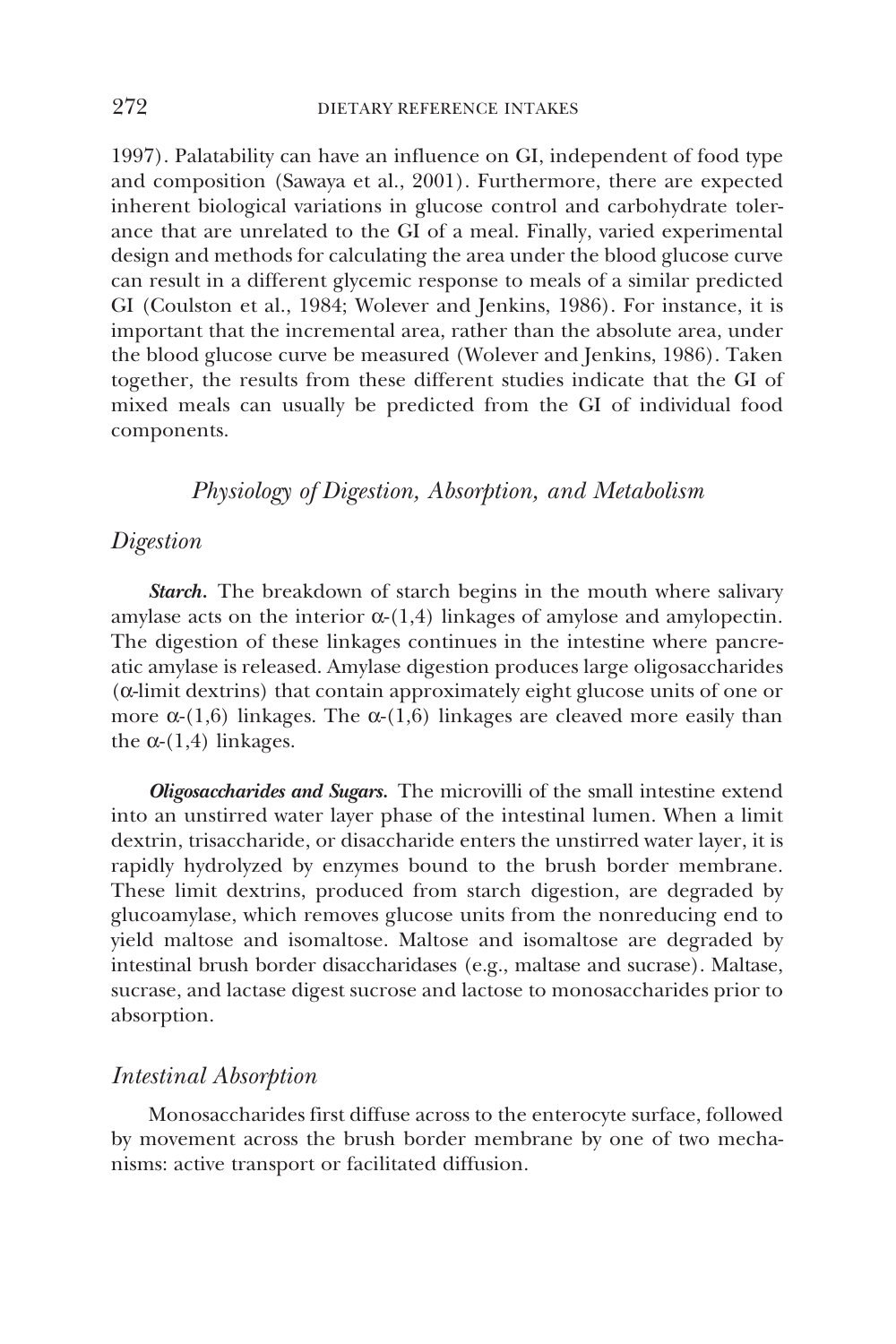*Active Transport.* The intestine is one of two organs that vectorially transports hexoses across the cell into the bloodstream. The mature enterocytes capture the hexoses directly ingested from food or produced from the digestion of di- and polysaccharides. Active transport of sugars involves sodium dependent glucose transporters (SGLTs) in the brush border membrane (Díez-Sampedro et al., 2001). Sodium is pumped from the cell to create a gradient between the interior of the cell and the lumen of the intestine, requiring the hydrolysis of adenosine triphosphate (ATP). The resultant gradient results in the cotransport of one molecule each of sodium and glucose. Glucose is then transported across the basolateral membrane of the small intestine by glucose transporter (GLUT) 2. Similar to glucose, galactose utilizes SGLT cotransporters and basolateral GLUT 2. Fructose is not transported by SGLT cotransporters.

*Facilitated Diffusion.* There are also transporters of glucose that require neither sodium nor ATP. The driving force for glucose transport is the glucose gradient and the energy change that occurs when the unstirred water layer is replaced with glucose. In this type of transport, called facilitated diffusion, glucose is transported down its concentration gradient (from high to low). Fructose is also transported by facilitated diffusion. One facilitated glucose transporter, GLUT 5, has been identified in the small intestine (Levin, 1999). GLUT 5 appears to transport glucose poorly and is the main transporter of fructose.

#### *Metabolism*

*Cellular Uptake.* Absorbed sugars are transported throughout the body to cells as a source of energy. The concentration of glucose in the blood is highly regulated by the release of insulin. Uptake of glucose by the adipocyte and muscle cell is dependent upon the binding of insulin to a membrane-bound insulin receptor that increases the translocation of intracellular glucose transporters (GLUT 4) to the cell membrane surface for uptake of glucose. GLUT 1 is the transporter of the red blood cell; however, it is also present in the plasma membrane of many other tissues (Levin, 1999). Besides its involvement in the small intestine, GLUT 2 is expressed in the liver and can also transport galactose, mannose, and fructose (Levin, 1999). GLUT 3 is important in the transport of glucose into the brain (Levin, 1999).

*Intracellular Utilization of Galactose.* Absorbed galactose is primarily the result of lactose digestion. The majority of galactose is taken up by the liver where it is metabolized to galactose-1-phosphate, which is then con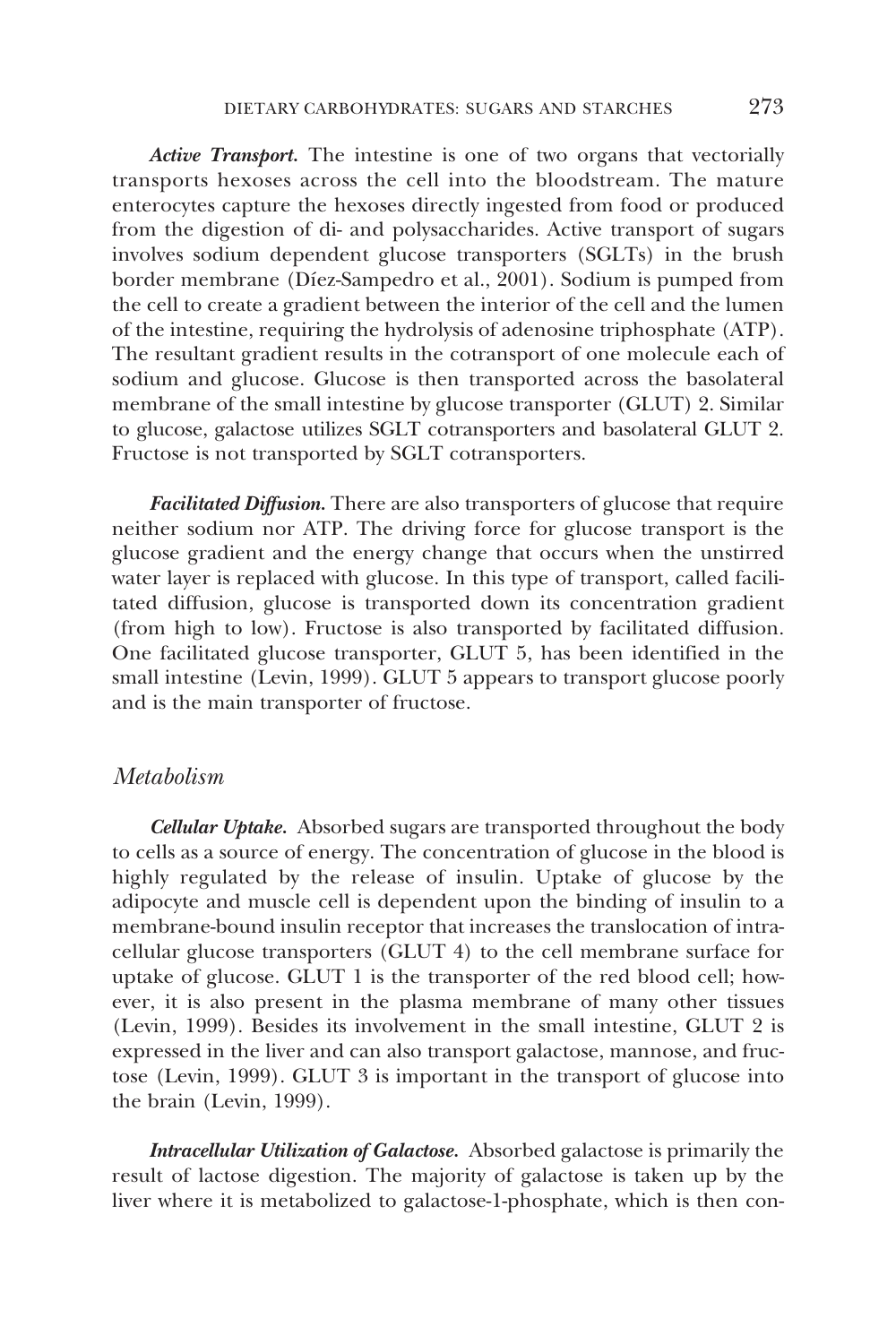verted to glucose-1-phosphate. Most of the glucose-1-phosphate derived from galactose metabolism is converted to glycogen for storage.

*Intracellular Utilization of Fructose.* Absorbed fructose, from either direct ingestion of fructose or digestion of sucrose, is transported to the liver and phosphorylated to fructose-1-phosphate, an intermediate of the glycolytic pathway, which is further cleaved to glyceraldehyde and dihydroxyacetone phosphate (DHAP). DHAP is an intermediary metabolite in both the glycolytic and gluconeogenic pathways. The glyceraldehyde can be converted to glycolytic intermediary metabolites that serve as precursors for glycogen synthesis. Glyceraldehyde can also be used for triacylglycerol synthesis, provided that sufficient amounts of malonyl coenzyme A (CoA) (a precursor for fatty acid synthesis) are available.

*Intracellular Utilization of Glucose.* Glucose is a major fuel used by most cells in the body. In muscle, glucose is metabolized anaerobically to lactate via the glycolytic pathway. Pyruvate is decarboxylated to acetyl CoA, which enters the tricarboxylic acid (TCA) cycle. Reduced coenyzmes generated in the TCA cycle pass off their electrons to the electron transport system, where it is completely oxidized to carbon dioxide and water. This results in the production of the high-energy ATP that is needed for many other metabolic reactions. After the consumption of carbohydrates, fat oxidation is markedly curtailed, allowing glucose oxidation to provide most of the body's energy needs. In this manner, the body's glucose and glycogen content can be reduced toward more normal concentrations.

*Gluconeogenesis.* Glucose can be synthesized via gluconeogenesis, a metabolic pathway that requires energy. Gluconeogenesis in the liver and renal cortex is inhibited via insulin following the consumption of carbohydrates and is activated during fasting, allowing the liver to continue to release glucose to maintain adequate blood glucose concentrations.

*Glycogen Synthesis and Utilization.* Glucose can also be converted to glycogen (glycogenesis), which contains  $α-(1-4)$  and  $α-(1-6)$  linkages of glucose units. Glycogen is present in the muscle for storage and utilization and in the liver for storage, export, and maintenance of blood glucose concentrations. Glycogenesis is activated in skeletal muscle by a rise in insulin concentration following the consumption of carbohydrate. In the liver, glycogenesis is activated directly by an increase in circulating glucose, fructose, galactose, or insulin concentration. Muscle glycogen is mainly used in the muscle. Following glycogenolysis, glucose can be exported from the liver for maintenance of normal blood glucose concentrations and for use by other tissues.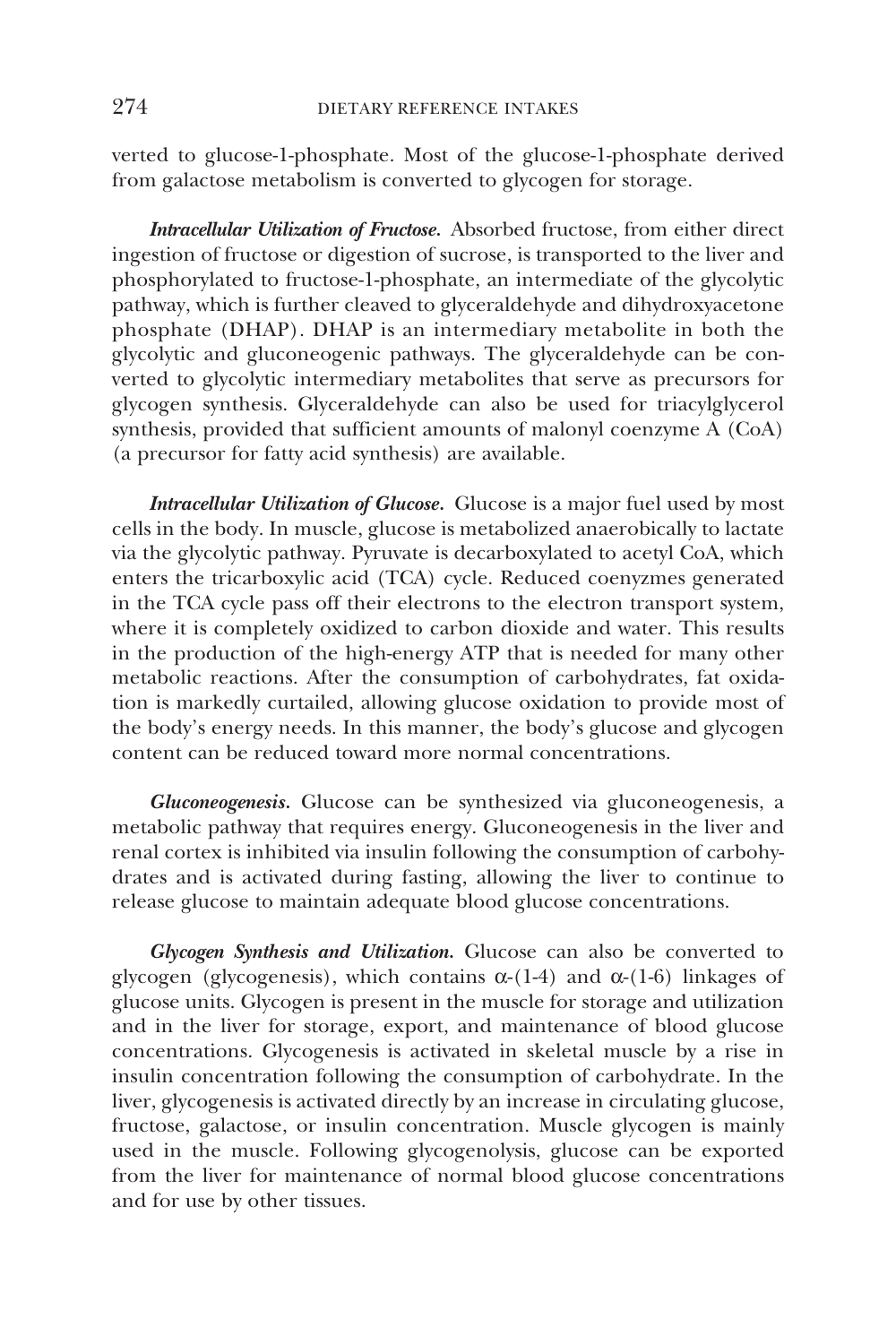*Formation of Amino Acids and Fatty Acids from Carbohydrates.* Pyruvate and intermediates of the TCA cycle are precursors of certain nonessential amino acids. A limited amount of carbohydrate is converted to fat because de novo lipogenesis is generally quite minimal (Hellerstein, 1999; Parks and Hellerstein, 2000). This finding is true for those who are obese, indicating that the vast majority of deposited fat is not derived from dietary carbohydrate when consumed at moderate levels.

*Insulin.* Based on the metabolic functions of insulin discussed above, the ingestion of carbohydrate produces an immediate increase in plasma insulin concentrations. This immediate rise in plasma insulin concentration minimizes the extent of hyperglycemia after a meal. The effects of insulin deficiency (elevated blood glucose concentration) are exemplified by type 1 diabetes. Individuals who have type 2 diabetes may or may not produce insulin and insulin-dependent muscle and adipose tissue cells may or may not respond to increased insulin concentrations (insulin resistant); therefore, circulating glucose is not effectively taken up by these tissues and metabolized.

# *Clinical Effects of Inadequate Intake*

The lower limit of dietary carbohydrate compatible with life apparently is zero, provided that adequate amounts of protein and fat are consumed. However, the amount of dietary carbohydrate that provides for optimal health in humans is unknown. There are traditional populations that ingested a high fat, high protein diet containing only a minimal amount of carbohydrate for extended periods of time (Masai), and in some cases for a lifetime after infancy (Alaska and Greenland Natives, Inuits, and Pampas indigenous people) (Du Bois, 1928; Heinbecker, 1928). There was no apparent effect on health or longevity. Caucasians eating an essentially carbohydrate-free diet, resembling that of Greenland natives, for a year tolerated the diet quite well (Du Bois, 1928). However, a detailed modern comparison with populations ingesting the majority of food energy as carbohydrate has never been done.

It has been shown that rats and chickens grow and mature successfully on a carbohydrate-free diet (Brito et al., 1992; Renner and Elcombe, 1964), but only if adequate protein and glycerol from triacylglycerols are provided in the diet as substrates for gluconeogenesis. It has also been shown that rats grow and thrive on a 70 percent protein, carbohydrate-free diet (Gannon et al., 1985). Azar and Bloom (1963) also reported that nitrogen balance in adults ingesting a carbohydrate-free diet required the ingestion of 100 to 150 g of protein daily. This, plus the glycerol obtained from triacylglycerol in the diet, presumably supplied adequate substrate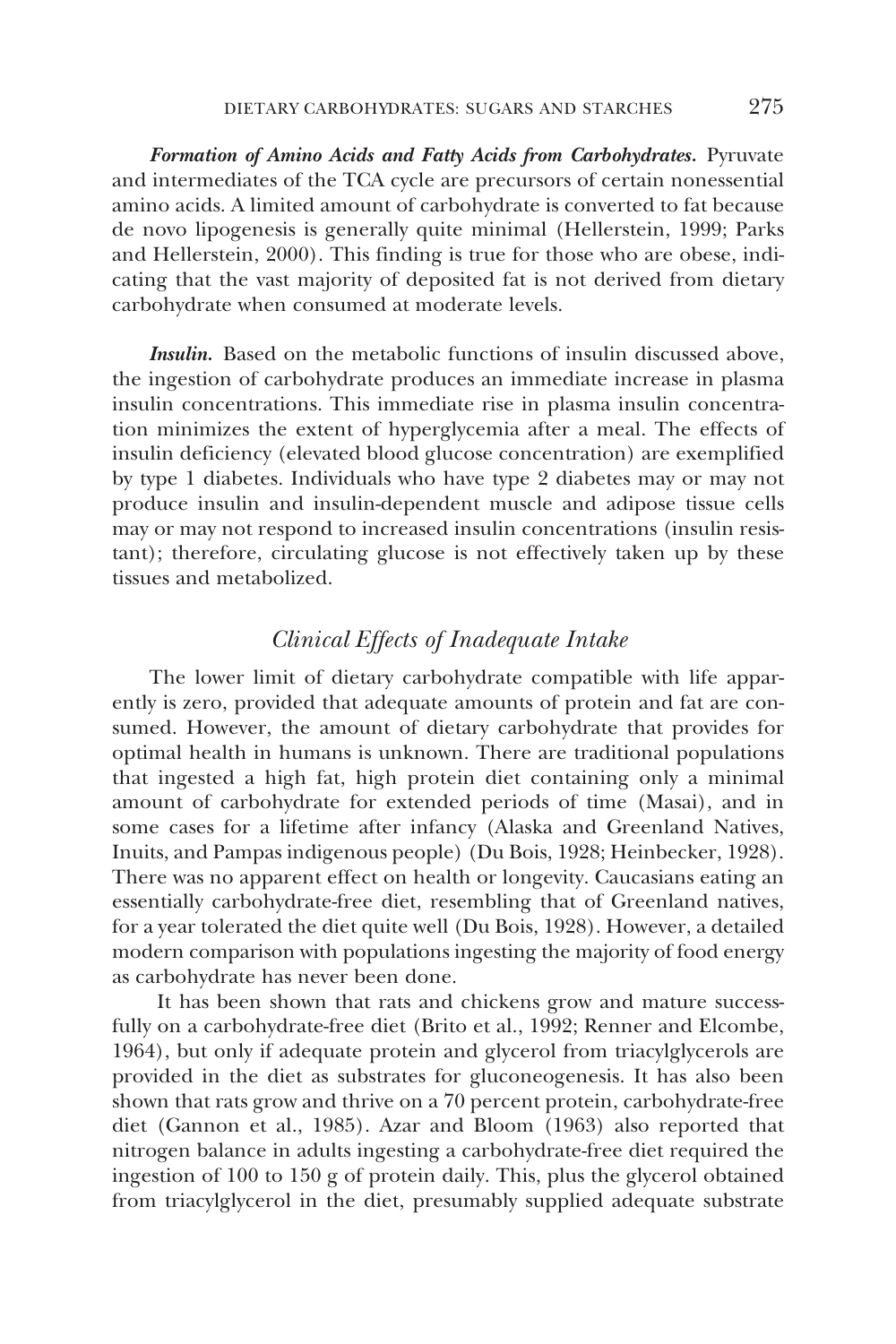for gluconeogenesis and thus provided at least a minimal amount of completely oxidizable glucose.

The ability of humans to starve for weeks after endogenous glycogen supplies are essentially exhausted is also indicative of the ability of humans to survive without an exogenous supply of glucose or monosaccharides convertible to glucose in the liver (fructose and galactose). However, adaptation to a fat and protein fuel requires considerable metabolic adjustments.

The only cells that have an absolute requirement for glucose as an oxidizable fuel are those in the central nervous system (i.e., brain) and those cells that depend upon anaerobic glycolysis (i.e., the partial oxidation of glucose to produce lactate and alanine as a source of energy), such as red blood cells, white blood cells, and medulla of the kidney. The central nervous system can adapt to a dietary fat-derived fuel, at least in part (Cahill, 1970; Sokoloff, 1973). Also, the glycolyzing cells can obtain their complete energy needs from the indirect oxidation of fatty acids through the lactate and alanine-glucose cycles.

In the absence of dietary carbohydrate, de novo synthesis of glucose requires amino acids derived from the hydrolysis of endogenous or dietary protein or glycerol derived from fat. Therefore, the marginal amount of carbohydrate required in the diet in an energy-balanced state is conditional and dependent upon the remaining composition of the diet. Nevertheless, there may be subtle and unrecognized, untoward effects of a very low carbohydrate diet that may only be apparent when populations not genetically or traditionally adapted to this diet adopt it. This remains to be determined but is a reasonable expectation.

Of particular concern in a Western, urbanized society is the long-term consequences of a diet sufficiently low in carbohydrate such that it creates a chronically increased production of β-hydroxybutyric and acetoacetic acids (i.e., keto acids). The concern is that such a diet, deficient in watersoluble vitamins and some minerals, may result in bone mineral loss, may cause hypercholesterolemia, may increase the risk of urolithiasis (Vining, 1999), and may affect the development and function of the centra1 nervous system. It also may adversely affect an individual's general sense of well being (Bloom and Azar, 1963), although in men starved for an extended period of time, encephalographic tracings remained unchanged and psychometric testing showed no deficits (Owen et al., 1967). It also may not provide for adequate stores of glycogen. The latter is required for hypoglycemic emergencies and for maximal short-term power production by muscles (Hultman et al., 1999).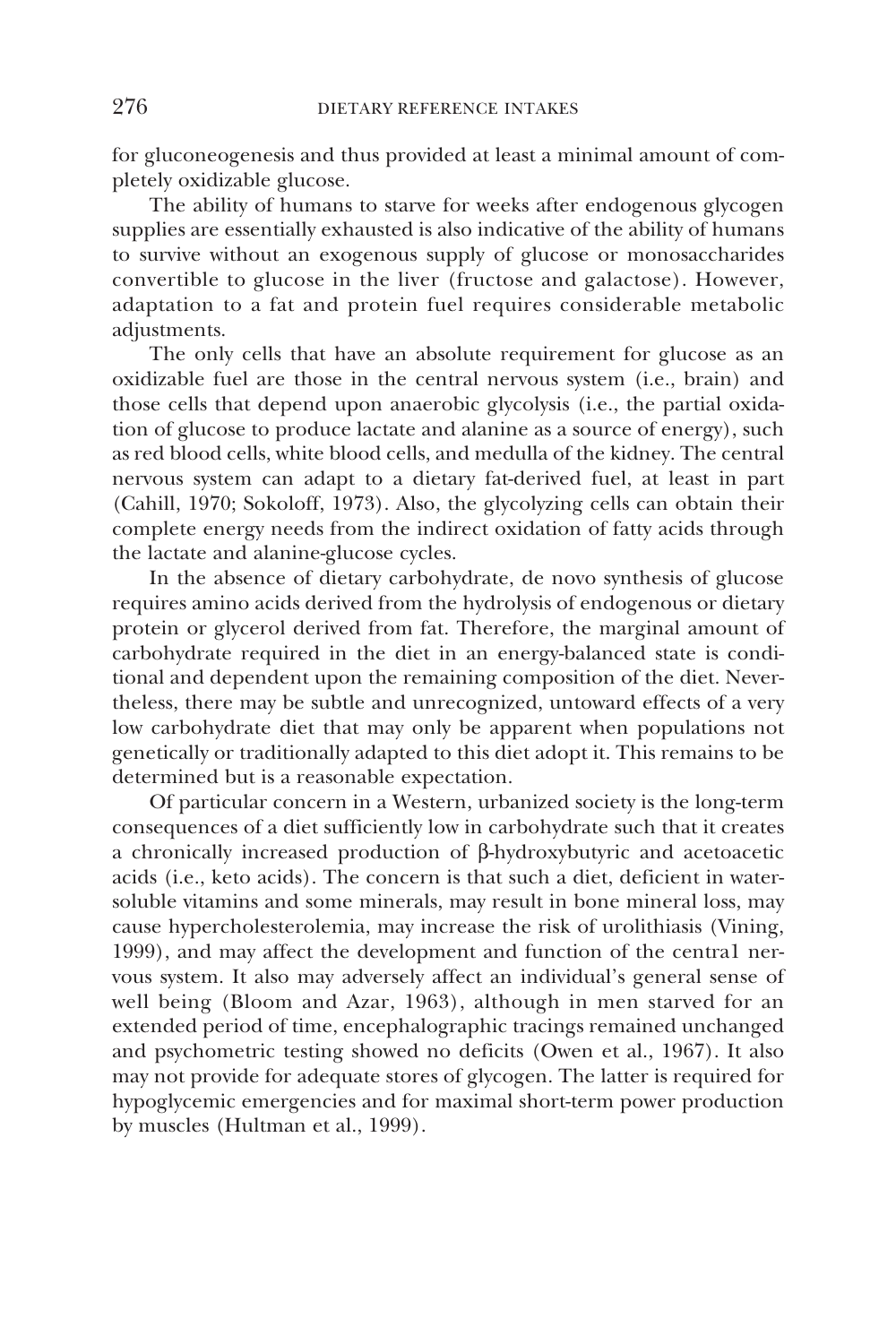# EVIDENCE CONSIDERED FOR ESTIMATING THE AVERAGE REQUIREMENT FOR CARBOHYDRATE

The endogenous glucose production rate, and thus the utilization rate, depends on the duration of starvation. Glucose production has been determined in a number of laboratories using isotopically labeled glucose (Amiel et al., 1991; Arslanian and Kalhan, 1992; Bier et al., 1977; Denne and Kalhan, 1986; Kalhan et al., 1986; King et al., 1982; Patel and Kalhan, 1992). In overnight fasted adults (i.e., postabsorptive state), glucose production is approximately 2 to 2.5 mg/kg/min, or approximately 2.8 to  $3.6$  g/kg/d. In a 70-kg man, this represents approximately 210 to 270 g/d. In the postabsorptive state, approximately 50 percent of glucose production comes from glycogenolysis in liver and 50 percent from gluconeogenesis in the liver (Chandramouli et al., 1997; Landau et al., 1996).

The minimal amount of carbohydrate required, either from endogenous or exogenous sources, is determined by the brain's requirement for glucose. The brain is the only true carbohydrate-dependent organ in that it oxidizes glucose completely to carbon dioxide and water. Normally, the brain uses glucose almost exclusively for its energy needs. The endogenous glucose production rate in a postabsorptive state correlates very well with the estimated size of the brain from birth to adult life. However, not all of the glucose produced is utilized by the brain (Bier et al., 1977; Felig, 1973). The requirement for glucose has been reported to be approximately 110 to 140 g/d in adults (Cahill et al., 1968). Nevertheless, even the brain can adapt to a carbohydrate-free, energy-sufficient diet, or to starvation, by utilizing ketoacids for part of its fuel requirements. When glucose production or availability decreases below that required for the complete energy requirements for the brain, there is a rise in ketoacid production in the liver in order to provide the brain with an alternative fuel. This has been referred to as "ketosis." Generally, this occurs in a starving person only after glycogen stores in the liver are reduced to a low concentration and the contribution of hepatic glycogenolysis is greatly reduced or absent (Cahill et al., 1968). It is associated with approximately a 20 to 50 percent decrease in circulating glucose and insulin concentration (Carlson et al., 1994; Owen et al., 1998; Streja et al., 1977). These are signals for adipose cells to increase lipolysis and release nonesterified fatty acids and glycerol into the circulation. The signal also is reinforced by an increase in circulating epinephrine, norepinephrine, glucagon, and growth hormone concentration (Carlson et al., 1994). The nonesterified fatty acids are removed by the liver and converted into ketoacids, which then diffuse out of the liver into the circulation. The increase in nonesterified fatty acids results in a concentration-dependent exponential increase in ketoacids (Hanson et al., 1965); glucagon facilitates this process (Mackrell and Sokal, 1969).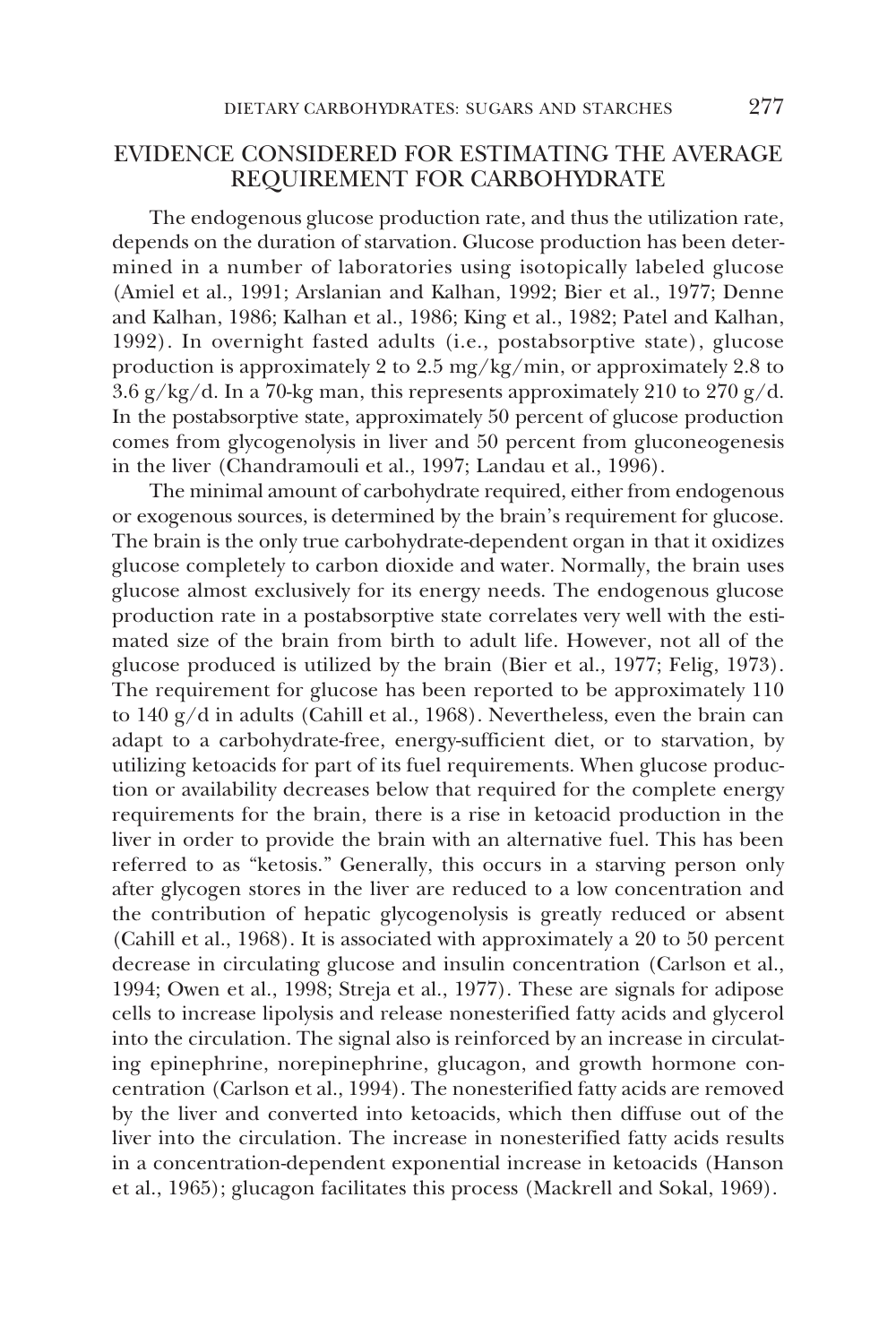In an overnight fasted person, the circulating ketoacid concentration is very low, but with prolonged starvation the concentration increases dramatically and may exceed the molar concentration of glucose (Cahill, 1970; Streja et al., 1977). In individuals fully adapted to starvation, ketoacid oxidation can account for approximately 80 percent of the brain's energy requirements (Cahill et al., 1973). Thus, only 22 to 28 g/d of glucose are required to fuel the brain. This is similar to the total glucose oxidation rate integrated over 24 hours determined by isotope-dilution studies in these starving individuals (Carlson et al., 1994; Owen et al., 1998).

Overall, the key to the metabolic adaptation to extended starvation is the rise in circulating nonesterified fatty acid concentrations and the large increase in ketoacid production. The glycerol released from the hydrolysis of triacylglycerols stored in fat cells becomes a significant source of substrate for gluconeogenesis, but the conversion of amino acids derived from protein catabolism into glucose is also an important source. Interestingly, in people who consumed a protein-free diet, total nitrogen excretion was reported to be in the range of 2.5 to 3.5  $g/d$  (35 to 50 mg/kg), or the equivalent of 16 to 22 g of catabolized protein in a 70-kg man (Raguso et al., 1999). Thus, it is similar to that in starving individuals  $(3.7 \text{ g/d})$  (Owen et al., 1998). Overall, this represents the minimal amount of protein oxidized through gluconeogenic pathways (Du Bois, 1928). This amount of protein is considerably less than the Recommended Dietary Allowance (RDA) of 0.8  $g/kg/d$  for adults with a normal body mass index (Chapter 10). For a 70-kg lean male, this equals  $56 \frac{\text{g}}{\text{d}}$  of protein, which is greater than the estimated obligate daily loss in body protein from the shedding of cells, secretions, and other miscellaneous functions (approximately 6 to 8 g/d for a 70-kg man; see Chapter 10) and has been assumed to be due to inefficient utilization of amino acids for synthesis of replacement proteins and other amino acid-derived products (Gannon and Nuttall, 1999). In part, it also may represent the technical difficulty in determining a minimal daily protein requirement (see Chapter 10).

If 56 g/d of dietary protein is required for protein homeostasis, but the actual daily loss of protein is only approximately 7 g, then presumably the remaining difference (49 g) is metabolized and may be utilized for new glucose production. It has been determined that for ingested animal protein, approximately 0.56 g of glucose can be derived from every 1 g of protein ingested (Janney, 1915). Thus, from the 49 g of protein not directly utilized to replace loss of endogenous protein or not used for other synthetic processes, approximately 27 g  $(0.56 \times 49)$  of glucose may be produced. In people on a protein-free diet or who are starving, the 16 to 22 g of catabolized protein could provide 10 to 14 g of glucose.

If the starving individual's energy requirement is 1,800 kcal/d and 95 percent is supplied by fat oxidation either directly or indirectly through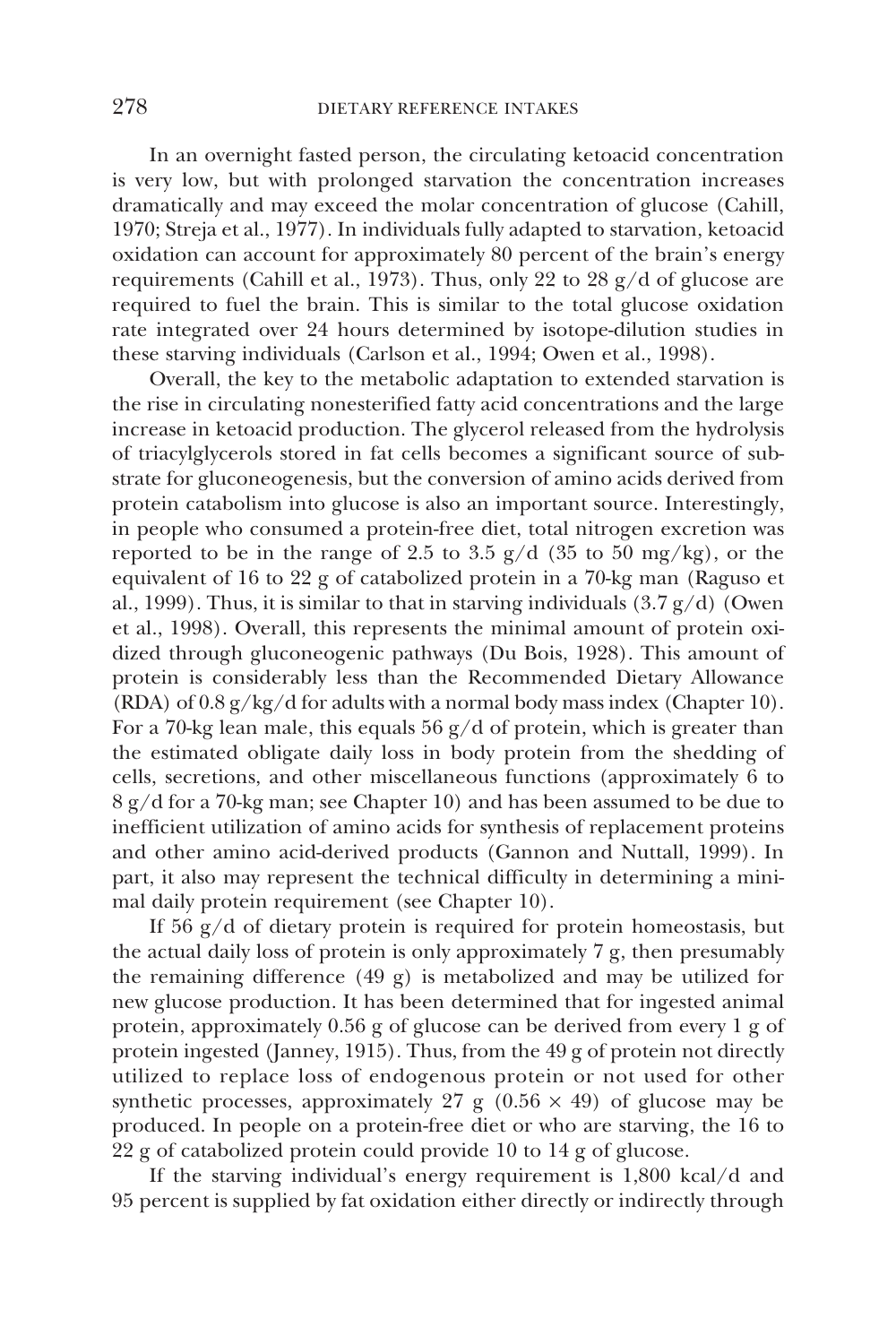oxidation of ketoacids (Cahill et al., 1973), then fat oxidation represents 1,710 kcal/d, or 190 g based upon approximately 9 kcal/g fat. The glycerol content of a typical triacylglycerol is 10 percent by weight, or in this case 19 g of glycerol, which is equivalent to approximately 19 g of glucose. This, plus the amount of glucose potentially derived from protein, gives a total of approximately 30 to 34 g ( $[10 \text{ to } 14] + 19$ ). Thus, a combination of protein and fat utilization is required to supply the small amount of glucose still required by the brain in a person fully adapted to starvation. Presumably this also would be the obligatory glucose requirement in people adapted to a carbohydrate-free diet. Thus, the normal metabolic adaptation to a lack of dietary protein, as occurs in a starving person in whom the protein metabolized is in excess of that lost daily, is to provide the glucose required by the brain. Nevertheless, utilization of this amount of glucose by the brain is vitally important. Without it, function deteriorates dramatically, at least in the brain of rats (Sokoloff, 1973).

The required amount of glucose could be derived easily from ingested protein alone if the individual was ingesting a carbohydrate-free, but energy-adequate diet containing protein sufficient for nitrogen balance. However, ingested amounts of protein greater than 30 to 34 g/d would likely stimulate insulin secretion unless ingested in small amounts throughout a 24-hour period. For example, ingestion of 25 to 50 g of protein at a single time stimulates insulin secretion (Krezowski et al., 1986; Westphal et al., 1990), despite a lack of carbohydrate intake. This rise in insulin would result in a diminution in the release of fatty acids from adipose cells and as a consequence, reduce ketoacid formation and fatty acid oxidation. The ultimate effect would be to increase the requirement for glucose of the brain and other organs. Thus, the minimal amount of glucose irreversibly oxidized to carbon dioxide and water requires utilization of a finely balanced ratio of dietary fat and protein.

Azar and Bloom (1963) reported that 100 to 150  $g/d$  of protein was necessary for maintenance of nitrogen balance. This amount of protein could typically provide amino acid substrate sufficient for the production of 56 to 84 g of glucose daily. However, daily infusion of 90 g of an amino acid mixture over 6 days to both postoperative and nonsurgical starving adults has been reported to reduce urinary nitrogen loss without a significant change in glucose or insulin concentration, but with a dramatic increase in ketoacids (Hoover et al., 1975). Thus, the issue becomes complex in nonstarving people.

Glucose utilization by the brain has been determined either by measuring arteriovenous gradients of glucose, oxygen, lactate, and ketones across the brain and the respiratory quotient (Kety, 1957; Sokoloff, 1973), or with estimates of brain blood flow determined by different methods (e.g., NO<sub>2</sub> diffusion). A major problem with studies based on arteriovenous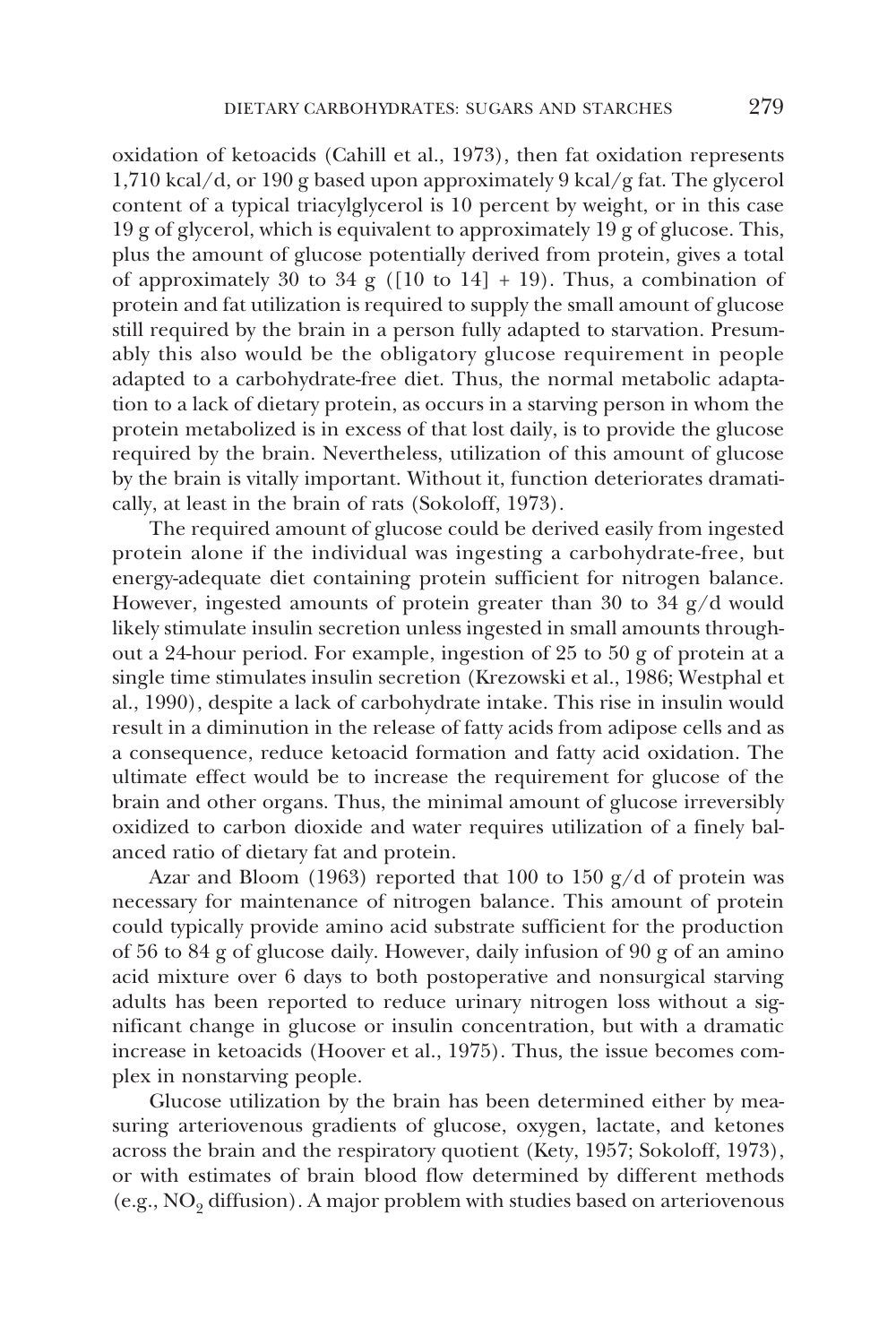differences is the limited accuracy of the blood flow methods used (Settergren et al., 1976, 1980). Using 18F-2-fluoro-2-deoxyglucose and positron emission tomography, the rate of glucose accumulation in the brain also has been determined (Chugani, 1993; Chugani and Phelps, 1986; Chugani et al., 1987; Hatazawa et al., 1987). This is an indirect method for measuring glucose utilization, and also has limitations (Hatazawa et al., 1987). Brain  $O<sub>9</sub>$  consumption in association with the brain respiratory quotient also has been used as an indirect estimate of glucose utilization (Kalhan and Kiliç, 1999).

Only data determined by direct measurement of glucose arteriovenous difference across the brain in association with determination of brain blood flow can be considered for setting an Estimated Average Requirement (EAR), although the other, indirect methods yield similar results. The glucose consumption by the brain can be used along with information from Dobbing and Sands (1973) and Dekaban and Sadowsky (1978), which correlated weight of the brain with body weight to calculate glucose utilization.

#### FINDINGS BY LIFE STAGE AND GENDER GROUP

#### *Infants Ages 0 Through 12 Months*

#### *Methods Considered to Set the AI*

*Carbohydrate Utilization by the Brain.* In infants, the brain size relative to body size is greater than that in adults. The brain utilizes approximately 60 percent of the infant's total energy intake (Gibbons, 1998). Therefore, the turnover of glucose per kilogram of body weight can be up to fourfold greater in the infant compared to the adult (Kalhan and Kiliç, 1999).

The infant brain is fully capable of using ketoacids as fuel. In species in which the mothers' milk is very high in fat, such as in rats, the circulating ketoacid concentration is very high in the suckling pups, and the ketoacids are an important source of fuel for the developing brain (Edmond et al., 1985; Sokoloff, 1973). In addition, the gluconeogenic pathway is well developed even in premature human infants (Sunehag et al., 1999). Indeed, provided that adequate lipid and protein substrates are supplied, gluconeogenesis can account for the majority of glucose turnover. Whether gluconeogenesis can account for the entire glucose requirement in infants has not been tested.

*Growth.* Studies have been performed using artificial formula feedings and varying the fat and carbohydrate content while keeping the protein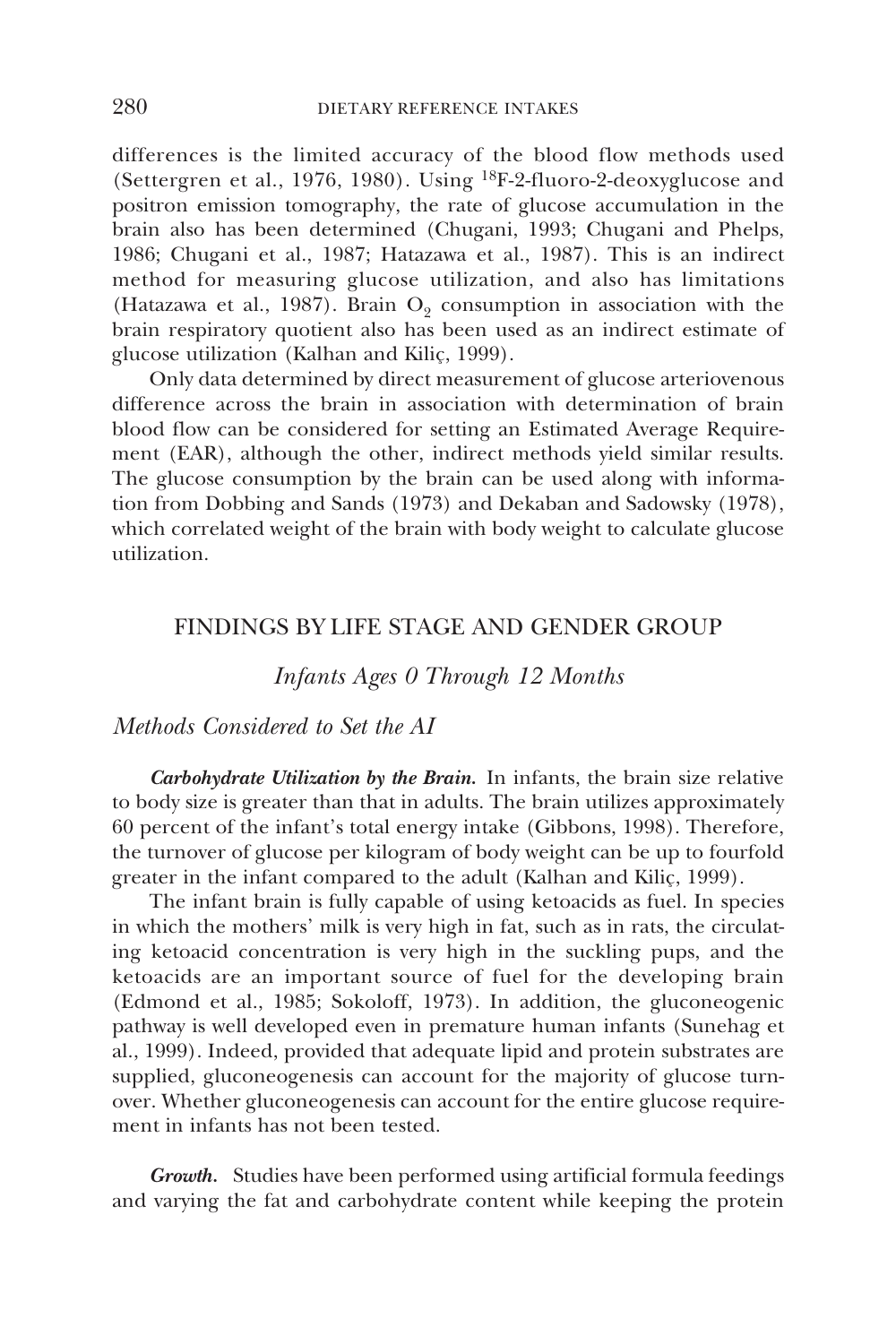content constant (9 percent) (Fomon et al., 1976). Fomon and coworkers (1976) provided infants with formulas containing either 34 or 62 percent of energy from carbohydrate for 104 days. There were no significant differences in the length or weight of the infants fed the two formulas. Interestingly, it also did not affect the total food energy consumed over the 6 or 12 months of life. From the limited data available, the lowest intake that has been documented to be adequate is 30 percent of total food energy. However, it is likely that infants also may grow and develop normally on a very low or nearly carbohydrate-free diet since their brains' enzymatic machinery for oxidizing ketoacids is more efficient than it is in adults (Sokoloff, 1973).

*Human Milk.* The lower limit of dietary carbohydrate compatible with life or for optimal health in infants is unknown. Human milk is recognized as the optimal milk source for infants throughout at least the first year of life and is recommended as the sole nutritional milk source for infants during the first 4 to 6 months of life (IOM, 1991). Carbohydrate in human milk is almost exclusively lactose (Table 6-4). The only source of lactose in the animal kingdom is from the mammary gland and therefore is found only in mammals. Lactose is readily hydrolyzed in the infant intestine. The resulting glucose and galactose also readily pass into the portal venous system. They are carried to the liver where the galactose is converted to glucose and either stored as glycogen or released into the general circulation and oxidized. The net result is the provision of two glucose molecules for each lactose molecule ingested. The reason why lactose developed as the carbohydrate fuel produced by the mammary gland is not understood. One reason may be that the provision of a disaccharide compared to a monosaccharide reduces the osmolality of milk. Lactose has also been reported to facilitate calcium absorption from the gut, which otherwise is not readily absorbed from the immature infant intestine (Condon et al., 1970; Ziegler and Fomon, 1983). However, isotopic tracer data have not confirmed this (Kalhan and Kiliç, 1999).

The lactose content of human milk is approximately 74  $g/L$  and changes little over the total nursing period (Dewey and Lönnerdal, 1983; Dewey et al., 1984; Lammi-Keefe et al., 1990; Nommsen et al., 1991) (Table 6-4). However, the volume of milk consumed by the infant decreases gradually over the first 12 months of life as other foods are gradually introduced into the feeding regimen. Over the first 6 months of life, the volume consumed is about 0.78 L/d (see Chapter 2); therefore approximately 60 g of carbohydrate represents about 37 percent of total food energy (see Chapter 5) (Nommsen et al., 1991). This amount of carbohydrate and the ratio of carbohydrate to fat in human milk can be assumed to be optimal for infant growth and development over the first 6 months of life.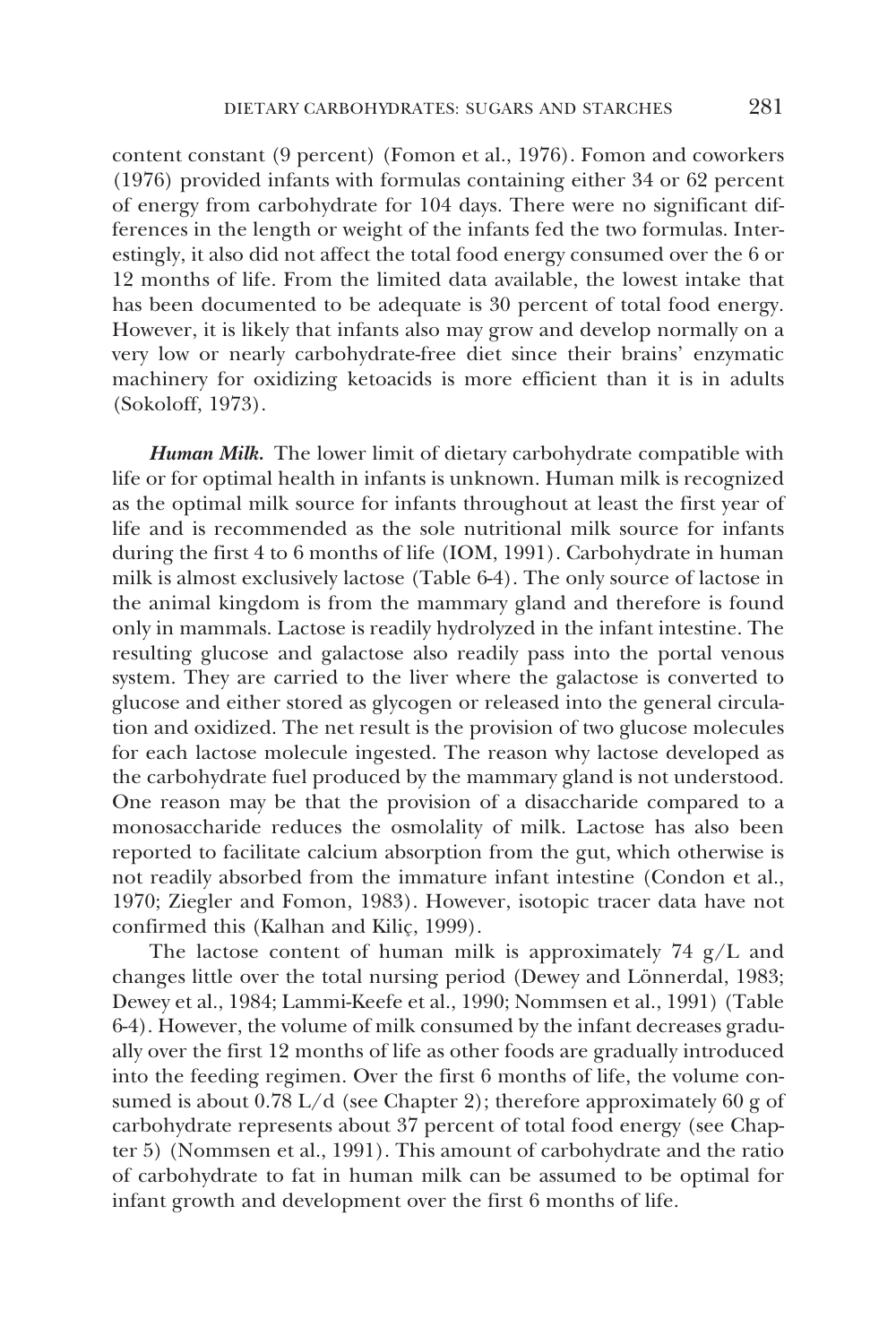| Reference                       | Stage of<br>Lactation                                                                | Total<br>Carbohydrate<br>Content $(g/L)$ | Total<br>Lactose<br>Content $(g/L)$                                                                      | Total<br>Glucose<br>Content $(g/L)$                                                         |
|---------------------------------|--------------------------------------------------------------------------------------|------------------------------------------|----------------------------------------------------------------------------------------------------------|---------------------------------------------------------------------------------------------|
| Anderson<br>et al., 1981        | $3-5$ d<br>$8-11d$<br>$26 - 29$ d                                                    |                                          | $51.4 \pm 2.2$<br>$59.8 \pm 2.3$<br>$65.1 \pm 2.3$                                                       |                                                                                             |
| Anderson<br>et al., 1983        | 3 d<br>7 d<br>14 d                                                                   | $62 \pm 9$<br>$67 \pm 5$<br>$67 \pm 6$   |                                                                                                          |                                                                                             |
| Dewey and<br>Lönnerdal,<br>1983 | 1 mo<br>$2 \text{ mo}$<br>$3 \text{ mo}$<br>$4 \text{ mo}$<br>$5 \text{ mo}$<br>6 mo |                                          | $70.5 \pm 5.6$<br>$72.1 \pm 6.2$<br>$71.3 \pm 7.9$<br>$76.1 \pm 4.0$<br>$76.2 \pm 3.3$<br>$77.5 \pm 2.7$ |                                                                                             |
| Dewey et al.,<br>1984           | $4-6$ mo<br>$7-11$ mo<br>$12 - 20$ mo                                                |                                          | $77.1 \pm 3.0$<br>$75.7 \pm 3.6$<br>$72.3 \pm 4.3$                                                       |                                                                                             |
| Neville et al.,<br>1984         | $33 - 210$ d<br>Median 115 d                                                         |                                          | Mid-feed: 72.1<br>Pooled<br>pumped: 71.8                                                                 | Mid-feed: $0.27$<br>Pooled<br>pumped: $0.27$                                                |
| Ferris et al.,<br>1988          | 2 wk<br>6 wk<br>$12 \text{ wk}$<br>$16$ wk                                           |                                          | $62.5 \pm 6.5$<br>$67.8 \pm 6.4$<br>$68.5 \pm 7.3$<br>$70.0 \pm 6.5$                                     |                                                                                             |
| Lammi-Keefe<br>et al., 1990     | 8 wk                                                                                 |                                          | $76.2 \pm 3.2$<br>$73.6 \pm 3.8$<br>$77.4 \pm 6.7$<br>$74.2 \pm 4.7$<br>$80.1 \pm 4.6$                   | $0.26 \pm 0.05$<br>$0.31 \pm 0.05$<br>$0.33 \pm 0.06$<br>$0.33 \pm 0.08$<br>$0.33 \pm 0.06$ |
| Allen et al.,<br>1991           | 21 d<br>45d<br>90d<br>180d                                                           |                                          | $63.4 \pm 0.7$<br>$65.6 \pm 0.4$<br>$67.7 \pm 0.7$<br>$68.8 \pm 1.4$                                     | $0.27 \pm 0.01$<br>$0.27 \pm 0.01$<br>$0.31 \pm 0.01$<br>$0.32 \pm 0.02$                    |
| Nommsen<br>et al., 1991         | $3 \text{ mo}$<br>$6 \text{ mo}$<br>9 <sub>mo</sub><br>$12 \text{ mo}$               |                                          | $74.4 \pm 1.5$<br>$74.4 \pm 1.9$<br>$73.5 \pm 2.9$<br>$74.0 \pm 2.7$                                     |                                                                                             |

**TABLE 6-4** Total Carbohydrate Content of Human Milk

*continued*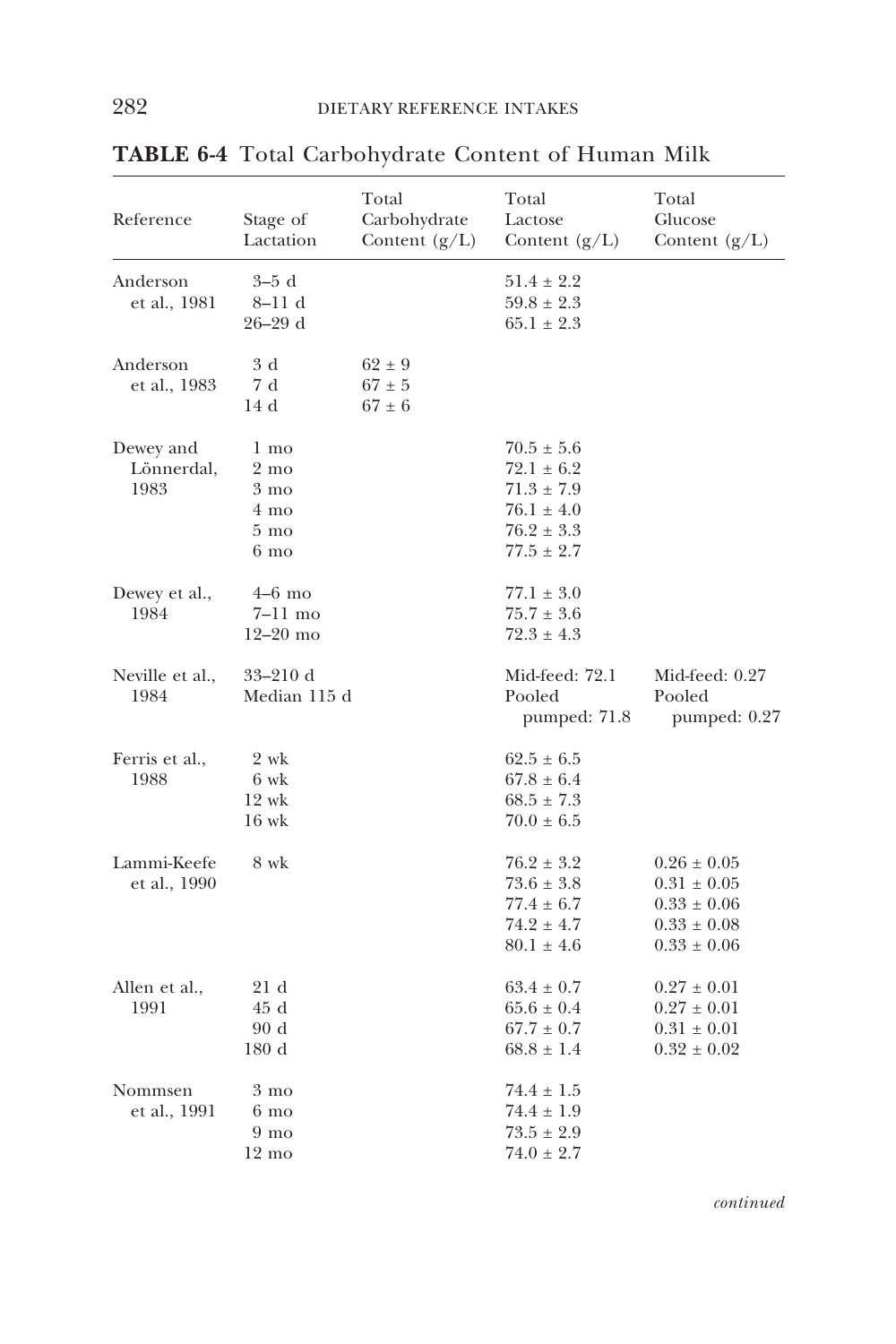| Reference             | Stage of<br>Lactation                    | Total<br>Carbohydrate<br>Content $(g/L)$                                                                    | Total<br>Lactose<br>Content $(g/L)$                                                                    | Total<br>Glucose<br>Content $(g/L)$ |
|-----------------------|------------------------------------------|-------------------------------------------------------------------------------------------------------------|--------------------------------------------------------------------------------------------------------|-------------------------------------|
| Coppa et al.,<br>1993 | 4 d<br>10d<br>30d<br>60d<br>90d<br>120 d | $78.1 \pm 8.08$<br>$83.8 \pm 6.45$<br>$80.6 \pm 6.90$<br>$79.8 + 7.01$<br>$79.3 + 7.03$<br>$82.2 \pm 10.31$ | $56.0 \pm 6.06$<br>$62.5 + 5.74$<br>$64.1 + 6.45$<br>$66.2 + 6.88$<br>$66.3 + 7.08$<br>$68.9 \pm 8.16$ |                                     |

**TABLE 6-4** Continued

The method used to set the Adequate Intake (AI) for older infants is carbohydrate intake from human milk and complementary foods (see Chapter 2). According to the Third National Health and Nutrition Examination Survey, the median carbohydrate intake from weaning food for ages 7 through 12 months was  $50.7 \pm 5$  g/d (standard error of the mean). Based on an average volume of 0.6 L/d of human milk that is secreted (Chapter 2), the carbohydrate intake from human milk is  $44 \text{ g/d}$  (0.6 L/d)  $\times$  74 g/L). Therefore, the total intake of carbohydrate from human milk and complementary foods is  $95 \text{ g}/\text{d} (44 + 51)$ .

# *Carbohydrate AI Summary, Ages 0 Through 12 Months*

The AI is based on the average intake of carbohydrate consumed from human milk and complementary foods.

#### **AI for Infants**

| $0-6$ months  | $60 \text{ g}/d$ of carbohydrate        |
|---------------|-----------------------------------------|
| $7-12$ months | $95 \text{ g}/\text{d}$ of carbohydrate |

#### *Special Considerations*

The carbohydrate content of milk protein-based formulas for term infants is similar to that of human milk (70 to 74  $g/L$ ). Whole cow milk contains lower concentrations of carbohydrate than human milk  $(48 \text{ g/L})$ (Newburg and Neubauer, 1995). In addition to lactose, conventional infant formulas can also contain sucrose or glucose polymers.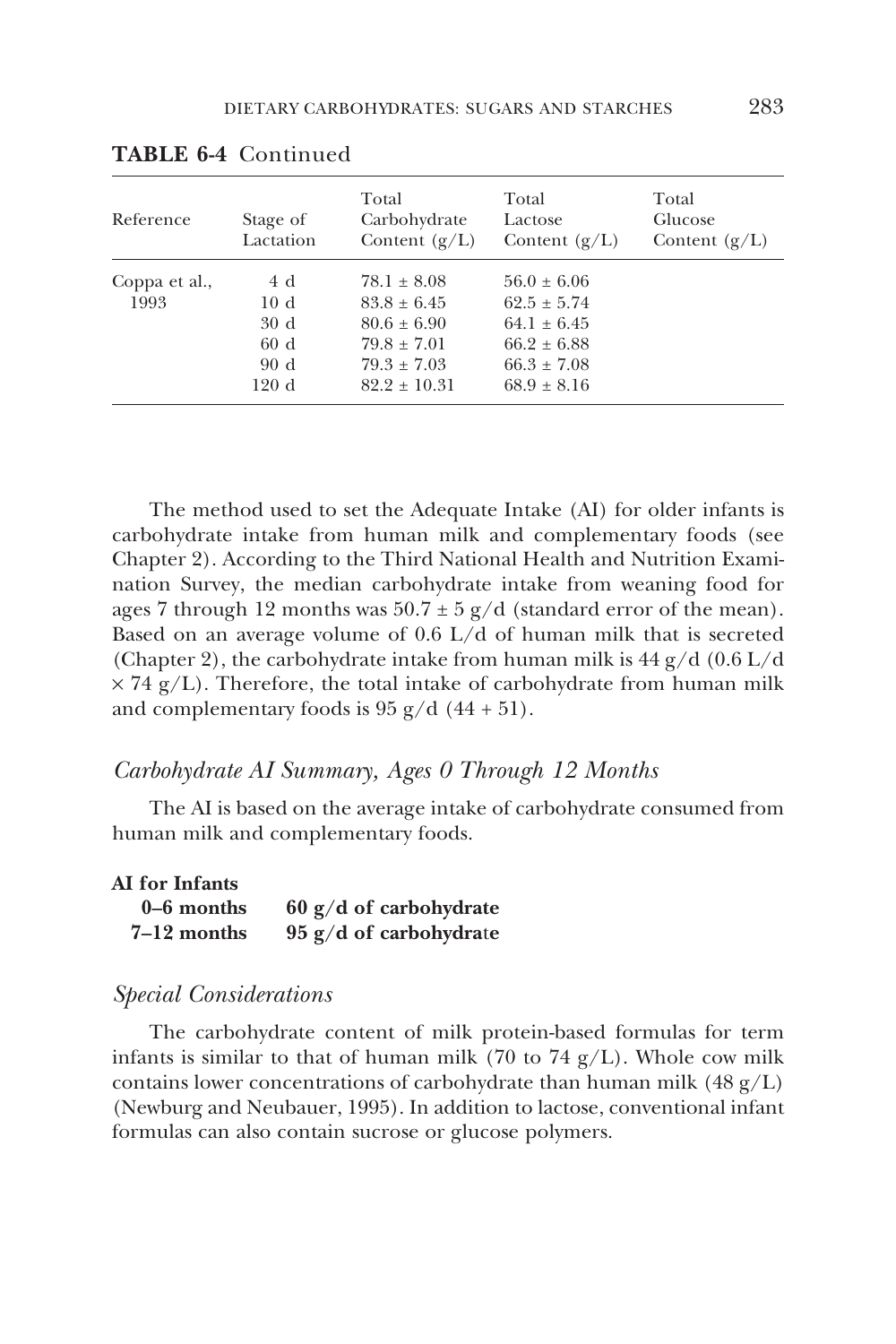# *Children and Adolescents Ages 1 Through 18 Years*

# *Evidence Considered in Estimating the Average Requirement*

In the newborn, the brain weight is approximately  $380$  g; by age 1 year this has increased to approximately 1,000 g in boys and approximately 980 g in girls (Dekaban and Sadowsky, 1978; Dobbing and Sands, 1973), with a corresponding increase in energy requirement. After 1 year of age, there is a further increase in brain weight up to 5 years of age (approximately 1,300 g in boys and 1,150 g in girls). Subsequently, the brain size increases only modestly. The consumption of glucose by the brain after age 1 year also remains rather constant or increases modestly and is in the range reported for adults (approximately 31 µmol/100 g of brain/min) (Kennedy and Sokoloff, 1957; Sokoloff et al., 1977). Therefore, the Estimated Average Requirement (EAR) for carbohydrate is set based on information used for adults (see "Adults Ages 19 Years and Older"). As for adults, the EAR is the same for both genders since differences in brain glucose utilization are small.

The amount of glucose produced from obligatory endogenous protein catabolism in children is not known. Therefore, this information was not considered in the derivation of the EAR for children. Children ages 2 to 9 years have requirements for carbohydrate that are similar to adults. This is based on population data in which animal-derived foods are ingested exclusively (e.g., Alaska and Greenland natives), as well as in children with epilepsy who have been treated with ketogenic diets for extended periods of time (Swink et al., 1997; Vining, 1999). In these children, the ketoacid concentration was in the range of 2 to 3 mmol/ $\overline{L}$  (i.e., similar to that in a starving adult) (Nordli et al., 1992).

# *Carbohydrate EAR and RDA Summary, Ages 1 Through 18 Years*

# **EAR for Children**

| $1-3$ years          | $100$ g/d of carbohydrate         |
|----------------------|-----------------------------------|
| 4-8 years            | $100$ g/d of carbohydrate         |
| <b>EAR</b> for Boys  |                                   |
| $9-13$ years         | $100 \text{ g}/d$ of carbohydrate |
| $14-18$ years        | 100 $g/d$ of carbohydrate         |
| <b>EAR for Girls</b> |                                   |
| $9-13$ years         | $100$ g/d of carbohydrate         |
| $14-18$ years        | $100 \text{ g}/d$ of carbohydrate |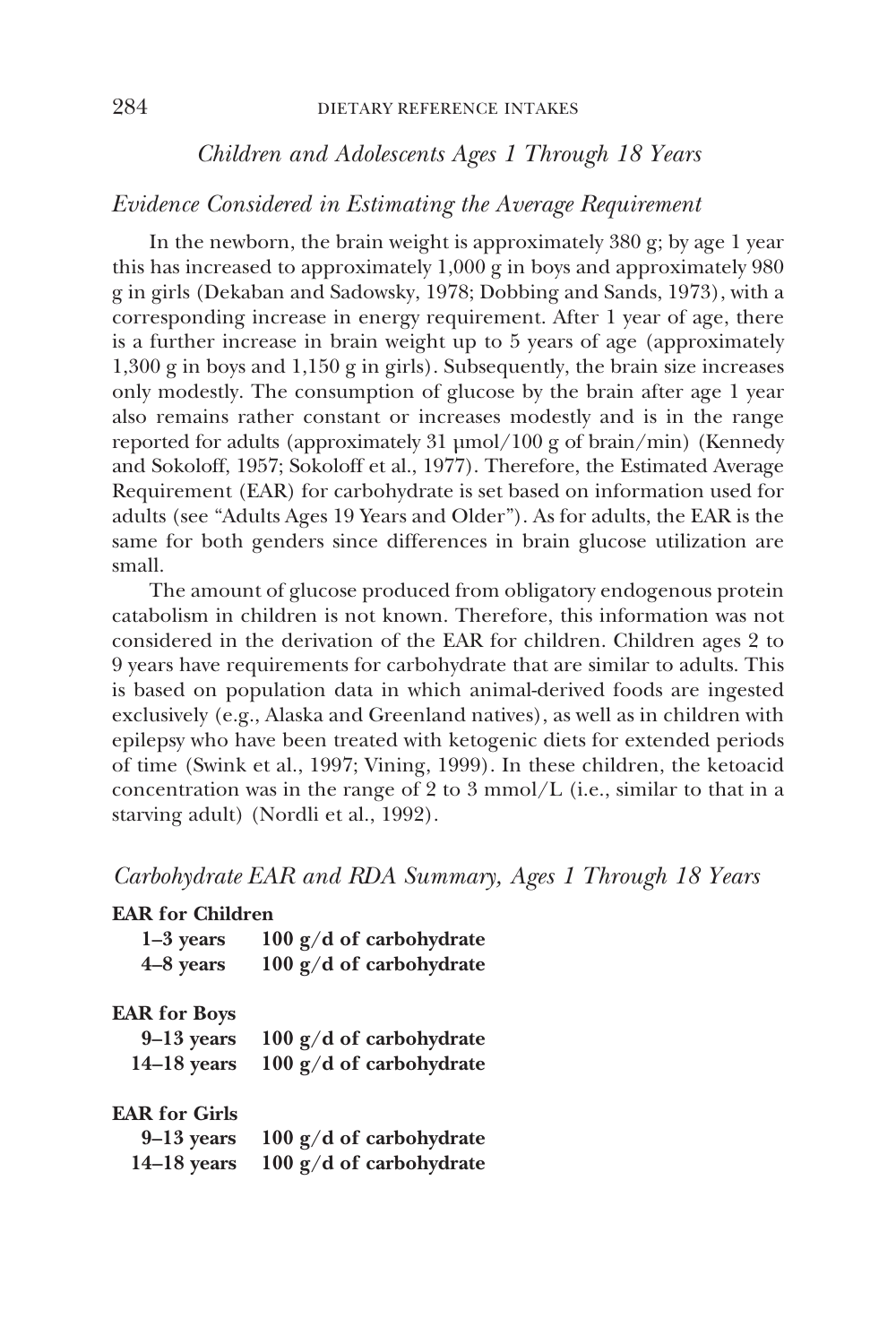The Recommended Dietary Allowance (RDA) for carbohydrate is set by using a coefficient of variation (CV) of 15 percent based on the variation in brain glucose utilization. The RDA is defined as equal to the EAR plus twice the CV to cover the needs of 97 to 98 percent of the individuals in the group (therefore, for carbohydrate the RDA is 130 percent of the EAR).

#### **RDA for Children**

| $1-3$ years          | 130 $g/d$ of carbohydrate         |
|----------------------|-----------------------------------|
| 4-8 years            | 130 $g/d$ of carbohydrate         |
| <b>RDA</b> for Boys  |                                   |
| $9-13$ years         | $130 \text{ g}/d$ of carbohydrate |
| $14-18$ years        | 130 $g/d$ of carbohydrate         |
| <b>RDA for Girls</b> |                                   |
| $9-13$ years         | 130 $g/d$ of carbohydrate         |
| $14-18$ years        | 130 $g/d$ of carbohydrate         |
|                      |                                   |

#### *Adults Ages 19 Years and Older*

# *Evidence Considered in Estimating the Average Requirement*

*Glucose Utilization by the Brain.* Long-term data in Westernized populations, which could determine the minimal amount of carbohydrate compatible with metabolic requirements and for optimization of health, are not available. Therefore, it is provisionally suggested that an EAR for carbohydrate ingestion in the context of overall food energy sufficiency be based on an amount of digestible carbohydrate that would provide the brain (i.e., central nervous system) with an adequate supply of glucose fuel without the requirement for additional glucose production from ingested protein or triacylglycerols. This amount of glucose should be sufficient to supply the brain with fuel in the absence of a rise in circulating acetoacetate and β-hydroxybutyrate concentrations greater than that observed in an individual after an overnight fast (see "Evidence Considered for Estimating the Average Requirement for Carbohydrate"). This assumes the consumption of an energy-sufficient diet containing an Acceptable Macronutrient Distribution Range of carbohydrate intake (approximately 45 to 65 percent of energy) (see Chapter 11).

Brain glucose utilization based on  $O<sub>9</sub>$  consumption is summarized in Table 6-5. Only data determined by direct measurement of glucose arteriovenous difference across the brain in association with determination of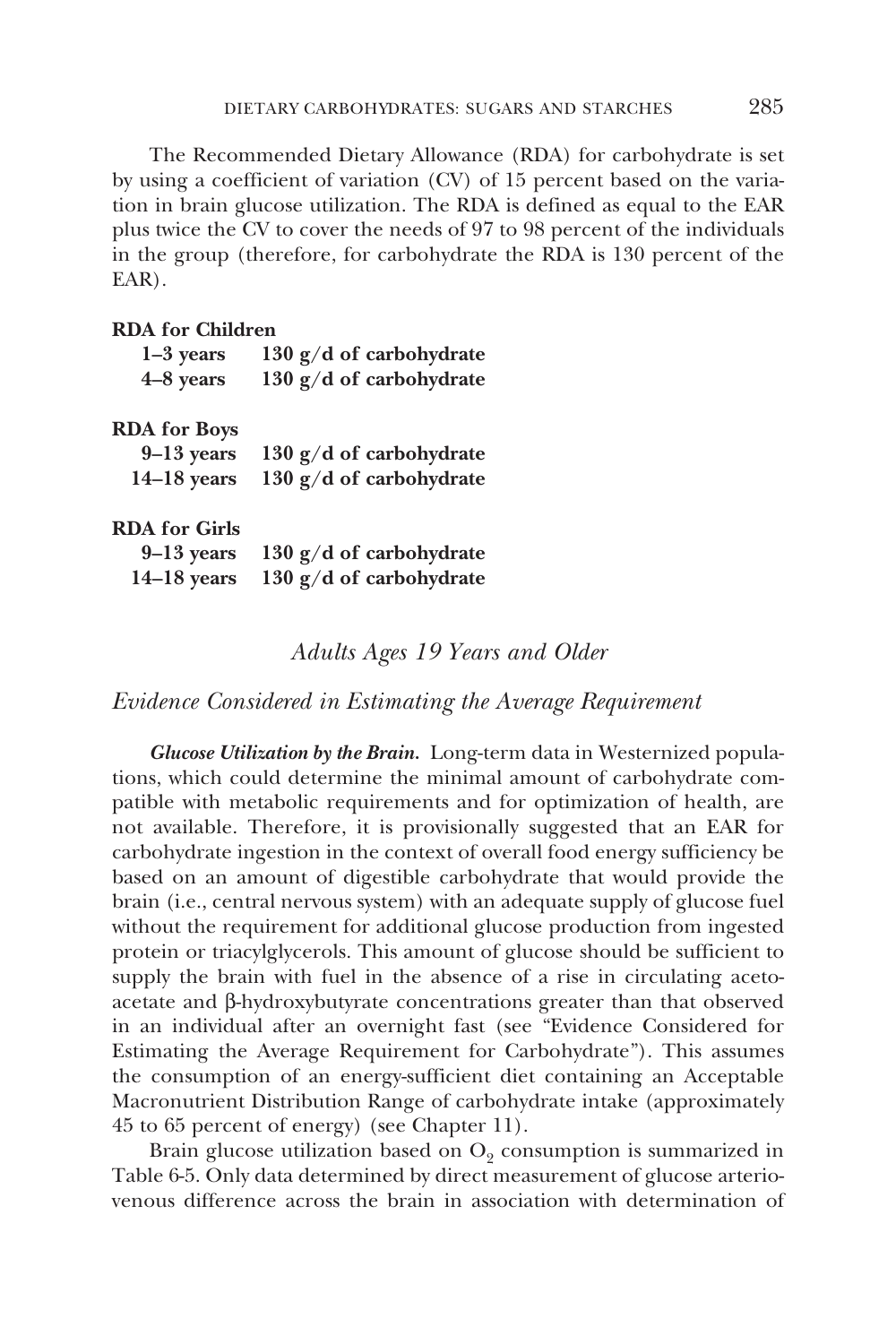| Reference                     | Study<br>Population           | $O_{\rm o}$<br>Consumption<br>(mL/100 g/min) | $O_{\rm 9}$<br>Consumption<br>(L/100 g/d) |  |
|-------------------------------|-------------------------------|----------------------------------------------|-------------------------------------------|--|
| Kennedy and<br>Sokoloff, 1957 | 2 children,<br>3 <sub>y</sub> | 6.2<br>5.6                                   | 8.93<br>8.06                              |  |
| Kennedy and<br>Sokoloff, 1957 | 5 children,<br>$4-7$ y        | 5.3<br>4.3<br>4.4<br>5.7<br>4.4              | 7.63<br>6.19<br>6.34<br>8.21<br>6.34      |  |
| Kennedy and<br>Sokoloff, 1957 | 2 children,<br>10 and 11 y    | 5.7<br>4.9                                   | 8.21<br>7.06                              |  |
| Kennedy and<br>Sokoloff, 1957 | 12 adults                     | 4.18                                         | 6.02                                      |  |

| TABLE 6-5 Indirect Estimates of Glucose Utilization by |  |  |
|--------------------------------------------------------|--|--|
| Measuring Brain Oxygen $(O_9)$ Consumption             |  |  |

*<sup>a</sup>* For males, based on Dekaban and Sadowsy (1978) and Dobbing and Sands (1973).

 $^{b}$  O<sub>2</sub> = 4.8 kcal/L = 1.2 g of glucose/L.

brain blood flow (Table 6-6) were considered for setting an EAR, although both methods yielded similar results. Data on glucose consumption by the brain for various age groups using information from Dobbing and Sands (1973) and Dekaban and Sadowsky (1978) were also used, which correlated weight of the brain with body weight. The average rate of brain glucose utilization in the postabsorptive state of adults based on several studies is approximately 33  $\mu$ mol/100 g of brain/min (5.5 mg/100 g of brain/min or  $8.64$  g/100 g of brain/d) (Table 6-6). Based on these data, the brain's requirement for carbohydrate is in the range of approximately 117 to  $142 \text{ g}/\text{d}$  (Gottstein and Held, 1979; Reinmuth et al., 1965; Scheinberg and Stead, 1949; Sokoloff et al., 1977). Regardless of age and the associated change in brain mass, the glucose utilization rate/100 g of brain tissue remains rather constant, at least up to age 73 years (Reinmuth et al., 1965). In 351 men (aged 21 to 39 years), the average brain weight at autopsy was reported to be 1.45 kg, with a standard deviation of only 0.02 kg. In 201 women of the same age range, the average brain weight was 1.29 kg with a standard deviation of 0.03 kg. There was excellent correlation between body weight and height and brain weight in adults of all ages.

The glucose produced from the obligatory turnover of protein plus the glucose produced from glycerol is approximately 30  $g/d$  (see "Evi-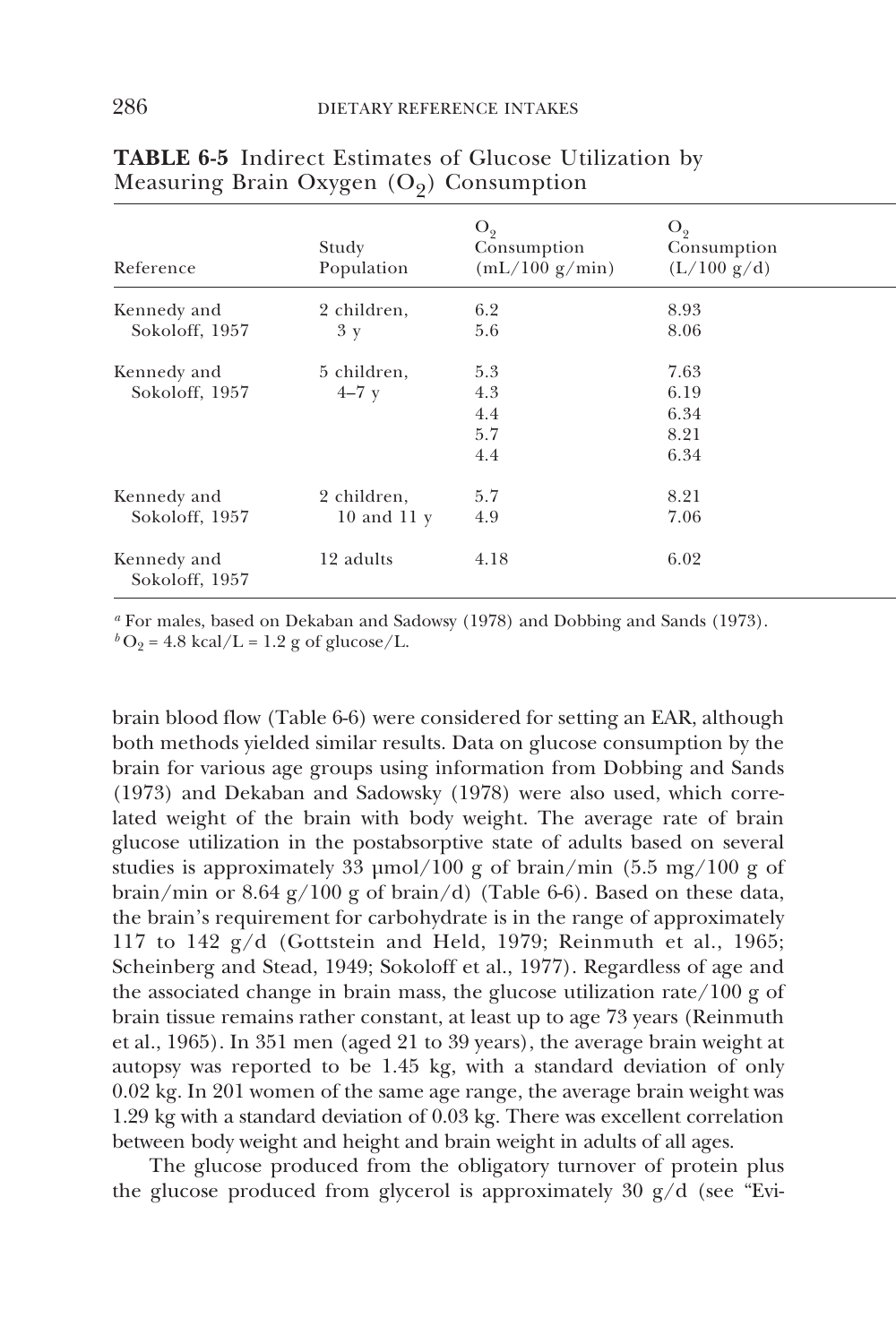| Estimated<br><b>Brain</b><br>Weight $(g)^a$ | O <sub>9</sub><br>Consumption<br>(L/d) | Glucose<br>Consumption<br>$(g/d)^b$ |
|---------------------------------------------|----------------------------------------|-------------------------------------|
| 1,200                                       | 107.1                                  | 129                                 |
| 1,200                                       | 96.8                                   | 116                                 |
| 1,260                                       | 96.2                                   | 115                                 |
| 1,260                                       | 78.0                                   | 94                                  |
| 1,300                                       | 82.4                                   | 99                                  |
| 1,300                                       | 109.2                                  | 131                                 |
| 1,300                                       | 84.3                                   | 101                                 |
| 1,360                                       | 111.6                                  | 134                                 |
| 1,360                                       | 96.0                                   | 115                                 |
| 1,450                                       | 84.3                                   | 101                                 |

dence Considered for Estimating the Average Requirement for Carbohydrate"). Therefore, the overall dietary carbohydrate requirement in the presence of an energy-adequate diet would be approximately 87 (117 – 30) to 112 (142 – 30)  $g/d$ . This amount of carbohydrate is similar to that reported to be required for the prevention of ketosis (50 to 100 g) (Bell et al., 1969; Calloway, 1971; Gamble, 1946; Sapir et al., 1972) and to that reported to have a maximal protein sparing effect when glucose was ingested daily (Gamble, 1946). The carbohydrate requirement is modestly greater than the potential glucose that can be derived from an amount of ingested protein required for nitrogen balance in people ingesting a carbohydrate-free diet (Azar and Bloom, 1963).

This amount of carbohydrate will not provide sufficient fuel for those cells that are dependent on anaerobic glycolysis for their energy supply (e.g., red and white blood cells). For glycolyzing cells, approximately  $36 \text{ g/d}$ are necessary (Cahill, 1970). Glycolyzing cells can obtain energy through the functioning of the Cori cycle (i.e., lactate to glucose to lactate) and the alanine-glucose cycle. That is, the cyclic interconversion of glucose with lactate or alanine occurs without a net loss of carbon.

In the absence of carbohydrate in the diet, and in the absence of a rise in ketoacids above the overnight fasting reference range, ingested protein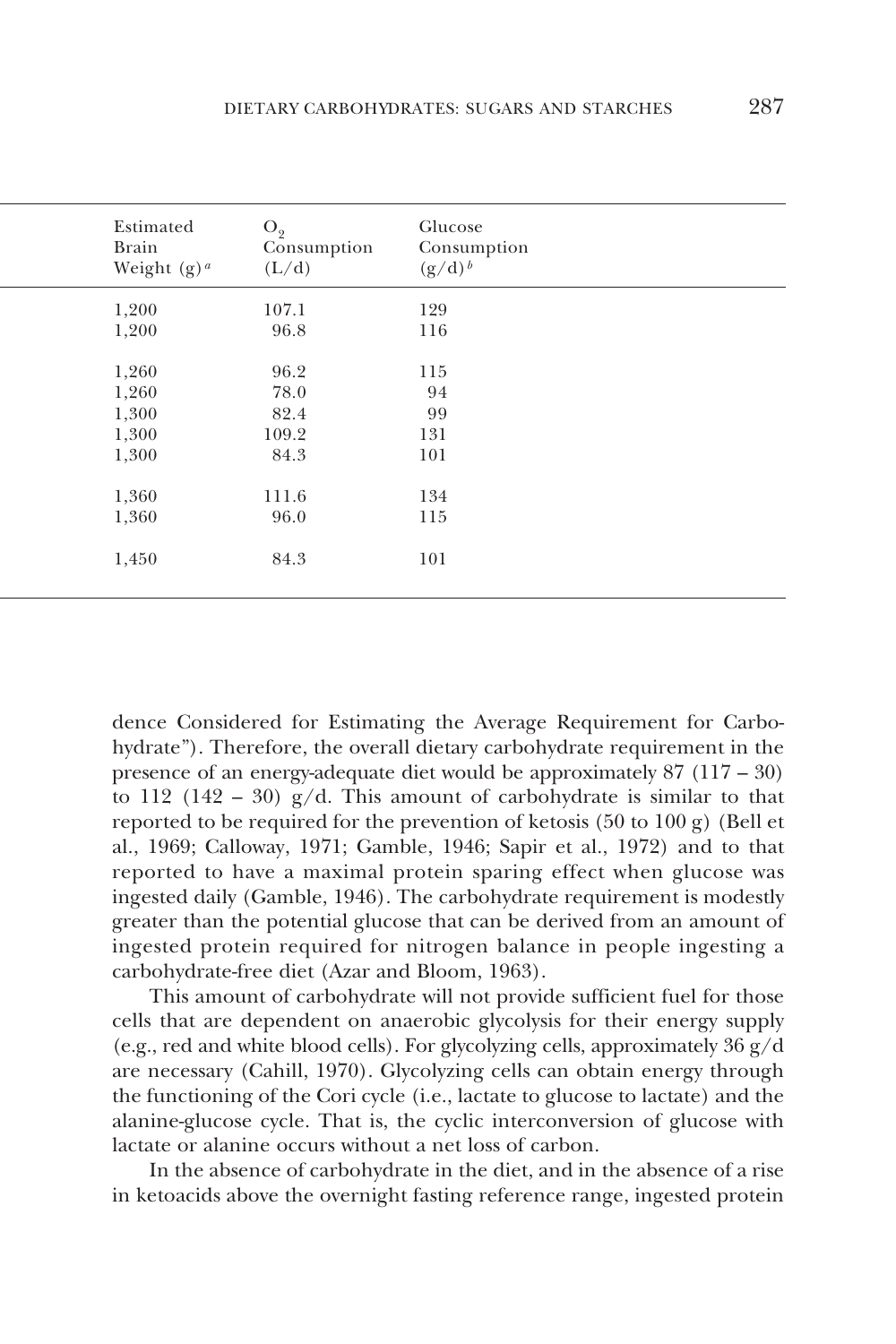|                                  |                                               | Glucose<br>Consumption              | Estimated                      | Glucose<br>Consumption |           |
|----------------------------------|-----------------------------------------------|-------------------------------------|--------------------------------|------------------------|-----------|
| Reference                        | Study<br>Population                           | $(\mu$ mol/100 g<br>of $brain/min)$ | <b>Brain</b><br>Weight $(g)^a$ | (mg/min)               | (g/d)     |
| Settergren<br>et al., 1976       | 12 infants,<br>average<br>$5 \text{ mo}$      | 27                                  | 400                            | 19.4                   | 28        |
| Mehta et al.,<br>1977            | 10 infants,<br>average<br>$11 \text{ mo}$     | 66                                  | 1,000                          | 118                    | 170       |
| Settergren<br>et al., 1980       | 42 infants<br>and<br>children,<br>$3$ wk-14 y | 25                                  | $400 - 1,450$                  | $18 - 65$              | $26 - 94$ |
| Scheinberg<br>and Stead,<br>1949 | 18 adults,<br>$18 - 36$ y                     | 34                                  | 1,450                          | 88                     | 127       |
| Reinmuth<br>et al., 1965         | 13 adults,<br>$21 - 29y$                      | 38                                  | 1,450                          | 99                     | 142       |
| Sokoloff<br>et al., 1977         | Adults                                        | 31                                  | 1,450                          | 81                     | 117       |
| Gottstein and<br>Held, 1979      | 24 adults,<br>$21 - 43$ y                     | 31                                  | 1,450                          | 81                     | 117       |

## **TABLE 6-6** Direct Estimates of Glucose Utilization by Measuring Brain Glucose Consumption

*a* Based on Dekaban and Sadowsy (1978) and Dobbing and Sands (1973).

sufficient to provide the brain with glucose fuel is theoretically possible, but is not likely to be acceptable. The amount of dietary protein required approaches the theoretical maximal rate of gluconeogenesis from amino acids in the liver (135 g of glucose/24 h) (Brosnan, 1999).

In summary, the EAR for total carbohydrate is set at  $100 \text{ g/d}$ . This amount should be sufficient to fuel central nervous system cells without having to rely on a partial replacement of glucose by ketoacids. Although the latter are used by the brain in a concentration-dependent fashion (Sokoloff, 1973), their utilization only becomes quantitatively significant when the supply of glucose is considerably reduced and their circulating concentration has increased several-fold over that present after an overnight fast.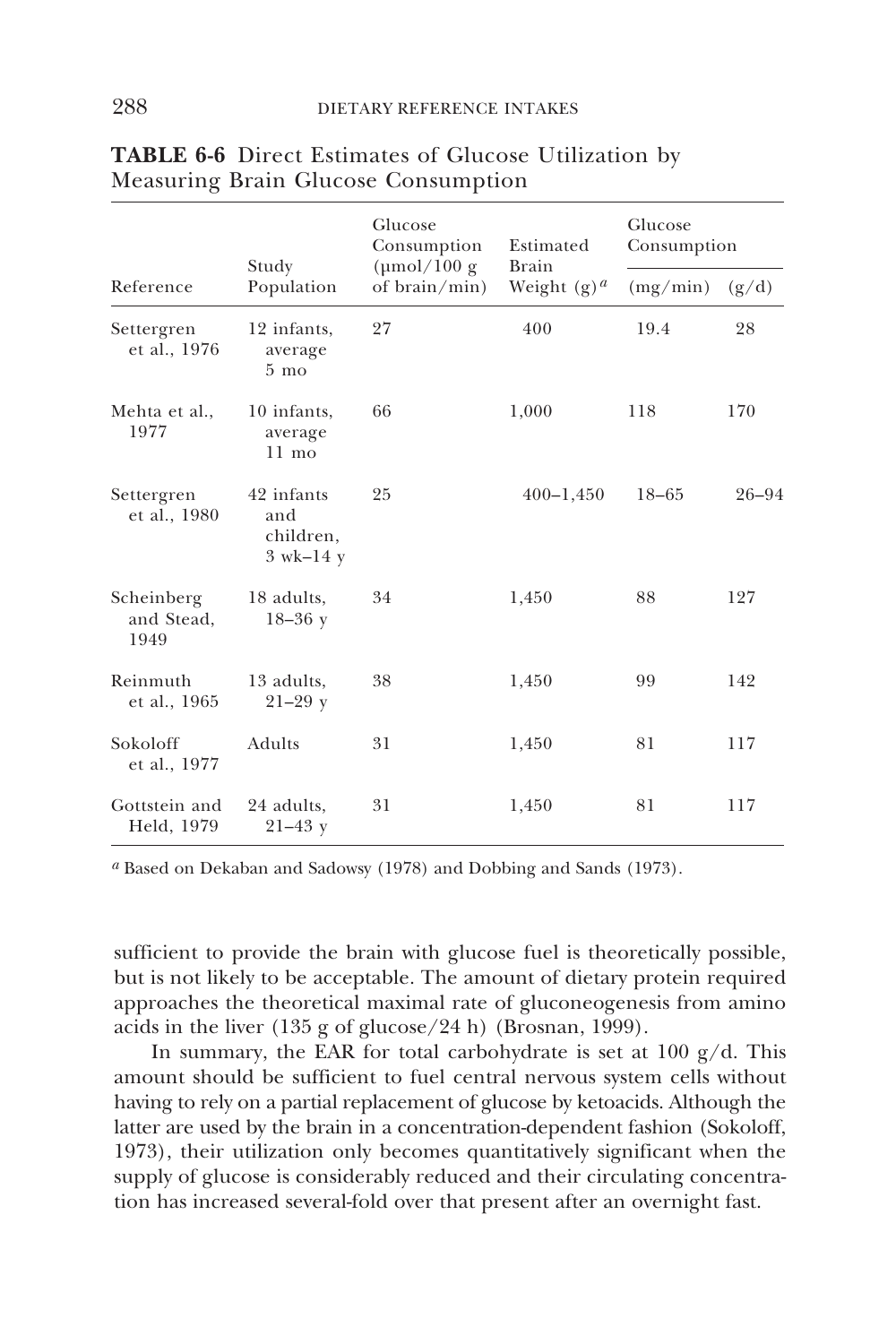Diets contain a combination of carbohydrate, fat, and protein, and therefore available glucose is not limiting to the brain unless carbohydrate energy intake is insufficient to meet the glucose needs of the brain. Nevertheless, it should be recognized that the brain can still receive enough glucose from the metabolism of the glycerol component of fat and from the gluconeogenic amino acids in protein when a very low carbohydrate diet is consumed.

*Aging.* It is well known that the overall rate of energy metabolism decreases with aging (Roberts, 2000a). Also, the total body glucose oxidation rate is decreased, but only modestly. In adults 70 years of age or older, the glucose oxidation rate was only about 10 percent less than in young adults between 19 and 29 years of age (Robert et al., 1982).

The actual brain mass slowly decreases after age 45 to 55 years. In 76- to 80-year-old men, the average brain mass was 1.33 kg, and for women in the same age range it was 1.19 kg (i.e., a loss of 8 to 9 percent of mass) (Dekaban and Sadawosky, 1978). This decrease is similar to that reported from autopsy data in Japan (mean  $1,422$  to  $1,336$  g) (Yamaura et al., 1980). Whether glucose oxidation changes out of proportion to brain mass remains a controversial issue (Gottstein and Held, 1979; Leenders et al., 1990). In any case, the decrease in brain glucose oxidation rate is not likely to be substantially less. Therefore, the EAR is the same for all adults. There is no evidence to indicate that a certain amount of carbohydrate should be provided as starch or sugars. However, most individuals do not choose to eat a diet in which sugars exceed approximately 30 percent of energy (Nuttall and Gannon, 1981).

# *Carbohydrate EAR and RDA Summary, Ages 19 Years and Older*

| <b>EAR</b> for Men |                           |
|--------------------|---------------------------|
| $19-30$ years      | 100 $g/d$ of carbohydrate |

| To oo icura   | $100 \leq$ and $100 \leq$ and $100$      |
|---------------|------------------------------------------|
| $31-50$ years | $100 \text{ g/d of car}$ of carbohydrate |
| $51-70$ years | $100 \text{ g/d of car}$ of carbohydrate |
| $> 70$ years  | $100 \text{ g/d of car}$ of carbohydrate |

#### **EAR for Women**

| $19-30$ years | $100$ g/d of carbohydrate |
|---------------|---------------------------|
| $31-50$ years | $100$ g/d of carbohydrate |
| $51-70$ years | $100$ g/d of carbohydrate |
| $> 70$ years  | $100$ g/d of carbohydrate |

The RDA for carbohydrate is set by using a CV of 15 percent based on the variation in brain glucose utilization. The RDA is defined as equal to the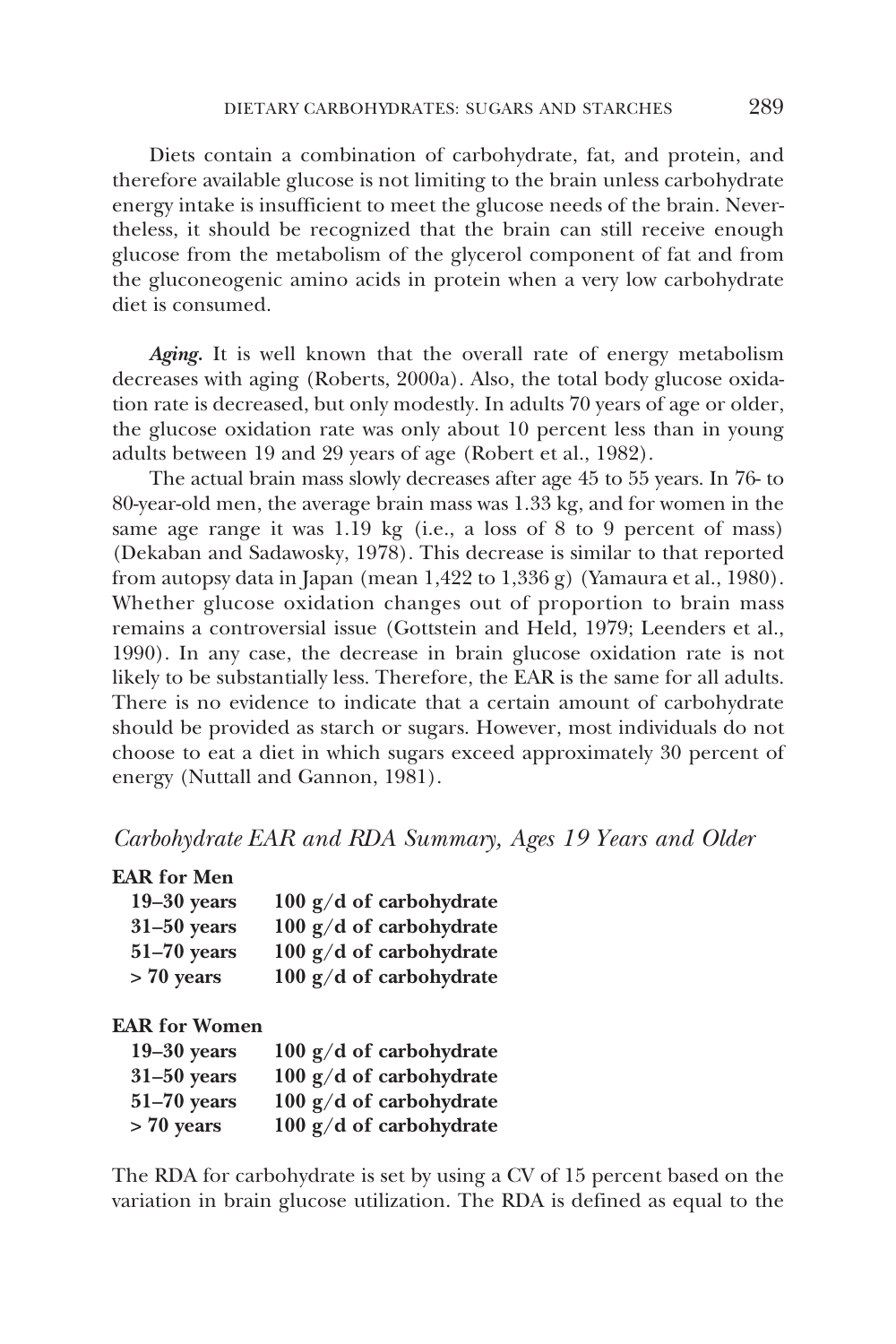EAR plus twice the CV to cover the needs of 97 to 98 percent of the individuals in the group (therefore, for carbohydrate the RDA is 130 percent of the EAR).

#### **RDA for Men**

| $19-30$ years | 130 $g/d$ of carbohydrate |
|---------------|---------------------------|
| $31-50$ years | 130 $g/d$ of carbohydrate |
| $51-70$ years | 130 $g/d$ of carbohydrate |
| $> 70$ years  | 130 $g/d$ of carbohydrate |

#### **RDA for Women**

| $19-30$ years | 130 $g/d$ of carbohydrate |
|---------------|---------------------------|
| $31-50$ years | 130 $g/d$ of carbohydrate |
| $51-70$ years | 130 $g/d$ of carbohydrate |
| $> 70$ years  | 130 $g/d$ of carbohydrate |

# *Pregnancy*

# *Evidence Considered in Estimating the Average Requirement*

Pregnancy results in an increased metabolic rate and thus an increased fuel requirement. This increased fuel requirement is due to the establishment of the placental–fetal unit and an increased energy supply for growth and development of the fetus. It is also necessary for the maternal adaptation to the pregnant state and for moving about the increased mass of the pregnant woman. This increased need for metabolic fuel often includes an increased maternal storage of fat early in pregnancy, as well as sufficient energy to sustain the growth of the fetus during the last trimester of pregnancy (Knopp et al., 1973).

In spite of the recognized need for increased energy-yielding substrates imposed by pregnancy, the magnitude of need, as well as how much of the increased requirement needs to be met from exogenous sources, remains incompletely understood and is highly variable (Tables 5-23 through 5-27). There is general agreement that the additional food energy requirement is relatively small. Several doubly labeled water studies indicate a progressive increase in total energy expenditure over the 36 weeks of pregnancy (Forsum et al., 1992; Goldberg et al., 1993; Kopp-Hoolihan et al., 1999) (Table 5-27). The mean difference in energy expenditure between week 0 and 36 in the studies was approximately 460 kcal/d and is proportional to body weight.

The developing fetus utilizes glucose as an energy-yielding substrate. However, there is some evidence that the fetus can utilize maternally pro-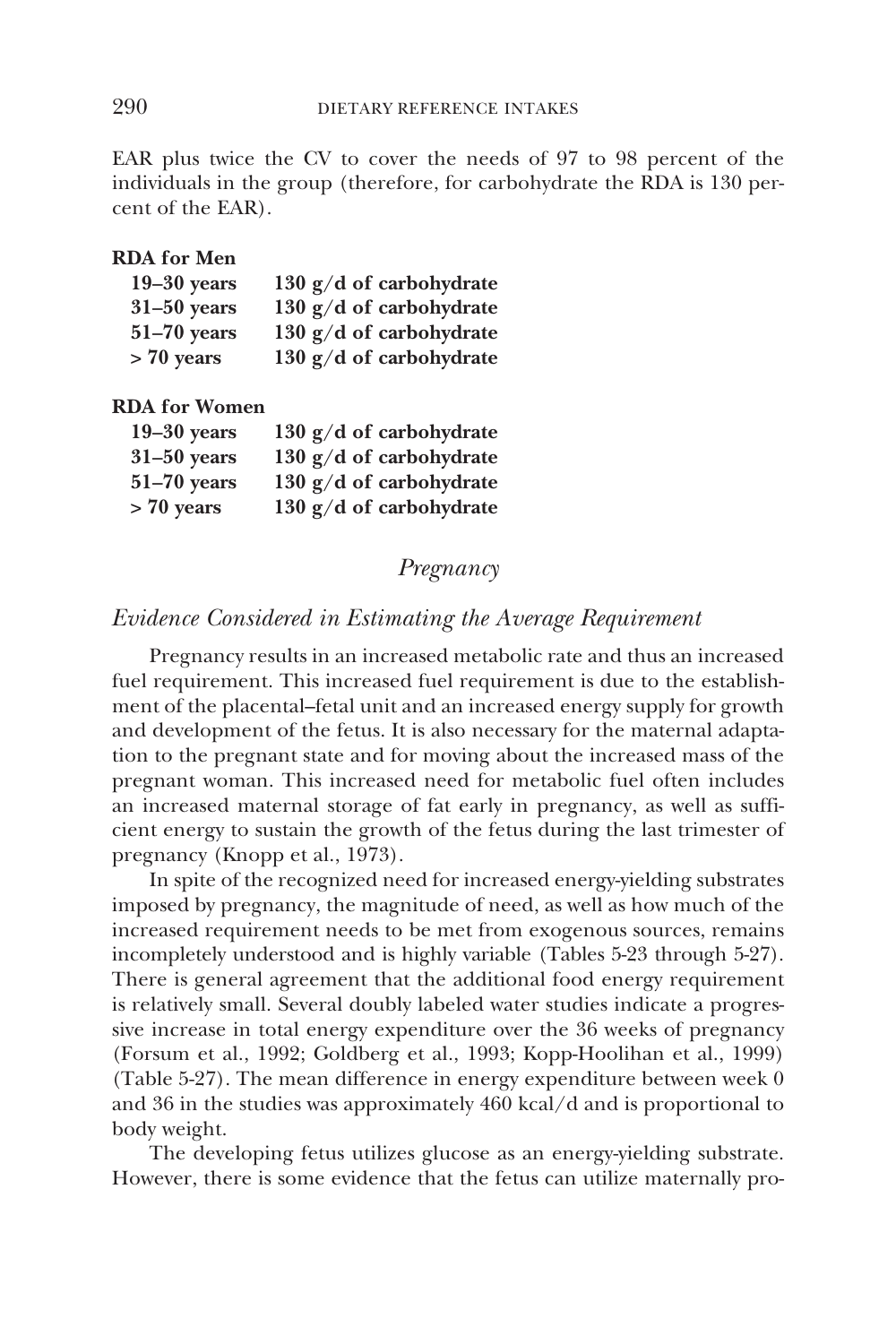vided ketoacids. The fetus does not utilize significant amounts of free fatty acids (Rudolf and Sherwin, 1983).

As part of the adaptation to pregnancy, there is a decrease in maternal blood glucose concentration, a development of insulin resistance, and a tendency to develop ketosis (Burt and Davidson, 1974; Cousins et al., 1980; Phelps et al., 1981; Rudolf and Sherwin, 1983; Ryan et al., 1985).

A higher mean respiratory quotient for both the basal metabolic rate and total 24-hour energy expenditure has also been reported in pregnant women when compared to the postpartum period. This indicates an increased utilization of glucose by the maternal–fetal unit. The increased glucose utilization rate persists after fasting, indicating an increased endogenous production rate as well (Assel et al., 1993; Kalhan et al., 1997) (see Chapter 5). Thus, irrespective of whether there is an increase in total energy expenditure, these data indicate an increase in glucose utilization. Earlier, it was reported that the glucose turnover in the overnight fasted state based on maternal weight gain remains unchanged from that in the nonpregnant state (Cowett et al., 1983; Kalhan et al., 1979).

The fetus reportedly uses approximately 8 ml  $O<sub>9</sub>/kg/min$  or 56 kcal/ kg/d (Sparks et al., 1980). For a 3-kg term fetus, this is equivalent to 168 kcal/d. The transfer of glucose from the mother to the fetus has been estimated to be 17 to 26  $g/d$  in late gestation (Hay, 1994). If this is the case, then glucose can only account for approximately 51 percent of the total oxidizable substrate transferred to the fetus at this stage of gestation.

The mean newborn infant brain weight is reported to be approximately 380 g (Dekaban and Sadowsky, 1978). Assuming the glucose consumption rate is the same for infants and adults (approximately 33 µmol/100 g of brain/min or 8.64 g/100 g of brain/d) (see "Adults Ages 19 Years and Older"), and that ketoacids do not supply a significant amount of oxidizable substrate for the fetal brain in utero, the glucose requirement at the end of pregnancy would be approximately  $32.5 \text{ g/d}$ . This is greater than the total amount of glucose transferred daily from the mother to the fetus.

Data obtained in newborns indicate that glucose oxidation can only account for approximately 70 percent of the brain's estimated fuel requirement (Denne and Kalhan, 1986). Whether this is the case in the late-term fetus is not known. However, the fetal brain can clearly utilize ketoacids (Patel et al., 1975). In addition, an increase in circulating ketoacids is common in pregnant women (Homko et al., 1999). Taken together, these data suggest that ketoacids may be utilized by the fetal brain in utero. If nonglucose sources (largely ketoacids) supply 30 percent of the fuel requirement of the fetal brain, then the brain glucose utilization rate would be 23 g/d (32.5 g  $\times$  0.70). This is essentially the same as the average maternal–fetal glucose transfer rate (mean 22 g, range 17 to 26 g) (Hay,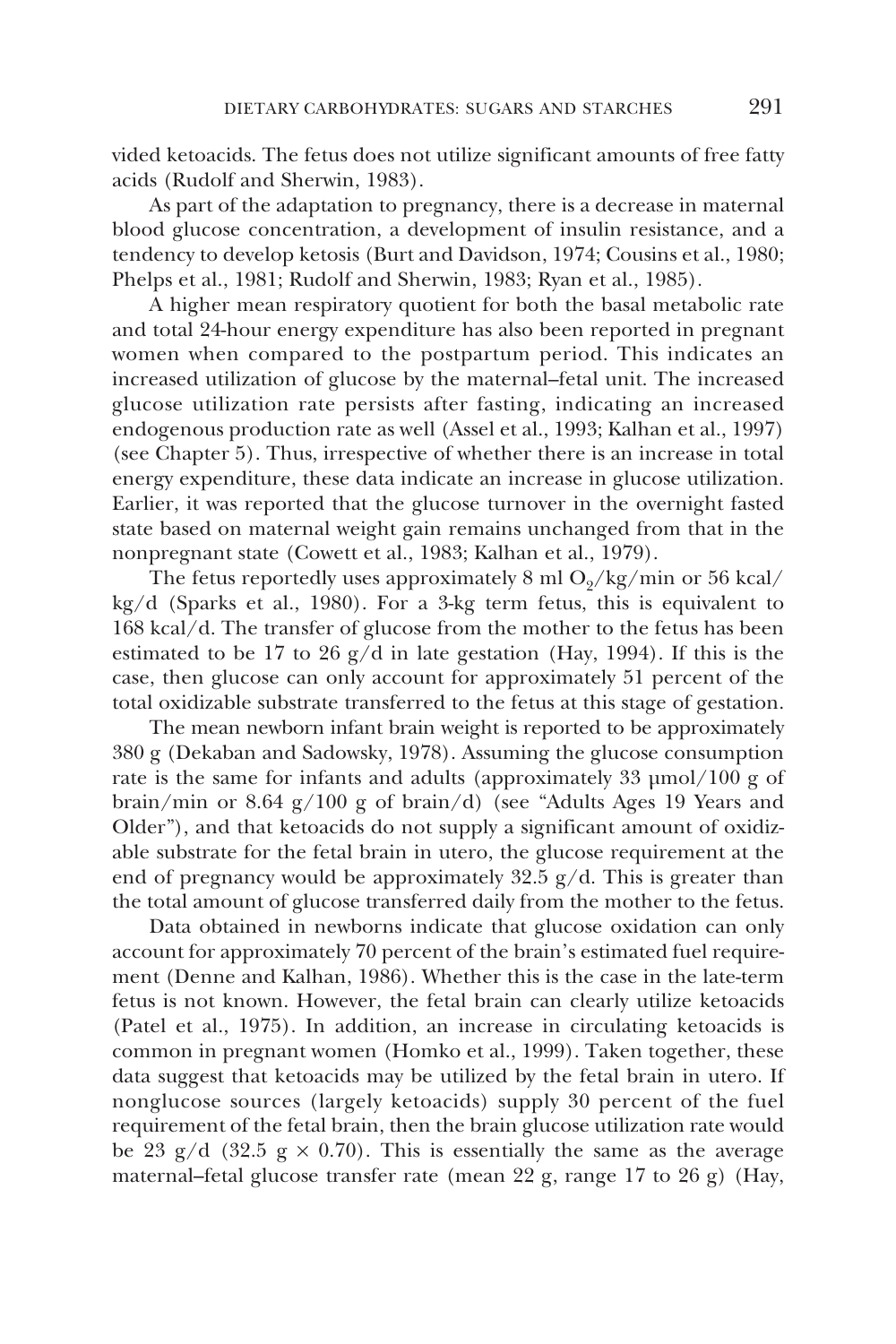1994). These data also indicate that the fetal brain utilizes essentially all of the glucose derived from the mother.

In order to assure provision of glucose to the fetal brain (approximately  $33 \text{ g}/\text{d}$ ) as a fuel in the absence of utilization of a lipid-derived fuel, as well as to supply the glucose fuel requirement for the mother's brain independent of utilization of ketoacids (or other substrates), the EAR for metabolically available dietary carbohydrate is the EAR for nonpregnant women (100  $g/d$ ) plus the additional amount required during the last trimester of pregnancy (35  $g/d$ ), or 135  $g/d$ . There is no evidence to indicate that a certain portion of the carbohydrate must be consumed as starch or sugars.

# *EAR and RDA Summary, Pregnancy*

#### **EAR for Pregnancy**

| $14-18$ years | 135 $g/d$ of carbohydrate |
|---------------|---------------------------|
| $19-30$ years | 135 $g/d$ of carbohydrate |
| $31-50$ years | 135 $g/d$ of carbohydrate |

The RDA for carbohydrate is set by using a CV of 15 percent based on the variation in brain glucose utilization. The RDA is defined as equal to the EAR plus twice the CV to cover the needs of 97 to 98 percent of the individuals in the group (therefore, for carbohydrate the RDA is 130 percent of the EAR). The calculated values for the RDAs have been rounded.

#### **RDA for Pregnancy**

| $14-18$ years | 175 $g/d$ of carbohydrate |
|---------------|---------------------------|
| $19-30$ years | 175 $g/d$ of carbohydrate |
| $31-50$ years | 175 $g/d$ of carbohydrate |

#### *Lactation*

# *Evidence Considered in Estimating the Average Requirement*

The requirement for carbohydrate is increased during lactation. The lactose content of human milk is approximately  $74$  g/L; this concentration changes very little during the nursing period. Therefore, the amount of precursors necessary for lactose synthesis must increase. Lactose is synthesized from glucose and as a consequence, an increased supply of glucose must be obtained from ingested carbohydrate or from an increased supply of amino acids in order to prevent utilization of the lactating woman's endogenous proteins. Glycerol derived from endogenous or exogenous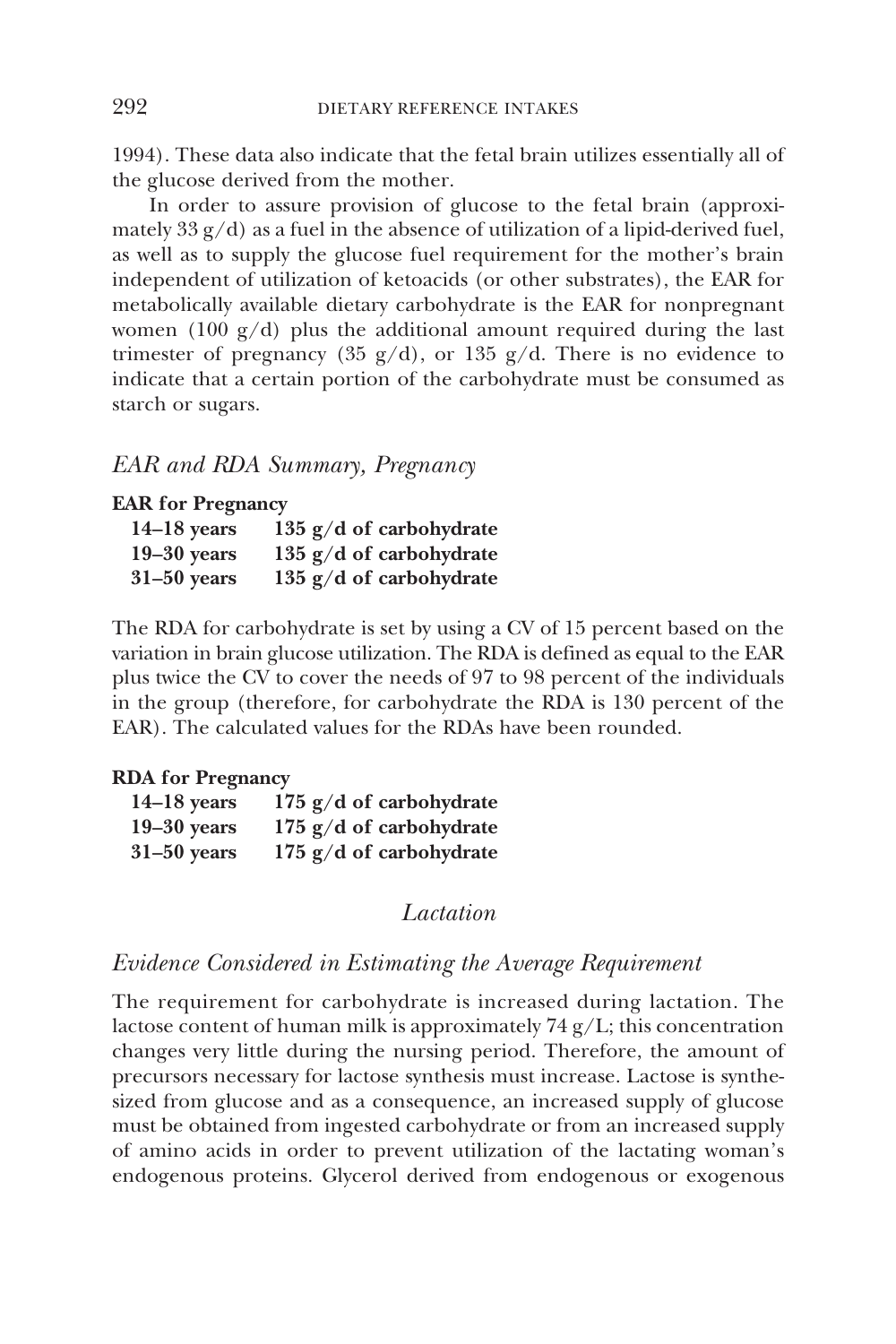fat may contribute to the increased production of glucose through gluconeogenesis. However, the amount of fat that can be oxidized daily greatly limits the contribution of glycerol to glucose production and thus lactose formation.

The EAR during lactation is the sum of the carbohydrate intake necessary to replace the carbohydrate secreted in human milk  $(60 \text{ g}/d)$  and the EAR for adolescent girls and women  $(100 \text{ g/d})$ . The EAR for carbohydrate during lactation is set at  $160 \text{ g/d}$ .

#### *EAR and RDA Summary, Lactation*

#### **EAR for Lactation**

| $14-18$ years | $160$ g/d of carbohydrate |
|---------------|---------------------------|
| $19-30$ years | 160 $g/d$ of carbohydrate |
| $31-50$ years | $160$ g/d of carbohydrate |

The RDA for carbohydrate is set by using a CV of 15 percent based on the variation in brain glucose utilization. The RDA is defined as equal to the EAR plus twice the CV to cover the needs of 97 to 98 percent of the individuals in the group (therefore, for carbohydrate the RDA is 130 percent of the EAR). The calculated values for the RDAs have been rounded.

#### **RDA for Lactation**

| $14-18$ years   | $210 \text{ g}/d$ of carbohydrate |
|-----------------|-----------------------------------|
| $19 - 30$ years | $210 \text{ g}/d$ of carbohydrate |
| $31-50$ years   | $210 \text{ g}/d$ of carbohydrate |

# *Special Considerations*

Individuals adapted to a very low carbohydrate diet can perform adequately for extended periods of time at power outputs represented by exercise at less than 65 percent  $O_9$  max (Miller and Wolfe, 1999). For extended periods of power output exceeding this level, the dependence on carbohydrate as a fuel increases rapidly to near total dependence (Miller and Wolfe, 1999). Therefore, for such individuals there must be a corresponding increase in carbohydrate derived directly from carbohydratecontaining foods. Additional consumption of dietary protein may assist in meeting the need through gluconeogenesis, but it is unlikely to be consumed in amounts necessary to meet the individual's need. A requirement for such individuals cannot be determined since the requirement for carbohydrate will depend on the particular energy expenditure for some defined period of time (Brooks and Mercier, 1994).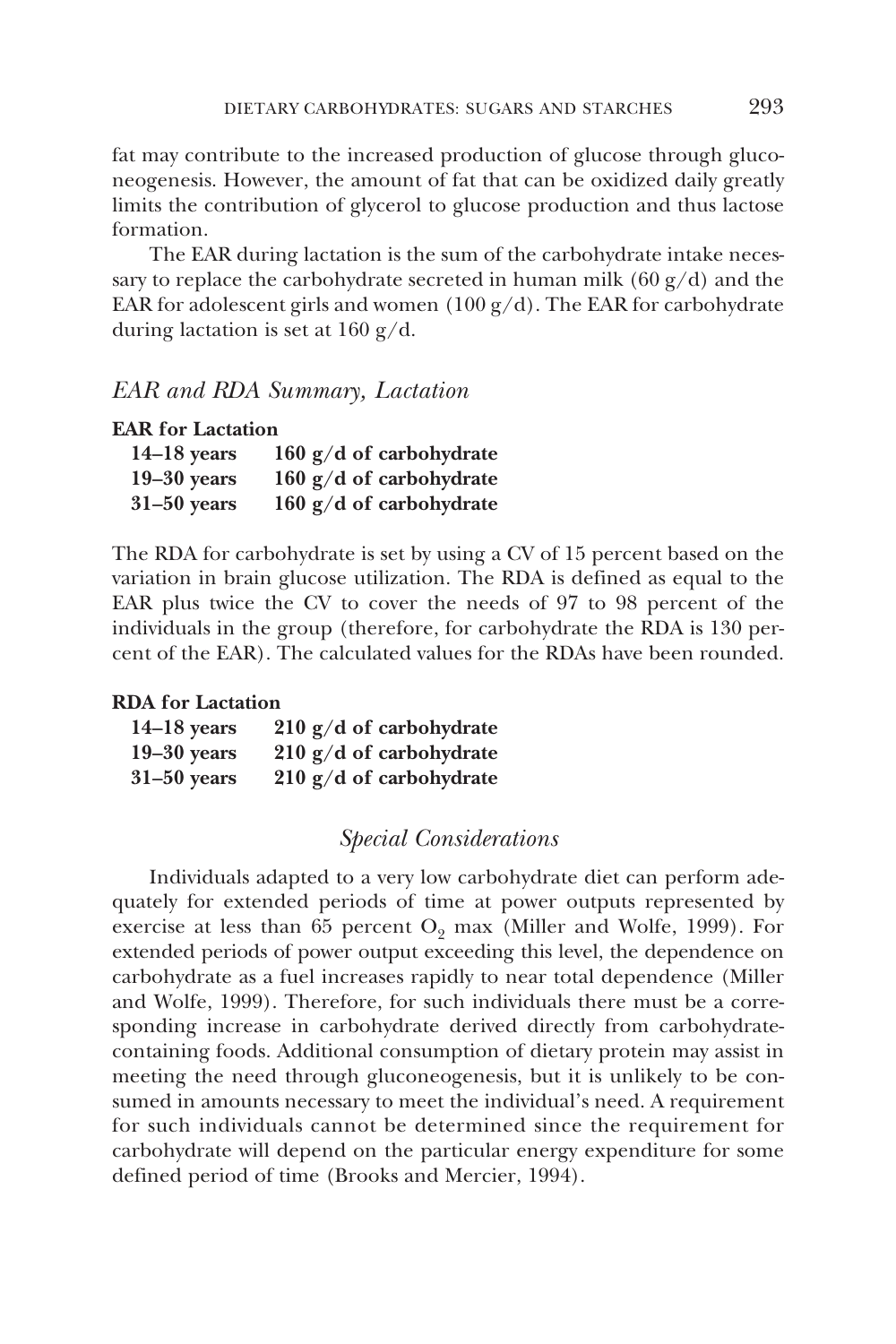#### INTAKE OF CARBOHYDRATES

#### *Food Sources*

White, brown, and raw sugars represent different forms and purification of sucrose. Corn syrups are the hydrolytic products of starch digestion. They are composed of various proportions of glucose (dextrose), maltose, trisaccharides, and higher molecular-weight products including some starch itself. Another source of carbohydrate, high fructose corn syrup, is often misunderstood. These syrups are also derived from cornstarch through the conversion of a portion of the glucose present in starch into fructose. The fructose content present in corn syrup is 42, 55, or 90 percent. The great majority of the remaining content is glucose. Other sources of sugars include malt syrup, comprised largely of sucrose; honey, which resembles sucrose in its composition but is composed of individual glucose and fructose molecules; and molasses, a by-product of table sugar production.

With the introduction of high fructose corn sweeteners in 1967, the amount of "free" fructose in the diet of Americans has increased considerably (Hallfrisch, 1990). Nonalcoholic beverages (e.g., soft drinks and fruitflavored drinks) are the major dietary sources of added fructose; fruits and fruit products are the major dietary sources of naturally occurring fructose (Park and Yetley, 1993).

Using 1994–1996 U.S. Department of Agriculture food consumption survey data, nondiet soft drinks were the leading source of added sugars in Americans' diets, accounting for one-third of added sugars intake (Guthrie and Morton, 2000). This was followed by sugars and sweets (16 percent), sweetened grains (13 percent), fruit ades/drinks (10 percent), sweetened dairy (9 percent), and breakfast cereals and other grains (10 percent). Together, these foods and beverages accounted for 90 percent of Americans' added sugars intake. Gibney and colleagues (1995) reported that dairy foods contributed 31 percent of the total sugar intakes in children, and fruits contributed 17 percent of the sugars for all ages.

Grains and certain vegetables are the major contributors of starch. The majority of carbohydrate occurs as starch in corn, tapioca, flour, cereals, popcorn, pasta, rice, potatoes, and crackers. Fruits and darkly colored vegetables contain little or no starch.

# *Dietary Intake*

Data from the 1994–1996, 1998 Continuing Food Survey of Intakes by Individuals (CSFII) indicates that the median intake of carbohydrate was approximately 220 to 330 g/d for men and 180 to 230 g/d for women in the United States (Appendix Table E-2). This represents 49 to 50 percent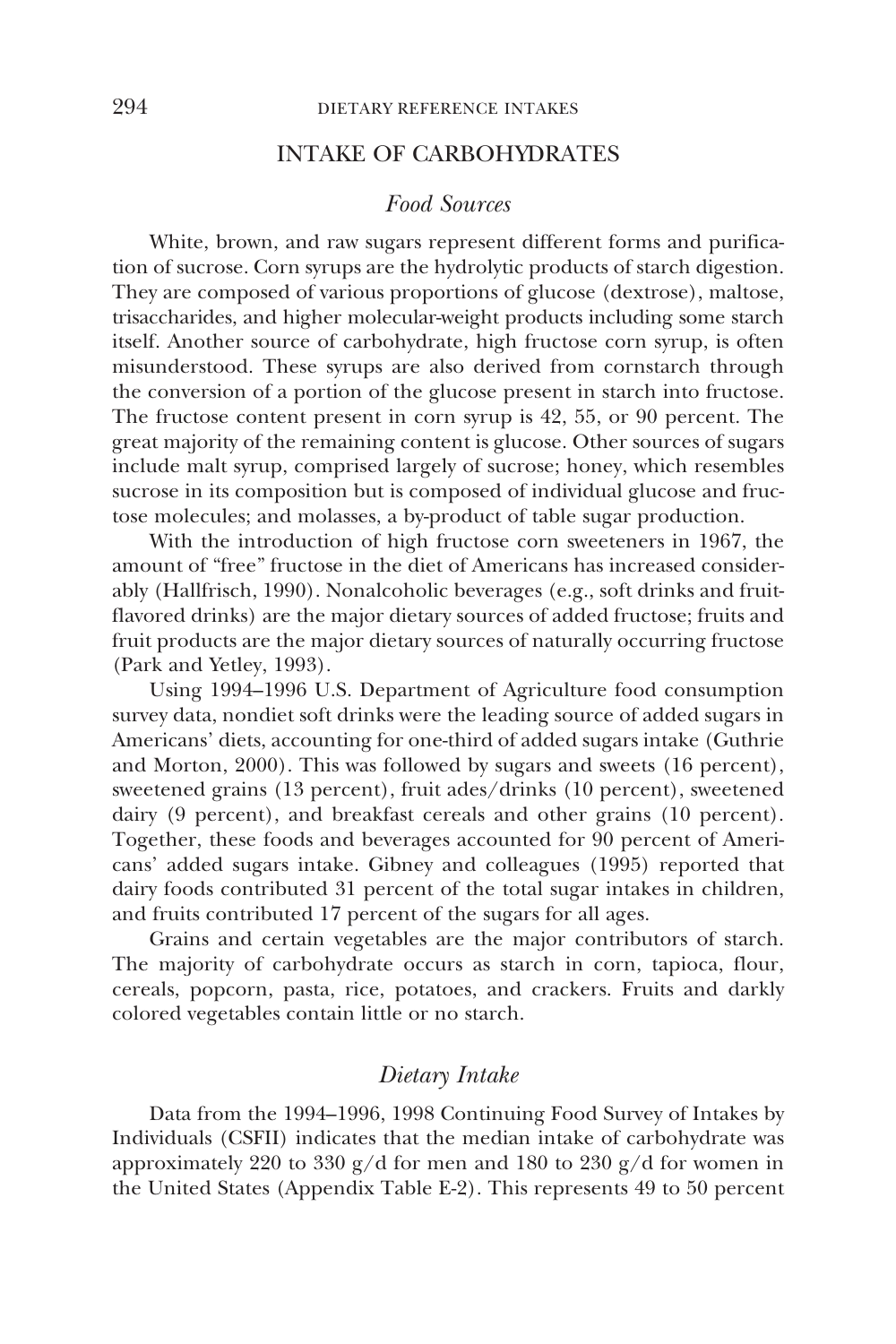of energy intake (Appendix Table E-3). Between 10 and 25 percent of adults consumed less than 45 percent of energy from carbohydrate. Less than 5 percent of adults consumed more than 65 percent of energy from carbohydrate (Appendix Table E-3).

Median carbohydrate intakes of Canadian men and women during 1990 to 1997 ranged from approximately 47 to 50 percent of energy intake (Appendix Table F-2). More than 25 percent of men consumed less than 45 percent of energy from carbohydrate, whereas between 10 and 25 percent of women consumed below this level. Less than 5 percent of Canadian men and women consumed more than 65 percent of energy from carbohydrate.

Data from the Third National Health and Nutrition Examination Survey shows that the median intake of added sugars widely ranged from 10 to 30 tsp/d for adults, which is equivalent to 40 to 120  $g/d$  of sugars (1 tsp = 4 g of sugar) (Appendix Table D-1). Based on data from CFSII, the mean intake of added sugars in the U.S. population aged 2 and older was 82 g, accounting for 15.8 percent of the total energy intake (Guthrie and Morton, 2000).

#### ADVERSE EFFECTS OF OVERCONSUMPTION

#### *Hazard Identification*

Sugars such as sucrose (e.g., white sugar), fructose (e.g., high-fructose corn syrup), and dextrose that are present in foods have been associated with various adverse effects. These sugars may be either naturally occurring or added to foods. Potential adverse effects from consuming a high carbohydrate diet, including sugars and starches, are discussed in detail in Chapter 11.

#### *Behavior*

The concept that sugars might adversely affect behavior was first reported by Shannon (1922). The notion that intake of sugars is related to hyperactivity, especially in children, is based on two physiological theories: (1) an allergic reaction to refined sugars (Egger et al., 1985; Speer, 1954) and (2) a hypoglycemic response (Cott, 1977). A number of studies have been conducted to find a correlation between intake of sugars and adverse behavior; some have been reviewed by White and Wolraich (1995). Most of the intervention studies looked at the behavior effects of sugars within a few hours after ingestion, and therefore the long-term effects are unclear. The cross-sectional studies are not capable of determining if the sugars caused adverse behavior or adverse behavior resulted in increased sugar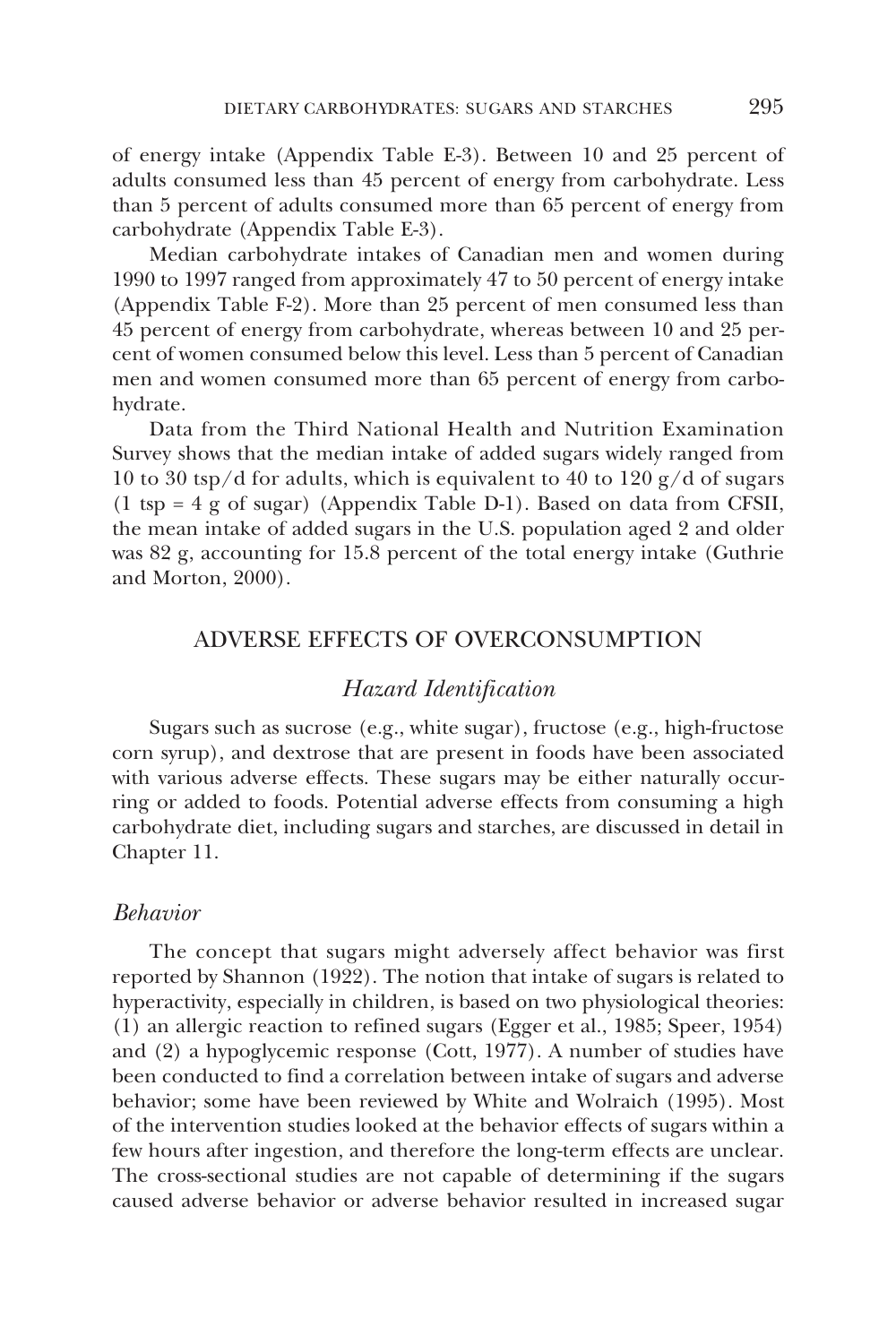consumption. A meta-analysis of 23 studies conducted over a 12-year period concluded that sugar intake does not affect either behavior or cognitive performance in children (Wolraich et al., 1995) (Figure 6-2). Therefore, altered behavior cannot be used as an adverse effect for setting a Tolerable Upper Intake Level (UL) for sugars.

#### *Dental Caries*

Sugars play a significant role in the development of dental caries (Walker and Cleaton-Jones, 1992), but much less information is known about the role of starch in the development of dental caries (Lingstrom et al., 2000). Early childhood dental caries, also known as baby-bottle tooth decay or nursing caries, affects about 3 to 6 percent of children (Fitzsimons et al., 1998). This is associated with frequent, prolonged use of baby bottles containing fermentable sugars (e.g., cow's milk, infant formula, fruit juice, soft drinks, and other sweetened drinks), at-will breast-feeding, and continual use of a sweetened pacifier (Fitzsimons et al., 1998). Increased consumption of sugar-containing foods has been associated with a deterioration of dental health in 5-year-old children (Holbrook et al., 1995). Children 5 or 8 years of age who consumed sweet snacks between meals more than five times a day had significantly higher mean decayed and missing teeth and filled scores than children with a lower consumption (Kalsbeek and Verrips, 1994). Root caries in middle-aged and elderly adults was significantly associated with sucrose consumption (Papas et al., 1995).



**FIGURE 6-2** Weighted mean effect sizes and 95 percent confidence intervals (CI) by measurement construct following meta-analysis of 23 studies on the effect of sugar intake on behavior and cognition. Reprinted, with permission, from Wolraich et al. (1995). Copyright 1995 by the American Medical Association.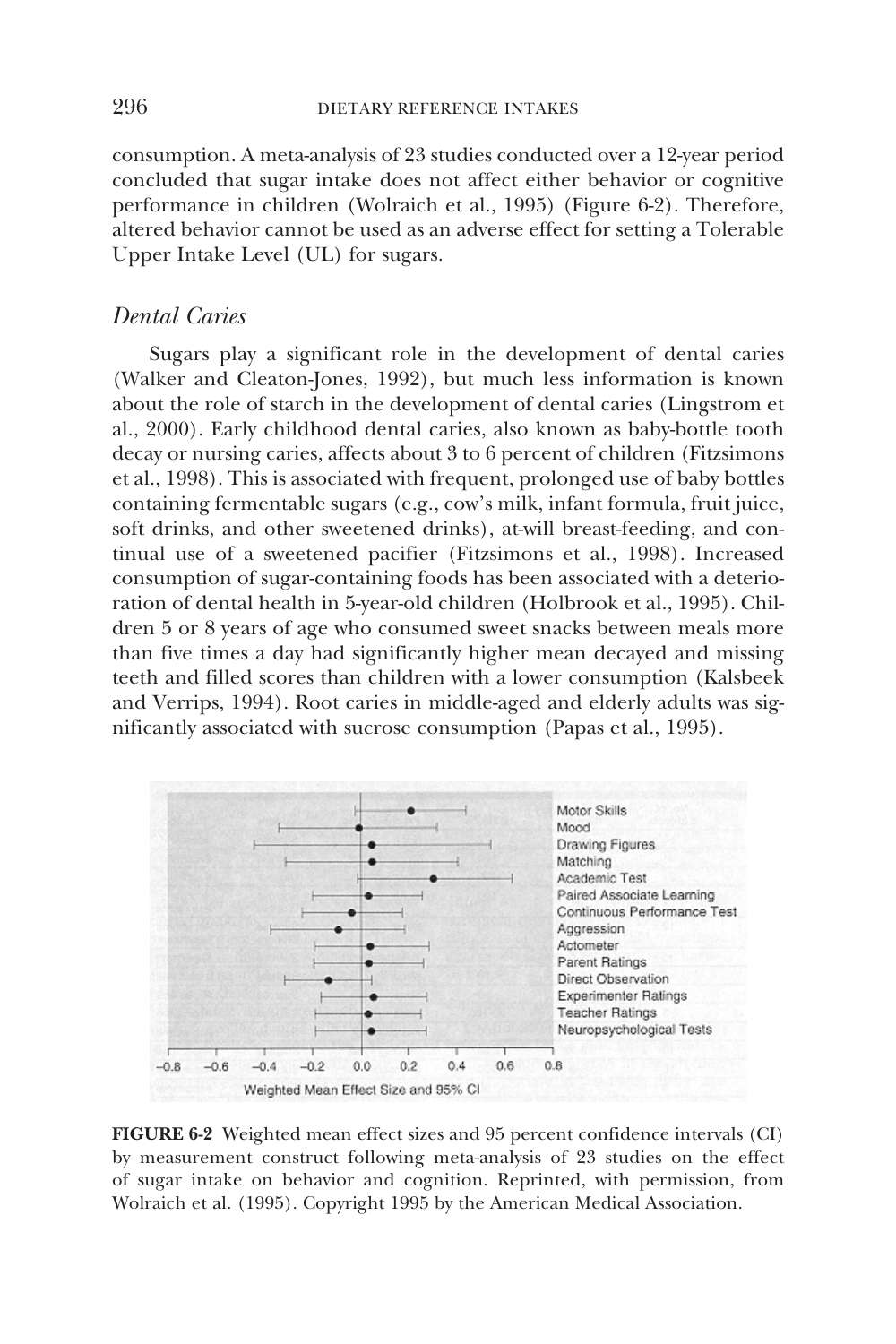Dental caries is a disorder of multifactorial causation. Hence, it is difficult to rationalize the relationship of sugars and dental caries as simply "cause-and-effect" (Walker and Cleaton-Jones, 1992). Caries occurrence is influenced by frequency of meals and snacks, oral hygiene (tooth-brushing frequency), water fluoridation, fluoride supplementation, and fluoride toothpaste (Holbrook et al., 1995; Mascarenhas, 1998; McDonagh et al., 2000; Shaw, 1987). Fluoride alters the sugars–caries dose–response curve. Caries has declined in many industrialized countries and in areas with water fluoridation (McDonagh et al., 2000). Because of the various factors that can contribute to dental caries, it is not possible to determine an intake level of sugars at which increased risk of dental caries can occur.

#### *Triacylglycerol, LDL, and HDL Cholesterol Concentration*

*Sugars.* Fructose is more lipogenic than glucose or starches (Cohen and Schall, 1988; Reiser and Hallfrisch, 1987); however, the precise biochemical basis for this mechanism has not been elucidated (Roche, 1999). There is some evidence that increased intake of sugars is positively associated with plasma triacylglycerol and low density lipoprotein (LDL) cholesterol concentrations (Table 6-7). The data on triacylglycerol concentration is mixed with a number of studies showing an increase in concentration with increased sucrose, glucose, or fructose concentration (Albrink and Ullrich, 1986; Hayford et al., 1979; Kaufmann et al., 1966; Mann et al., 1973, Rath et al., 1974; Reiser et al., 1979a, 1989; Yudkin et al., 1986), whereas other studies have shown no effect (Bossetti et al., 1984; Crapo and Kolterman, 1984; Dunnigan et al., 1970; Hallfrisch et al., 1983; Mann and Truswell, 1972; Surwit et al., 1997; Swanson et al., 1992).

Smith and colleagues (1996) demonstrated that hypertriacylglycerolemia could be reduced in some people with the reduction (73 percent) of extrinsic sucrose in the diet. The investigators reported reduced plasma triacylglycerol concentrations in 32 hypertriacylglycerolemic individuals by greater than 20 percent, and the reduction remained significant with the control of weight loss. Parks and Hellerstein (2000) published an exhaustive review of carbohydrate-induced hypertriacylglycerolemia and concluded that it is more extreme if the carbohydrate content of a high carbohydrate diet consists primarily of monosaccharides, particularly fructose, rather than oligo- and polysaccharides. Purified diets, whether based on starch or monosaccharides, induce hypertriacylglycerolemia more readily than diets higher in fiber in which most of the carbohydrate is derived from unprocessed whole foods, and possibly result in a lower glycemic index and reduced postprandial insulin response (Jenkins et al., 1987b).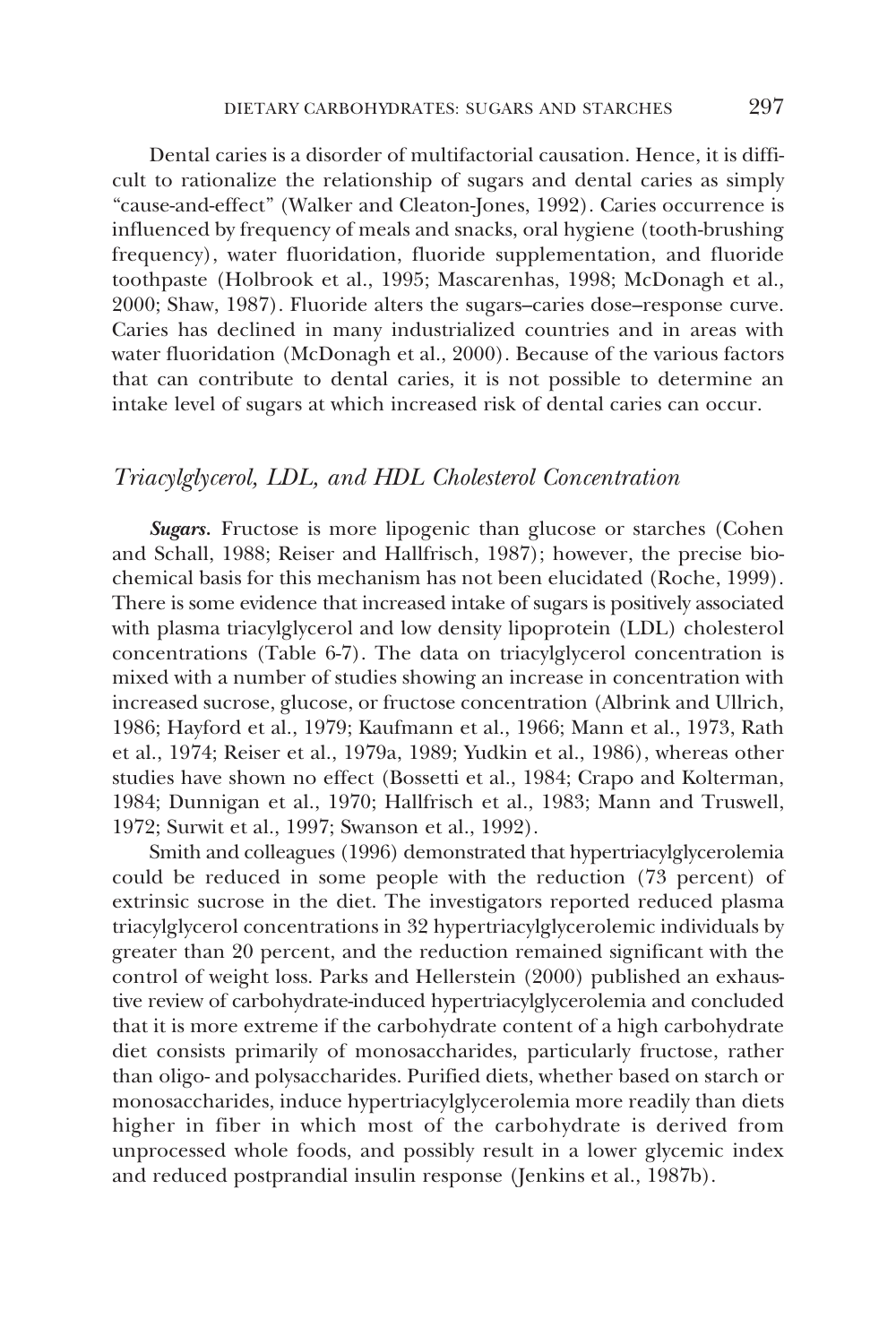| Reference                     | Study Population/<br>Dietary Intervention                                                                    | Triacylglycerol Concentration (mmol/L)                                                                                                                                                                   |
|-------------------------------|--------------------------------------------------------------------------------------------------------------|----------------------------------------------------------------------------------------------------------------------------------------------------------------------------------------------------------|
| Kaufmann<br>et al., 1966      | 3 men and 1 woman,<br>$10-35$ d/diet<br>30% starch<br>30% sucrose<br>30% fructose                            | 2 males: no difference between diets<br>1 male (ad lib to sucrose to fructose):<br>$0.98 - 1.98$ to 2.76 to 4.50<br>1 female (starch to fructose):<br>1.32-1.78 to 2.30-2.58                             |
| 1970                          | Dunnigan et al., 9 men and women, 4-wk<br>crossover<br>31\% sucrose<br>sucrose-free                          | 1.05 <sup>a</sup><br>$1.04^{\mu}$                                                                                                                                                                        |
| Mann and<br>Truswell,<br>1972 | 9 men, 2-wk<br>crossover<br>23% sucrose<br>23% starch                                                        | $1.10^{a}$<br>1.11 <sup>a</sup>                                                                                                                                                                          |
| Mann et al.,<br>1973          | 9 men, 2-wk<br>crossover<br>17% sucrose<br>34% sucrose<br>$34\%$ sucrose +<br>polyunsaturated<br>fatty acids | 1.66 <sup>a</sup><br>$1.84^{b}$<br>1.50 <sup>a</sup>                                                                                                                                                     |
| Rath et al.,<br>1974          | 6 men, 2- to 5-wk<br>crossover<br>17% sucrose<br>52% sucrose                                                 | Significant increase with<br>52% sucrose                                                                                                                                                                 |
| Hayford et al.,<br>1979       | 8 men, 10-d<br>crossover<br>45% sucrose<br>65% sucrose<br>45% glucose<br>65% glucose                         | $0.87^{a}$<br>$1.31^{b}$<br>$0.80^{a}$<br>$1.33^{b}$                                                                                                                                                     |
| Reiser et al.,<br>1979a       | 19 men and women,<br>6-wk crossover<br>30% starch<br>30% sucrose                                             | Men<br>Women<br>Baseline<br>Baseline<br>6 wk<br>6 wk<br>$1.42^{\overline{a}}$<br>$\overline{1.28^a}$<br>$\overline{1.06^a}$<br>0.98 <sup>a</sup><br>$1.86^{b}$<br>$1.23^{b}$<br>$1.54^{a}$<br>$1.06^{a}$ |
| Hallfrisch<br>et al., 1983    | 12 men, 5-wk crossover<br>0% fructose, 15% starch<br>7.5% fructose, 7.5% starch<br>15% fructose, 0% starch   | $0.97^{a}$<br>$1.07^{a}$<br>1.04 <sup>a</sup>                                                                                                                                                            |
| Bossetti et al.,<br>1984      | 8 men and women, 140-d<br>crossover<br>$11-16\%$ sucrose<br>$11-16\%$ fructose                               | Baseline<br>14 d<br>$0.60^{a}$<br>$0.63^{a}$<br>$0.56^{a}$<br>$0.80^{a}$                                                                                                                                 |

# **TABLE 6-7** Dietary Sugars and Blood Lipid Concentrations in Healthy Subjects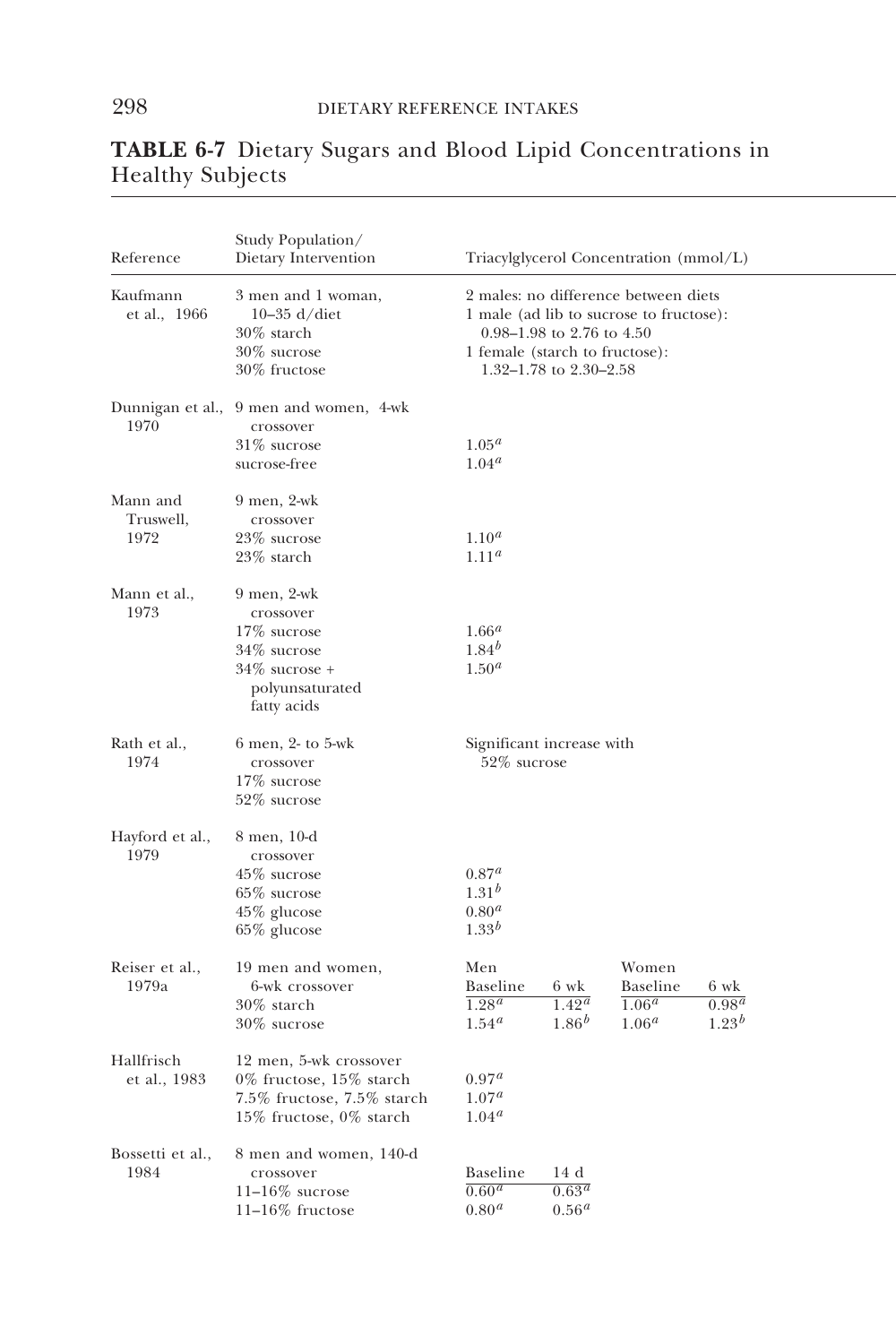# DIETARY CARBOHYDRATES: SUGARS AND STARCHES 299

Cholesterol Concentration Cholesterol Concentration  $(mmol/L)$  (mmol/L)

Low Density Lipoprotein High Density Lipoprotein

| $3.52^{\circ}$<br>$3.76^{b}$ | $1.01^{\mu}$<br>$1.05^{a}$ |
|------------------------------|----------------------------|
| $3.70^{b}$                   | $1.07^{\mu}$               |
|                              |                            |

| Baseline 14 d     |              | Baseline 14 d     |                   |
|-------------------|--------------|-------------------|-------------------|
| $2.38^{a}$        | $2.35^{\mu}$ | $1.42^a$ $1.37^a$ |                   |
| 2.59 <sup>a</sup> | $2.48^{a}$   | $1.42^{a}$        | 1.40 <sup>a</sup> |

*continued*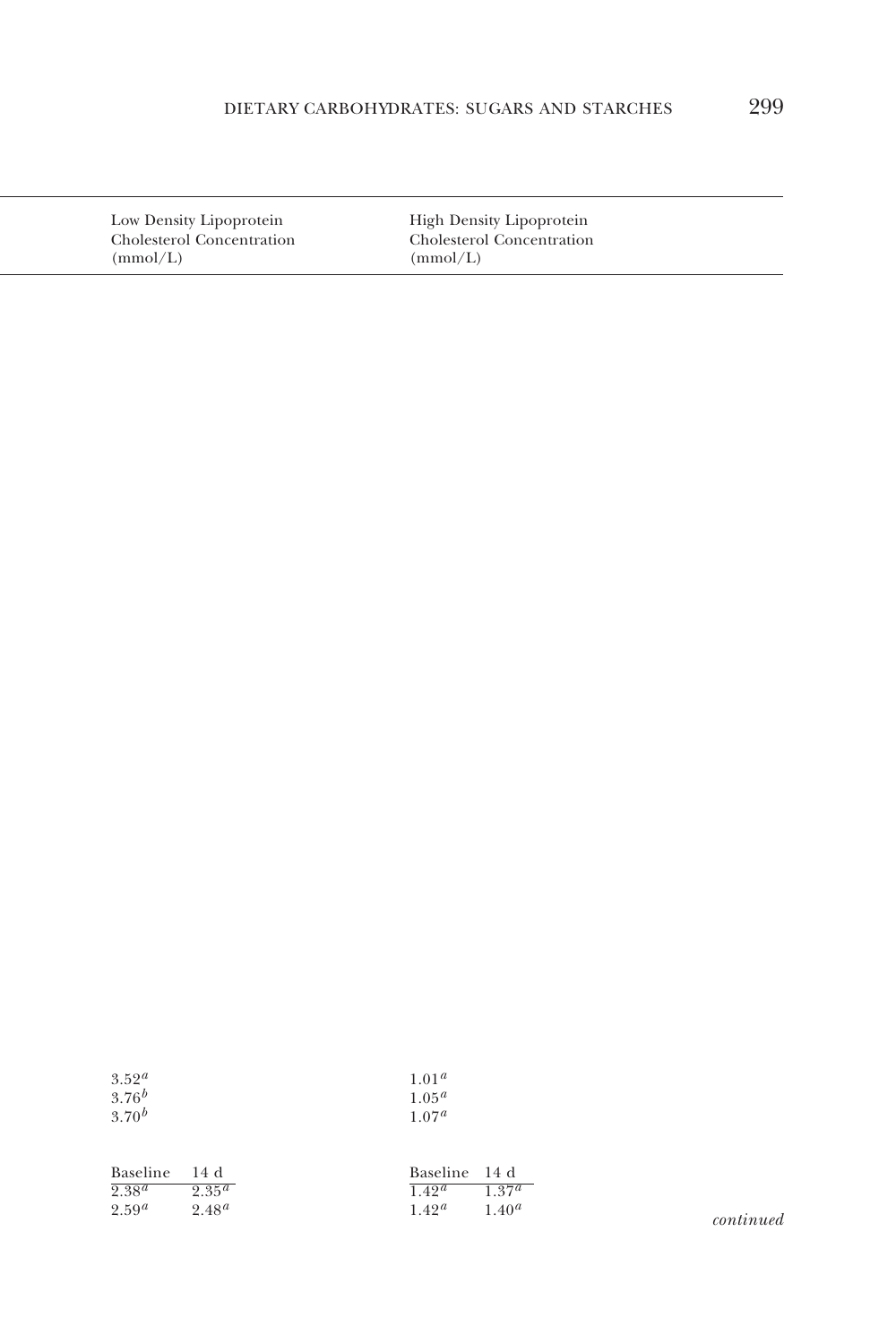| Reference                       | Study Population/<br>Dietary Intervention                                                               | Triacylglycerol Concentration (mmol/L)                                                               |
|---------------------------------|---------------------------------------------------------------------------------------------------------|------------------------------------------------------------------------------------------------------|
| Crapo and<br>Kolterman,<br>1984 | 11 men and women, 14-d<br>crossover<br>24\% sucrose<br>24% fructose                                     | No significant difference                                                                            |
| Albrink and<br>Ullrich, 1986    | 6 men per group, 11 d<br>0% sucrose<br>18% sucrose<br>36% sucrose<br>52% sucrose                        | Significant increase when fed 36% or<br>52% sucrose and a diet containing<br>less than 14 g of fiber |
| Yudkin et al.,<br>1986          | 14 men, 14-d crossover<br>18% sucrose<br>37% sucrose<br>19% sucrose                                     | 1.02 <sup>a</sup><br>1.11 <sup>a</sup><br>1.09 <sup>a</sup>                                          |
|                                 | 26 men, 14-d crossover<br>23% sucrose<br>9% sucrose<br>24% sucrose                                      | $1.33^{a}$<br>$1.05^{b}$<br>$1.23^{a}$                                                               |
| Reiser et al.,<br>1989          | 11 men, 5-wk crossover<br>20% fructose<br>20% starch                                                    | $0.84^{a}$<br>$0.70^{b}$                                                                             |
| Swanson et al.,<br>1992         | 14 men and women, 4-wk<br>crossover<br>19% fructose, 25% starch<br>< 3% fructose, 39% starch            | Baseline<br>4 wk<br>1.16 <sup>a</sup><br>0.96 <sup>a</sup><br>1.02 <sup>a</sup><br>$0.94^{a}$        |
| Surwit et al.,<br>1997          | 42 women, 6-wk<br>intervention<br>4% sucrose<br>43% sucrose                                             | 1.05 <sup>a</sup><br>1.08 <sup>a</sup>                                                               |
| Marckmann<br>et al., 2000       | 20 women, 2-wk crossover<br>$2.5\%$ sucrose, 59%<br>carbohydrate<br>23.2% sucrose, 59%<br>carbohydrate  | 0.81 <sup>a</sup><br>$0.96^{b}$                                                                      |
| Saris et al.,<br>2000           | 390 adults, 6-mo parallel<br>18.8% sugar, 52%<br>carbohydrate<br>$29.5\%$ sugar, $56\%$<br>carbohydrate | 1.29 <sup>a</sup><br>$1.46^{a}$                                                                      |

# **TABLE 6-7** Continued

*a,b* Different lettered superscripts within each study indicate that values were significantly different.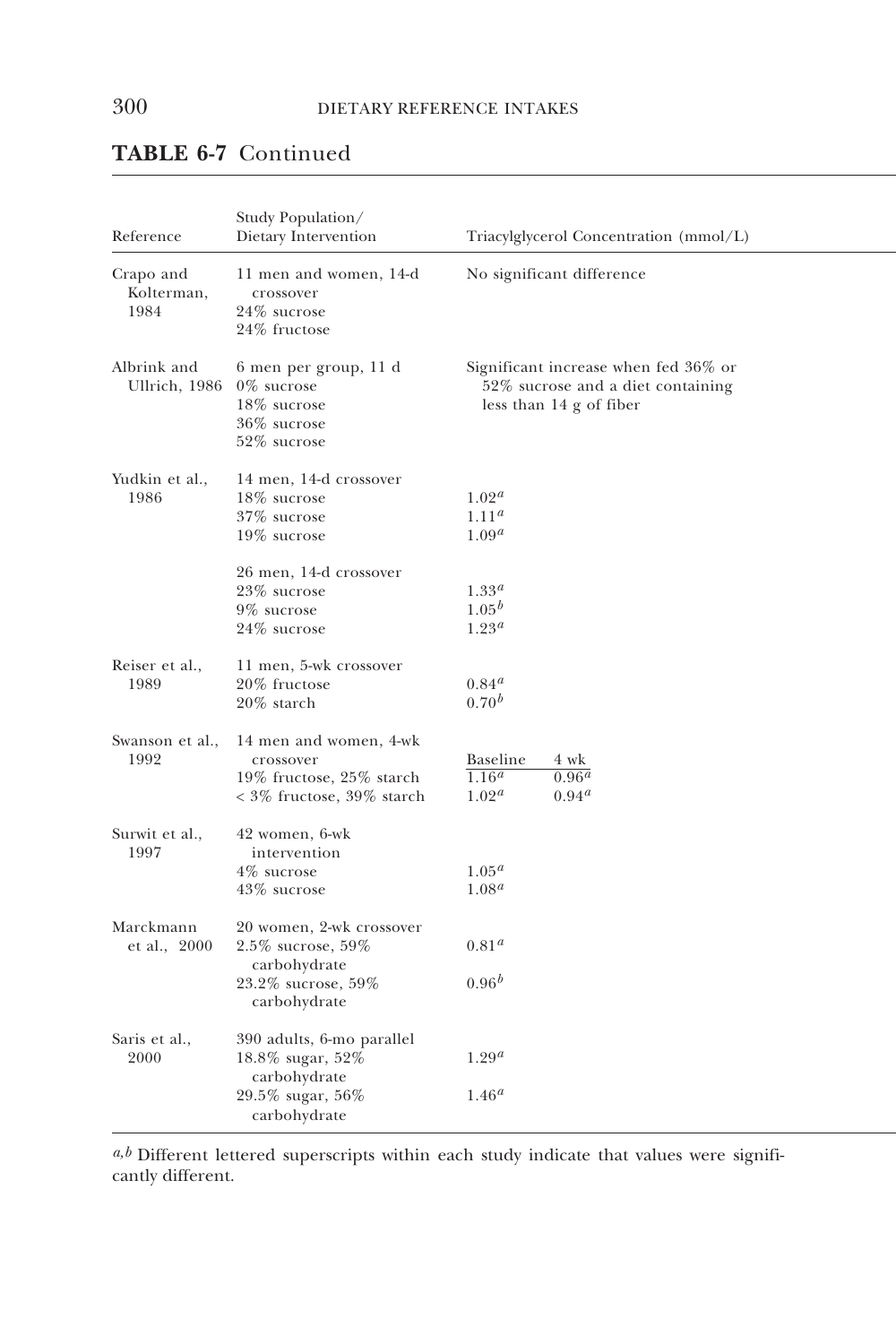| Low Density Lipoprotein<br>Cholesterol Concentration<br>(mmol/L)                       | High Density Lipoprotein<br>Cholesterol Concentration<br>(mmol/L)                               |
|----------------------------------------------------------------------------------------|-------------------------------------------------------------------------------------------------|
|                                                                                        | Significant reduction in high<br>density lipoprotein<br>concentration with fructose             |
| Significant decline observed for<br>$0\%$ and $18\%$ sucrose diets                     | Significantly lower for 18%,<br>36%, and 52% sucrose diets                                      |
|                                                                                        | $1.27^{\textit{a}}$<br>$1.07^{b}$<br>$1.42^{\,a}$                                               |
|                                                                                        | 1.30 <sup>a</sup><br>$1.27^{\,a}$<br>1.26 <sup>a</sup>                                          |
| $3.06^{\it a}$<br>$2.73^{b}$                                                           | $1.16^{a}$<br>1.11 <sup>a</sup>                                                                 |
| Baseline<br>4 wk<br>2.62 <sup>a</sup><br>$2.73^{a}$<br>2.65 <sup>a</sup><br>$2.46^{b}$ | Baseline<br>4 wk<br>$\overline{1.28^a}$<br>1.30 <sup>a</sup><br>1.32 <sup>a</sup><br>$1.22^{a}$ |
| $2.38^{a}$<br>$2.60^{b}$                                                               | 1.03 <sup>a</sup><br>1.06 <sup>a</sup>                                                          |
| $2.43^{a}$                                                                             | $1.34^{a}$                                                                                      |
| $2.72^{b}$                                                                             | $1.38^{a}$                                                                                      |
| 3.68 <sup>a</sup>                                                                      | 1.20 <sup>a</sup>                                                                               |
| 3.61 <sup>a</sup>                                                                      | $1.15^{\it a}$                                                                                  |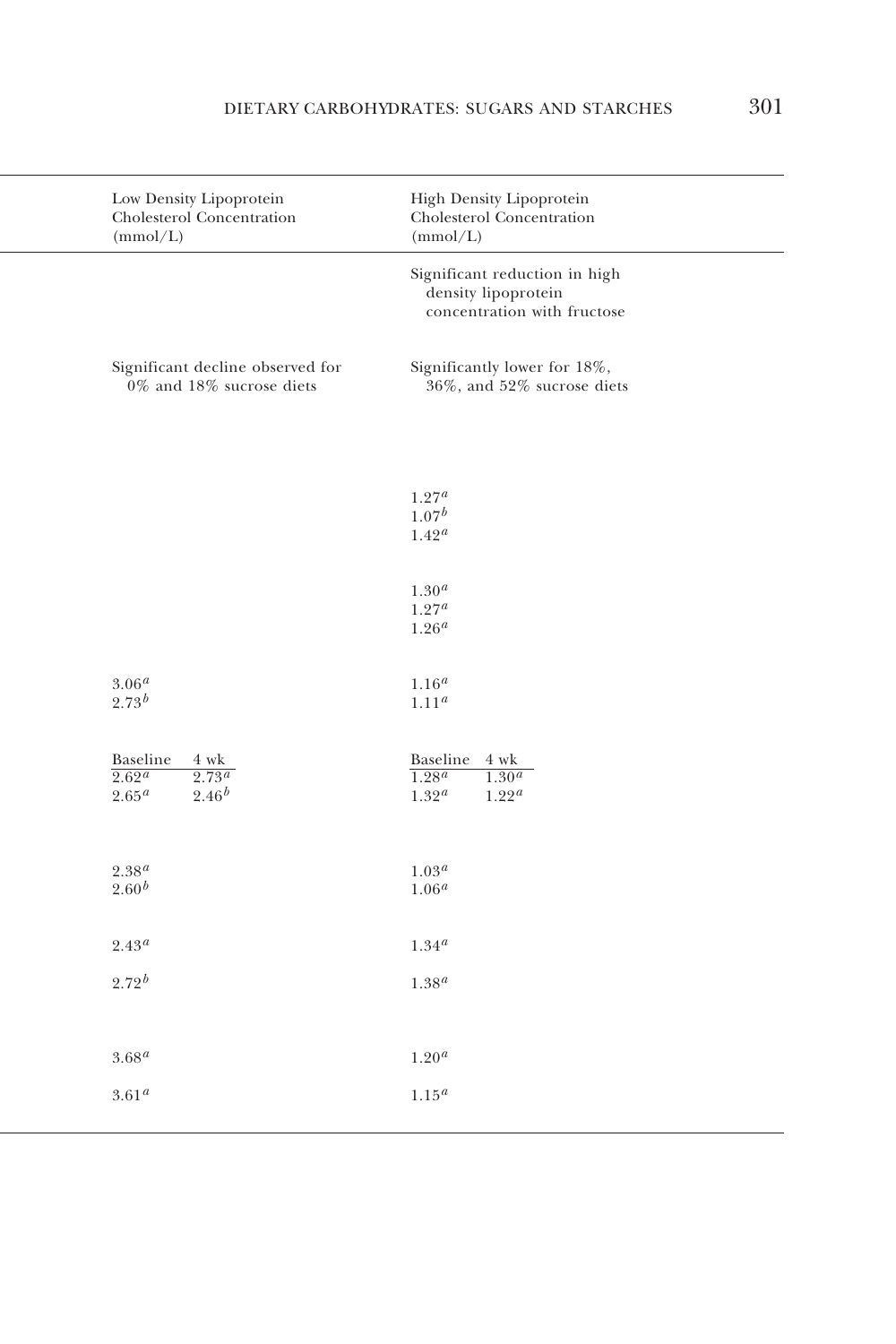Increases in LDL cholesterol concentration have been observed more consistently with increases in sugar intake (Table 6-7). Increases in LDL cholesterol concentration were reported when 7.5 and 15 percent fructose replaced an equal amount of starch (Hallfrisch et al., 1983), 36 and 52 percent sucrose were fed compared with 0 and 18 percent sucrose (Albrink and Ullrich, 1986), 20 percent fructose replaced an equal amount of starch (Reiser et al., 1989), and 19 percent fructose was fed compared with less than 3 percent fructose (Swanson et al., 1992).

In general, most epidemiological studies have shown an inverse relationship between sugar intake and high density lipoprotein (HDL) cholesterol concentration (Archer et al., 1998; Bolton-Smith et al., 1991; Ernst et al., 1980; Tillotson et al., 1997). Of the nine intervention studies reviewed, five showed no difference in HDL cholesterol concentration with varying intakes of sugars (Bossetti et al., 1984; Hallfrisch et al., 1983; Reiser et al., 1989; Swanson et al., 1992; Surwit et al., 1997). A significant decrease in HDL cholesterol concentration was observed when 24 percent fructose replaced the same amount of sucrose (Crapo and Kolterman, 1984); 37 percent sucrose was fed compared with 18 or 19 percent sucrose (Yudkin et al., 1986); and 18, 36, and 52 percent sucrose was fed compared with 0 percent sucrose (Albrink and Ullrich, 1986).

Kant (2000) used the Third National Health and Nutrition Examination Survey (NHANES III) survey to examine the association between the consumption of energy-dense, nutrient-poor (EDNP) foods on lipid profiles. EDNP foods such as visible fats, nutritive sweeteners and sweetened beverages, desserts, and snacks have high fat and/or high carbohydrate and poor micronutrient content. HDL cholesterol concentration was inversely related and serum homocysteine concentration was positively related to EDNP food intake. Both serum homocysteine and HDL cholesterol concentrations are independent risk factors for cardiovascular disease (Aronow and Ahn, 1998; Boushey et al., 1995).

*GI.* In controlled studies, the consumption of high glycemic index (GI) diets has generally resulted in modest increases in circulating concentrations of hemoglobin  $A_{1c}$ , total serum cholesterol, and triacylglycerols, as well as decreased circulating HDL cholesterol and urinary C-peptide concentrations in diabetic and hyperlipidemic individuals (Table 6-8). Furthermore, studies on dyslipidemic individuals show that a low GI diet can reduce cholesterol and triacylglycerol concentrations (Jenkins et al., 1985, 1987b). Data are limited for healthy individuals as only one study has measured the effect of predicted GI on blood lipid concentrations (Jenkins et al., 1987a). This study showed a 15 and 13 percent reduction in total cholesterol and LDL cholesterol concentration, respectively, when the GI was reduced by 41 (Jenkins et al., 1987a).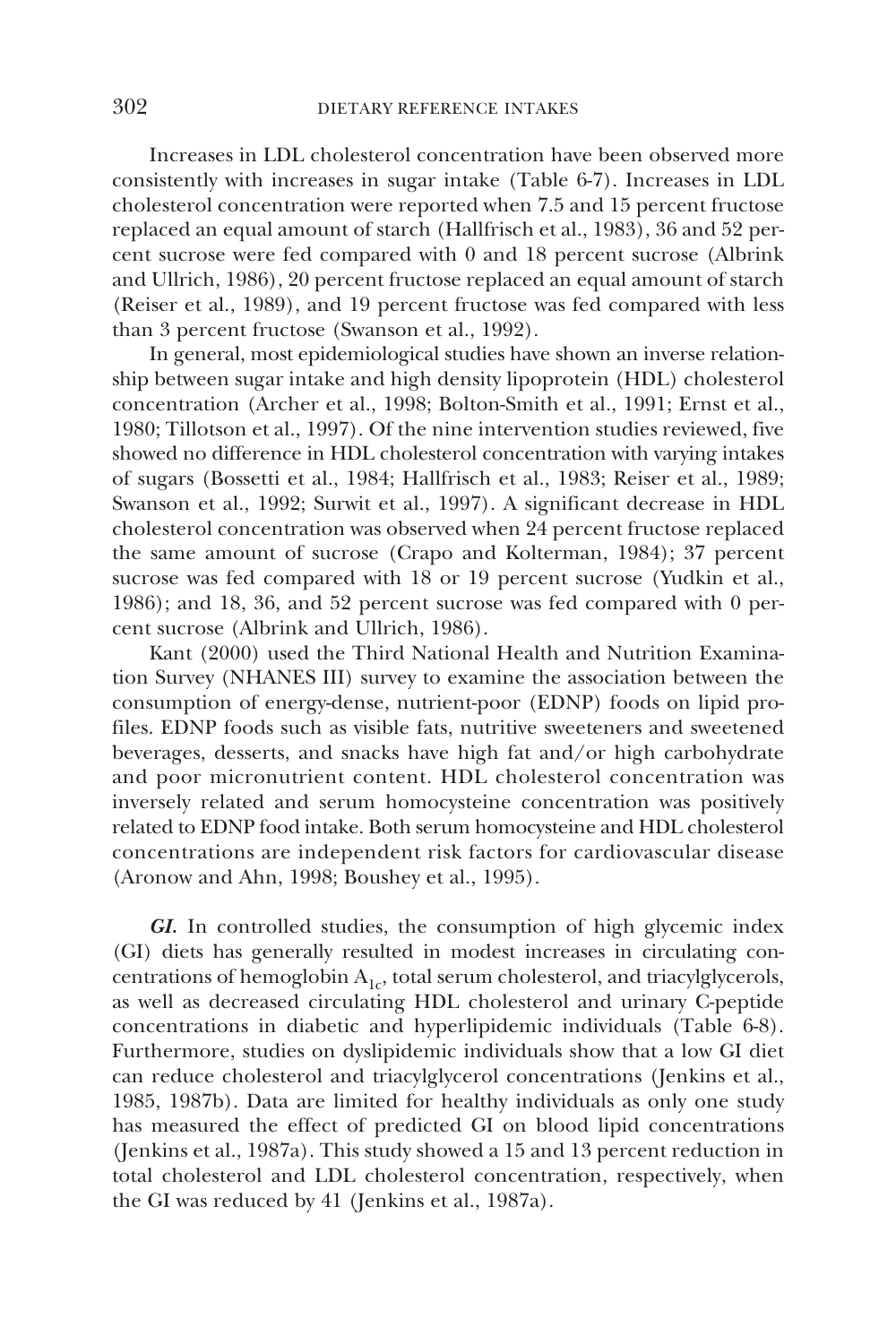A significant negative relationship between GI and HDL cholesterol concentration was reported in two epidemiological studies (Ford and Liu, 2001; Frost et al., 1999) (Table 6-9 and Figure 6-3). Only the negative relationship to glycemic load was significant for postmenopausal women (Liu et al., 2001). HDL cholesterol concentrations were more responsive to changes in GI in women than in men (Figure 6-3). In contrast, Ford and Liu (2001) reported a more pronounced response in men than in women. Thus, although there is evidence for an association between high GI and risk factors for cardiovascular disease (Haffner et al., 1988a; Morris and Zemel, 1999), further controlled studies are needed.

*CHD.* Four epidemiological studies have shown no risk of coronary heart disease (CHD) from consuming naturally occurring or added sugars (Bolton-Smith and Woodward, 1994a; Kushi et al., 1985; Liu et al., 1982, 2000; McGee et al., 1984) (see Table 11-7). Two epidemiological studies have been conducted to relate the risk of CHD with GI (Liu et al., 2000; van Dam et al., 2000) (Table 6-9). One study showed increased risk of CHD with increasing GI, but for only those with a body mass index greater than 23 (Liu et al., 2000). van Dam and coworkers (2000) observed no association between GI and risk of CHD in elderly men. Thus, there are insufficient data for setting a UL based on increased risk for CHD.

# *Insulin Sensitivity and Type 2 Diabetes*

*Sugars.* Insulin has three major effects on glucose metabolism: it decreases hepatic glucose output, it increases glucose utilization in muscle and adipose tissue, and it enhances glycogen production in the liver and muscle. Insulin sensitivity measures the ability to do these effectively. Individuals vary genetically in their insulin sensitivity, some being much more efficient than others (Reaven, 1999). Obesity is related to decreased insulin sensitivity (Kahn et al., 2001), which can also be influenced by fat intake (see Chapter 11) and exercise.

Two prospective cohort studies showed no risk of diabetes from consuming increased amounts of sugars (Colditz et al., 1992; Meyer et al., 2000). Furthermore, a negative association was observed between increased sucrose intake and risk of diabetes (Meyer et al., 2000). Intervention studies that have evaluated the effect of sugar intakes on insulin concentration and insulin resistance portray mixed results. Dunnigan and coworkers (1970) reported no difference in glucose tolerance and plasma insulin concentration after 0 or 31 percent sucrose was consumed for 4 weeks. Reiser and colleagues (1979b) reported that when 30 percent starch was replaced with 30 percent sucrose, insulin concentration was significantly elevated; however, serum glucose concentration did not differ.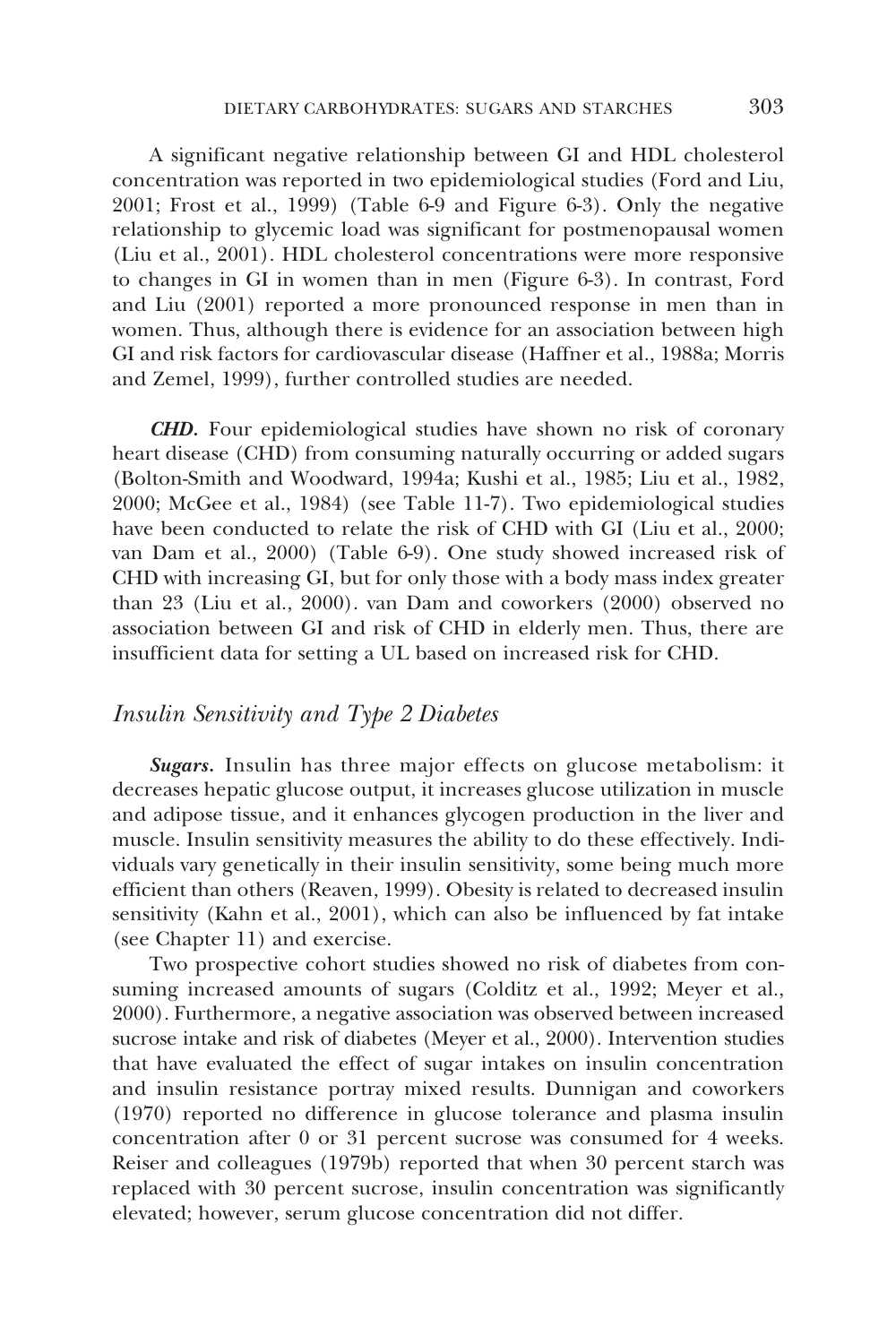| Reference                                           | <b>Study Design</b>                                  | Change in<br>Diet GI | Type of<br>Glycated<br>Proteins |
|-----------------------------------------------------|------------------------------------------------------|----------------------|---------------------------------|
| <b>Healthy subjects</b><br>Jenkins et al.,<br>1987a | $6$ men, $2$ wk                                      | $-41$                | Fructosamine                    |
| 1996                                                | Kiens and Richter, 7 young men, 30 d                 | $-24$                | Not reported                    |
| Frost et al.,<br>1998                               | 25 women, 3 wk                                       | $-18$                | Not reported                    |
| Diabetic subjects<br>Collier et al.,<br>1988        | 7 type I children,<br>6 wk                           | $-12$                | Albumin                         |
| Fontvieille et al.,<br>1988                         | 8 type I men<br>and women, 3 wk                      | $-14$                | Fructosamine                    |
| Jenkins et al.,<br>1988a                            | 8 type II men<br>and women, 2 wk                     | $-23$                | $HbA_{1c}$<br>Fructosamine      |
| Brand et al.,<br>1991                               | 16 type II men<br>and women, 12 wk                   | $-14$                | $HbA_{1c}$                      |
| Fontvieille et al.,<br>1992                         | 18 type I and II<br>men and women,<br>$5 \text{ wk}$ | $-26$                | Fructosamine                    |
| Wolever et al.,<br>1992a                            | 15 type II men<br>and women, 2 wk                    | $-27$                | Fructosamine                    |
| Wolever et al.,<br>1992b                            | 6 type II over-<br>weight men and<br>women, 6 wk     | $-28$                | Fructosamine                    |

# **TABLE 6-8** Controlled Studies of Low Glycemic Index (GI) Diets on Carbohydrate and Lipid Metabolism in Healthy, Diabetic, and Hyperlipidemic Subjects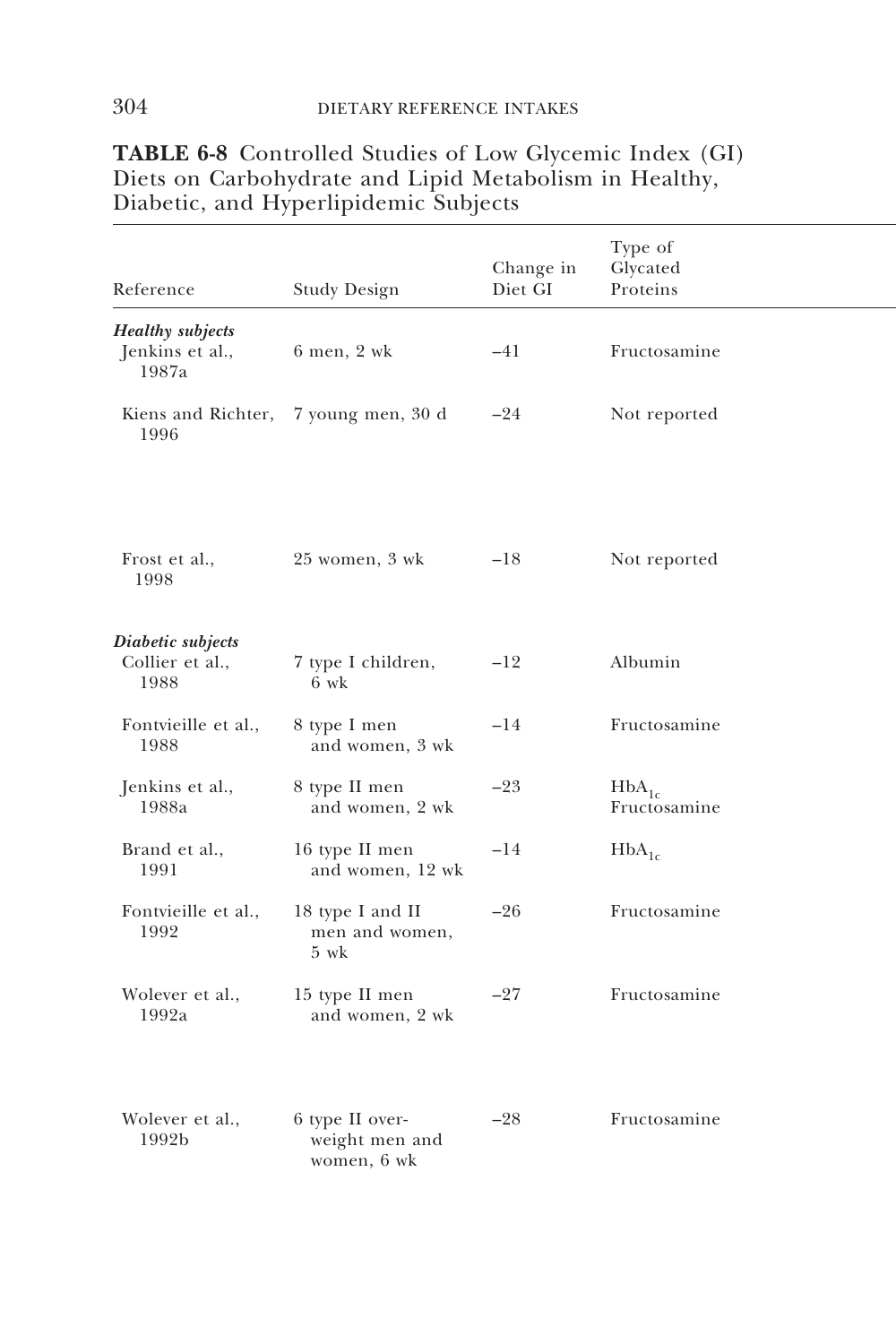| Change in<br>Glycated<br>Proteins $(\%)$ | Change in Blood<br>Lipids <sup><i>a</i></sup> $(\%)$ | Comments <sup><math>b</math></sup>                                                                                                                                                                                                            |
|------------------------------------------|------------------------------------------------------|-----------------------------------------------------------------------------------------------------------------------------------------------------------------------------------------------------------------------------------------------|
| $-7^{c,d}$                               | $-15^{c,d}$ TC<br>$-13^{\mathit{c,d}}$ LDL-C         | $-32\%$ <sup>c,e</sup> urinary C-peptide excretion<br>$-10\%$ <sup>c,e</sup> creatinine clearance during the day                                                                                                                              |
| Not reported                             | Not reported                                         | Euglycemic hyperinsulinemic clamp<br>showed no difference in glucose uptake<br>between high and low GI diets at low<br>plasma insulin, but glucose uptake was<br>reduced at high plasma insulin with low<br>GI diet                           |
| Not reported                             | Not reported                                         | Using short insulin tolerance test, in vivo<br>insulin sensitivity improved after low<br>GI diet                                                                                                                                              |
| $-19^{c,d}$                              | $-14^{c,d}$ TC                                       | Reduced postprandial glucose response to<br>standard test meal with low GI diet                                                                                                                                                               |
| $-18.1^{c,d}$                            | $-5.8$ <sup>c,d</sup> TAG                            | $-8.9\%$ <sup>c,d</sup> plasma phospholipids<br>$-6.1\%$ <sup>c,d</sup> daily insulin needs                                                                                                                                                   |
| $-6.6^{c,d}$<br>$-6.6^{c,d}$             | $-5.8^{c,d}$ TC                                      | $-30\%$ <sup>c,d</sup> fasting blood glucose                                                                                                                                                                                                  |
| $-11^{c,e}$                              | Not significant                                      | $-11\%$ <sup>c,e</sup> plasma glucose response to<br>standard meal                                                                                                                                                                            |
| $-12.1$ <sup>c,e</sup>                   | $-21.1$ <sup>c,e</sup> TAG                           | $-11\%$ <sup>c,e</sup> fasting blood glucose<br>$-13.3\%$ <sup>c,e</sup> mean daily blood glucose                                                                                                                                             |
| $-3.4^{\ell,e}$                          | $-7^{c,e}$ TC                                        | $-30\%$ <sup>c,e</sup> urinary C-peptide excretion<br>-29% <sup>c,e</sup> postbreakfast blood glucose<br>TAG rose on high GI diet ( $p = 0.027$ ) and<br>fell on low GI diet, but the difference<br>between the two diets was not significant |
| $-8^{c,e}$                               | $-6.8^{c,e}$ TC                                      | $-22.4\%$ <sup>c,e</sup> TAG for the 5 subjects with TAG<br>$> 2.2$ mmol/L                                                                                                                                                                    |

*continued*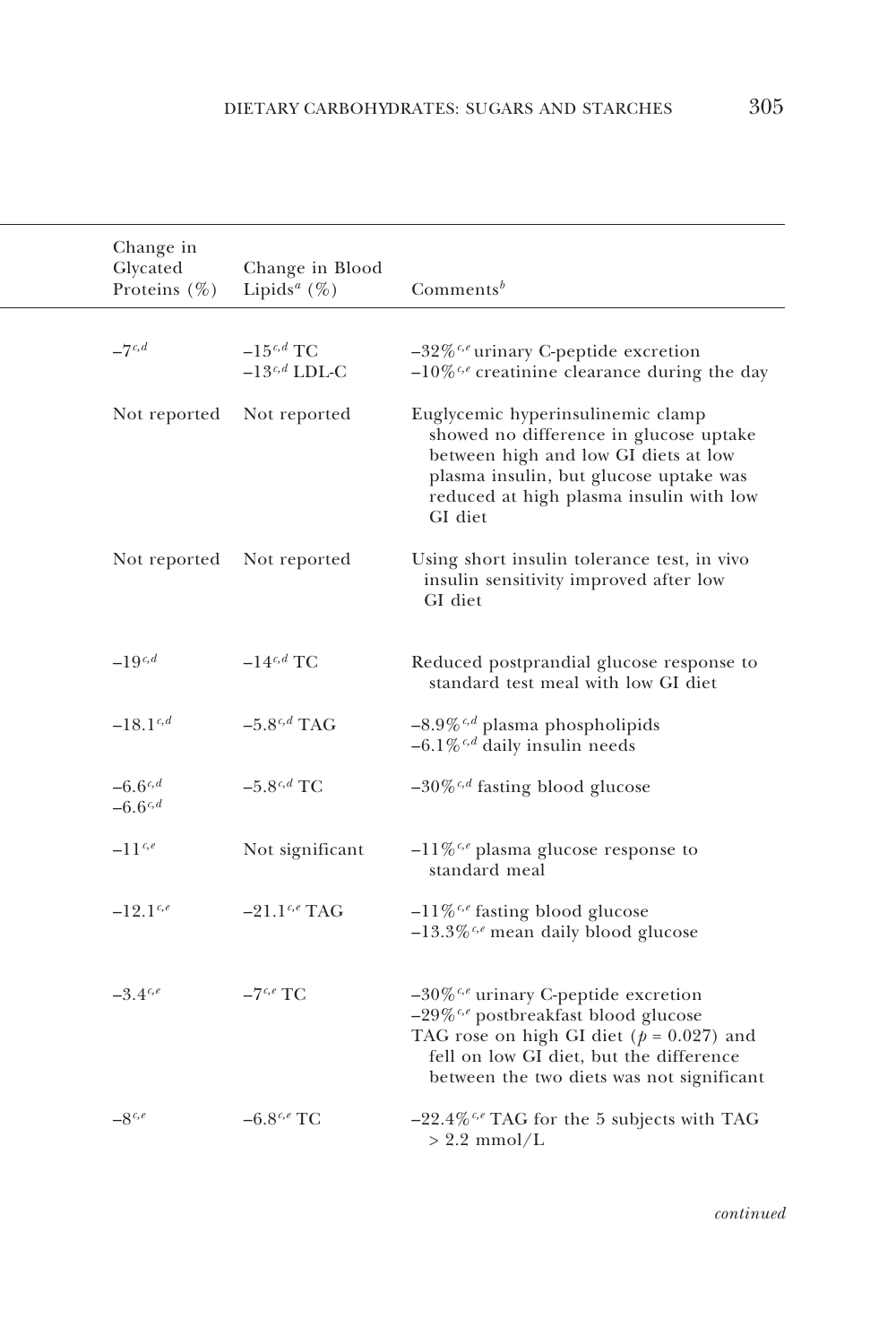| Reference                                           | <b>Study Design</b>                | Change in<br>Diet GI | Type of<br>Glycated<br>Proteins |
|-----------------------------------------------------|------------------------------------|----------------------|---------------------------------|
| Frost et al.,<br>1994                               | 25 type II men<br>and women, 12 wk | $-5$                 | Fructosamine                    |
| Järvi et al.,<br>1999                               | 20 type II men<br>and women, 2 d   | $-26$                | $HbA_{1c}$<br>Fructosamine      |
| Luscombe et al.,<br>1999                            | 21 type II men<br>and women, 4 wk  | $-20$                | Fructosamine                    |
| Hyperlipidemic subjects<br>Jenkins et al.,<br>1987b | 30 men and<br>women, 4 wk          | $-17$                | Fructosamine                    |

## **TABLE 6-8** Continued

*<sup>a</sup>* TC = total cholesterol, LDL-C = low density lipoprotein cholesterol, TAG = triacylglycerols, HDL-C = high density lipoprotein cholesterol.

 $<sup>b</sup>$  PAI-1 = plasminogen activator inhibitor-1.</sup>

*GI.* There are well-recognized, short-term effects of high versus low GI carbohydrates on several key hormones and metabolites. In particular, compared to regular consumption of low GI carbohydrates, regular consumption of high GI carbohydrates results in high concentrations of circulating glucose and insulin (Table 6-8). In healthy individuals, there also appears to be an amplification of glucose and insulin responses to consumption of high GI foods with repeated consumption (Liljeberg et al., 1999). Based on associations between these metabolic parameters and risk of disease (DeFronzo et al., 1992; Groop and Eriksson, 1992; Haffner et al., 1988b, 1990; Martin et al., 1992; Rossetti et al., 1990; Warram et al., 1990), further controlled studies on GI and risk factors for diabetes are needed. Furthermore, studies are needed on the extent to which consumption of high GI diets might influence the development of diabetes compared to other putative dietary variables that also influence insulin secretion (e.g., dietary fiber).

In prospective epidemiological studies, three of the four published studies support an association between GI and the development of type 2 diabetes (Table 6-9). Data from the Nurses' Health Study illustrated a significant association between the dietary glycemic index and risk of type 2 diabetes that was significant both with and without an adjustment for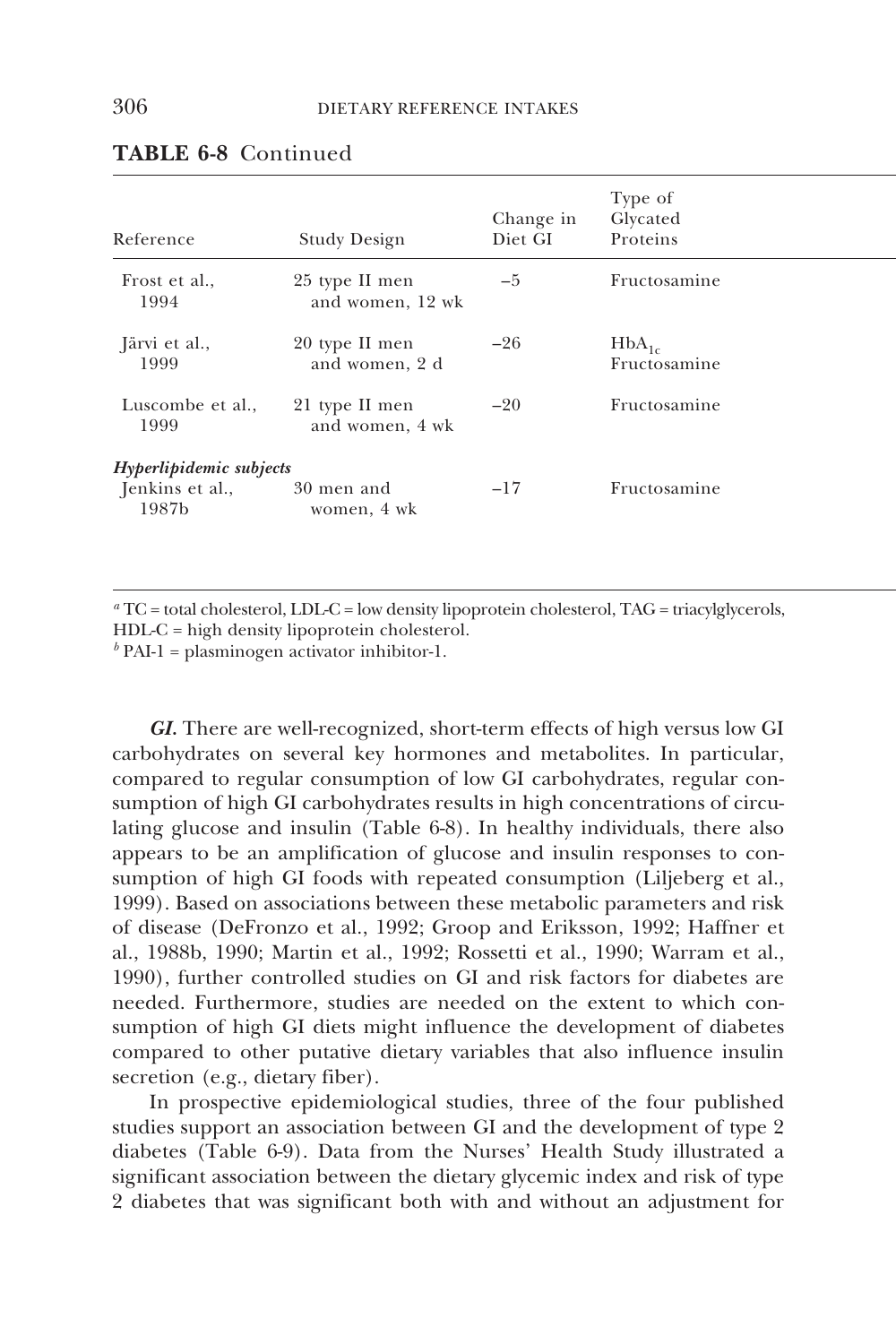| Change in<br>Glycated<br>Proteins $(\%)$    | Change in Blood<br>Lipids <sup><i>a</i></sup> $(\%)$                                                                     | Comments <sup>b</sup>                                                                                                                   |
|---------------------------------------------|--------------------------------------------------------------------------------------------------------------------------|-----------------------------------------------------------------------------------------------------------------------------------------|
| $-15.8^{c,d}$                               | $-11.3^{c,d}$ TC<br>$-26.3$ <sup>c,d</sup> TAG                                                                           | $-21.3\%$ <sup>c,d</sup> fasting blood glucose                                                                                          |
| $-5.9^{c,d}$<br>$-2.5^{c,e}$                | $-5.2$ <sup>c,e</sup> TC<br>$-8.3$ <sup>c,e</sup> LDL-C                                                                  | $-31\%$ <sup>c,e</sup> 9-h blood glucose profile<br>$-53\%$ <sup>c,d</sup> PAI-1 activity                                               |
| Not significant $+5.7$ <sup>c,e</sup> HDL-C |                                                                                                                          | Fasting plasma glucose did not significantly<br>differ between the diets                                                                |
|                                             | Not significant When $TAG > 2$<br>mmol/L<br>$-8.8$ <sup>c,e</sup> TC<br>$-9.1$ <sup>c,e</sup> LDL-C<br>$-19.3^{c,e}$ TAG | 24-h urinary C-peptide was not significantly<br>different<br>Changes in weight loss and fat intake did<br>not explain the lipid effects |
| $C \sim 0.05$                               |                                                                                                                          |                                                                                                                                         |

Significant effect ( $p < 0.05$ ).

*<sup>d</sup>* Treatment difference (across treatment).

*<sup>e</sup>* Endpoint difference (between treatment).

cereal fiber intake (Salmerón et al., 1997b). In contrast, the Iowa Women's Health Study showed no significant relationship between GI and the development of type 2 diabetes after adjusting for total dietary fiber, although the association was positive in the GI range of 59 to 71 and then declined with GI values greater than 71 (Meyer et al., 2000). The reasons for the discrepancy between studies are not known, but may be related to the accuracy of dietary intake records, the imprecision in calculating GI from reported diets, and the age of individuals entering the investigations. There are currently no intervention trials in which dietary GI is manipulated and development of chronic diseases monitored; such studies are needed.

## *Obesity*

*Sugars.* Several studies have been conducted to determine the relationship between total (intrinsic plus added) and added sugars intake and energy intake (Table 6-10). The Department of Health Survey of British School Children showed that as total sugar intake increased from less than 20.7 percent of energy to up to 25.2 percent of energy, intake increased by approximately 100 kcal/d (Gibson, 1993). In contrast, the Bogalusa Heart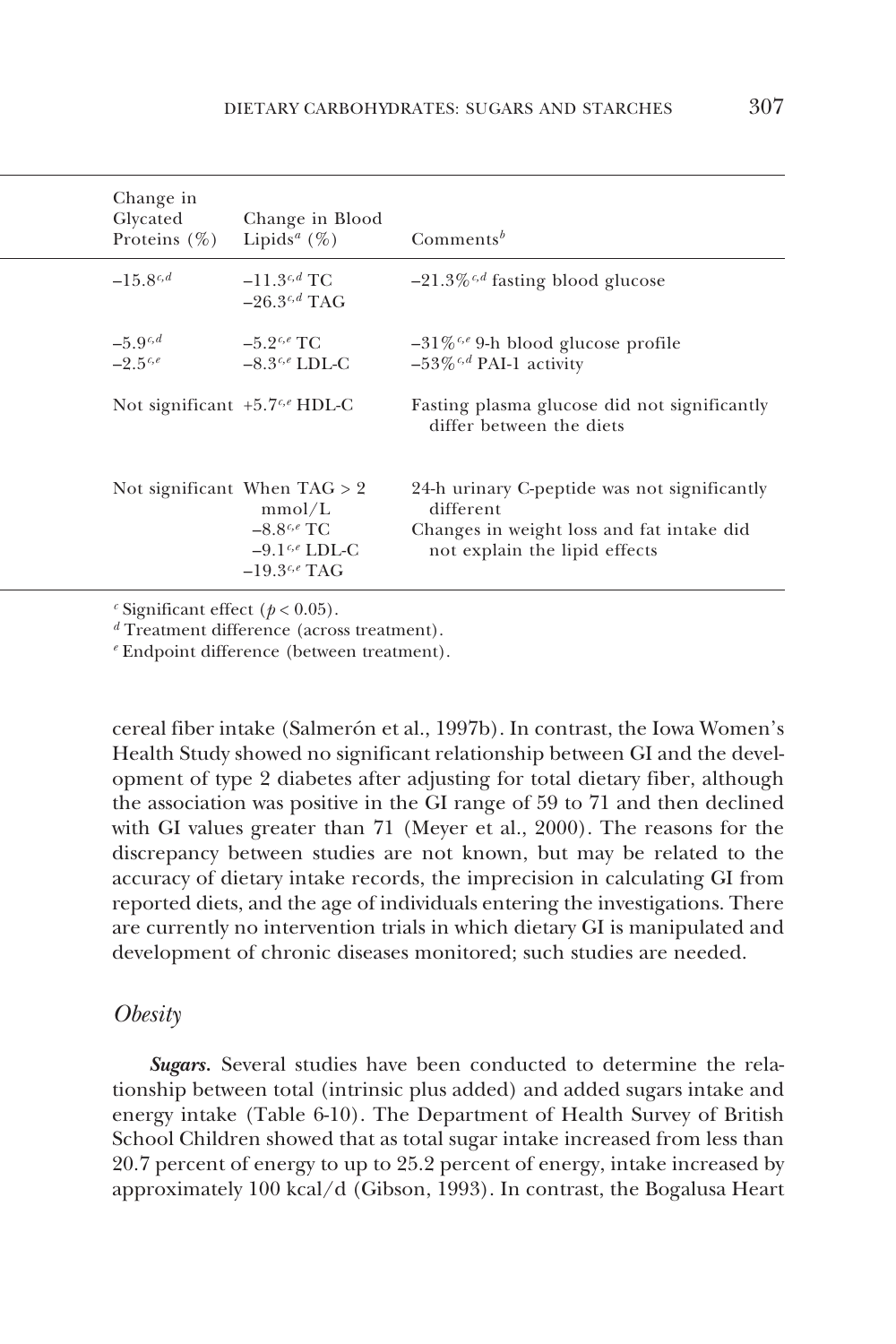**TABLE 6-9** Cross-Sectional and Cohort Studies on the Relation of Glycemic Index (GI) to the Risk of Diabetes, Coronary Heart Disease (CHD), and Cancer and Its Association with High Density Lipoprotein Cholesterol (HDL-C) Concentration and Glucated Hemoglobin ( $HbA<sub>1c</sub>$ ) in Diabetes

| References                        | <b>Study Design</b>                                                   | GI                                                        |
|-----------------------------------|-----------------------------------------------------------------------|-----------------------------------------------------------|
| <i>Diabetes</i>                   |                                                                       |                                                           |
| Salmerón et al.,<br>1997a         | 42,759 healthy, male<br>health professionals<br>Cohort, 6-y follow-up | Quintile mean<br>65<br>70<br>73<br>75<br>79               |
| Salmerón et al.,<br>1997b         | 65,173 healthy, female<br>nurses<br>Cohort, 6-y follow-up             | Quintile mean<br>64<br>68<br>71<br>73<br>77               |
| Meyer et al.,<br>2000             | 35,988 postmenopausal<br>women<br>Cohort, 6-y follow-up               | < 58<br>$59 - 65$<br>66-71<br>$72 - 80$<br>> 80           |
| Buyken et al.,<br>2001            | 2,810 type I diabetic<br>men and women<br>Cross-sectional study       | 58.2-77.7<br>$79.8 - 81.5$<br>$81.5 - 85.5$<br>85.5-111.5 |
| Hu et al.,<br>2001                | 84,941 healthy, female<br>nurses<br>Cohort, 16-y follow-up            |                                                           |
| <b>CHD</b> and related parameters |                                                                       |                                                           |
| Frost et al.,<br>1999             | 1,420 British adults<br>Cross-sectional study                         | Mean: 86                                                  |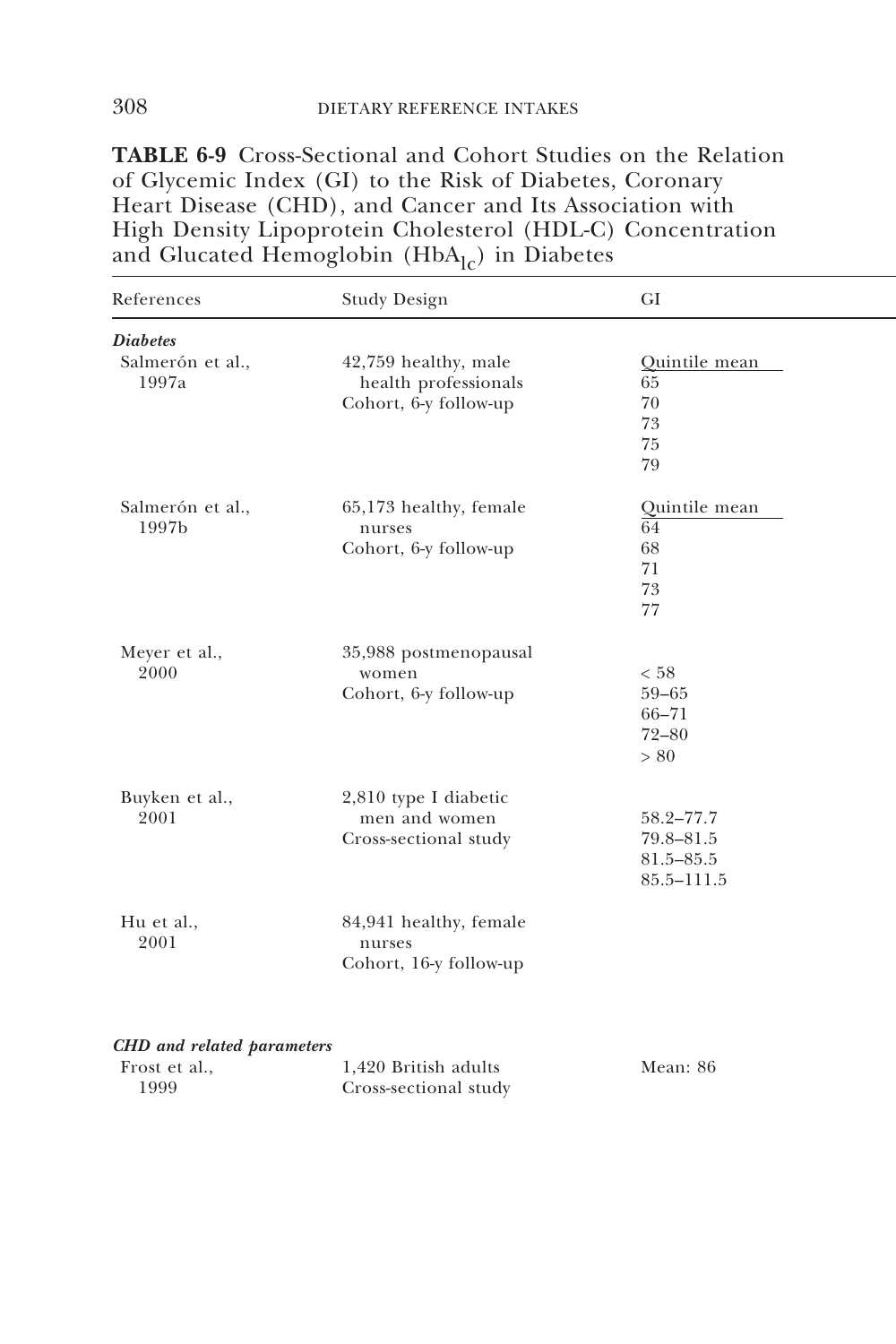| Main Effect <sup>a</sup>                                            | Comments <sup>b</sup>                                                                                                                                                                                 |
|---------------------------------------------------------------------|-------------------------------------------------------------------------------------------------------------------------------------------------------------------------------------------------------|
| RR of diabetes<br>1.00<br>1.16<br>1.19<br>1.20<br>1.37              | $\dot{p}$ for trend = 0.03 after adjustment for<br>cereal fiber intake<br>For high GL plus low cereal fiber intake, the<br>RR of diabetes was 2.17 (1.04–4.54)                                        |
| RR of diabetes<br>1.00<br>1.21<br>1.37<br>1.37<br>1.37              | $\dot{p}$ for trend = 0.005 after adjustment for<br>cereal fiber intake<br>Significant association between glycemic<br>load and risk of diabetes $(RR = 1.47)$<br>for 5th quintile)                   |
| RR of diabetes<br>1.00<br>1.19<br>1.26<br>0.96<br>0.89              | GI and GL were not associated with risk<br>of diabetes                                                                                                                                                |
| $HbA_{1c}$ (%)<br>6.05<br>6.27<br>6.59<br>6.55                      | Using bivariate model, serum HDL-C<br>was inversely associated with GI<br>( $\phi$ for trend = 0.0001), and TAG<br>was positively associated with GI<br>( <i>p</i> for trend = $0.01$ )               |
|                                                                     | Significant association between GL and<br>risk of diabetes ( $p$ trend < 0.001); this<br>is an updated analysis from Salmerón et al.<br>$(1997b)$ that includes 3,300 new cases of<br>type 2 diabetes |
| Negative<br>relationship<br>between GI<br>and HDL-C<br>(p < 0.0001) |                                                                                                                                                                                                       |

*continued*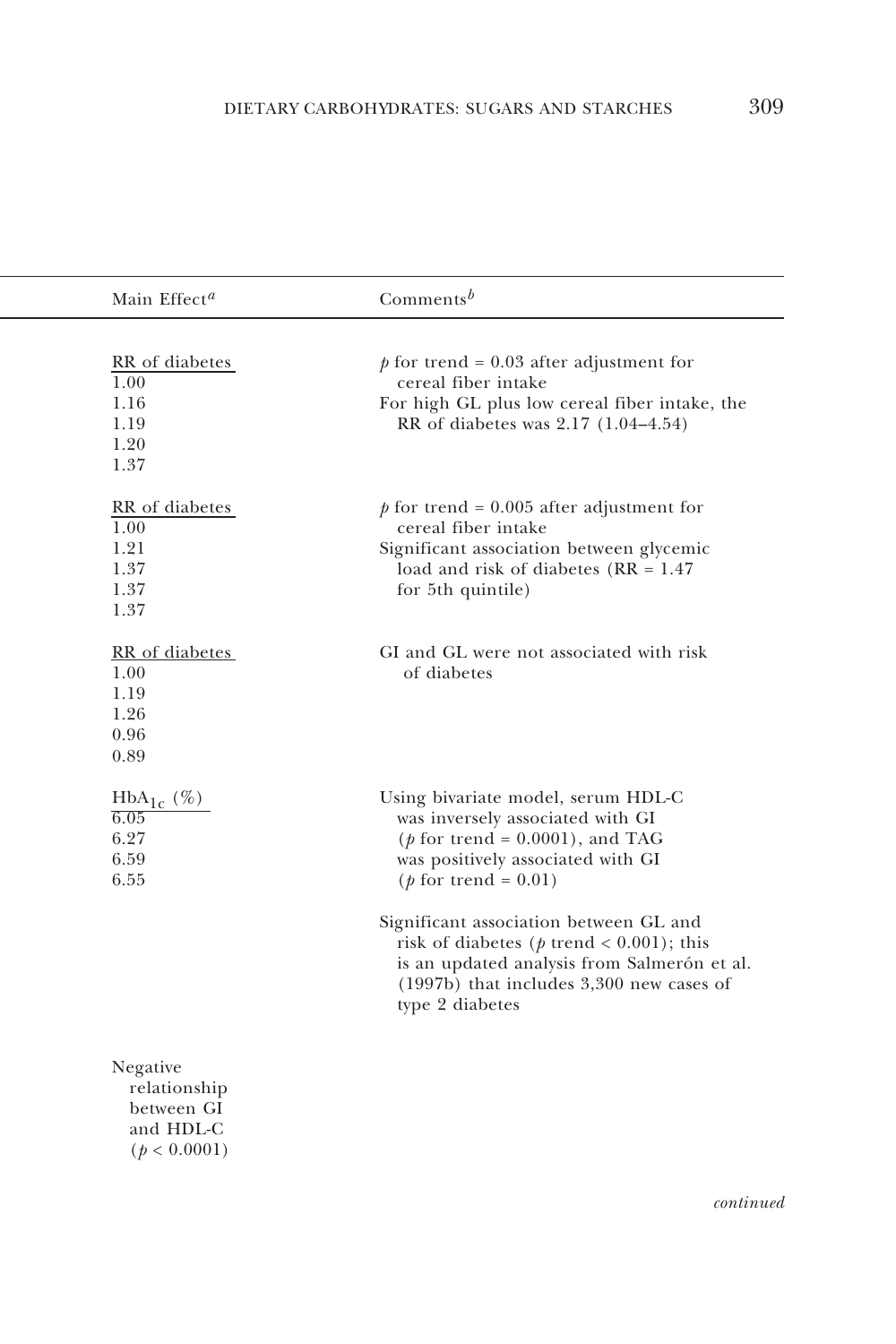| References                                  | <b>Study Design</b>                                                           | GI                                                              |
|---------------------------------------------|-------------------------------------------------------------------------------|-----------------------------------------------------------------|
| Liu et al.,<br>2000                         | 75,521 female nurses<br>Cohort, 10-y follow-up                                | GI quintile mean<br>by GL score<br>72<br>75<br>77<br>78<br>80   |
| van Dam et al.,<br>2000                     | 646 elderly Dutch men<br>Prospective analysis                                 | Tertile median<br>77<br>82<br>85                                |
| Ford and Liu,<br>2001                       | 13,907 men and women<br>Cross-sectional study                                 | < 76<br>76-79<br>80-83<br>84-87<br>> 87                         |
| Liu et al.,<br>2001                         | 280 postmenopausal<br>women<br>Prospective analysis                           | Quintile mean<br>68<br>73<br>75<br>$77\,$<br>81                 |
| <b>Cancer</b><br>Franceschi<br>et al., 2001 | Italian men and women<br>with colon cancer<br>$1,953$ cases<br>4,154 controls | < 70.8<br>$70.8 - 73.8$<br>73.9-76.5<br>$76.6 - 79.6$<br>> 79.6 |

# **TABLE 6-9** Continued

*a* RR = relative risk, OR = odds ratio.

 $b$  GL = glycemic load, TAG = triacylglycerol, BMI = body mass index.

Study reported a significant decrease in energy intake with increased total sugar intake (Nicklas et al., 1996). A negative correlation between total sugar intake and body mass index (BMI) has been consistently reported for children and adults (Bolton-Smith and Woodward, 1994b; Dreon et al., 1988; Dunnigan et al., 1970; Fehily et al., 1984; Gibson, 1993, 1996b; Miller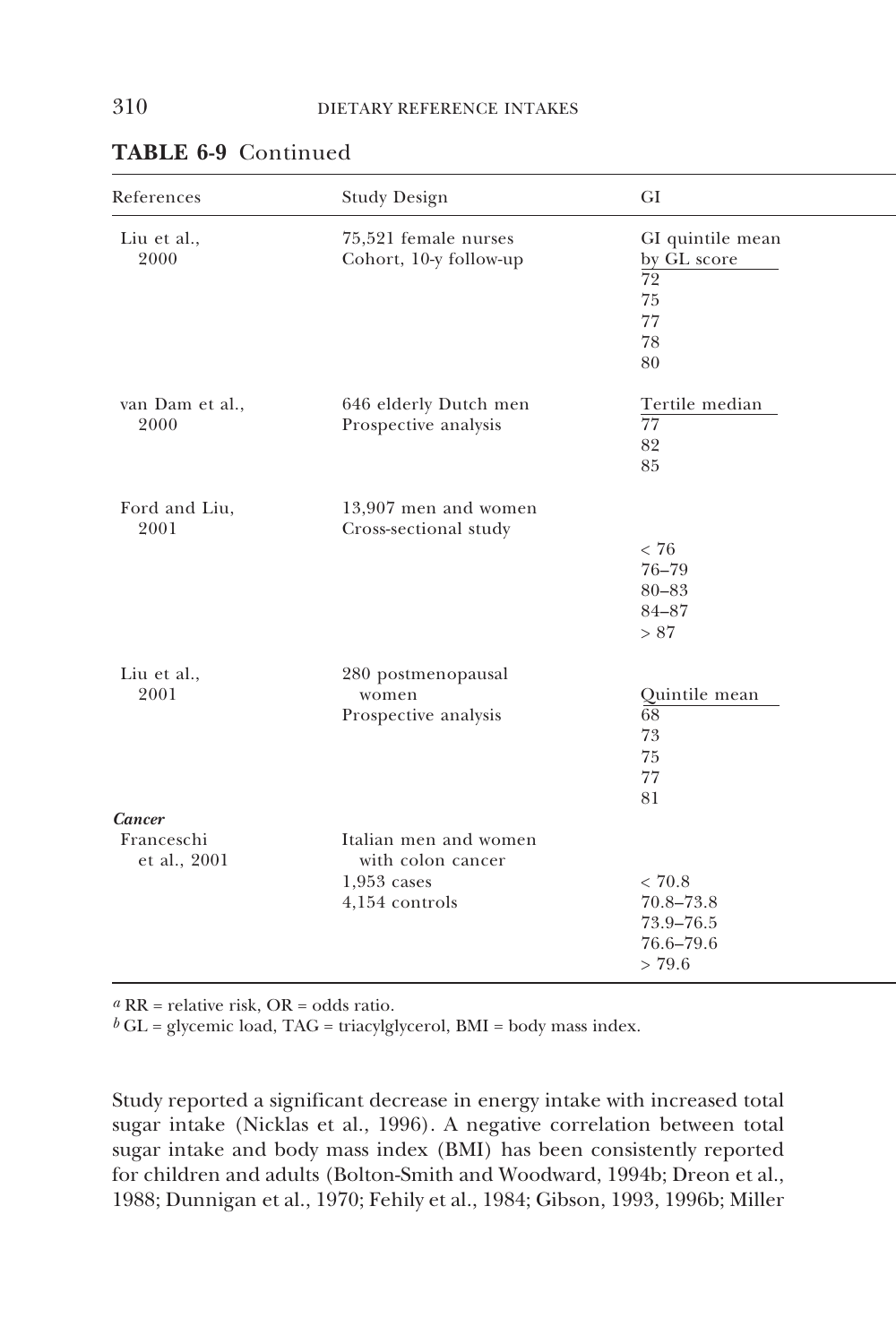| Main Effect <sup>a</sup>                                            |                                                                | Comments <sup>b</sup>                                                                                                                                                                                             |
|---------------------------------------------------------------------|----------------------------------------------------------------|-------------------------------------------------------------------------------------------------------------------------------------------------------------------------------------------------------------------|
| RR of CHD<br>1.00<br>1.01<br>1.25<br>1.51<br>1.98                   |                                                                | RR of CHD associated with high glycemic<br>load only for those with $BMI > 23$                                                                                                                                    |
| RR of CHD<br>1.00<br>1.12<br>1.11                                   |                                                                | No association between GI and risk of CHD<br>( <i>p</i> for trend = $0.7$ )                                                                                                                                       |
| Serum HDL-C<br>(mmol/L)<br>1.36<br>1.31<br>1.30<br>1.27<br>1.28     |                                                                | $p$ for trend < 0.001<br>The decrease in HDL-C was similar for subjects<br>with BMI < 25 and those with BMI $\geq 25$                                                                                             |
| Plasma HDL-C<br>(mmol/L)<br>1.45<br>1.42<br>1.42<br>1.40<br>1.29    | Plasma TAG<br>(mmol/L)<br>1.16<br>1.20<br>1.14<br>1.27<br>1.37 | Nonsignificant negative association<br>between GI and HDL-C concentration<br>( <i>p</i> for trend = $0.1$ )<br>Nonsignificant positive association between<br>GI and TAG concentration<br>( $p$ for trend = 0.03) |
| OR of colon and<br>rectum cancer<br>1.0<br>1.3<br>1.6<br>1.5<br>1.7 |                                                                | $p$ for trend < 0.001<br>Similar findings for glycemic load                                                                                                                                                       |

et al., 1990) (Table 6-11). A study of 42 women compared the effects of a high sucrose (43 percent of total energy) and low sucrose (4 percent of total energy), low fat (11 percent total energy) hypoenergetic diet (Surwit et al., 1997). There were no significant differences between groups in total body weight lost during the intervention. On the other hand, a study using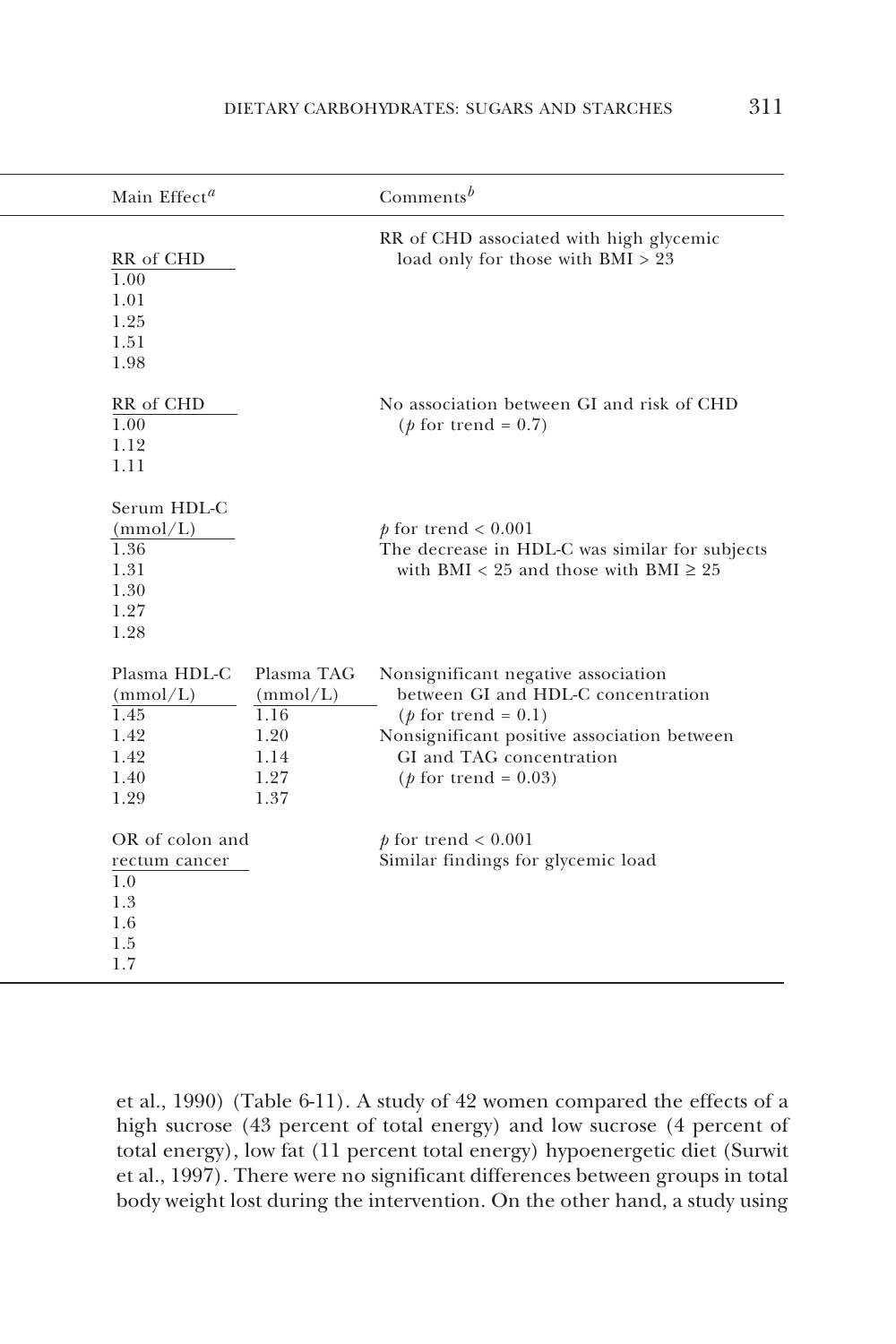

**FIGURE 6-3** Relation between high density lipoprotein (HDL) cholesterol concentration and five quintiles of glycemic index in men and women. Reprinted, with permission, from Frost et al. (1999). Copyright 1999 by Elsevier Science (*The Lancet*).

23 lean men, 23 obese men, 17 lean women, and 15 obese women found that lean and obese individuals of the same gender had similar total sugar intake (Miller et al., 1994). However, the obese individuals derived a greater percentage (38.0 to 47.9 percent) of their sugar intake from added sugars compared with lean individuals (25.2 to 31.4 percent).

Increased added sugars intakes have been shown to result in increased energy intakes for children and adults (Bowman, 1999; Gibson 1996a, 1997; Lewis et al., 1992). Despite these observations, a negative correlation between added sugars intake and BMI has been observed (Bolton-Smith and Woodward, 1994b; Gibson, 1996a; Lewis et al., 1992). For adolescents, nonconsumers of soft drinks consumed 1,984 kcal/d in contrast to 2,604 kcal/d for those teens who consumed 26 or more oz of soft drinks per day (Harnack et al., 1999). Using NHANES III data, Troiano and colleagues (2000) found that soft drinks contributed a higher proportion of daily energy intake for overweight than for nonoverweight children and adolescents. Kant (2000) demonstrated a positive association between energydense, micronutrient-poor food and beverage consumption (visible fats, nutritive sweeteners, sweetened beverages, desserts, and snacks) and energy intake.

Ludwig and colleagues (2001) examined the relationship between consumption of drinks sweetened with sugars and childhood obesity. They concluded that for each additional serving of the drinks consumed, the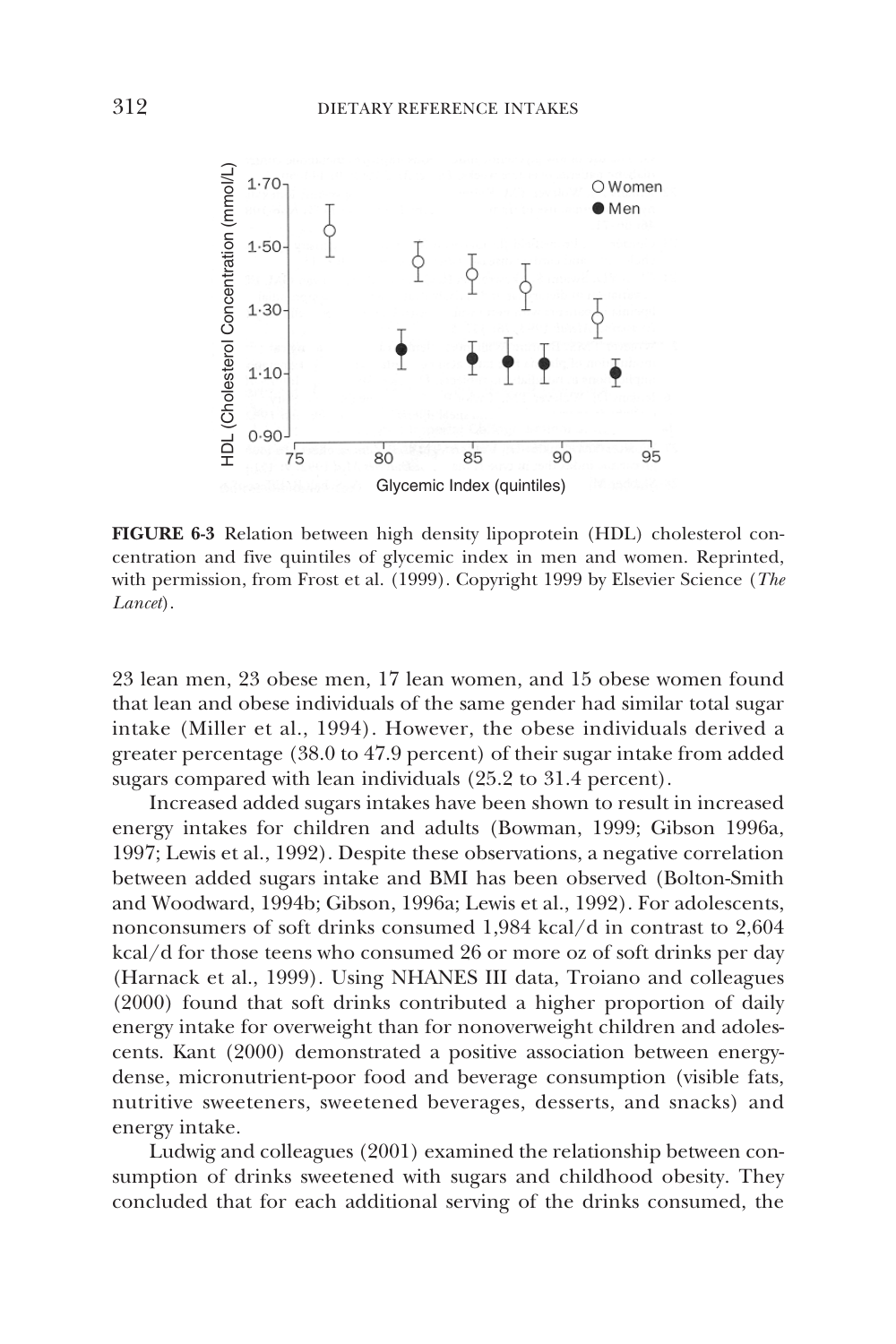odds of becoming obese increased by 60 percent. Drinks sweetened with sugars, such as soft drinks, have been suggested to promote obesity because compensation at subsequent meals for energy consumed in the form of a liquid could be less complete than for energy consumed as solid food (Mattes, 1996).

Published reports disagree about whether a direct link exists between the trend toward increased intakes of sugars and increased rates of obesity. The lack of association in some studies may be partially due to the pervasive problem of underreporting food intake, which is known to occur with dietary surveys (Johnson, 2000). Underreporting is more prevalent and severe by obese adolescents and adults than by their lean counterparts (Johnson, 2000). In addition, foods high in added sugars are selectively underreported (Krebs-Smith et al., 2000). Thus, it can be difficult to make conclusions about associations between sugars intake and BMI by using self-reported data.

Based on the above data, it appears that the effects of increased intakes of total sugars on energy intake are mixed, and the increased intake of added sugars are most often associated with increased energy intake. There is no clear and consistent association between increased intake of added sugars and BMI. Therefore, the above data cannot be used to set a UL for either added or total sugars.

*GI.* Although there have been several short-term studies on the relationship between dietary GI and hunger, satiety, and energy intake at single meals, many of the studies are confounded by differences between test diets in variables other than GI (Roberts, 2000b). Among relatively controlled studies (Guss et al., 1994; Holt and Brand Miller, 1995; Ludwig et al., 1999; Rodin, 1991; Spitzer and Rodin, 1987), voluntary energy intake was 29 percent higher following consumption of high GI test meals or preloads compared to those of low GI, as summarized in Figure 6-4 (Roberts, 2000b). These data strongly suggest an effect of GI on shortterm energy intake, but there are currently little data on the effect of GI on energy intake from longer-term clinical trials. Such data are necessary before the effects of the GI of carbohydrate-containing foods on energy regulation can be appropriately evaluated because the effects of GI on energy intake might become smaller over time. Obtaining data from clinical trials is especially important because although one nonblinded study reported greater weight loss success in obese patients treated with a low GI diet compared with a conventional low fat diet (Spieth et al., 2000), the two epidemiological studies reporting BMI in their evaluations of the relationship between GI and development of chronic diseases observed no significant association between GI and BMI (Liu et al., 2000; Salmerón et al., 1997a, 1997b).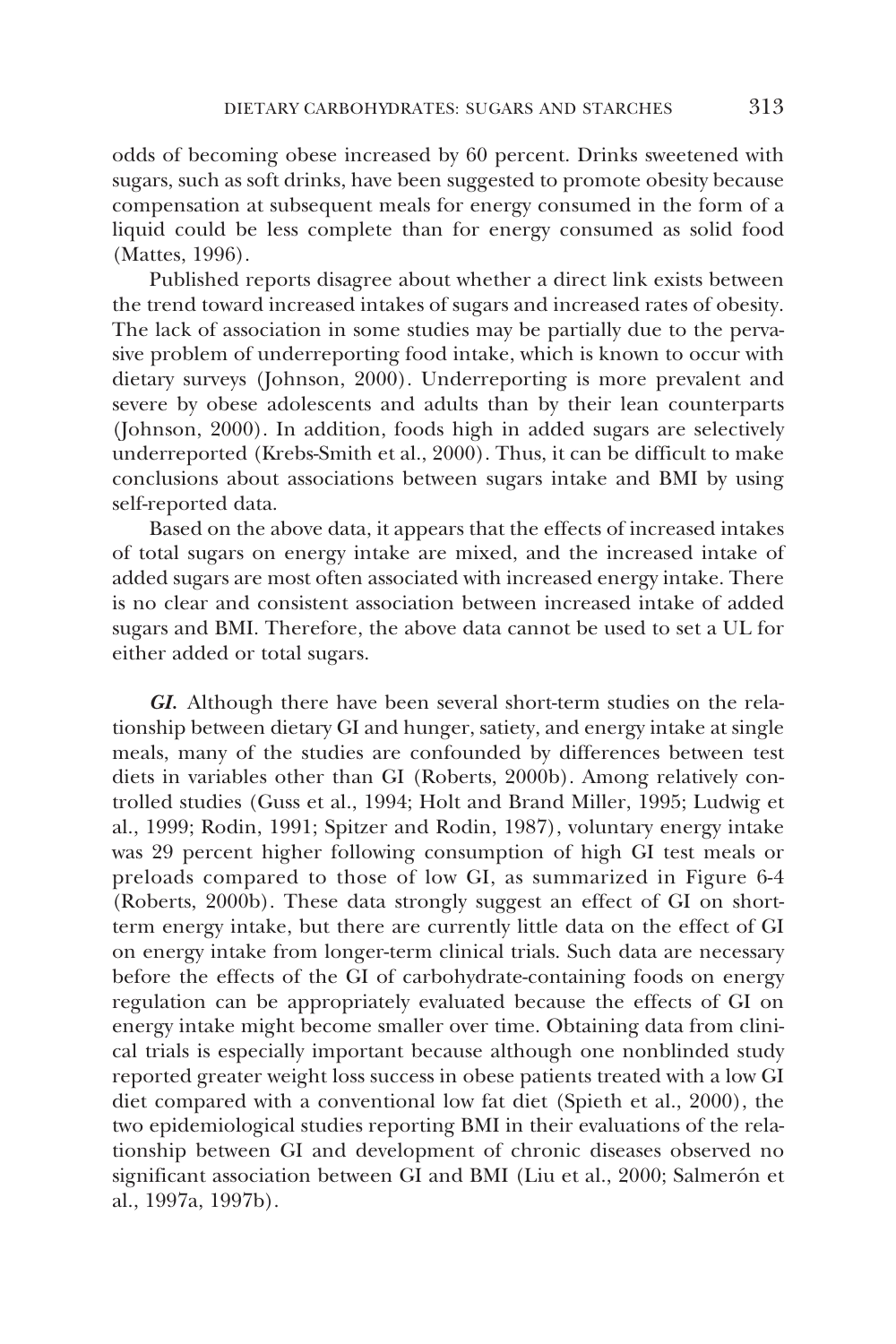| Reference<br>Design and Study        |                                                                                                     | Sugar Intake<br>$(\%$ of Energy)                    |  |
|--------------------------------------|-----------------------------------------------------------------------------------------------------|-----------------------------------------------------|--|
| Total sugar<br>Gibson, 1993          | 2,705 boys and girls<br>Department of Health                                                        |                                                     |  |
|                                      | Survey of British<br>School Children                                                                | ${}< 20.7$<br>$20.7 - 25.2$<br>> 25.2               |  |
| Nicklas et al.,<br>1996              | 568 boys and girls, 10 y<br>Bogalusa Heart Study                                                    | 18.0<br>22.0<br>26.4<br>31.2                        |  |
| Farris et al.,<br>1998               | 568 boys and girls, 10 y<br>Bogalusa Heart Study                                                    | 16.1<br>23.5<br>28.2<br>35.6                        |  |
| Added sugar<br>Lewis et al.,<br>1992 | Nationwide Food<br>Consumption Survey<br>$(1977 - 1978)$                                            |                                                     |  |
| Gibson, 1996a                        | 1,087 men and 1,110<br>women<br>Dietary and Nutritional<br>Survey of British Adults                 | < 10<br>$10 - 13$<br>14–16<br>$17 - 20$<br>> 20     |  |
| Gibson, 1997                         | 1,675 boys and girls,<br>$1.5 - 4.5$ y<br>U.K. National Diet and<br>Nutrition Survey of<br>Children | < 12<br>$12 - 16$<br>$16 - 20$<br>$20 - 25$<br>> 25 |  |
| Bowman, 1999                         | Continuing Survey<br>of Food Intakes by<br>Individuals<br>$(1994 - 1996)$                           | < 10<br>$10 - 18$<br>>18                            |  |

# **TABLE 6-10** Sugar and Energy Intake

*a,b,c* Different lettered superscripts within each study indicate that values were significantly different.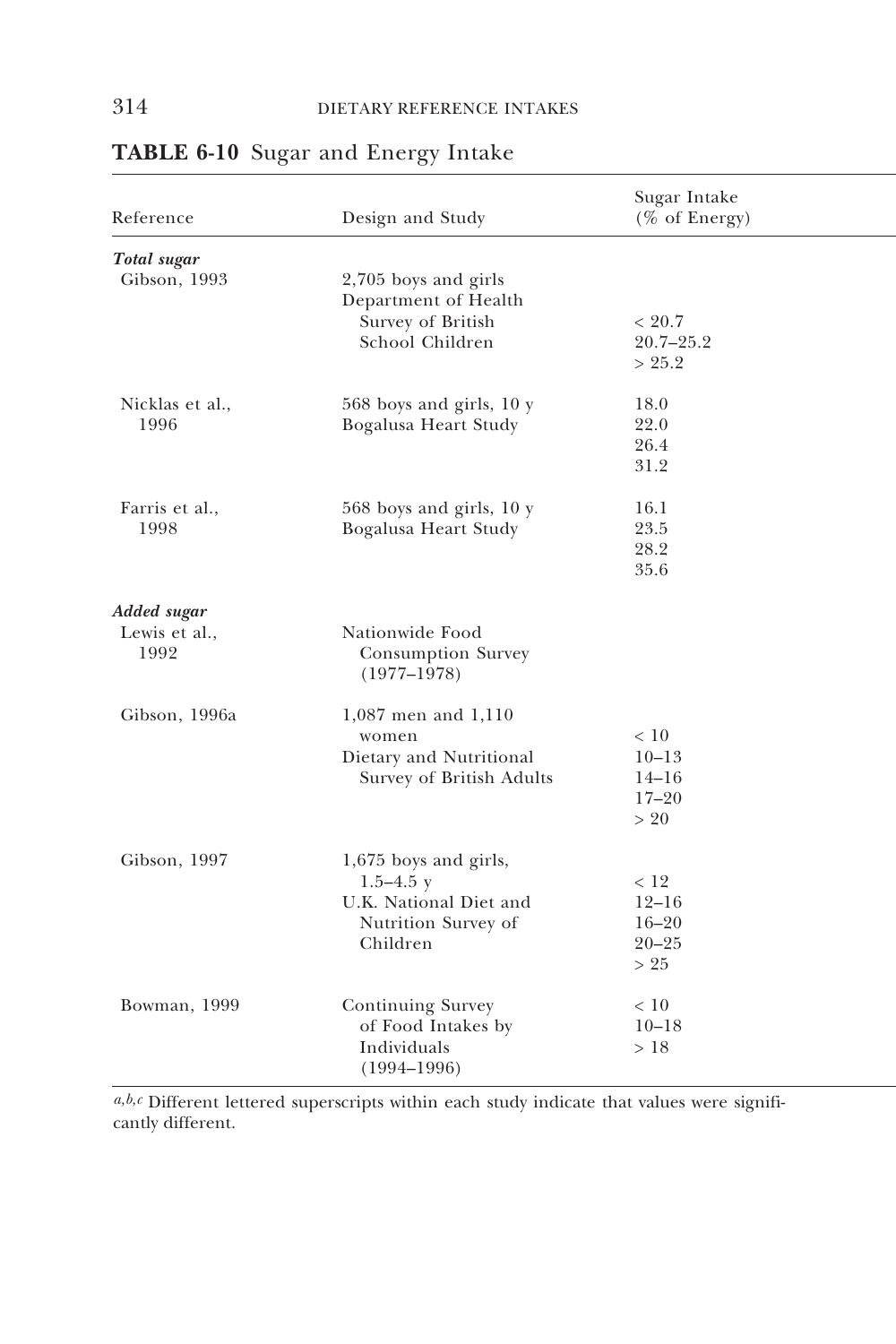|                 | Energy Intake (kcal) |                 |                             |  |  |
|-----------------|----------------------|-----------------|-----------------------------|--|--|
|                 |                      |                 |                             |  |  |
| <b>Boys</b>     |                      | Girls           |                             |  |  |
| $10-11 y$       | $14-15y$             | $10-11 y$       | $\frac{14-15 \text{ y}}{2}$ |  |  |
| $1,954^{\circ}$ | $2,401^{\mu}$        | $1,753^{\circ}$ | $1,819^{\circ}$             |  |  |
| $2,095^b$       | $2,526^{b}$          | $1,838^b$       | $1,961^b$                   |  |  |
| $2,066^b$       | $2,549^b$            | $1,871^b$       | $1,901^{a,b}$               |  |  |
| 2,291           |                      |                 |                             |  |  |
| 2,245           |                      |                 |                             |  |  |
| 2,274           |                      |                 |                             |  |  |
| 2,016           |                      |                 |                             |  |  |
|                 |                      |                 |                             |  |  |
| 2,249           |                      |                 |                             |  |  |
| 2,286           |                      |                 |                             |  |  |
| 2,144           |                      |                 |                             |  |  |
| 2,061           |                      |                 |                             |  |  |

#### High consumers of added sugars had greater energy intakes than consumers of moderate and low added sugars

| Men                | Women            |
|--------------------|------------------|
| $2,219^{\circ}$    | $1,438^{\circ}$  |
| 2,430 <sup>b</sup> | $1,681^{b}$      |
| $2,455^{b,c}$      | $1,738^{b}$      |
| $2,549^{b,c}$      | $1,773^b$        |
| 2,596c             | $1,774^{b}$      |
|                    |                  |
| <b>Boys</b>        | Girls            |
| $1,129^{\,a}$      | $1,097^{\circ}$  |
| $1,168^{a,b}$      | $1,102^{\,a}$    |
| $1,187^{a,b}$      | $1,139^{\,a}$    |
| $1,188^{a,b}$      | $1, 115^{\circ}$ |
| $1,217^b$          | $1,116^{\circ}$  |
|                    |                  |
| $1,860^{\,a}$      |                  |
| $2,040^b$          |                  |
| $2,049^b$          |                  |
|                    |                  |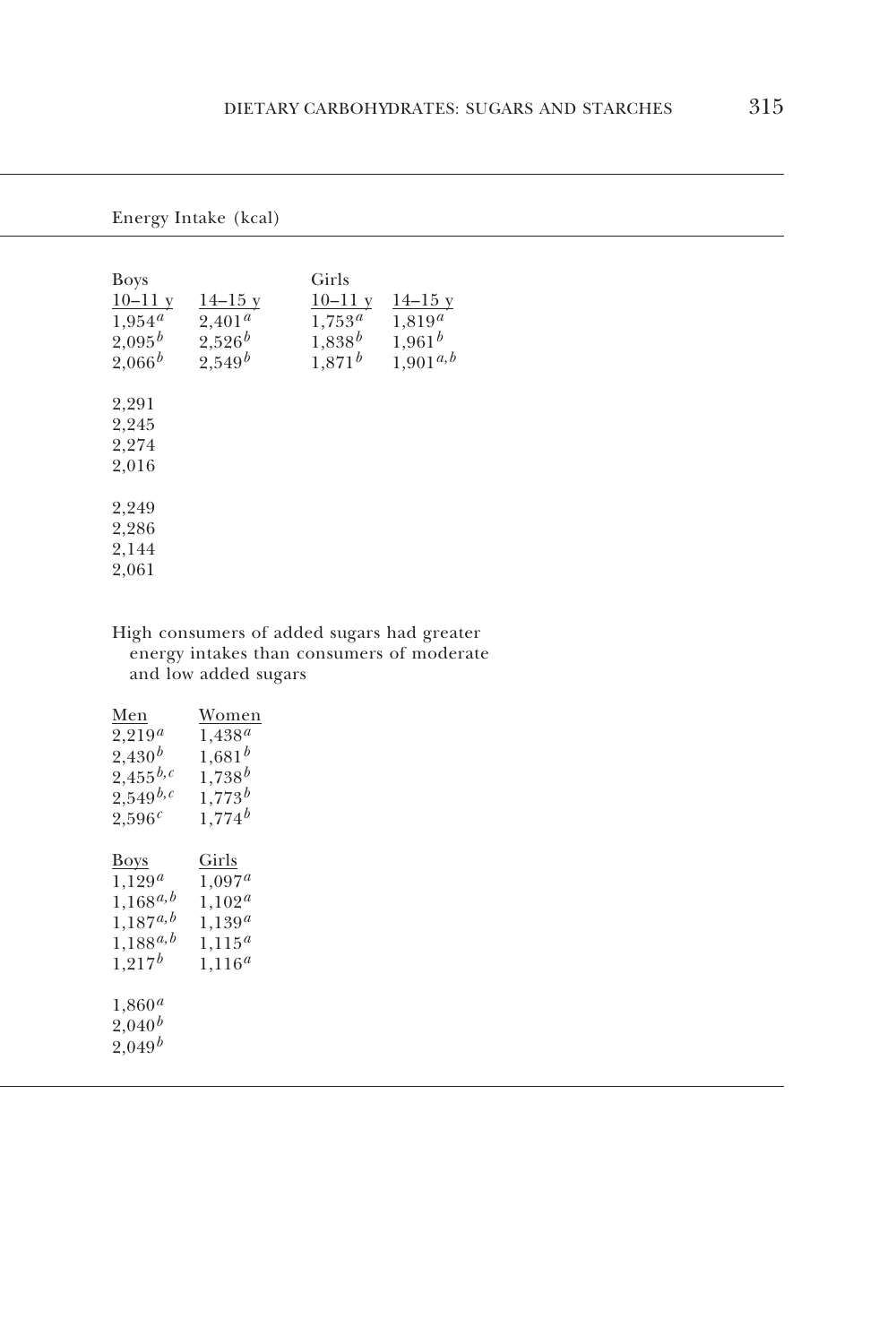| Reference                                       | <b>Study Design</b>                                                                              | Sugar Intake<br>$(\%$ of energy)                                         |  |
|-------------------------------------------------|--------------------------------------------------------------------------------------------------|--------------------------------------------------------------------------|--|
| <b>Total sugars</b><br>Dunnigan et al.,<br>1970 | 9 men and women,<br>4-wk crossover                                                               | 31% sucrose<br>sucrose-free                                              |  |
| Fehily et al., 1984                             | 493 men, $45-59y$<br>7-d weighed dietary record                                                  |                                                                          |  |
| Dreon et al., 1988                              | 155 obese men, 30-59 y<br>7-d dietary record                                                     | $13.7 \pm 8.4$ g/1,000<br>kcal                                           |  |
| Miller et al., 1990                             | 107 men and 109 women, $18-71y$<br>24-h recall and 2-d dietary<br>questionnaire                  |                                                                          |  |
| Gibson, 1993                                    | 2,705 boys and girls<br>Department of Health Survey of<br>British School Children                | < 20.7<br>$20.7 - 25.2$<br>< 25.2                                        |  |
| Bolton-Smith and<br>Woodward, 1994b             | 11,626 men and women,<br>$25 - 64$ y<br>Scottish Heart Health<br>and MONICA studies              | Quintile<br>1<br>$\overline{2}$<br>$\mathfrak{B}$<br>$\overline{4}$<br>5 |  |
| Gibson, 1996b                                   | 1,087 men and 1,110 women,<br>$16 - 64$ y<br>Dietary and Nutritional Survey<br>of British Adults | Quintile<br>1<br>$\overline{2}$<br>$\mathfrak{B}$<br>$\overline{4}$<br>5 |  |

# **TABLE 6-11** Interventional and Epidemiological Data on Sugar Intake and Body Mass Index (BMI)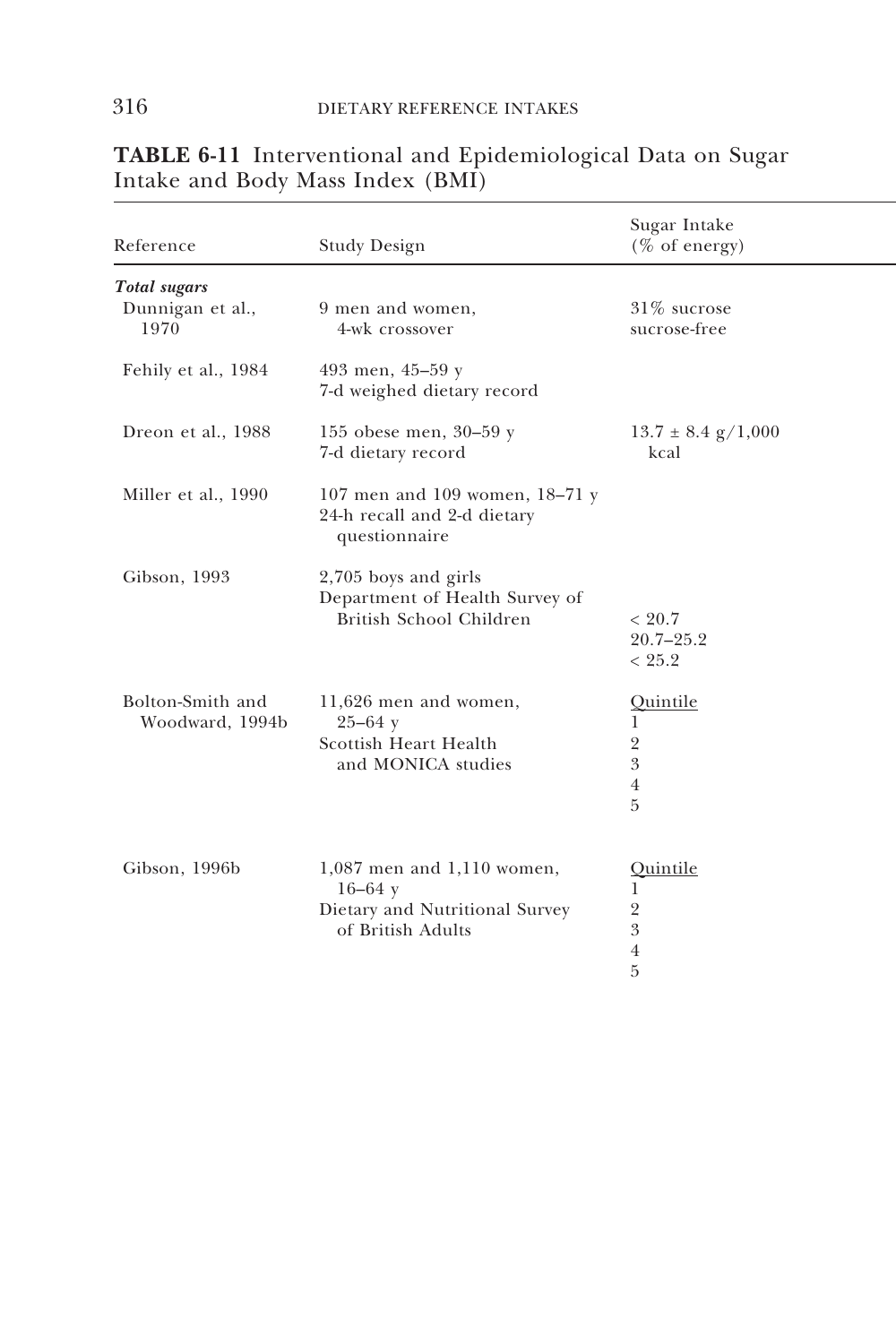| BMI (kg)    |                                                 |                                                     |                                                                                                                                                                                                                                                                                                                                                                                                                                                  |
|-------------|-------------------------------------------------|-----------------------------------------------------|--------------------------------------------------------------------------------------------------------------------------------------------------------------------------------------------------------------------------------------------------------------------------------------------------------------------------------------------------------------------------------------------------------------------------------------------------|
|             |                                                 |                                                     |                                                                                                                                                                                                                                                                                                                                                                                                                                                  |
| 62.4        |                                                 |                                                     |                                                                                                                                                                                                                                                                                                                                                                                                                                                  |
| 63.8        |                                                 |                                                     |                                                                                                                                                                                                                                                                                                                                                                                                                                                  |
|             |                                                 |                                                     |                                                                                                                                                                                                                                                                                                                                                                                                                                                  |
|             |                                                 |                                                     |                                                                                                                                                                                                                                                                                                                                                                                                                                                  |
|             |                                                 |                                                     |                                                                                                                                                                                                                                                                                                                                                                                                                                                  |
|             |                                                 |                                                     |                                                                                                                                                                                                                                                                                                                                                                                                                                                  |
| <b>Boys</b> |                                                 | Girls                                               |                                                                                                                                                                                                                                                                                                                                                                                                                                                  |
| $10-11y$    | $14 - 15y$                                      | $10-11$ y                                           | $14 - 15$ y                                                                                                                                                                                                                                                                                                                                                                                                                                      |
|             |                                                 |                                                     | 21.2 <sup>a</sup>                                                                                                                                                                                                                                                                                                                                                                                                                                |
|             |                                                 |                                                     | $20.2^{b}$                                                                                                                                                                                                                                                                                                                                                                                                                                       |
|             |                                                 |                                                     | $19.8^{b}$                                                                                                                                                                                                                                                                                                                                                                                                                                       |
| $Men$       | Women                                           |                                                     |                                                                                                                                                                                                                                                                                                                                                                                                                                                  |
| 27.0        | 26.5                                            |                                                     |                                                                                                                                                                                                                                                                                                                                                                                                                                                  |
| 26.4        | 26.0                                            |                                                     |                                                                                                                                                                                                                                                                                                                                                                                                                                                  |
| 26.0        | 25.5                                            |                                                     |                                                                                                                                                                                                                                                                                                                                                                                                                                                  |
| 25.5        | 25.1                                            |                                                     |                                                                                                                                                                                                                                                                                                                                                                                                                                                  |
| 24.7        | 24.4                                            |                                                     |                                                                                                                                                                                                                                                                                                                                                                                                                                                  |
|             |                                                 |                                                     |                                                                                                                                                                                                                                                                                                                                                                                                                                                  |
| Men         | Women                                           |                                                     |                                                                                                                                                                                                                                                                                                                                                                                                                                                  |
| 24.9        | 25.4                                            |                                                     |                                                                                                                                                                                                                                                                                                                                                                                                                                                  |
| 25.3        | 24.7                                            |                                                     |                                                                                                                                                                                                                                                                                                                                                                                                                                                  |
| 25.2        | 24.5                                            |                                                     |                                                                                                                                                                                                                                                                                                                                                                                                                                                  |
| 24.8        | 23.8                                            |                                                     |                                                                                                                                                                                                                                                                                                                                                                                                                                                  |
| 24.4        | 24.4                                            |                                                     |                                                                                                                                                                                                                                                                                                                                                                                                                                                  |
|             |                                                 |                                                     |                                                                                                                                                                                                                                                                                                                                                                                                                                                  |
|             | 18.6 <sup>a</sup><br>$17.9^{a,b}$<br>$17.5^{b}$ | $20.2^{\overline{a}}$<br>$20.0^{a,b}$<br>$19.2^{b}$ | Significant negative association between sucrose intake and BMI<br>Significant negative correlation between sucrose intake and BMI<br>Significant negative correlation between sugar intake and<br>percentage of body fat for women; no association for men<br>$18.2^{\,a}$<br>18.1 <sup>a</sup><br>17.9 <sup>a</sup><br>Significant negative correlation between sugar intake and BMI<br>Weak negative association between sugar intake and BMI |

*continued*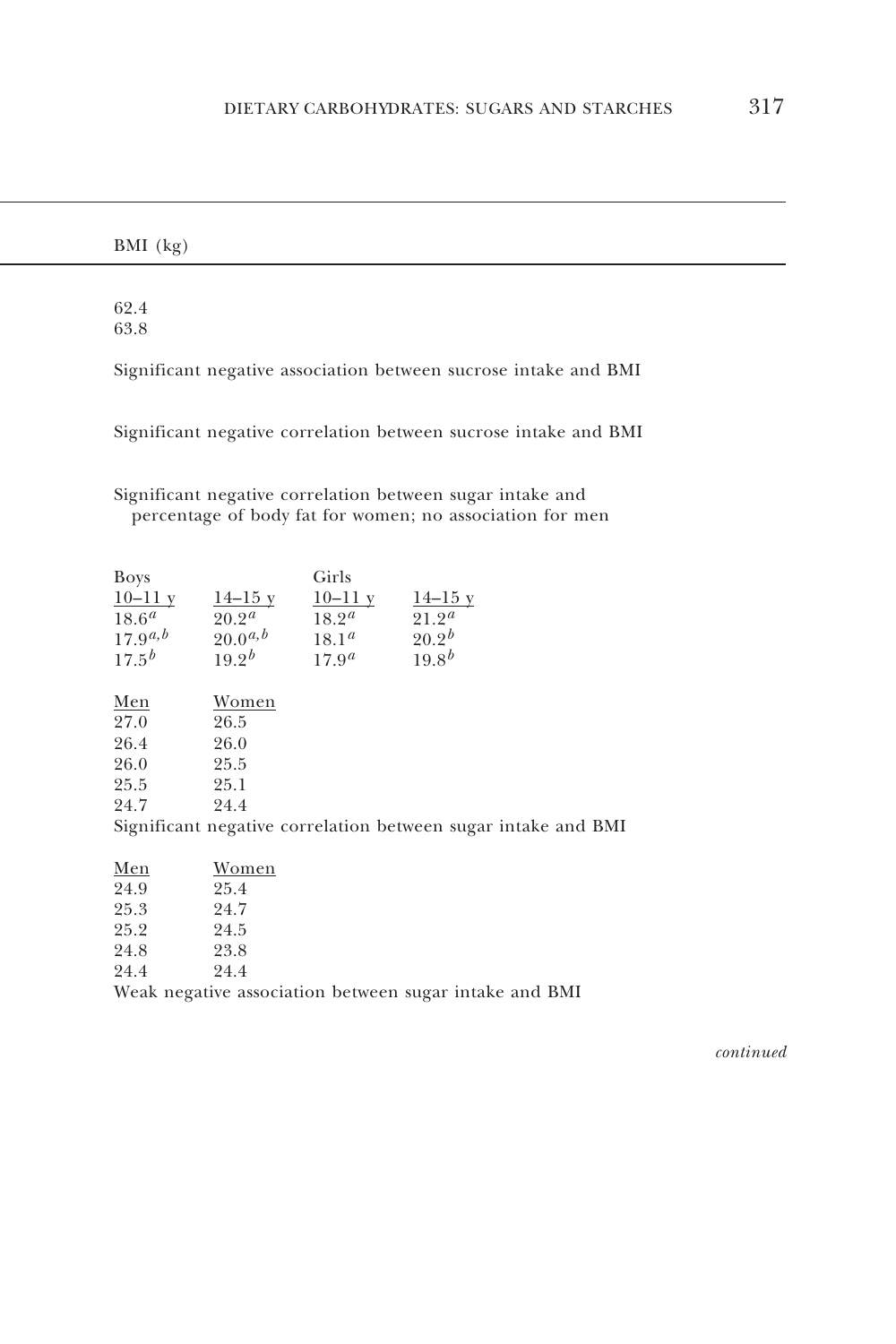| Reference                                 | <b>Study Design</b>                                                                                  | Sugar Intake<br>$(\%$ of energy)                                                      |
|-------------------------------------------|------------------------------------------------------------------------------------------------------|---------------------------------------------------------------------------------------|
| <b>Added sugars</b><br>Lewis et al., 1992 | Nationwide Food Consumption<br>Survey (1977–1978)                                                    |                                                                                       |
| Bolton-Smith and<br>Woodward, 1994b       | $11,626$ men and women,<br>$25 - 64$ y<br>Scottish Heart Health and<br><b>MONICA</b> studies         | Quintile<br>1<br>$\overline{c}$<br>$\overline{3}$<br>$\overline{4}$<br>$\overline{5}$ |
| Gibson, 1996a                             | $1,087$ men and $1,110$ women,<br>$16 - 64$ y<br>Dietary and Nutritional<br>Survey of British Adults | < 10<br>$10 - 13$<br>$14 - 16$<br>$17 - 20$<br>>20                                    |
| Ludwig et al., 2001                       | Planet Health intervention<br>and evaluation project                                                 |                                                                                       |

# **TABLE 6-11** Continued

*a,b,c,d* Different lettered superscripts within each study indicate that values were significantly different.

# *Physical Activity*

Although consumption of high GI test foods increases glucose oxidation and suppresses the availability of free fatty acids (Ritz et al., 1991), for factors that would be predicted to have an adverse effect on the capacity for endurance exercise there are conflicting reports on whether consumption of high GI diets prior to exercise results in measurably adverse exercise performance. Some studies report a negative effect of consumption of high GI carbohydrates prior to exercise compared with consumption of low GI carbohydrates (DeMarco et al., 1999; Gleeson et al., 1986; Okano et al., 1988; Thomas et al., 1991), while other studies report no effect on exercise performance (Chryssanthopoulos et al., 1994; Décombaz et al., 1985; Febbraio et al., 2000; Hargreaves et al., 1987; Sparks et al., 1998). It is possible that the level and duration of exercise and amount of test food have critical influences on the results obtained in such studies. Since the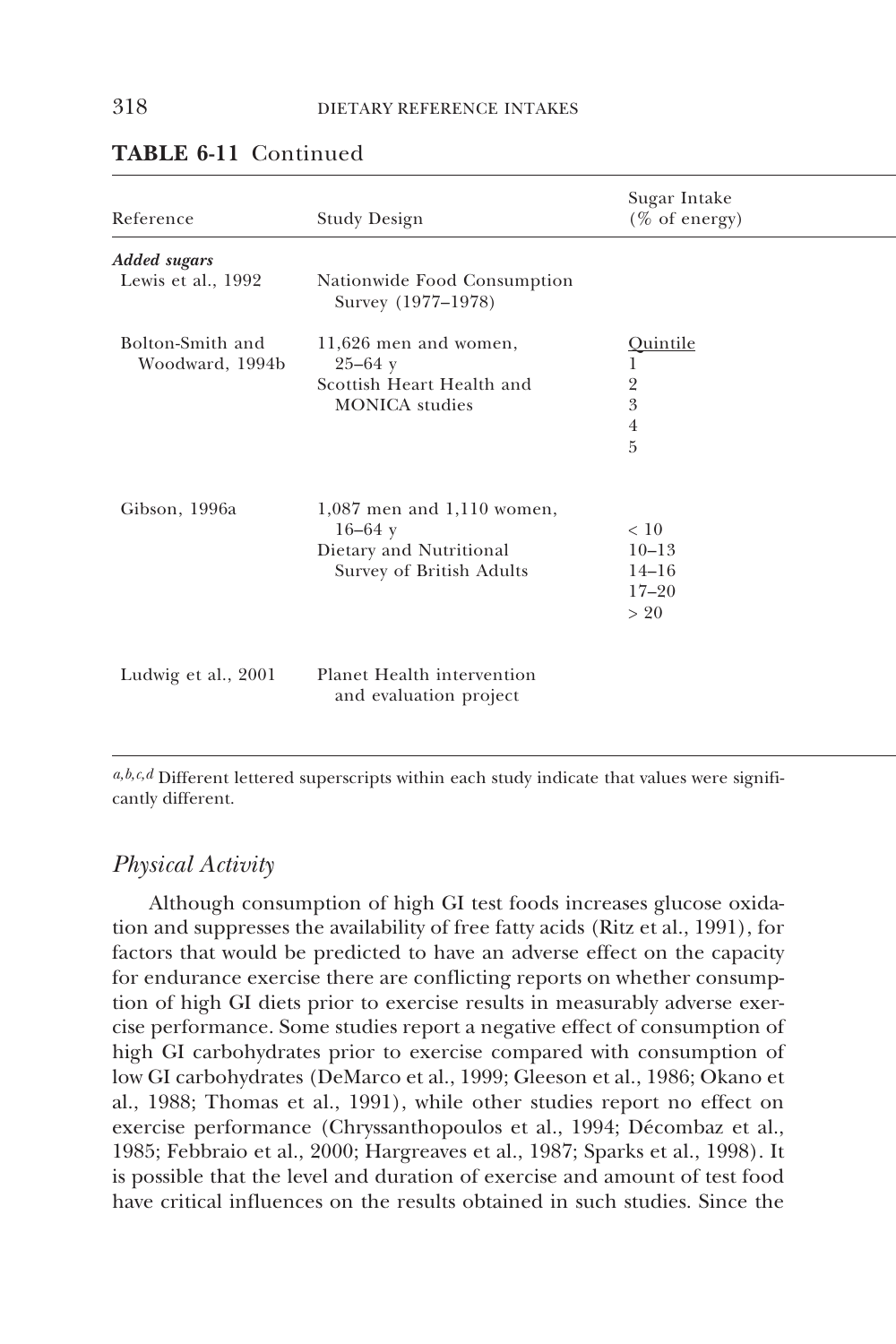| BMI | ĸσ |
|-----|----|
|-----|----|

High consumers of added sugars tended to weigh less than moderate consumers

| Men                                                                                                                                                                                           | Women                                                               |  |
|-----------------------------------------------------------------------------------------------------------------------------------------------------------------------------------------------|---------------------------------------------------------------------|--|
| 27.2                                                                                                                                                                                          | 26.5                                                                |  |
| 26.4                                                                                                                                                                                          | 25.8                                                                |  |
| 26.1                                                                                                                                                                                          | 25.6                                                                |  |
| 25.4                                                                                                                                                                                          | 25.4                                                                |  |
| 24.5                                                                                                                                                                                          | 24.1                                                                |  |
|                                                                                                                                                                                               | Significant negative correlation between added sugar intake and BMI |  |
|                                                                                                                                                                                               |                                                                     |  |
| Men                                                                                                                                                                                           | Women                                                               |  |
| $25.9^a$ $26.0^a$                                                                                                                                                                             |                                                                     |  |
| $25.5^{a,b}$ $24.9^{a,b}$                                                                                                                                                                     |                                                                     |  |
| $24.8^{b,c}$ $24.2^b$                                                                                                                                                                         |                                                                     |  |
| $24.4^{c,d}$ $24.1^{b}$                                                                                                                                                                       |                                                                     |  |
| $94.1^{c,d}$ $93.8^{b}$                                                                                                                                                                       |                                                                     |  |
| Significant negative correlation between added sugar intake and BMI                                                                                                                           |                                                                     |  |
| For each additional serving of sugar-sweetened drink consumed,<br>BMI and frequency of obesity increased; baseline consumption<br>of sugar-sweetened drinks was independently associated with |                                                                     |  |

change in BMI

available studies are in considerable conflict, the potential for GI to impact exercise performance at submaximal levels of exercise seems limited.

## *Lung Cancer*

One case-control study in Uruguay (463 cases and 465 controls) suggested that foods rich in sugars, total sucrose intake, sucrose-to-dietary fiber ratio, and GI were associated with increased risk of lung cancer (De Stefani et al., 1998).

# *Breast Cancer*

The data examining sugars intake and breast cancer have been inconsistent (World Cancer Research Fund/American Institute for Cancer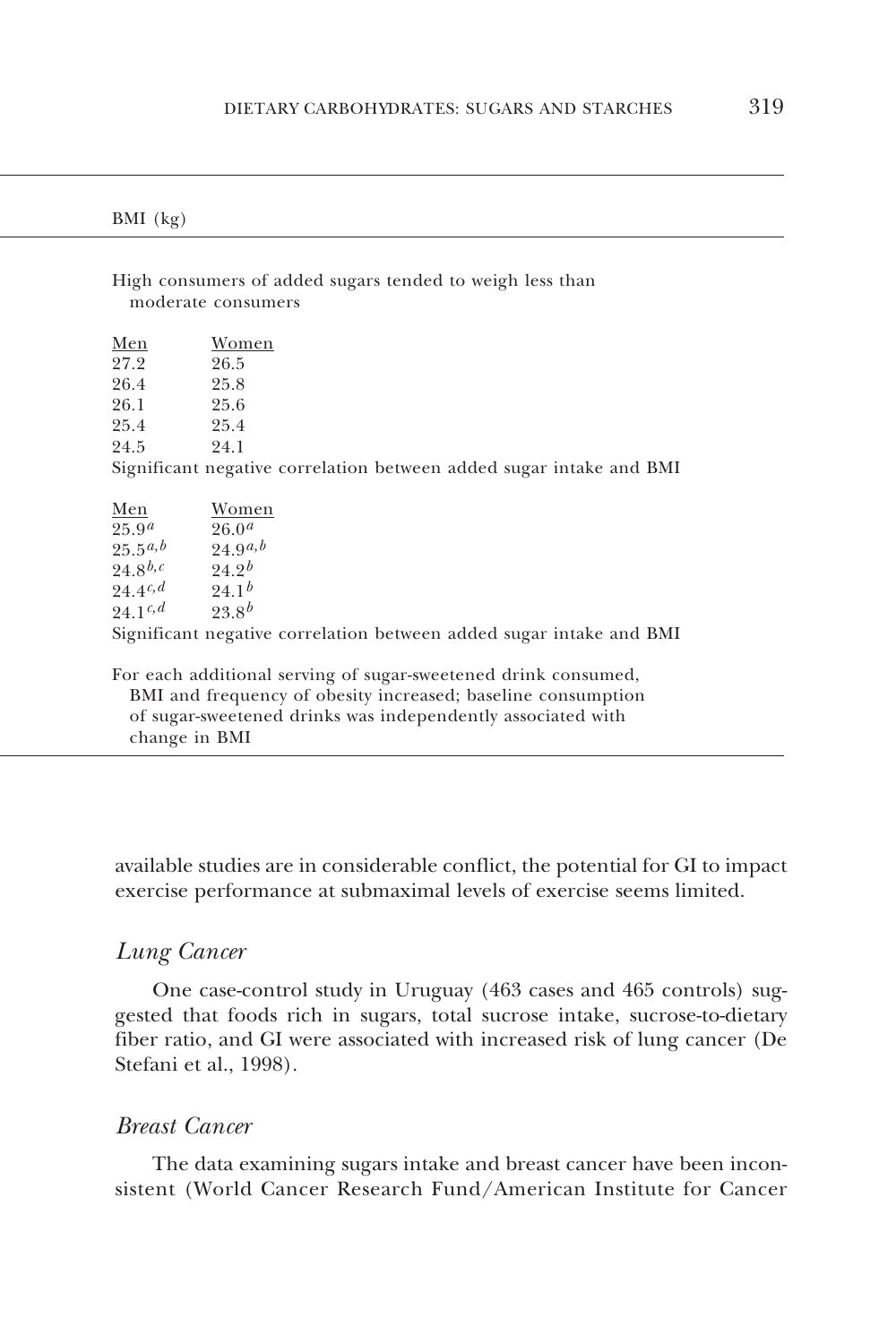

**FIGURE 6-4** Summary of data from crossover studies examining the effects of the glycemic index (GI) of test meals or preloads on subsequent energy intake. ∆ from Spitzer and Rodin (1987),  $\blacktriangle$  from Rodin (1991),  $\blacksquare$  from Guss et al. (1994),  $\bullet$  from Holt and Brand Miller (1995),  $\Box$  from Ludwig et al. (1999). All published studies that used pairs of diets differing in GI that contained physiologic amounts of energy, were isocaloric, and were approximately matched for all factors are summarized (i.e., data from 10% sugar solutions in Guss et al. [1994] and the high and medium GI meals only in Ludwig et al. [1999]). Where energy intake was assessed at more than one time point, data from the longest period were used. Reprinted, with permission, from Roberts (2000b). Copyright 2000 by the International Life Sciences Institute.

Research, 1997) and therefore are insufficient to determine a role of sugars in breast cancer (Burley, 1998). There are indications that insulin resistance and insulin-like growth factors may play a role in the development of breast cancer (Bruning et al., 1992; Kazer, 1995).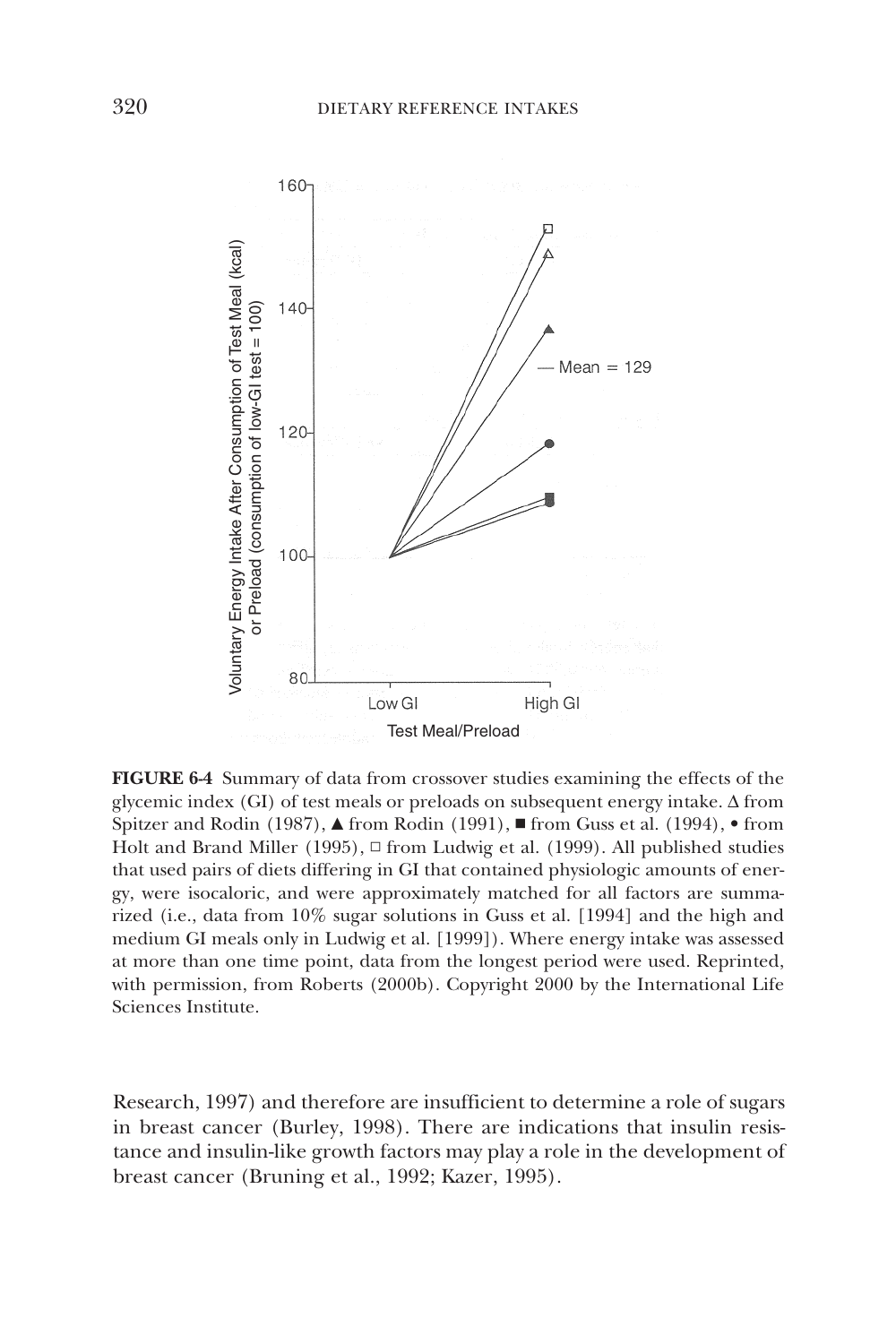## *Prostate Cancer*

The Health Professionals Follow-Up Study (*n* = 47,781 men) demonstrated a reduced risk of advanced prostate cancer associated with increased fructose intakes. Both fruit intake and nonfruit sources of fructose predicted reduced risk of advanced prostate cancer (Giovannucci et al., 1998), but evidence to suggest a role of sugars in prostate cancer is lacking (Burley, 1998).

## *Colorectal Cancer*

The World Cancer Research Fund and American Institute for Cancer Research (1997) reviewed the literature linking foods, nutrients, and dietary patterns with the risk of human cancers worldwide. Data from five case-control studies showed an increase in colorectal polyps and colorectal cancer risk across intakes of sugars and foods rich in sugars (Benito et al., 1990; Macquart-Moulin et al., 1986, 1987; Miller et al., 1983; Tuyns et al., 1988). The subgroups studied showed an elevated risk for those consuming 30 g or more per day compared with those eating less than  $10 \text{ g/d}$ . Others have concluded that high consumption of fruits and vegetables, as well as the avoidance of foods containing highly refined sugars, are likely to reduce the risk of colon cancer (Giovannucci and Willett, 1994). In many of the studies, sugars increased the risk of colorectal cancer while fiber and starch had the opposite effect. One investigator suggested that the positive association between high sugars consumption and colorectal cancer reflects a global dietary habit that is generally associated with an increased risk of colorectal cancer and may not indicate a biological effect of sugars on colon carcinogenesis (Macquart-Moulin et al., 1987). Burley (1997) concluded from a review of the available literature that there was insufficient evidence to conclude whether sugars had a role in colon cancer.

Concerning a possible relationship between GI and colon cancer, two groups recently reported a case-control study suggesting increased risk of colon cancer among individuals consuming a high versus a low GI diet (Franceschi et al., 2001; Slattery et al., 1997). However, data from other types of investigations are currently unavailable.

# *Summary*

*GI*

There is a significant body of data suggesting that more slowly absorbed starchy foods that are less processed, or have been processed in traditional ways, may have health advantages over those that are rapidly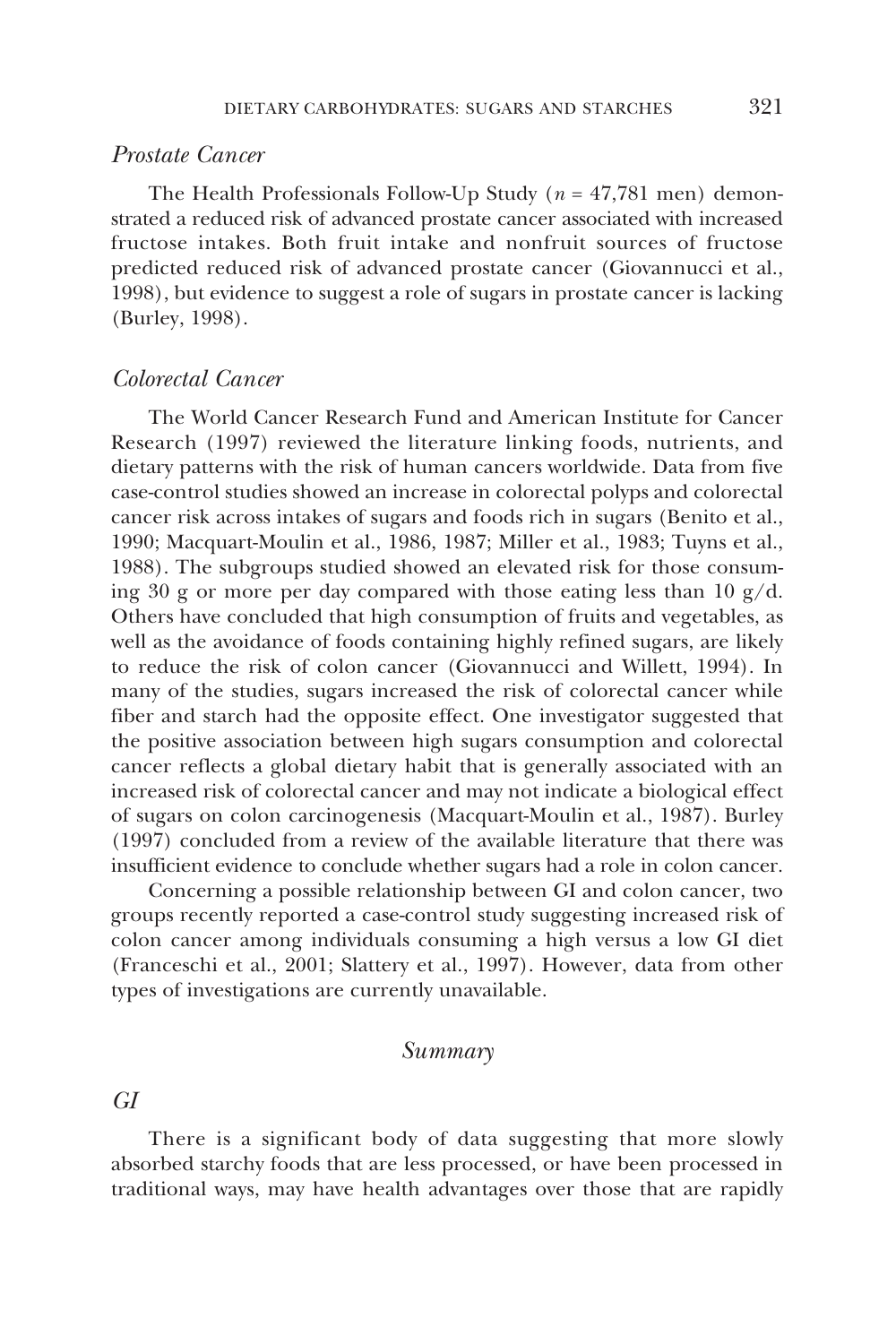digested and absorbed. These foods have been classified as having a low GI and reduce the glycemic load of the diet. Not all studies of low GI or low glycemic load diets have resulted in beneficial effects. However, none have shown negative effects. At a time when populations are increasingly obese, inactive, and prone to insulin resistance, there are theoretical reasons that dietary interventions that reduce insulin demand may have advantages. In this section of the population, it is likely that more slowly absorbed carbohydrate foods and low glycemic load diets will have the greatest advantage.

Dietary GI and glycemic load have relatively predicable effects on circulating glucose, hemoglobin  $A_{1c}$ , insulin, triacylglycerol, HDL cholesterol, and urinary C-peptide concentrations, particularly in individuals with diabetes and hyperlipidemia. Although the data are lacking in healthy individuals, on theoretical grounds, these effects would be expected to result in reduced risks of type 2 diabetes and cardiovascular disease in individuals consuming low GI versus high GI carbohydrates. However, the results of epidemiological studies are not always consistent, perhaps because of the difficulty of predicting dietary GI precisely from the relatively simple dietary assessment tools used in some studies. Thus, although there may be beneficial metabolic and disease prevention effects of consuming a greater proportion of carbohydrate from low GI sources, further studies are needed before general recommendations on this issue can be made for the general healthy population.

Further research is especially needed because recommendations to reduce the GI of carbohydrate consumed by the general healthy population would have a significant impact on recommended food sources. Currently, recommended healthy carbohydrate sources with a high GI include whole wheat breads, some breakfast cereals, and potatoes. A recommendation to replace bread and potatoes in the U.S. diet with foods of lower GI would involve major changes in current dietary patterns, and thus substantial evidence of significant beneficial effects of GI is needed. Another important practical issue in considering recommendations on GI is that dietary fiber somewhat decreases GI and may have a beneficial role in several chronic diseases, including the prevention of cardiovascular disease (see Chapter 7). Currently, the median intake of *Dietary Fiber* is only about half the Adequate Intake (AI) for *Total Fiber* (see Appendix Table E-4 and Chapter 7), and the question of whether lowering the GI has measurable beneficial effects on chronic diseases among individuals consuming recommended fiber intakes has received little attention (Luscombe et al., 1999).

Concerning obesity, there is limited evidence suggesting an effect of GI on short-term energy intake. Data from long-term clinical trials on the effects on energy intake are lacking and further studies are needed in this area.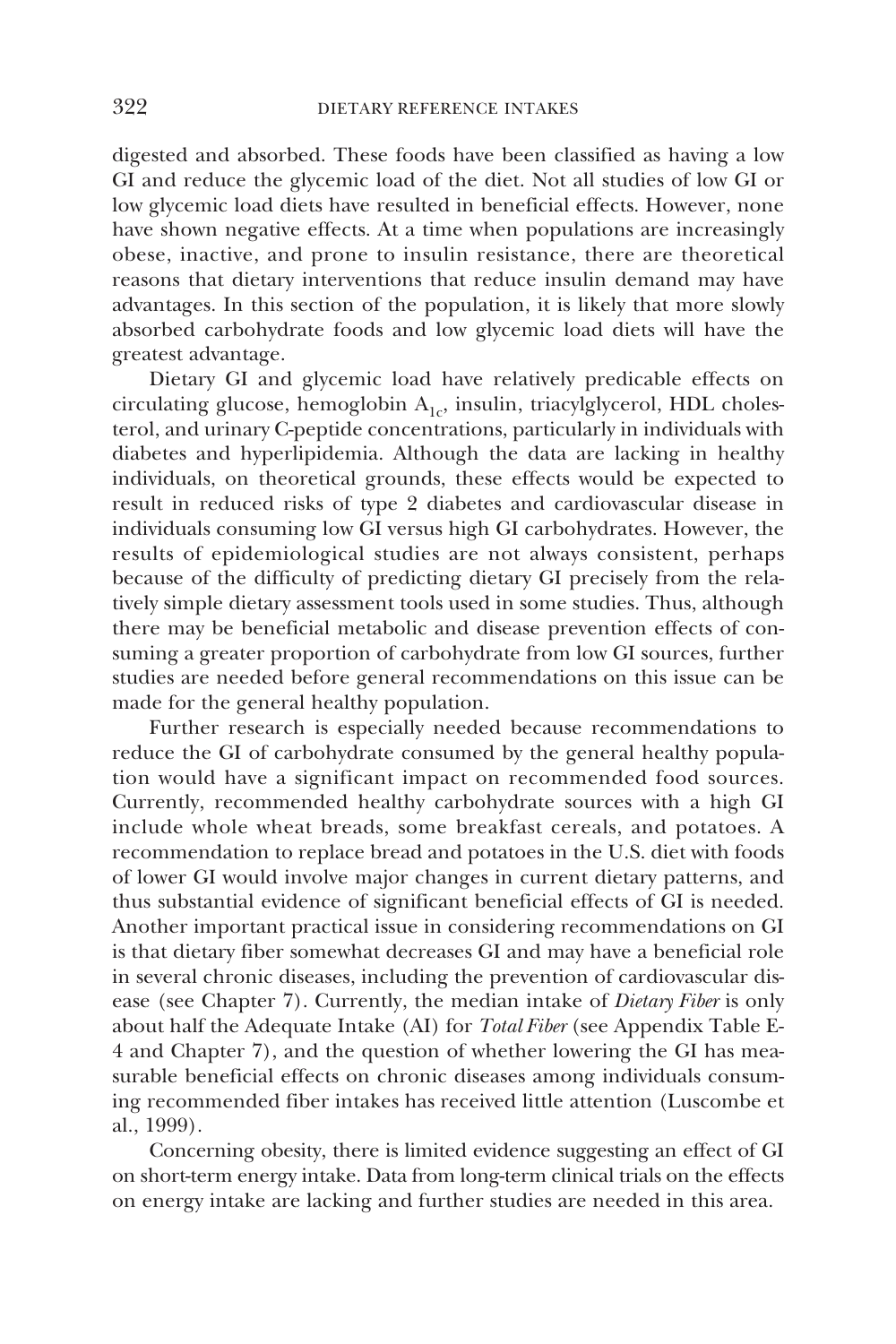In summary, a UL based on GI is not made at the present time because, although several lines of evidence suggest adverse effects of high GI carbohydrates, it is difficult to eliminate other contributing factors, and the critical mass of evidence necessary for recommending substantial dietary change is not available. Furthermore, it should be noted that sugars have a lower GI than starch yet are rapidly absorbed. However, the principle of slowing carbohydrate absorption, which may underpin the positive findings made in relation to GI, is a potentially important principal with respect to the beneficial health effects of carbohydrate. Further research in this area is needed.

#### *Sugars*

Based on the data available on dental caries, behavior, cancer, risk of obesity, and risk of hyperlipidemia, there is insufficient evidence to set a UL for total or added sugars. Although a UL is not set for sugars, a maximal intake level of 25 percent or less of energy from added sugars is suggested based on the decreased intake of some micronutrients of American subpopulations exceeding this level (see Chapter 11 and Appendix J). Because not all micronutrients and other nutrients such as fiber were not examined, the association between added sugars and these nutrients it is not known. While it is recognized that hypertriglyceridemia can occur with increasing intakes of total (intrinsic plus added) sugars, total sugars intake can be limited by minimizing the intake of added sugars and consuming naturally occurring sugars present in nutrient-rich milk, dairy products, and fruits.

## *Intake Assessment*

Median intakes of added sugars were highest in young adults, particularly adolescent males (35.7 tsp or 143 g), and progressively declined with age (Appendix Table D-1). At the 95th percentile of intake, added sugars intakes were as high as 52 tsp (208 g or 832 kcal) for men aged 19 to 50 years.

#### RESEARCH RECOMMENDATIONS

• There is a need for more research to elucidate the metabolic and long-term health differences resulting from the ingestion of high versus low glycemic index carbohydrates using larger, diverse sample sizes and whole-food diets.

• There is a need for research to determine if the energy density approach to weight reduction is effective in the long-term.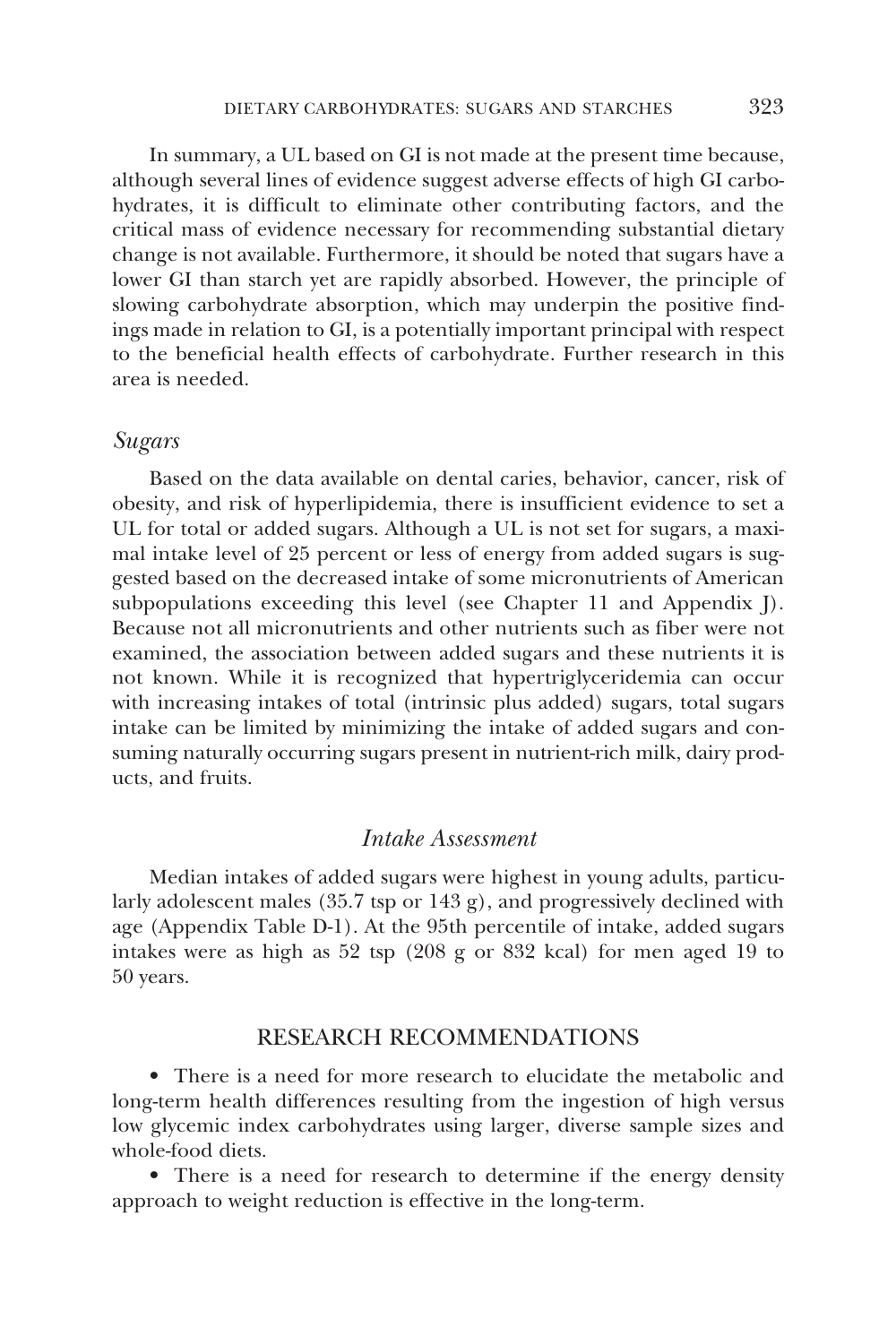• Experimental studies are needed to determine whether there is a metabolic effect of sugars in enhancing energy expenditure or in suppressing fat intake at a fixed level of energy.

• Research is needed to determine the effect of low glycemic index foods and low glycemic-load diets on serum lipids and other risk factors for chronic disease and complications, especially in high-risk groups.

## **REFERENCES**

- Albrink MJ, Ullrich IH. 1986. Interaction of dietary sucrose and fiber on serum lipids in healthy young men fed high carbohydrate diets. *Am J Clin Nutr* 43:419–428.
- Allen JC, Keller RP, Archer P, Neville MC. 1991. Studies in human lactation: Milk composition and daily secretion rates of macronutrients in the first year of lactation. *Am J Clin Nutr* 54:69–80.
- Amiel SA, Caprio S, Sherwin RS, Plewe G, Haymond MW, Tamborlane WV. 1991. Insulin resistance of puberty: A defect restricted to peripheral glucose metabolism. *J Clin Endocrinol Metab* 72:277–282.
- Anderson DM, Williams FH, Merkatz RB, Schulman PK, Kerr DS, Pittard WB. 1983. Length of gestation and nutritional composition of human milk. *Am J Clin Nutr* 37:810–814.
- Anderson GH, Atkinson SA, Bryan MH. 1981. Energy and macronutrient content of human milk during early lactation from mothers giving birth prematurely and at term. *Am J Clin Nutr* 34:258–265.
- Archer SL, Liu K, Dyer AR, Ruth KJ, Jacobs DR, Van Horn L, Hilner JE, Savage PJ. 1998. Relationship between changes in dietary sucrose and high density lipoprotein cholesterol: The CARDIA Study. *Ann Epidemiol* 8:433–438.
- Aronow WS, Ahn C. 1998. Risk factors for new coronary events in older African-American men and women. *Am J Cardiol* 82:902–904.
- Arslanian S, Kalhan S. 1992. Effects of growth hormone releasing hormone on insulin action and insulin secretion in a hypopituitary patient evaluated by the clamp technique*. Acta Endocrinol* 127:93–96.
- Assel B, Rossi K, Kalhan S. 1993. Glucose metabolism during fasting through human pregnancy: Comparison of tracer method with respiratory calorimetry. *Am J Physiol* 265:E351–E356.
- Azar GJ, Bloom WL. 1963. Similarities of carbohydrate deficiency and fasting. II. Ketones, nonesterified fatty acids, and nitrogen excretion. *Arch Intern Med* 112:338–343.
- Bell JD, Margen S, Calloway DH. 1969. Ketosis, weight loss, uric acid, and nitrogen balance in obese women fed single nutrients at low caloric levels. *Metabolism* 18:193–208.
- Benito R, Obrador A, Stiggelbout A, Bosch FX, Mulet M, Muñoz N, Kaldor J. 1990. A population-based case-control study of colorectal cancer in Majorca. I. Dietary factors. *Int J Cancer* 45:69–76.
- Bier DM, Leake RD, Haymond MW, Arnold KJ, Gruenke LD, Sperling MA, Kipnis DM. 1977. Measurement of "true" glucose production rates in infancy and childhood with 6,6-dideuteroglucose. *Diabetes* 26:1016–1023.
- Bloom WL, Azar GJ. 1963. Similarities of carbohydrate deficiency and fasting. I. Weight loss, electrolyte excretion, and fatigue. *Arch Intern Med* 112:333–337.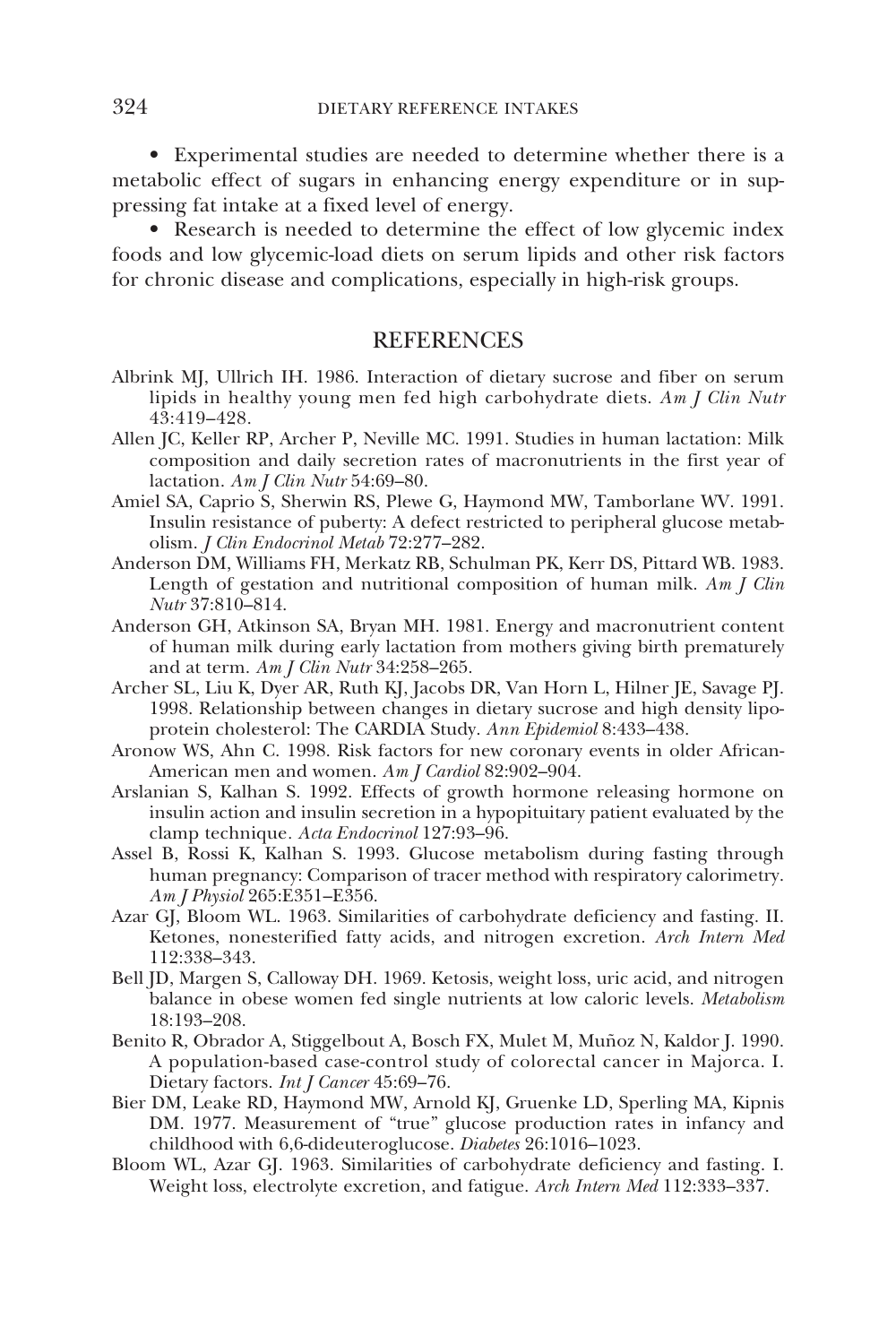- Bolton-Smith C, Woodward M. 1994a. Coronary heart disease: Prevalence and dietary sugars in Scotland. *J Epidemiol Community Health* 48:119–122.
- Bolton-Smith C, Woodward M. 1994b. Dietary composition and fat to sugar ratios in relation to obesity. *Int J Obes Relat Metab Disord* 18:820–828.
- Bolton-Smith C, Woodward M, Smith WCS, Tunstall-Pedoe H. 1991. Dietary and non-dietary predictors of serum total and HDL-cholesterol in men and women: Results from the Scottish Heart Health Study. *Int J Epidemiol* 20:95–104.
- Bossetti BM, Kocher LM, Moranz JF, Falko JM. 1984. The effects of physiologic amounts of simple sugars on lipoprotein, glucose, and insulin levels in normal subjects. *Diabetes Care* 7:309–312.
- Boushey CJ, Beresford SA, Omenn GS, Motulsky AG. 1995. A quantitative assessment of plasma homocysteine as a risk factor for vascular disease: Probable benefits of increasing folic acid intakes. *J Am Med Assoc* 274:1049–1057.
- Bowman SA. 1999. Diets of individuals based on energy intakes from added sugars. *Fam Econ Nutr Rev* 12:31–38.
- Brand JC, Colagiuri S, Crossman S, Allen A, Roberts DCK, Truswell AS. 1991. Lowglycemic index foods improve long-term glycemic control in NIDDM. *Diabetes Care* 14:95–101.
- Brito MN, Brito NA, Migliorini RH. 1992. Thermogenic capacity of brown adipose tissue is reduced in rats fed a high protein, carbohydrate-free diet. *J Nutr* 122:2081–2086.
- Britten P, Basiotis PP, Davis CA, Anand R. 2000. Is intake of added sugars associated with diet quality? Online. *Nutrition Insights* No 21. USDA Center for Nutrition Policy and Promotion. Available at http://www.usda.gov/cnpp/insights.htm. Accessed June 8, 2001.
- Brooks GA, Mercier J. 1994. Balance of carbohydrate and lipid utilization during exercise: The "crossover" concept. *J Appl Physiol* 76:2253–2261.
- Brosnan JT. 1999. Comments on metabolic needs for glucose and the role of gluconeogenesis. *Eur J Clin Nutr* 53:S107–S111.
- Bruning PF, Bonfrèr JMG, van Noord PAH, Hart AAM, de Jong-Bakker M, Nooijen WJ. 1992. Insulin resistance and breast-cancer risk. *Int J Cancer* 52:511–516.
- Burley VJ. 1997. Sugar consumption and cancers of the digestive tract. *Eur J Cancer Prev* 6:422–434.
- Burley VJ. 1998. Sugar consumption and human cancer in sites other than the digestive tract. *Eur J Cancer Prev* 7:253–277.
- Burt RL, Davidson IWF. 1974. Insulin half-life and utilization in normal pregnancy*. Obstet Gynecol* 43:161–170.
- Buyken AE, Toeller M, Heitkamp G, Karamanos B, Rottiers R, Muggeo M, Fuller JH. 2001. Glycemic index in the diet of European outpatients with type 1 diabetes: Relations to glycated hemoglobin and serum lipids. *Am J Clin Nutr* 73:574–581.
- Cahill GF. 1970. Starvation in man. *N Engl J Med* 282:668–675.
- Cahill GF, Owen OE, Morgan AP. 1968. The consumption of fuels during prolonged starvation. *Adv Enzyme Reg* 6:143–150.
- Cahill GF, Aoki TT, Ruderman NB. 1973. Ketosis. *Trans Am Clin Climatol Assoc* 84:184–202.
- Calloway DH. 1971. Dietary components that yield energy. *Environ Biol Med* 1:175–186.
- Carlson MG, Snead WL, Campbell PJ. 1994. Fuel and energy metabolism in fasting humans. *Am J Clin Nutr* 60:29–36.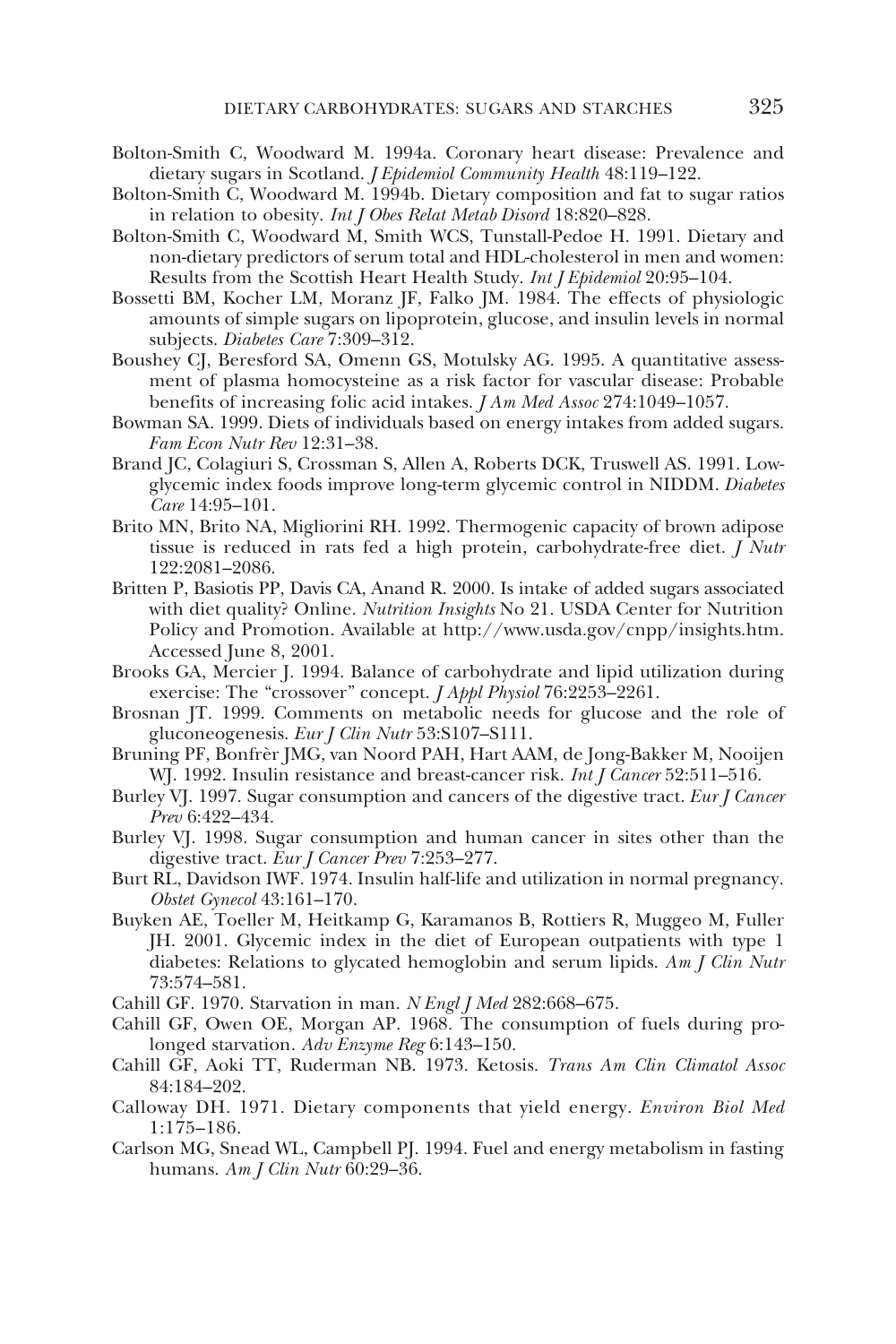- Chandramouli V, Ekberg K, Schumann WC, Kalhan SC, Wahren J, Landau BR. 1997. Quantifying gluconeogenesis during fasting. *Am J Physiol* 273:E1209–E1215.
- Chew I, Brand JC, Thornburn AW, Truswell AS. 1988. Application of glycemic index to mixed meals. *Am J Clin Nutr* 47:53–56.
- Chryssanthopoulos C, Hennessy LCM, Williams C. 1994. The influence of preexercise glucose ingestion on endurance running capacity. *Br J Sports Med* 28:105–109.
- Chugani HT. 1993. Positron emission tomography scanning: Applications in newborns*. Clin Perinatol* 20:395–409.
- Chugani HT, Phelps ME. 1986. Maturational changes in cerebral function in infants determined by 18FDG positron emission tomography. *Science* 231:840–843.
- Chugani HT, Phelps ME, Mazziotta JC. 1987. Positron emission tomography study of human brain functional development. *Ann Neurol* 22:487–497.
- Cohen JC, Schall R. 1988. Reassessing the effects of simple carbohydrates on the serum triglyceride responses to fat meals. *Am J Clin Nutr* 48:1031–1034.
- Colditz GA, Manson JE, Stampfer MJ, Rosner B, Willett WC, Speizer FE. 1992. Diet and risk of clinical diabetes in women. *Am J Clin Nutr* 55:1018–1023.
- Collier GR, Wolever TMS, Wong GS, Josse RG. 1986. Prediction of glycemic response to mixed meals in noninsulin-dependent diabetic subjects. *Am J Clin Nutr* 44:349–352.
- Collier GR, Giudici S, Kalmusky J, Wolever TMS, Helman G, Wesson V, Ehrlich RM, Jenkins DJA. 1988. Low glycaemic index starchy foods improve glucose control and lower serum cholesterol in diabetic children. *Diabetes Nutr Metab* 1:11–19.
- Condon JR, Nassim JR, Millard FJC, Hilbe A, Stainthorpe EM. 1970. Calcium and phosphorus metabolism in relation to lactose tolerance. *Lancet* 1:1027–1029*.*
- Coppa GV, Gabrielli O, Pierani P, Catassi C, Carlucci A, Giorgi PL. 1993. Changes in carbohydrate composition in human milk over 4 months of lactation. *Pediatrics* 91:637–641.
- Cott A. 1977. Treatment of learning disabilities. In: Williams RJ, Kalita DK, eds. *A Physician's Handbook on Orthomolecular Medicine*. New York: Pergamon Press. Pp. 90–94.
- Coulston AM, Hollenbeck CB, Liu GC, Williams RA, Starich GH, Mazzaferri EL, Reaven GM. 1984. Effect of source of dietary carbohydrate on plasma glucose, insulin, and gastric inhibitory polypeptide responses to test meals in subjects with noninsulin-dependent diabetes mellitus. *Am J Clin Nutr* 40:965–970.
- Cousins L, Rigg L, Hollingsworth D, Brink G, Aurand J, Yen SSC. 1980. The 24 hour excursion and diurnal rhythm of glucose, insulin, and C-peptide in normal pregnancy. *Am J Obstet Gynecol* 136:483–488.
- Cowett RM, Susa JB, Kahn CB, Giletti B, Oh W, Schwartz R. 1983. Glucose kinetics in nondiabetic and diabetic women during the third trimester of pregnancy. *Am J Obstet Gynecol* 146:773–780.
- Crapo PA, Kolterman OG. 1984. The metabolic effects of 2-week fructose feeding in normal subjects. *Am J Clin Nutr* 39:525–534.
- Décombaz J, Sartori D, Arnaud M-J, Thélin A-L, Schürch P, Howald H. 1985. Oxidation and metabolic effects of fructose or glucose ingested before exercise. *Int J Sports Med* 6:282–286.
- DeFronzo RA, Bonadonna RC, Ferrannini E. 1992. Pathogenesis of NIDDM. A balanced overview. *Diabetes Care* 15:318–368.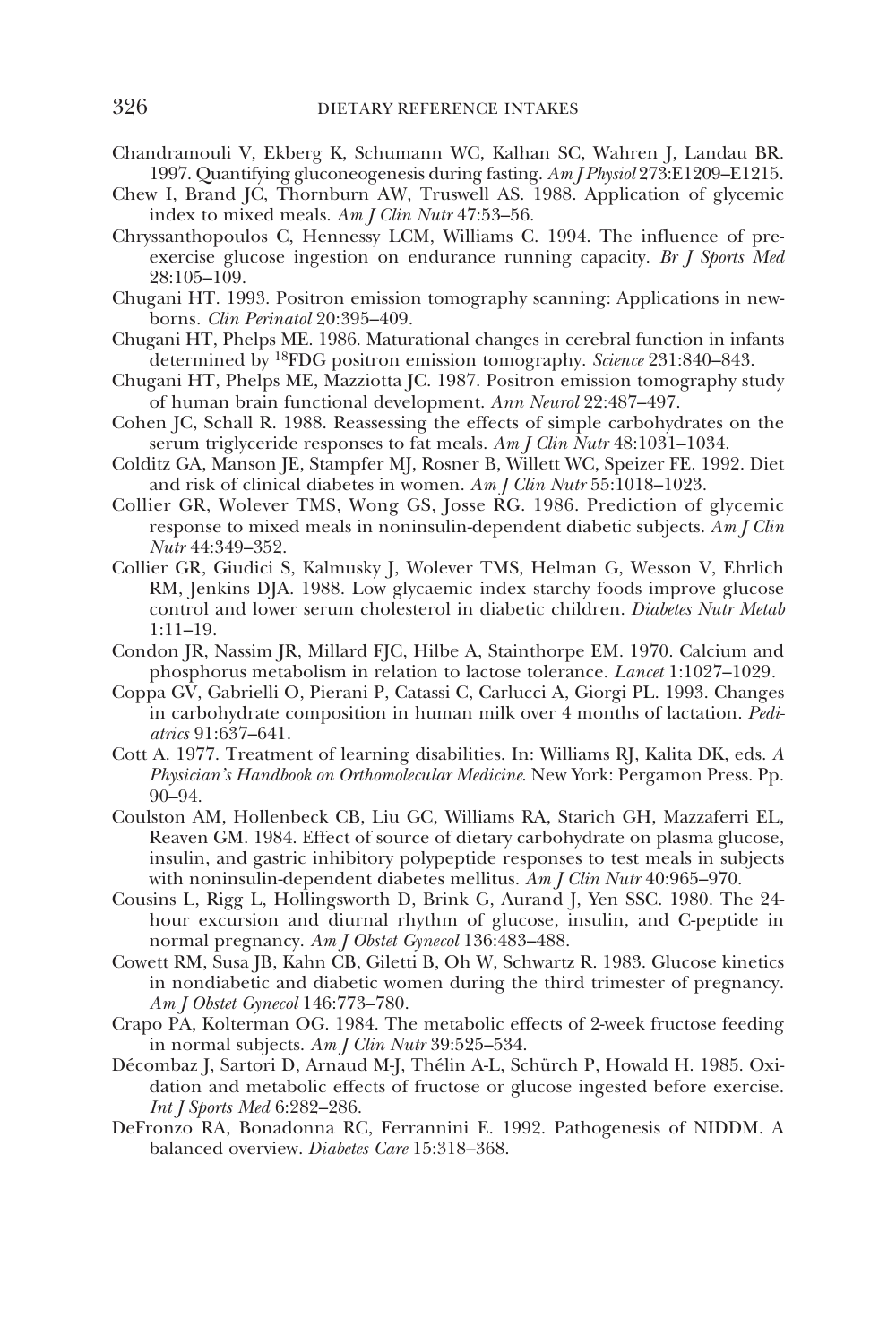- Dekaban AS, Sadowsky D. 1978. Changes in brain weights during the span of human life: Relation of brain weights to body heights and body weights. *Ann Neurol* 4:345–356.
- DeMarco HM, Sucher KP, Cisar CJ, Butterfield GE. 1999. Pre-exercise carbohydrate meals: Application of glycemic index. *Med Sci Sports Exerc* 31:164–170.
- Denne SC, Kalhan SC. 1986. Glucose carbon recycling and oxidation in human newborns*. Am J Physiol* 251:E71–E77.
- De Stefani E, Deneo-Pellegrini H, Mendilaharsu M, Ronco A, Carzoglio JC. 1998. Dietary sugar and lung cancer: A case-control study in Uruguay. *Nutr Cancer* 31:132–137.
- Dewey KG, Lönnerdal B. 1983. Milk and nutrient intake of breast-fed infants from 1 to 6 months: Relation to growth and fatness. *J Pediatr Gastroenterol Nutr* 2:497–506.
- Dewey KG, Finley DA, Lönnerdal B. 1984. Breast milk volume and composition during late lactation (7–20 months). *J Pediatr Gastroenterol Nutr* 3:713–720.
- Díez-Sampedro A, Eskandari S, Wright EM, Hirayama BA. 2001. Na+-to-sugar stoichiometry of SGLT3. *Am J Physiol Renal Physiol* 280:F278–F282.
- Dobbing J, Sands J. 1973. Quantitative growth and development of human brain. *Arch Dis Child* 48:757–767.
- Dreon DM, Frey-Hewitt B, Ellsworth N, Williams PT, Terry RB, Wood PD. 1988. Dietary fat:carbohydrate ratio and obesity in middle-aged men. *Am J Clin Nutr* 47:995–1000.
- Du Bois EF. 1928. The control of protein in the diet. *J Am Diet Assoc* 4:53–76.
- Dunnigan MG, Fyfe T, McKiddie MT, Crosbie SM. 1970. The effects of isocaloric exchange of dietary starch and sucrose on glucose tolerance, plasma insulin and serum lipids in man. *Clin Sci* 38:1–9.
- Edmond J, Austad N, Robbins RA, Bergstrom JD. 1985. Ketone body metabolism in the neonate: Development and effect of diet. *Fed Proc* 44:2359–2364.
- Egger J, Carter CM, Graham PJ, Gumley D, Soothill JF. 1985. Controlled trial of oligoantigenic treatment in the hyperkinetic syndrome. *Lancet* 1:540–545.
- Ercan N, Gannon MC, Nuttall FQ. 1994. Effect of added fat on the plasma glucose and insulin response to ingested potato given in various combinations as two meals in normal individuals. *Diabetes Care* 17:1453–1459.
- Ernst N, Fisher M, Smith W, Gordon T, Rifkind BM, Little JA, Mishkel MA, Williams OD. 1980. The association of plasma high-density lipoprotein cholesterol with dietary intake and alcohol consumption. The Lipid Research Clinics Program Prevalence Study. *Circulation* 62:IV41–IV52.
- FAO/WHO (Food and Agriculture Organization/World Health Organization). 1998. *Carbohydrates in Human Nutrition*. Rome: FAO.
- Farris RP, Nicklas TA, Myers L, Berenson GS. 1998. Nutrient intake and food group consumption of 10-year-olds by sugar intake level: The Bogalusa Heart Study. *J Am Coll Nutr* 17:579–585.
- Febbraio MA, Keenan J, Angus DJ, Campbell SE, Garnham AP. 2000. Preexercise carbohydrate ingestion, glucose kinetics, and muscle glycogen use: Effect of the glycemic index. *J Appl Physiol* 89:1845–1851.
- Fehily AM, Phillips KM, Yarnell JWG. 1984. Diet, smoking, social class, and body mass index in the Caerphilly Heart Disease Study. *Am J Clin Nutr* 40:827–833. Felig P. 1973. The glucose-alanine cycle. *Metabolism* 22:179–207.
- Ferris AM, Dotts MA, Clark RM, Ezrin M, Jensen RG. 1988. Macronutrients in human milk at 2, 12, and 16 weeks postpartum. *J Am Diet Assoc* 88:694–697.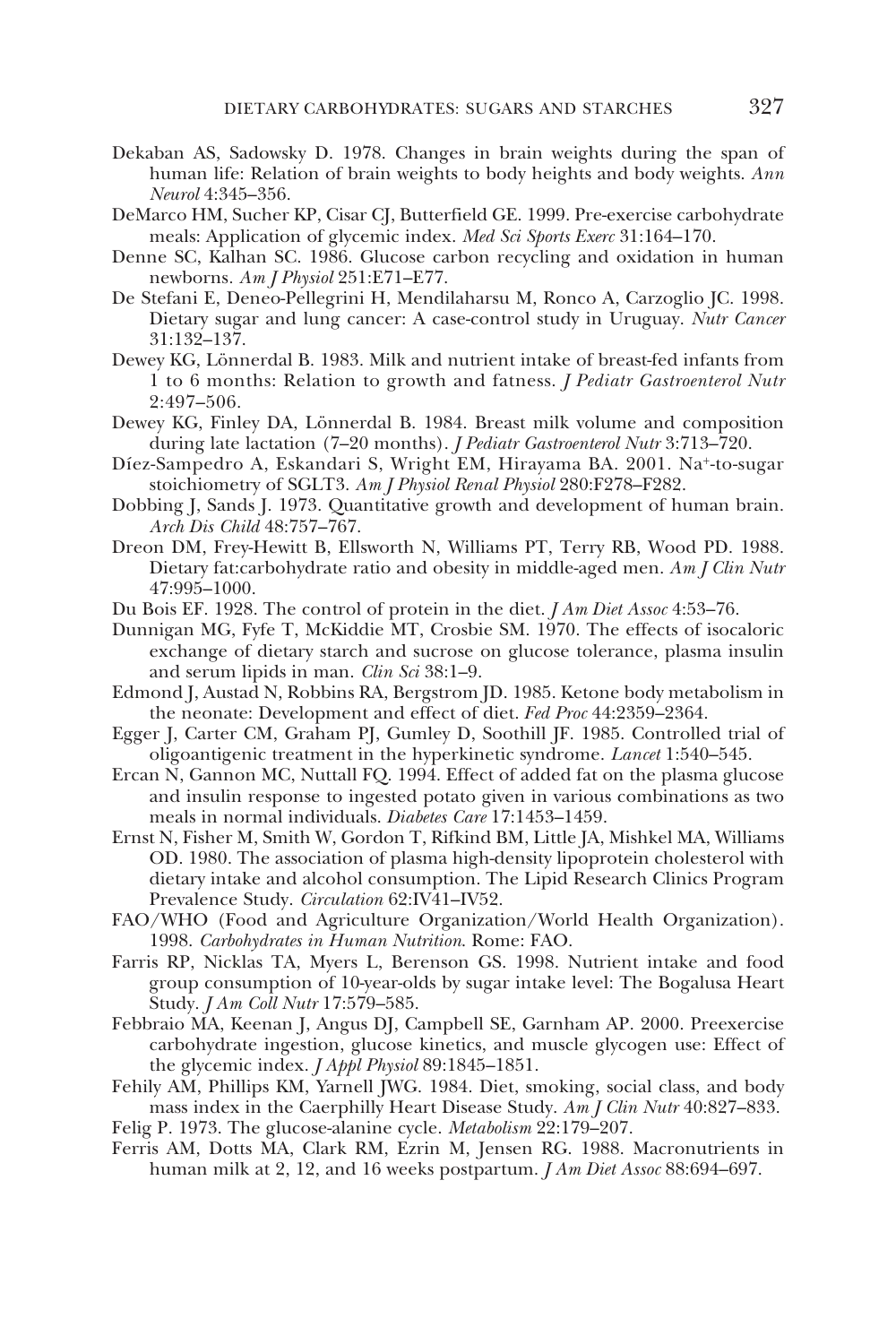- Fitzsimons D, Dwyer JT, Palmer C, Boyd LD. 1998. Nutrition and oral health guidelines for pregnant women, infants, and children. *J Am Diet Assoc* 98:182–189.
- Fomon SJ, Thomas LN, Filer LJ, Anderson TA, Nelson SE. 1976. Influence of fat and carbohydrate content of diet on food intake and growth of male infants. *Acta Paediatr Scand* 65:136–144.
- Fontvieille AM, Acosta M, Rizkalla SW, Bornet F, David P, Letanoux M, Tchobroutsky G, Slama G. 1988. A moderate switch from high to low glycaemic-index foods for 3 weeks improves the metabolic control of type I (IDDM) diabetic subjects. *Diabetes Nutr Metab* 1:139–143.
- Fontvieille AM, Rizkalla SW, Penfornis A, Acosta M, Bornet FRJ, Slama G. 1992. The use of low glycaemic index foods improves metabolic control of diabetic patients over five weeks. *Diabet Med* 9:444–450.
- Ford ES, Liu S. 2001. Glycemic index and serum high-density lipoprotein cholesterol concentration among US adults. *Arch Intern Med* 161:572–576.
- Forshee RA, Storey ML. 2001. The role of added sugars in the diet quality of children and adolescents. *J Am Coll Nutr* 20:32–43.
- Forsum E, Kabir N, Sadurskis A, Westerterp K. 1992. Total energy expenditure of healthy Swedish women during pregnancy and lactation. *Am J Clin Nutr* 56:334–342.
- Foster-Powell K, Brand Miller J. 1995. International tables of glycemic index. *Am J Clin Nutr* 62:871S–890S.
- Franceschi S, Dal Maso L, Augustin L, Negri E, Parpinel M, Boyle P, Jenkins DJA, La Vecchia C. 2001. Dietary glycemic load and colorectal cancer risk. *Ann Oncol* 12:173–178.
- Frost G, Wilding J, Beecham J. 1994. Dietary advice based on the glycaemic index improves dietary profile and metabolic control in type 2 diabetic patients. *Diabet Med* 11:397–401.
- Frost G, Leeds A, Trew G, Margara R, Dornhorst A. 1998. Insulin sensitivity in women at risk of coronary heart disease and the effect of a low glycemic diet*. Metabolism* 47:1245–1251.
- Frost G, Leeds AA, Doré CJ, Madeiros S, Brading S, Dornhorst A. 1999. Glycaemic index as a determinant of serum HDL-cholesterol concentration. *Lancet* 353:1045–1048.
- Gamble JL. 1946. Physiological information gained from studies on the life raft ration. *Harvey Lect* 42:247–273.
- Gannon MC, Nuttall FQ. 1987. Factors affecting interpretation of postprandial glucose and insulin areas. *Diabetes Care* 10:759–763.
- Gannon MC, Nuttall FQ. 1999. Protein and diabetes. In: Franz MJ, Bantle JP, eds. *American Diabetes Association Guide to Medical Nutrition Therapy for Diabetes*. Alexandria, VA: American Diabetes Association. Pp. 107–125.
- Gannon MC, Niewoehner CB, Nuttall FQ. 1985. Effect of insulin administration on cardiac glycogen synthase and synthase phosphatase activity in rats fed diets high in protein, fat or carbohydrate. *J Nutr* 115:243–251.
- Gannon MC, Nuttall FQ, Westphal SA, Seaquist ER. 1993. The effect of fat and carbohydrate on plasma glucose, insulin, C-peptide, and triglycerides in normal male subjects. *J Am Coll Nutr* 12:36–41.
- Gibbons A. 1998. Solving the brain's energy crisis. *Science* 280:1345–1347.
- Gibney M, Sigman-Grant M, Stanton JL, Keast DR. 1995. Consumption of sugars. *Am J Clin Nutr* 62:178S–194S.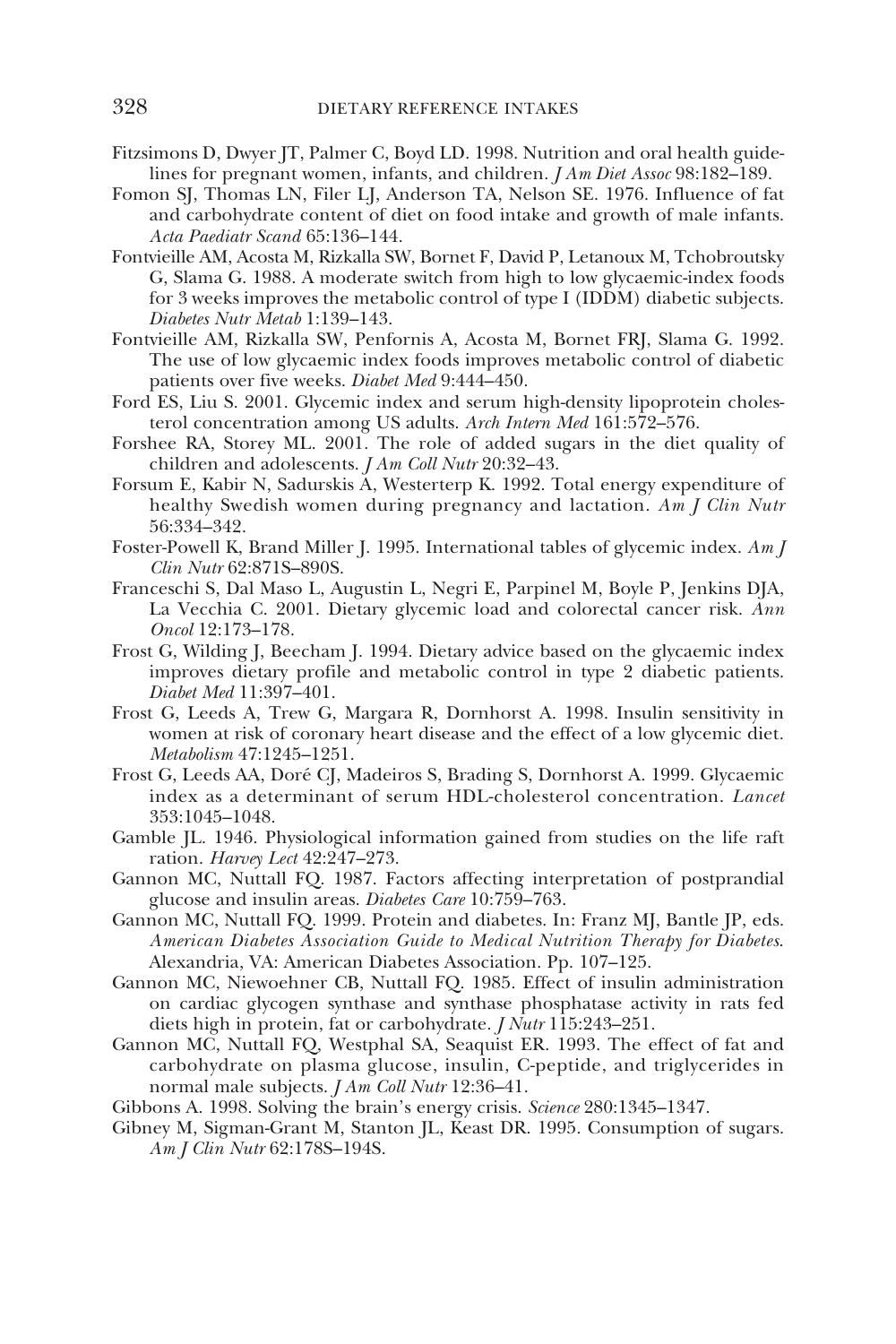- Gibson SA. 1993. Consumption and sources of sugars in the diets of British schoolchildren: Are high-sugar diets nutritionally inferior? *J Hum Nutr Diet* 6:355–371.
- Gibson SA. 1996a. Are diets high in non-milk extrinsic sugars conducive to obesity? An analysis from the Dietary and Nutritional Survey of British Adults. *J Hum Nutr Diet* 9:283–292.
- Gibson SA. 1996b. Are high-fat, high-sugar foods and diets conducive to obesity? *Int J Food Sci Nutr* 47:405–415.
- Gibson SA. 1997. Non-milk extrinsic sugars in the diets of pre-school children: Association with intakes of micronutrients, energy, fat and NSP. *Br J Nutr* 78:367–378.
- Giovannucci E, Willett WC. 1994. Dietary factors and risk of colon cancer. *Ann Med* 26:443–452.
- Giovannucci E, Rimm EB, Wolk A, Ascherio A, Stampfer MJ, Colditz GA, Willett WC. 1998. Calcium and fructose intake in relation to risk of prostate cancer. *Cancer Res* 58:442–447.
- Gleeson M, Maughan RJ, Greenhaff PL. 1986. Comparison of the effects of preexercise feeding of glucose, glycerol and placebo on endurance and fuel homeostasis in man. *Eur J Appl Physiol* 55:645–653.
- Glinsmann WH, Irausquin H, Park YK. 1986. Evaluation of health aspects of sugars contained in carbohydrate sweeteners. Report of Sugars Task Force. *J Nutr* 116:S1–S216.
- Goldberg GR, Prentice AM, Coward WA, Davies HL, Murgatroyd PR, Wensing C, Black AE, Harding M, Sawyer M. 1993. Longitudinal assessment of energy expenditure in pregnancy by the doubly labeled water method. *Am J Clin Nutr* 57:494–505.
- Gottstein U, Held K. 1979. Effects of aging on cerebral circulation and metabolism in man. *Acta Neurologica Scand* 60:54–55.
- Groop LC, Eriksson JG. 1992. The etiology and pathogenesis of non-insulindependent diabetes. *Ann Med* 24:483–489.
- Gulliford MC, Bicknell EJ, Scarpello JH. 1989. Differential effect of protein and fat ingestion on blood glucose responses to high- and low-glycemic-index carbohydrates in noninsulin-dependent diabetic subjects. *Am J Clin Nutr* 50:773–777.
- Guss JL, Kissileff HR, Pi-Sunyer FX. 1994. Effects of glucose and fructose solutions on food intake and gastric emptying in nonobese women. *Am J Physiol* 267:R1537–R1544.
- Guthrie JF, Morton JF. 2000. Food sources of added sweeteners in the diets of Americans. *J Am Diet Assoc* 100:43–48, 51.
- Haffner SM, Fong D, Hazuda HP, Pugh JA, Patterson JK. 1988a. Hyperinsulinemia, upper body adiposity, and cardiovascular risk factors in non-diabetics. *Metabolism* 37:338–345.
- Haffner SM, Stern MP, Hazuda HP, Mitchell BD, Patterson JK. 1988b. Increased insulin concentrations in nondiabetic offspring of diabetic parents. *N Engl J Med* 319:1297–1301.
- Haffner SM, Stern MP, Mitchell BD, Hazuda HP, Patterson JK. 1990. Incidence of type II diabetes in Mexican Americans predicted by fasting insulin and glucose levels, obesity, and body-fat distribution. *Diabetes* 39:283–288.
- Hallfrisch J. 1990. Metabolic effects of dietary fructose*. FASEB J* 4:2652–2660.
- Hallfrisch J, Reiser S, Prather ES. 1983. Blood lipid distribution of hyperinsulinemic men consuming three levels of fructose. *Am J Clin Nutr* 37:740–748.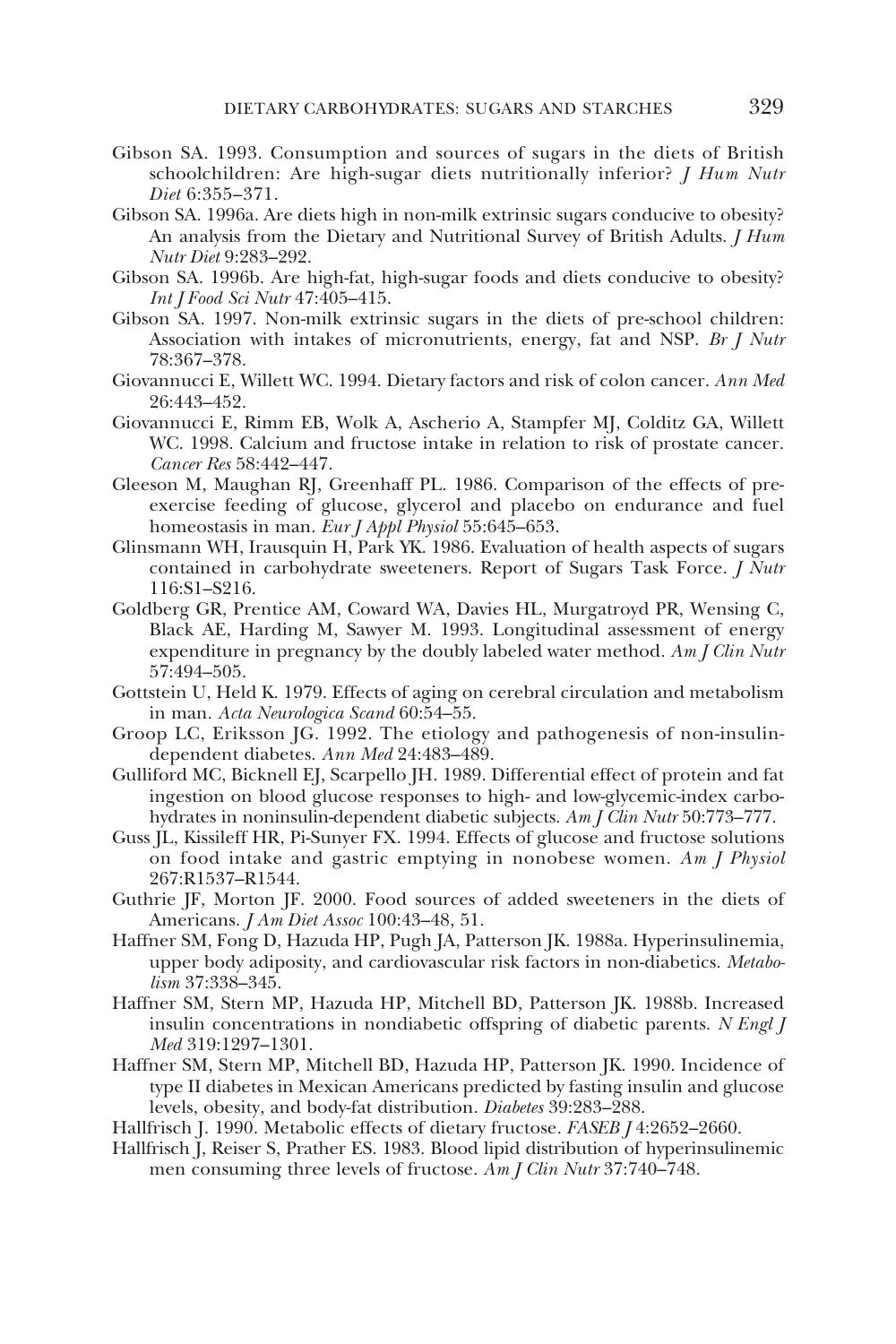- Hanson PG, Johnson RE, Zaharko DS. 1965. Correlation between ketone body and free fatty acid concentrations in the plasma during early starvation in man. *Metabolism* 14:1037–1040.
- Hargreaves M, Costill DL, Fink WJ, King DS, Fielding RA. 1987. Effect of preexercise carbohydrate feedings on endurance cycling performance. *Med Sci Sports Exerc* 19:33–36.
- Harnack L, Stang J, Story M. 1999. Soft drink consumption among US children and adolescents: Nutritional consequences*. J Am Diet Assoc* 99:436–441.
- Hatazawa J, Brooks RA, Di Chiro G, Bacharach SL. 1987. Glucose utilization rate versus brain size in humans. *Neurology* 37:583–588.
- Hay WW. 1994. Placental supply of energy and protein substrates to the fetus. *Acta Paediatr Suppl* 405:13–19.
- Hayford JT, Danney MM, Wiebe D, Roberts S, Thompson RG. 1979. Triglyceride integrated concentrations: Effect of variation of source and amount of dietary carbohydrate. *Am J Clin Nutr* 32:1670–1678.
- Heinbecker P. 1928. Studies on the metabolism of Eskimos. *J Biol Chem* 80:461–475.
- Hellerstein MK. 1999. De novo lipogenesis in humans: Metabolic and regulatory aspects. *Eur J Clin Nutr* 53:S53–S65.
- Holbrook WP, Árnadóttir IB, Takazoe E, Birkhed D, Frostell G. 1995. Longitudinal study of caries, cariogenic bacteria and diet in children just before and after starting school. *Eur J Oral Sci* 103:42–45.
- Hollenbeck CB, Coulston AM, Reaven GM. 1986. Glycemic effects of carbohydrates: A different perspective. *Diabetes Care* 9:641–647.
- Holt SH, Brand Miller J. 1995. Increased insulin responses to ingested foods are associated with lessened satiety. *Appetite* 24:43–54.
- Holt SHA, Brand Miller JC, Petocz P. 1997. An insulin index of foods: The insulin demand generated by 1000-kJ portions of common foods. *Am J Clin Nutr* 66:1264–1276.
- Homko CJ, Sivan E, Reece EA, Boden G. 1999. Fuel metabolism during pregnancy. *Semin Reprod Endocrinol* 17:119–125.
- Hoover HC, Grant JP, Gorschboth C, Ketcham AS. 1975. Nitrogen-sparing intravenous fluids in postoperative patients*. N Engl J Med* 293:172–175.
- Hu FB, Manson JE, Stampfer MJ, Colditz G, Liu S, Solomon CG, Willett WC. 2001. Diet, lifestyle, and the risk of type 2 diabetes mellitus in women. *N Engl J Med* 345:790–797.
- Hultman E, Harris RC, Spriet LL. 1999. Diet in work and exercise performance. In: Shils ME, Olson JA, Shike M, Ross AC, eds. *Modern Nutrition in Health and Disease*, 9th ed. Baltimore, MD: Williams and Wilkins. Pp. 761–782.
- Indar-Brown K, Norenberg C, Madar Z. 1992. Glycemic and insulinemic responses after ingestion of ethnic foods by NIDDM and healthy subjects. *Am J Clin Nutr* 55:89–95.
- IOM (Institute of Medicine). 1991. *Nutrition During Lactation*. Washington, DC: National Academy Press.
- Janney NW. 1915. The metabolic relationship of the proteins to glucose. *J Biol Chem* 20:321–350.
- Järvi AE, Karlström BE, Granfeldt YE, Björk IME, Vessby BOH, Asp N-GL. 1995. The influence of food structure on postprandial metabolism in patients with non-insulin-dependent diabetes mellitus. *Am J Clin Nutr* 61:837–842.
- Järvi AE, Karlström BE, Granfeldt YE, Björck IE, Asp N-GL, Vessby BOH. 1999. Improved glycemic control and lipid profile and normalized fibrinolytic activity on a low-glycemic index diet in type 2 diabetic patients. *Diabetes Care* 22:10–18.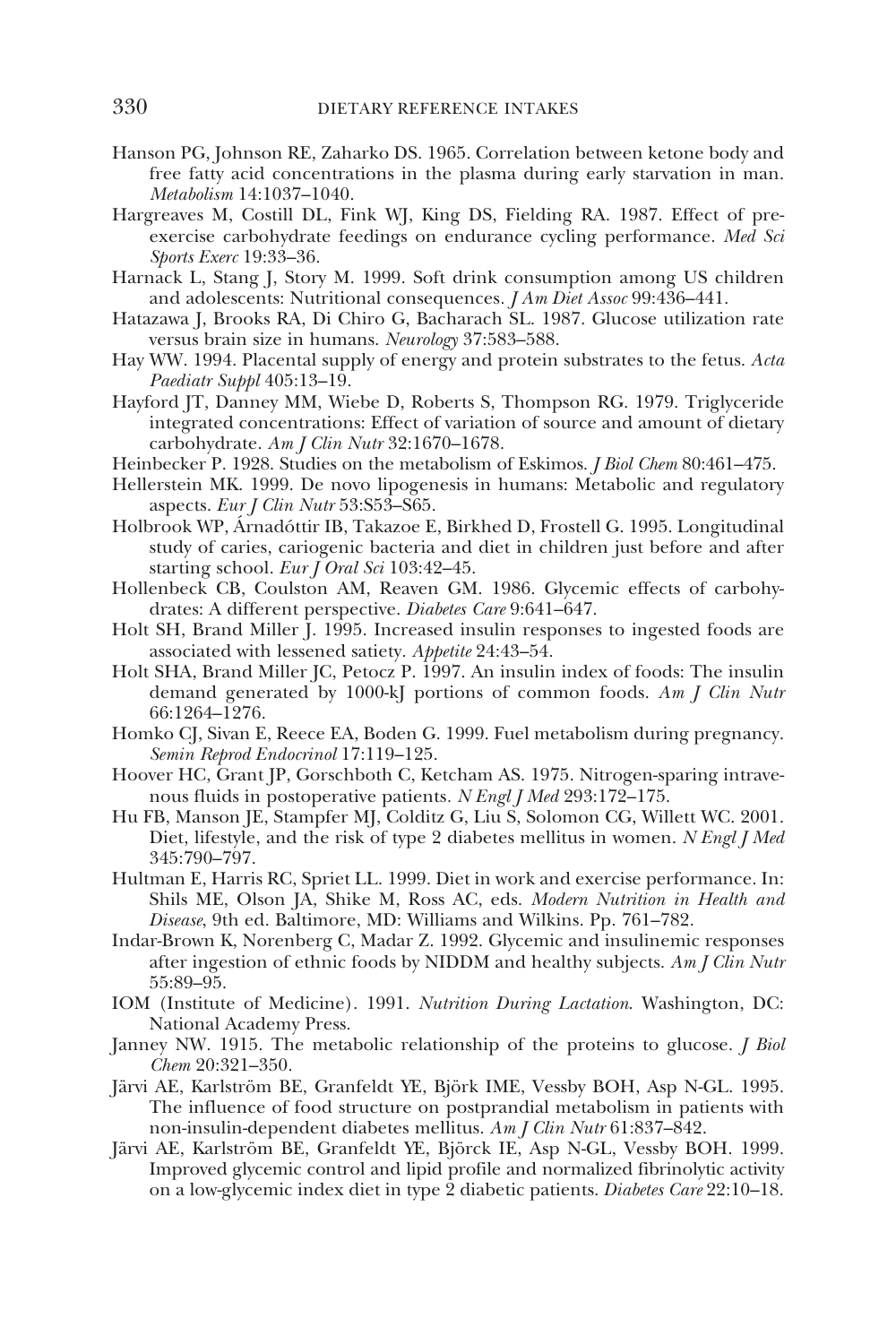- Jenkins DJA, Wolever TMS, Taylor RH, Barker H, Fielden H, Baldwin JM, Bowling AC, Newman HC, Jenkins AL, Goff DV. 1981. Glycemic index of foods: A physiological basis for carbohydrate exchange. *Am J Clin Nutr* 34:362–366.
- Jenkins DJA, Wolever TMS, Kalmusky J, Giudici S, Giordano C, Wong GS, Bird JN, Patten R, Hall M, Buckley G, Little JA. 1985. Low glycemic index carbohydrate foods in the management of hyperlipidemia. *Am J Clin Nutr* 42:604–617.
- Jenkins DJA, Wolever TMS, Collier GR, Ocana A, Rao AV, Buckley G, Lam Y, Mayer A, Thompson LU. 1987a. Metabolic effects of a low-glycemic-index diet. *Am J Clin Nutr* 46:968–975.
- Jenkins DJA, Wolever TMS, Kalmusky J, Guidici S, Girodano C, Patten R, Wong GS, Bird J, Hall M, Buckley G, Csima A, Little JA. 1987b. Low-glycemic index diet in hyperlipidemia: Use of traditional starchy foods. *Am J Clin Nutr* 46:66–71.
- Jenkins DJA, Wolever TMS, Buckley G, Lam KY, Giudici S, Kalmusky J, Jenkins AL, Patten RL, Bird J, Wong GS, Josse RG. 1988a. Low-glycemic-index starchy food in the diabetic diet. *Am J Clin Nutr* 48:248–254.
- Jenkins DJA, Wolever TMS, Jenkins AL. 1988b. Starchy foods and glycemic index. *Diabetes Care* 11:149–159.
- Jenkins DJA, Jenkins AL, Wolever TM, Vuksan V, Brighenti F, Testolin G. 1990. Fiber and physiological and potentially therapeutic effects of slowing carbohydrate absorption. *Adv Exp Med Biol* 270:129–134.
- Johnson RK. 2000. What are people really eating and why does it matter? *Nutr Today* 35:40–46.
- Kahn SE, Prigeon RL, Schwartz RS, Fujimoto WY, Knopp RH, Brunzell JD, Porte D. 2001. Obesity, body fat distribution, insulin sensitivity and islet  $\beta$ -cell function as explanations for metabolic diversity. *J Nutr* 131:354S–360S.
- Kalhan SC, Kiliç Ì. 1999. Carbohydrate as nutrient in the infant and child: Range of acceptable intake. *Eur J Clin Nutr* 53:S94–S100.
- Kalhan SC, D'Angelo LJ, Savin SM, Adam PAJ. 1979. Glucose production in pregnant women at term gestation. Sources of glucose for human fetus. *J Clin Invest* 63:388–394.
- Kalhan SC, Oliven A, King KC, Lucero C. 1986. Role of glucose in the regulation of endogenous glucose production in the human newborn. *Pediatr Res* 20:49–52.
- Kalhan S, Rossi K, Gruca L, Burkett E, O'Brien A. 1997. Glucose turnover and gluconeogenesis in human pregnancy. *J Clin Invest* 100:1775–1781.
- Kalsbeek H, Verrips GH. 1994. Consumption of sweet snacks and caries experience of primary school children. *Caries Res* 28:477–483.
- Kant AK. 2000. Consumption of energy-dense, nutrient-poor foods by adult Americans: Nutritional and health implications. The Third National Health and Nutrition Examination Survey, 1988–1994. *Am J Clin Nutr* 72:929–936.
- Kaufmann NA, Poznanski R, Blondheim SH, Stein Y. 1966. Effect of fructose, glucose, sucrose and starch on serum lipids in carbohydrate induced hypertriglyceridemia and in normal subjects. *Israel J Med Sci* 2:715–726.
- Kazer RR. 1995. Insulin resistance, insulin-like growth factor I and breast cancer: A hypothesis. *Int J Cancer* 62:403–406.
- Kennedy C, Sokoloff L. 1957. An adaptation of the nitrous oxide method to the study of the cerebral circulation in children: Normal values for cerebral blood flow and cerebral metabolic rate in childhood. *J Clin Invest* 36:1130–1137.
- Kety SS. 1957. The general metabolism of the brain in vivo. In: Richter D, ed. *Metabolism of the Nervous System.* London: Pergamon Press. Pp. 221–237.
- Kiens B, Richter EA. 1996. Types of carbohydrate in an ordinary diet affect insulin action and muscle substrates in humans. *Am J Clin Nutr* 63:47–53.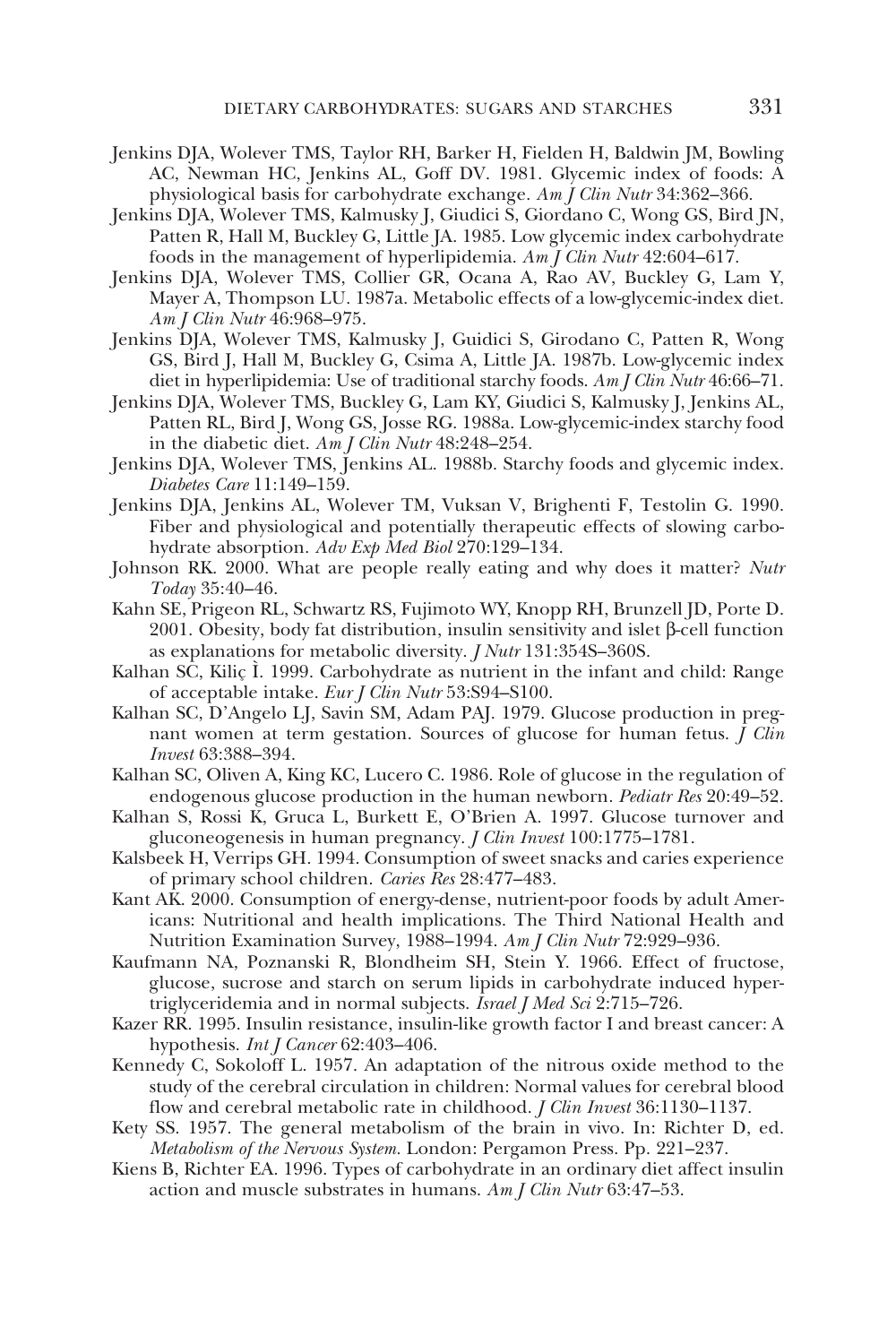- King KC, Tserng K-Y, Kalhan SC. 1982. Regulation of glucose production in newborn infants of diabetic mothers. *Pediatr Res* 16:608–612.
- Knopp RH, Saudek CD, Arky RA, O'Sullivan JB. 1973. Two phases of adipose tissue metabolism in pregnancy: Maternal adaptations for fetal growth. *Endocrinology* 92:984–988.
- Kopp-Hoolihan LE, van Loan MD, Wong WW, King JC. 1999. Longitudinal assessment of energy balance in well-nourished, pregnant women. *Am J Clin Nutr* 69:697–704.
- Krebs-Smith SM, Graubard BI, Kahle LL, Subar AF, Cleveland LE, Ballard-Barbash R. 2000. Low energy reporters vs. others: A comparison of reported food intakes. *Eur J Clin Nutr* 54:281–287.
- Krezowski PA, Nuttall FQ, Gannon MC, Bartosh NH. 1986. The effect of protein ingestion on the metabolic response to oral glucose in normal individuals. *Am J Clin Nutr* 44:847–856.
- Kushi LK, Lew RA, Stare FJ, Ellison CR, el Lozy M, Bourke G, Daly L, Graham I, Hickey N, Mulcahy R, Kevaney J. 1985. Diet and 20-year mortality from coronary heart disease. The Ireland–Boston Diet–Heart Study. *N Engl J Med* 312:811–888.
- Laine DC, Thomas W, Levitt MD, Bantle JP. 1987. Comparison of predictive capabilities of diabetic exchange lists and glycemic index of foods. *Diabetes Care* 10:387–394.
- Lammi-Keefe CJ, Ferris AM, Jensen RG. 1990. Changes in human milk at 0600, 1000, 1400, 1800, and 2200 h. *J Pediatr Gastroenterol Nutr* 11:83–88.
- Landau BR, Wahren J, Chandramouli V, Schumann WC, Ekberg K, Kalhan SC. 1996. Contributions of gluconeogenesis to glucose production in the fasted state. *J Clin Invest* 98:378–385.
- Leenders KL, Perani D, Lammertsma AA, Heather JD, Buckingham P, Healy MJR, Gibbs JM, Wise RJS, Hatazawa J, Herold S, Beaney RP, Brooks DJ, Spinks T, Rhodes C, Frackowiak RSJ, Jones T. 1990. Cerebral blood flow, blood volume and oxygen utilization. Normal values and effect of age. *Brain* 113:27–47.
- Levin RJ. 1999. Carbohydrates. In: Shils ME, Olson JA, Shike M, Ross AC, eds. *Modern Nutrition in Health and Disease*, 9th ed. Baltimore, MD: Williams and Wilkins. Pp. 49–65.
- Lewis CJ, Park YK, Dexter PB, Yetley EA. 1992. Nutrient intakes and body weights of persons consuming high and moderate levels of added sugars*. J Am Diet Assoc* 92:708–713.
- Liljeberg HGM, Åkerberg AKE, Björck IME. 1999. Effect of the glycemic index and content of indigestible carbohydrates of cereal-based breakfast meals on glucose tolerance at lunch in healthy subjects. *Am J Clin Nutr* 69:647–655.
- Lingstrom P, van Houte J, Kashket S. 2000. Food starches and dental caries. *Crit Rev Oral Biol Med* 11:366–380.
- Liu K, Stamler J, Trevisan M, Moss D. 1982. Dietary lipids, sugar, fiber, and mortality from coronary heart disease. Bivariate analysis of international data. *Arteriosclerosis* 2:221–227.
- Liu S, Willett WC, Stampfer MJ, Hu FB, Franz M, Sampson L, Hennekens CH, Manson JE. 2000. A prospective study of dietary glycemic load, carbohydrate intake, and risk of coronary heart disease in US women. *Am J Clin Nutr* 71:1455–1461.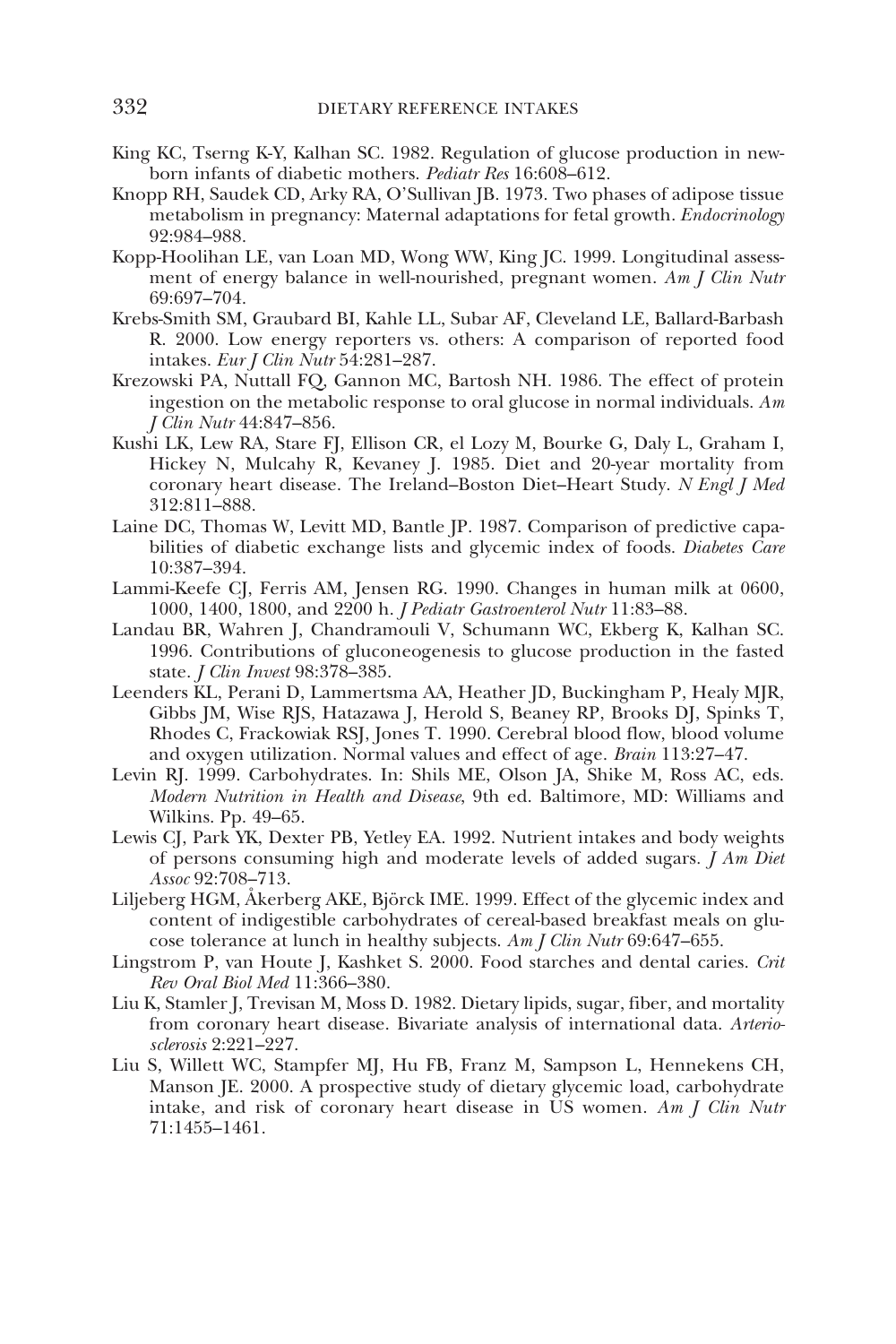- Liu S, Manson JE, Stampfer MJ, Holmes MD, Hu FB, Hankinson SE, Willett WC. 2001. Dietary glycemic load assessed by food-frequency questionnaire in relation to plasma high-density-lipoprotein cholesterol and fasting plasma triacylglycerols in postmenopausal women. *Am J Clin Nutr* 73:560–566.
- Ludwig DS, Majzoub JA, Al-Zahrani A, Dallal GE, Blanco I, Roberts SB. 1999. High glycemic index foods, overeating, and obesity. *Pediatrics* 103:E26.
- Ludwig DS, Peterson KE, Gortmaker SL. 2001. Relation between consumption of sugar-sweetened drinks and childhood obesity: A prospective, observational analysis. *Lancet* 357:505–508.
- Luscombe ND, Noakes M, Clifton PM. 1999. Diets high and low in glycemic index versus high monounsaturated fat diets: Effects on glucose and lipid metabolism in NIDDM. *Eur J Clin Nutr* 53:473–478.
- Mackrell DJ, Sokal JE. 1969. Antagonism between the effects of insulin and glucagon on the isolated liver. *Diabetes* 18:724–732.
- Macquart-Moulin G, Riboli E, Cornée J, Charnay B, Berthezène P, Day N. 1986. Case-control study on colorectal cancer and diet in Marseilles. *Int J Cancer* 38:183–191.
- Macquart-Moulin G, Riboli E, Cornée J, Kaaks R, Berthezène P. 1987. Colorectal polyps and diet: A case-control study in Marseilles. *Int J Cancer* 40:179–188.
- Mann JI, Truswell AS. 1972. Effects of isocaloric exchange of dietary sucrose and starch on fasting serum lipids, postprandial insulin secretion and alimentary lipaemia in human subjects. *Br J Nutr* 27:395–405.
- Mann JI, Watermeyer GS, Manning EB, Randles J, Truswell AS. 1973. Effects on serum lipids of different dietary fats associated with a high sucrose diet. *Clin Sci* 44:601–604.
- Marckmann P, Raben A, Astrup A. 2000. Ad libitum intake of low-fat diets rich in either starchy foods or sucrose: Effects on blood lipids, factor VII coagulant activity, and fibrinogen. *Metabolism* 49:731–735.
- Martin BC, Warram JH, Krolewski AS, Bergman RN, Soeldner JS, Kahn CR. 1992. Role of glucose and insulin resistance in development of type 2 diabetes mellitus: Results of a 25-year follow-up study. *Lancet* 340:925–929.
- Mascarenhas AK. 1998. Oral hygiene as a risk indicator of enamel and dentin caries. *Community Dent Oral Epidemiol* 26:331–339.
- Mattes RD. 1996. Dietary compensation by humans for supplemental energy provided as ethanol or carbohydrate in fluids. *Physiol Behav* 59:179–187.
- Maxwell JD, McKiddie MT, Ferguson A, Buchanan KD. 1970. Plasma insulin response to oral carbohydrate in patients with glucose and lactose malabsorption. *Gut* 11:962–965.
- McDonagh MS, Whiting PF, Wilson PM, Sutton AJ, Chestnutt I, Cooper J, Misso K, Bradley M, Treasure E, Kleijnen J. 2000. Systemic review of water fluoridation. *Br Med J* 321:855–859.
- McGee DL, Reed DM, Yano K, Kagan A, Tillotson J. 1984. Ten-year incidence of coronary heart disease in the Honolulu Heart Program. Relationship to nutrient intake. *Am J Epidemiol* 119:667–676.
- Mehta S, Kalsi HK, Nain CK, Menkes JH. 1977. Energy metabolism of brain in human protein-calorie malnutrition. *Pediatr Res* 11:290–293.
- Meyer KA, Kushi LH, Jacobs DR, Slavin J, Sellers TA, Folsom AR. 2000. Carbohydrates, dietary fiber, and incident of type 2 diabetes in older women. *Am J Clin Nutr* 71:921–930.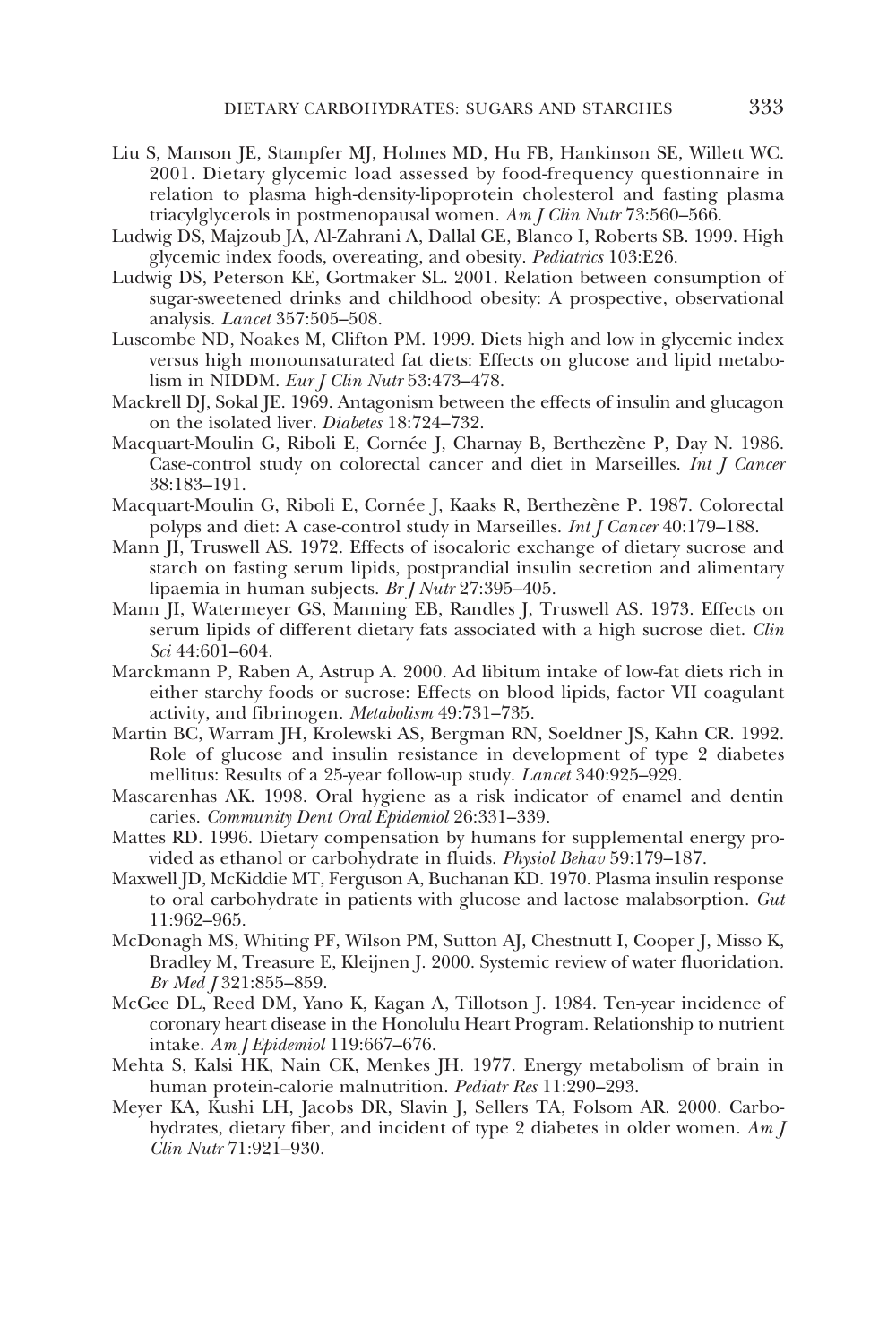- Miller AB, Howe GR, Jain M, Craib KJP, Harrison L. 1983. Food items and food groups as risk factors in a case-control study of diet and colorectal cancer. *Int J Cancer* 32:155–161.
- Miller SL, Wolfe RR. 1999. Physical exercise as a modulator of adaptation to low and high carbohydrate and low and high fat intakes. *Eur J Clin Nutr* 53:S112–S119.
- Miller WC, Lindeman AK, Wallace J, Niederpruem M. 1990. Diet composition, energy intake, and exercise in relation to body fat in men and women. *Am J Clin Nutr* 52:426–430.
- Miller WC, Niederpruem MG, Wallace JP, Lindman AK. 1994. Dietary fat, sugar, and fiber predict body fat content. *J Am Diet Assoc* 94:612–615.
- Morris KL, Zemel MB. 1999. Glycemic index, cardiovascular disease, and obesity. *Nutr Rev* 57:273–276.
- Neville MC, Keller RP, Seacat J, Casey CE, Allen JC, Archer P. 1984. Studies on human lactation. I. Within-feed and between-breast variation in selected components of human milk. *Am J Clin Nutr* 40:635–646.
- Newburg DS, Neubauer SH. 1995. Carbohydrates in milks: Analysis, quantities, and significance. In: Jensen RG, ed. *Handbook of Milk Composition.* New York: Academic Press. Pp. 273–349.
- Nicklas TA, Myers L, Farris RP, Srinivasan SR, Berenson GS. 1996. Nutritional quality of a high carbohydrate diet as consumed by children: The Bogalusa Heart Study. *J Nutr* 126:1382–1388.
- Nommsen LA, Lovelady CA, Heinig MJ, Lönnerdal B, Dewey KG. 1991. Determinants of energy, protein, lipid, and lactose concentrations in human milk during the first 12 mo of lactation: The DARLING Study. *Am J Clin Nutr* 53:457–465.
- Nordli DR, Koenigsberger D, Schroeder J, deVivo DC. 1992. Ketogenic diets. In: Resor SR, Kutt H, eds. *The Medical Treatment of Epilepsy*. New York: Marcel Dekker. Pp. 455–472.
- Nuttall FQ, Gannon MC. 1981. Sucrose and disease. *Diabetes Care* 4:305–310.
- Nuttall FQ, Mooradian AD, Gannon MC, Billington C, Krezowski P. 1984. Effect of protein ingestion on the glucose and insulin response to a standardized oral glucose load. *Diabetes Care* 7:465–470.
- Nuttall FQ, Gannon MC, Burmeister LA, Lane JT, Pyzdrowski KL. 1992. The metabolic response to various doses of fructose in type II diabetic subjects. *Metabolism* 41:510–517.
- Okano G, Takeda H, Morita I, Katoh M, Mu Z, Miyake S. 1988. Effect of preexercise fructose ingestion on endurance performance in fed men. *Med Sci Sports Exerc* 20:105–109.
- Owen OE, Morgan AP, Kemp HG, Sullivan JM, Herrera MG, Cahill GF. 1967. Brain metabolism during fasting*. J Clin Invest* 46:1589–1595.
- Owen OE, Smalley KJ, D'Alessio DA, Mozzoli MA, Dawson EK. 1998. Protein, fat, and carbohydrate requirements during starvation: Anaplerosis and cataplerosis. *Am J Clin Nutr* 68:12–34.
- Papas AS, Joshi A, Palmer CA, Giunta JL, Dwyer JT. 1995. Relationship of diet to root caries. *Am J Clin Nutr* 61:423S–429S.
- Park YK, Yetley EA. 1993. Intakes and food sources of fructose in the United States. *Am J Clin Nutr* 58:737S–747S.
- Parks EJ, Hellerstein MK. 2000. Carbohydrate-induced hypertriacylglycerolemia: Historical perspective and review of biological mechanisms. *Am J Clin Nutr* 71:412–433.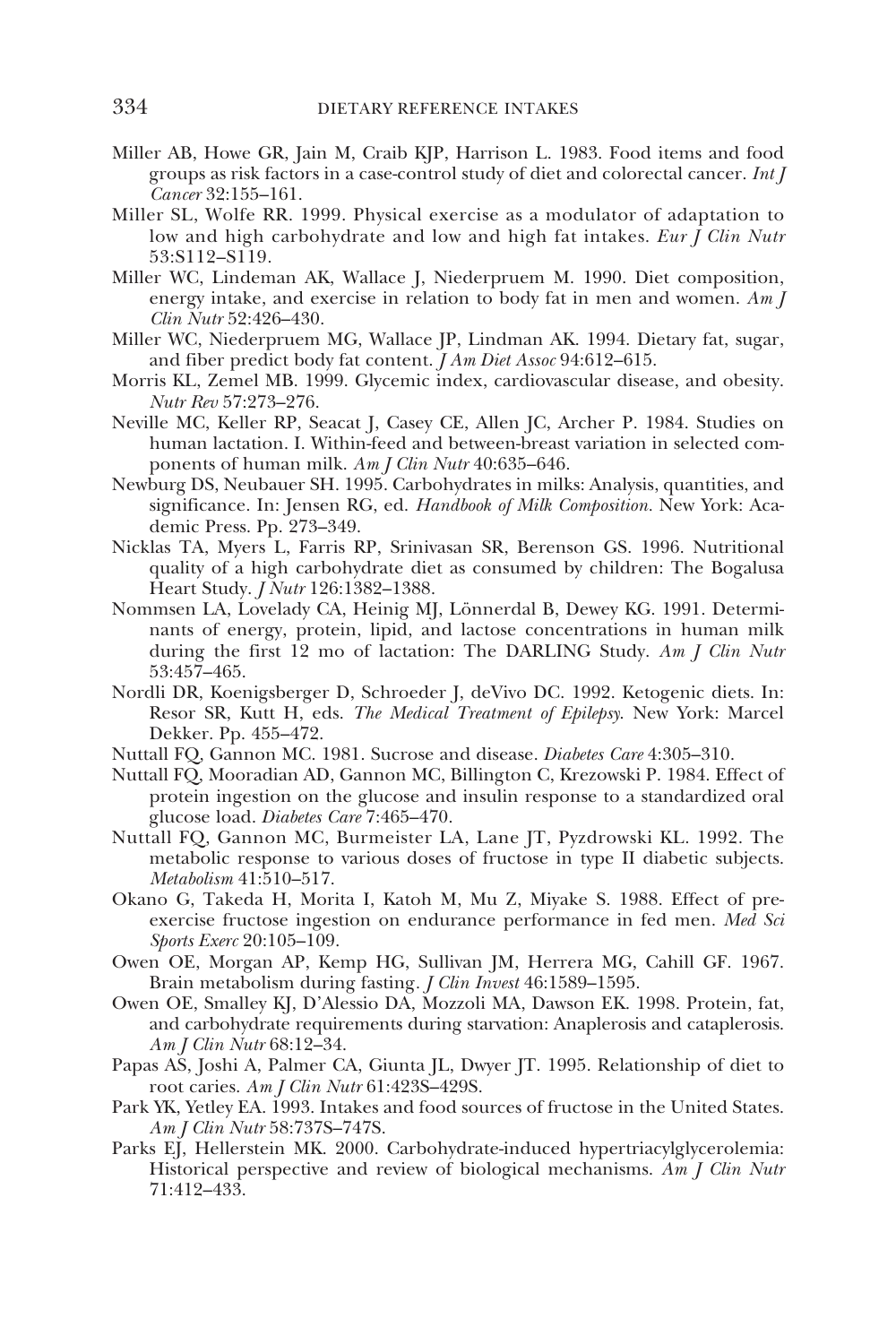- Patel D, Kalhan S. 1992. Glycerol metabolism and triglyceride-fatty acid cycling in the human newborn: Effect of maternal diabetes and intrauterine growth retardation. *Pediatr Res* 31:52–58.
- Patel MS, Johnson CA, Rajan R, Owen OE. 1975. The metabolism of ketone bodies in developing human brain: Development of ketone-body-utilizing enzymes and ketone bodies as precursors for lipid synthesis. *J Neurochem* 25:905–908.
- Phelps RL, Metzger BE, Freinkel N. 1981. Carbohydrate metabolism in pregnancy. XVII. Diurnal profiles of plasma glucose, insulin, free fatty acids, triglycerides, cholesterol, and individual amino acids in late normal pregnancy. *Am J Obstet Gynecol* 140:730–736.
- Raguso CA, Pereira P, Young VR. 1999. A tracer investigation of obligatory oxidative amino acid losses in healthy, young adults. *Am J Clin Nutr* 70:474–483.
- Rath R, Mas'ek J, Kujalová V, Slabochová Z. 1974. Effect of a high sugar intake on some metabolic and regulatory indicators in young men. *Nahrung* 18:343–353.
- Reaven GM. 1999. Insulin resistance: A chicken that has come to roost. *Ann N Y Acad Sci* 892:45–57.
- Reinmuth OM, Scheinberg P, Bourne B. 1965. Total cerebral blood flow and metabolism. *Arch Neurol* 12:49–66.
- Reiser S, Hallfrisch J. 1987. *Metabolic Effects of Dietary Fructose*. Boca Raton, FL: CRC Press.
- Reiser S, Hallfrisch J, Michaelis OE, Lazar FL, Martin RE, Prather ES. 1979a. Isocaloric exchange of dietary starch and sucrose in humans. I. Effects on levels of fasting blood lipids. *Am J Clin Nutr* 32:1659–1669.
- Reiser S, Handler HB, Gardner LB, Hallfrisch JG, Michaelis OE, Prather ES. 1979b. Isocaloric exchange of dietary starch and sucrose in humans. II. Effect on fasting blood insulin, glucose, and glucagon and on insulin and glucose response to a sucrose load. *Am J Clin Nutr* 32:2206–2216.
- Reiser S, Powell AS, Scholfield DJ, Panda P, Ellwood KC, Canary JJ. 1989. Blood lipids, lipoproteins, apoproteins, and uric acid in men fed diets containing fructose or high-amylose cornstarch. *Am J Clin Nutr* 49:832–839.
- Renner R, Elcombe AM. 1964. Factors affecting the utilization of "carbohydratefree" diets by the chick. II. Level of glycerol. *J Nutr* 84:327–330.
- Ritz P, Krempf M, Cloarec D, Champ M, Charbonnel B. 1991. Comparative continuous-indirect-calorimetry study of two carbohydrates with different glycemic indices. *Am J Clin Nutr* 54:855–859.
- Robert J-J, Cummins JC, Wolfe RR, Durkot M, Matthews DE, Zhao XH, Bier DM, Young VR. 1982. Quantitative aspects of glucose production and metabolism in healthy elderly subjects. *Diabetes* 31:203–211.
- Roberts SB. 2000a. A review of age-related changes in energy regulation and suggested mechanisms. *Mech Ageing Dev* 116:157–167.
- Roberts SB. 2000b. High-glycemic index foods, hunger, and obesity: Is there a connection? *Nutr Rev* 58:163–169.
- Roche HM. 1999. Dietary carbohydrates and triacylglycerol metabolism. *Proc Nutr Soc* 58:201–207.
- Rodin J. 1991. Effects of pure sugar vs. mixed starch fructose loads on food intake. *Appetite* 17:213–219.
- Rossetti L, Giaccari A, DeFronzo RA. 1990. Glucose toxicity. *Diabetes Care* 13:610–630.
- Rudolf MCJ, Sherwin RS. 1983. Maternal ketosis and its effects on the fetus. *Clin Endocrinol Metab* 12:413–428.
- Ryan EA, O'Sullivan MJ, Skyler JS. 1985. Insulin action during pregnancy. Studies with the euglycemic clamp technique. *Diabete*s 34:380–389.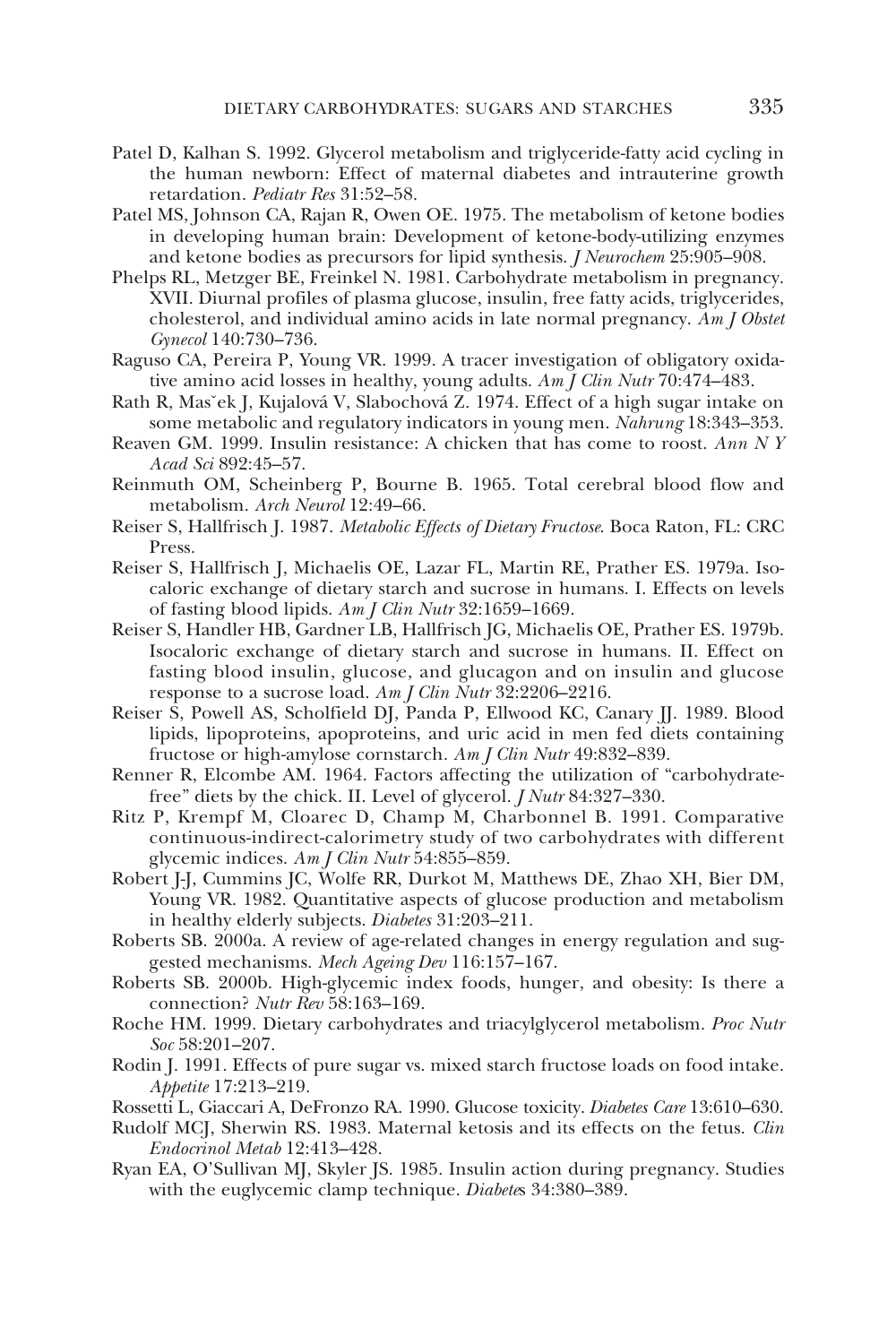- Salmerón J, Ascherio A, Rimm EB, Colditz GA, Spiegelman D, Jenkins DJ, Stampfer MJ, Wing AL, Willett WC. 1997a. Dietary fiber, glycemic load, and risk of NIDDM in men. *Diabetes Care* 20:545–550.
- Salmerón J, Manson JE, Stampfer MJ, Colditz GA, Wing AL, Willett WC. 1997b. Dietary fiber, glycemic load, and risk of non-insulin-dependent diabetes mellitus in women. *J Am Med Assoc* 277:472–477.
- Sapir DG, Owen OE, Cheng JT, Ginsberg R, Boden G, Walker WG. 1972. The effect of carbohydrates on ammonium and ketoacid excretion during starvation. *J Clin Invest* 51:2093–2102.
- Saris WH, Astrup A, Prentice AM, Zunft HJ, Formiguera X, Verboeket-van de Venne WP, Raben A, Poppitt SD, Seppelt B, Johnston S, Vasilaras TH, Keogh GF. 2000. Randomized controlled trial of changes in dietary carbohydrate/fat ratio and simple vs. complex carbohydrates on body weight and blood lipids: The CARMEN study. *Int J Obes Relat Metab Disord* 24:1310–1318.
- Sawaya AL, Fuss PJ, Dallal GE, Tsay R, McCrory MA, Young V, Roberts SB. 2001. Meal palatability, substrate oxidation and blood glucose in young and older men. *Physiol Behav* 72:5–12.
- Scheinberg P, Stead EA. 1949. The cerebral blood flow in male subjects as measured by the nitrous oxide technique. Normal values for blood flow, oxygen utilization, glucose utilization, and peripheral resistance, with observations on the effect of tiliting and anxiety. *J Clin Invest* 28:1163–1171.
- Settergren G, Lindblad BS, Persson B. 1976. Cerebral blood flow and exchange of oxygen, glucose, ketone bodies, lactate, pyruvate and amino acids in infants. *Acta Paediatr Scand* 65:343–353.
- Settergren G, Lindblad BS, Persson B. 1980. Cerebral blood flow and exchange of oxygen, glucose, ketone bodies, lactate, pyruvate and amino acids in anesthetized children. *Acta Paediatr Scand* 69:457–465.
- Shannon WR. 1922. Neuropathologic manifestations in infants and children as a result of anaphylactic reaction to foods contained in their diet. *Am J Dis Child* 24:89–94.
- Shaw JH. 1987. Causes and control of dental caries. *N Engl J Med* 317:996–1004.
- Slattery ML, Benson J, Berry TD, Duncan D, Edwards SL, Caan BJ, Potter JD. 1997. Dietary sugar and colon cancer. *Cancer Epidemiol Biomarkers Prev* 6:677–685.
- Smith JB, Niven BE, Mann JI. 1996. The effect of reduced extrinsic sucrose intake on plasma triglyceride levels*. Eur J Clin Nutr* 50:498–504.
- Sokoloff L. 1973. Metabolism of ketone bodies by the brain. *Annu Rev Med* 24:271–280.
- Sokoloff L, Fitzgerald GG, Kaufman EE. 1977. Cerebral nutrition and energy metabolism. In: Wurtman RJ, Wurtman JJ, eds. *Nutrition and the Brain*. New York: Raven Press. Pp. 87–139.
- Sparks JW, Girard JR, Battaglia FC. 1980. An estimate of the caloric requirements of the human fetus. *Biol Neonate* 38:113–119.
- Sparks MJ, Selig SS, Febbraio MA. 1998. Pre-exercise carbohydrate ingestion: Effect of the glycemic index on endurance exercise performance. *Med Sci Sports Exerc* 30:844–849.
- Speer F. 1954. The allergenic tension-fatigue syndrome. *Pediatr Clin North Am* 1:1029–1037.
- Spieth LE, Harnish JD, Lenders CM, Raezer LB, Pereira MA, Hangen SJ, Ludwig DS. 2000. A low-glycemic index diet in the treatment of pediatric obesity. *Arch Pediatr Adolesc Med* 154:947–951.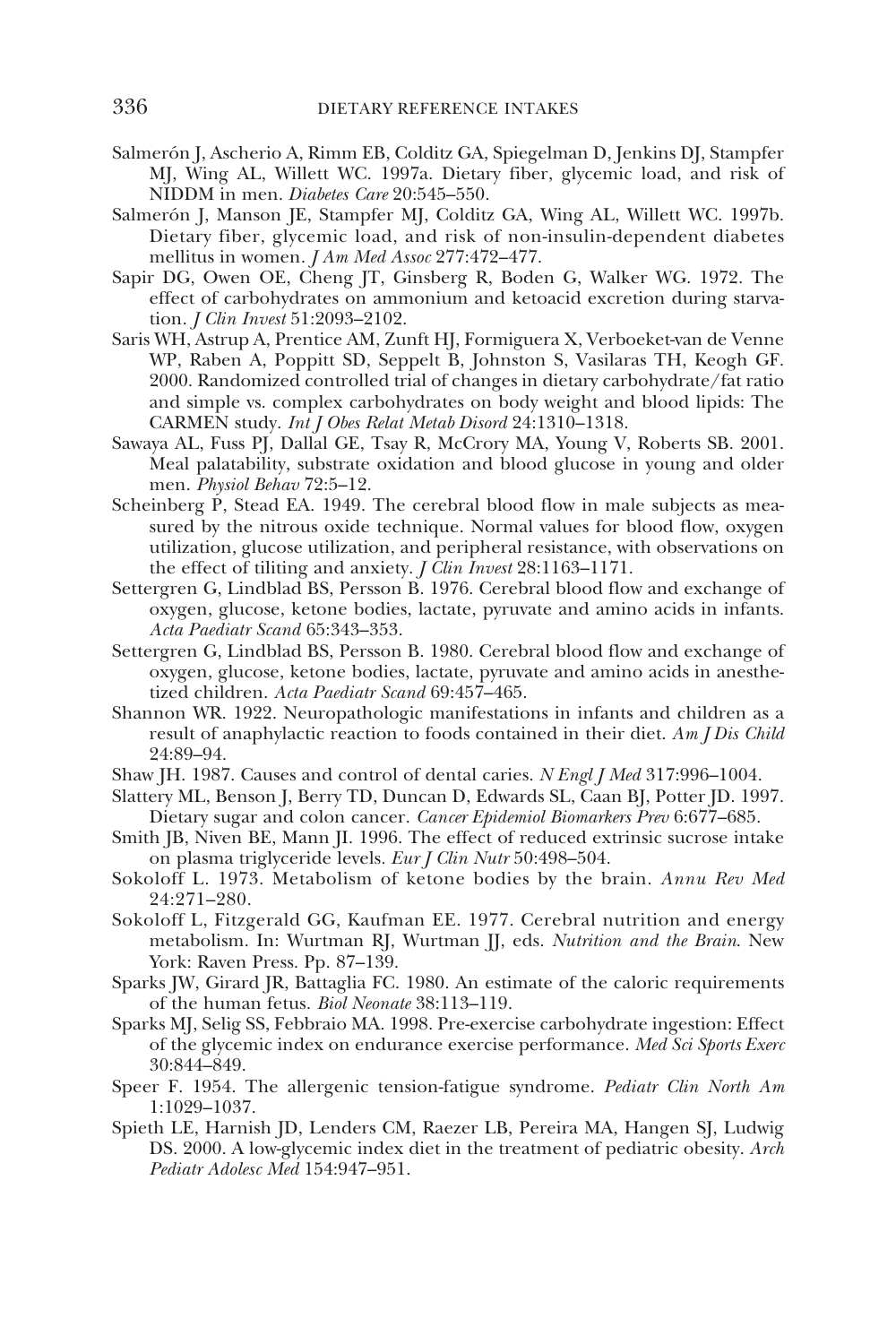- Spitzer L, Rodin J. 1987. Effects of fructose and glucose preloads on subsequent food intake. *Appetite* 8:135–145.
- Streja DA, Steiner G, Marliss EB, Vranic M. 1977. Turnover and recycling of glucose in man during prolonged fasting. *Metabolism* 26:1089–1098.
- Sunehag AL, Haymond MW, Schanler RJ, Reeds PJ, Bier DM. 1999. Gluconeogenesis in very low birth weight infants receiving total parenteral nutrition. *Diabetes* 48:791–800.
- Surwit RS, Feinglos MN, McCaskill CC, Clay SL, Babyak MA, Brownlow BS, Plaisted CS, Lin P-H. 1997. Metabolic and behavioral effects of a high-sucrose diet during weight loss. *Am J Clin Nutr* 65:908–915.
- Swanson JE, Laine DC, Thomas W, Bantle JP. 1992. Metabolic effects of dietary fructose in healthy subjects. *Am J Clin Nutr* 55:851–856.
- Swink TD, Vining EPG, Freeman JM. 1997. The ketogenic diet: 1997. *Adv Pediatr* 44:297–329.
- Thomas DE, Brotherhood JR, Brand JC. 1991. Carbohydrate feeding before exercise: Effect of glycemic index. *Int J Sports Med* 12:180–186.
- Tillotson JL, Grandits GA, Bartsch GE, Stamler J. 1997. Relation of dietary carbohydrates to blood lipids in the special intervention and usual care groups in the Multiple Risk Factor Intervention Trial. *Am J Clin Nutr* 65:314S–326S.
- Troiano RP, Briefel RR, Carroll MD, Bialostosky K. 2000. Energy and fat intakes of children and adolescents in the United States: Data from the National Health and Nutrition Examination Surveys. *Am J Clin Nutr* 72:1343S–1353S.
- Tuyns AJ, Kaaks R, Haelterman M. 1988. Colorectal cancer and the consumption of foods: A case-control study in Belgium. *Nutr Cancer* 11:189–204.
- USDA (U.S. Department of Agriculture). 1996. *The Food Guide Pyramid*. Home and Garden Bulletin No. 252. Washington, DC: U.S. Government Printing Office.
- USDA/HHS (U.S. Department of Agriculture/U.S. Department of Health and Human Services). 2000. *Nutrition and Your Health: Dietary Guidelines for Americans*. Home and Garden Bulletin No. 232. Washington, DC: U.S. Government Printing Office.
- van Dam RM, Visscher AWJ, Feskens EJM, Verhoef P, Kromhout D. 2000. Dietary glycemic index in relation to metabolic risk factors and incidence of coronary heart disease: The Zutphen Elderly Study. *Eur J Clin Nutr* 54:726–731.
- Vining EPG. 1999. Clinical efficacy of the ketogenic diet. *Epilepsy Res* 37:181–190.
- Walker ARP, Cleaton-Jones PE. 1992. Sugar intake and dental caries. *Br Dent J* 172:7.
- Warram JH, Martin BC, Krolewski AS, Soeldner JS, Kahn CR. 1990. Slow glucose removal rate and hyperinsulinemia precede the development of type II diabetes in the offspring of diabetic parents. *Ann Intern Med* 113:909–915.
- Welsh S, Davis C, Shaw A. 1992. Development of the Food Guide Pyramid. *Nutr Today* 27:12–23.
- Westphal SA, Gannon MC, Nuttall FQ. 1990. Metabolic response to glucose ingested with various amounts of protein. *Am J Clin Nutr* 52:267–272.
- White JW, Wolraich M. 1995. Effect of sugar on behavior and mental performance. *Am J Clin Nutr* 62:242S–249S.
- Wolever TMS. 1990. Relationship between dietary fiber content and composition in foods and the glycemic index. *Am J Clin Nutr* 51:72–75.
- Wolever TMS, Jenkins DJA. 1986. The use of the glycemic index in predicting the blood glucose response to mixed meals. *Am J Clin Nutr* 43:167–172.